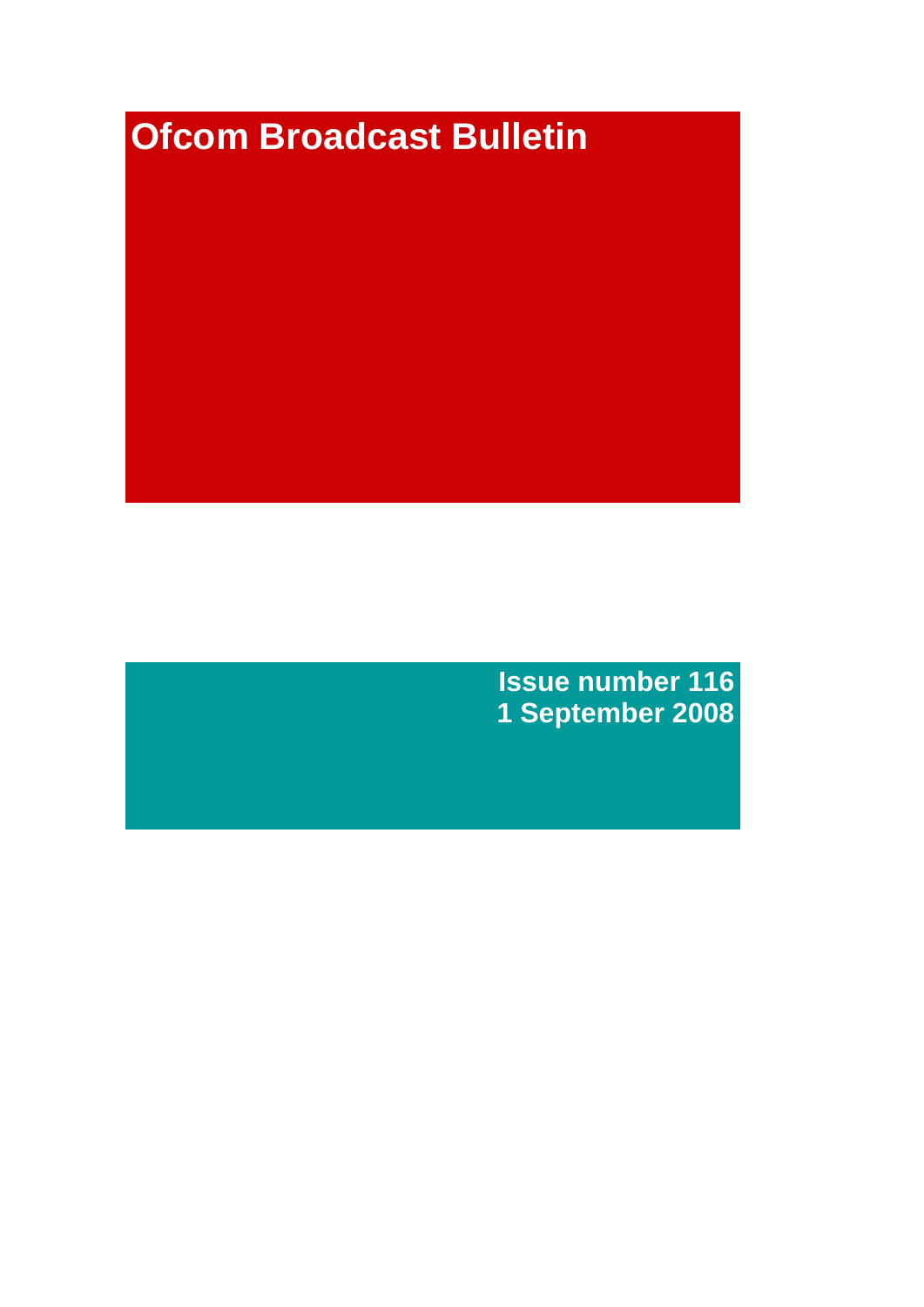# **Contents**

| Introduction                                                                                                                                                        | 3  |
|---------------------------------------------------------------------------------------------------------------------------------------------------------------------|----|
| <b>Standards cases</b>                                                                                                                                              |    |
| <b>Notice of Sanction</b>                                                                                                                                           |    |
| <b>SportxxxBabes</b><br>SportxxxBabes, 26 February 2007, 21:45; 13 March 2007, 22:25<br>and 17 March 2007, 23:00                                                    | 5  |
| <u>In Breach</u>                                                                                                                                                    |    |
| <b>Equal opportunities</b><br>Duty of licensees to make suitable arrangements to promote equal<br>opportunities in employment and provision of information to Ofcom | 6  |
| <b>Spice Extreme trailers</b><br>Spice Extreme, 26 July 2007, 21:30 and 5 September 2007, 20:00                                                                     | 8  |
| <b>Babecast</b><br>Friendly TV, 26 July 2007, from 21:00                                                                                                            | 11 |
| Sexcetera<br>Virgin 1, 6 October 2007 and 8 April 2008, 23:00                                                                                                       | 14 |
| <b>CSC Media Group Ltd</b><br>True Movies & True Movies 2, 15 -17 January 2008, various times<br>Kix!, 22 June 2008, 07:55                                          | 17 |
| <b>News Bulletin</b><br>2-Ten FM, 22 May 2008, 08:00                                                                                                                | 19 |
| The Go Home Show<br>GWR FM (Swindon & West Wiltshire), 23 April 2008, 15:00                                                                                         | 21 |
| <b>Best Beer Garden</b><br>Scarlet FM (Llanelli and Carmarthenshire Coast), 26 May - 9 June 2008,<br>various times                                                  | 23 |
| <b>Matt Bunt</b><br>Atlantic FM (Cornwall), 4 July 2008, 21:00                                                                                                      | 25 |
| Katie & Peter: The Next Chapter<br>ITV2, 3 June 2008, 20:00                                                                                                         | 27 |
| Big Al's Mid-Morning Boogie with the Doc<br>Isle of Wight Radio, 13 February 2008, 09:00 - 12:00                                                                    | 28 |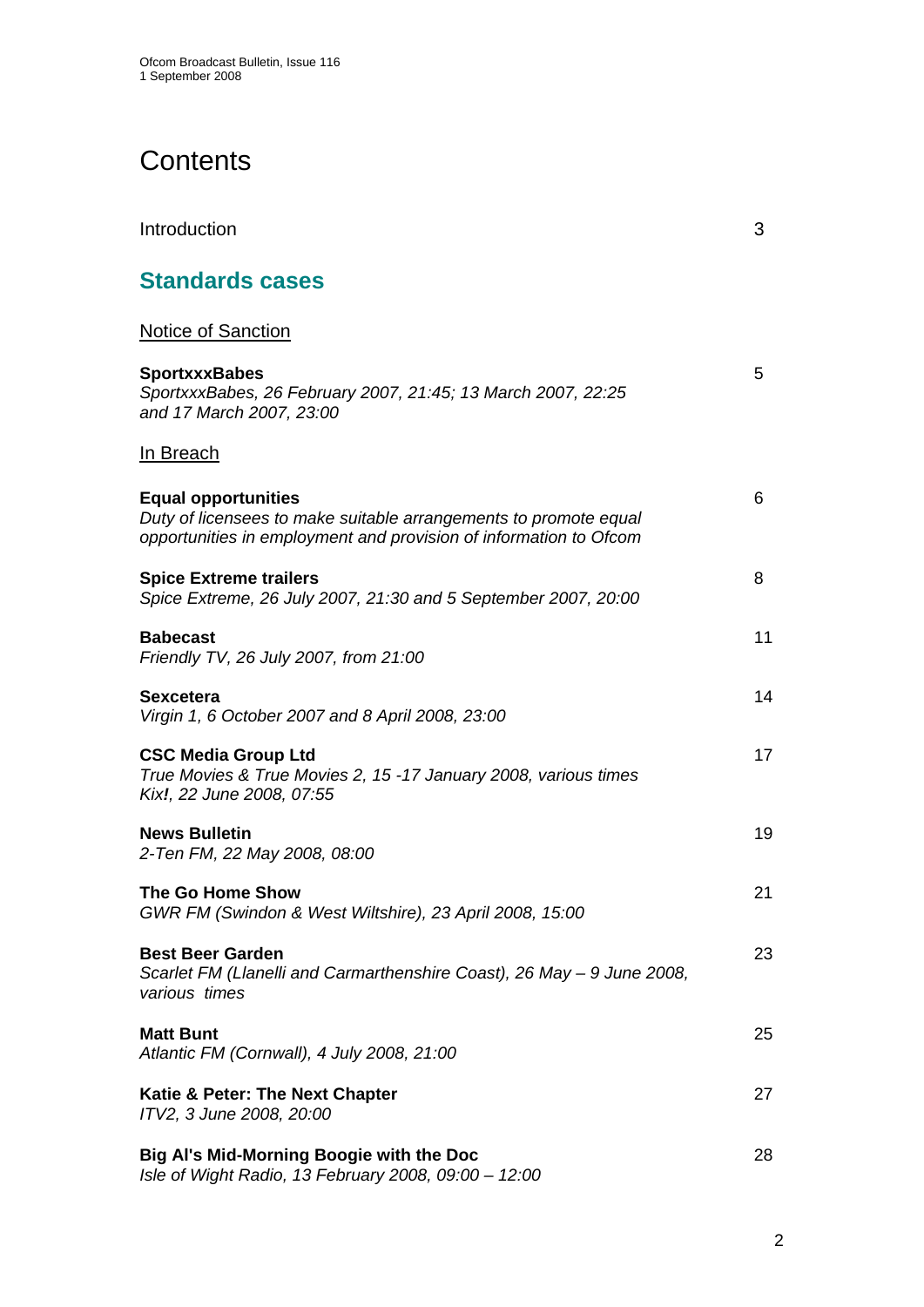| Raj TV<br>Raj TV, 31 May 2008, 18:00                                                                     | 29 |
|----------------------------------------------------------------------------------------------------------|----|
| Resolved                                                                                                 |    |
| Vaan Osai<br>International Broadcasting Corporation (Spectrum Radio (558AM)),<br>26 November 2007, 19:00 | 30 |
| <b>Loose Women</b><br>ITV, 17 June 2008, 12:30                                                           | 33 |
| <b>Future Shorts: The Crusader</b><br>Ape TV, 30 April 2008, 12.55 and 13.55                             | 34 |
| Not in Breach                                                                                            |    |
| <b>Location, Location, Location</b><br>Channel 4, 4 June 2008, 20:00                                     | 35 |

# **Fairness & Privacy cases**

## Not Upheld

| <b>Complaint by Ms Aisha Alvi</b><br>The Retreat, BBC2, 26 February, 5 and 12 March 2007           | 37 |
|----------------------------------------------------------------------------------------------------|----|
| <b>Complaint by Hizb ut-Tahrir Britain</b><br>Panorama, BBC1, 1 October 2007                       | 55 |
| <b>Complaint by Dr Anthony Cumming</b><br>ITV News, ITV1, 30 October 2007                          | 70 |
| Complaint by Ms M on behalf of her child (a minor)<br>Whistleblower: Childcare, BBC1, 5 March 2008 | 75 |
| Complaint by Ms A on behalf of her son (a minor)<br>Whistleblower: Childcare, BBC1, 5 March 2008   | 82 |
| Complaint by Ms B on behalf of her child (a minor)<br>Whistleblower: Childcare, BBC1, 5 March 2008 | 90 |
| Complaint by Ms C on behalf of her child (a minor)<br>Whistleblower: Childcare, BBC1, 5 March 2008 | 98 |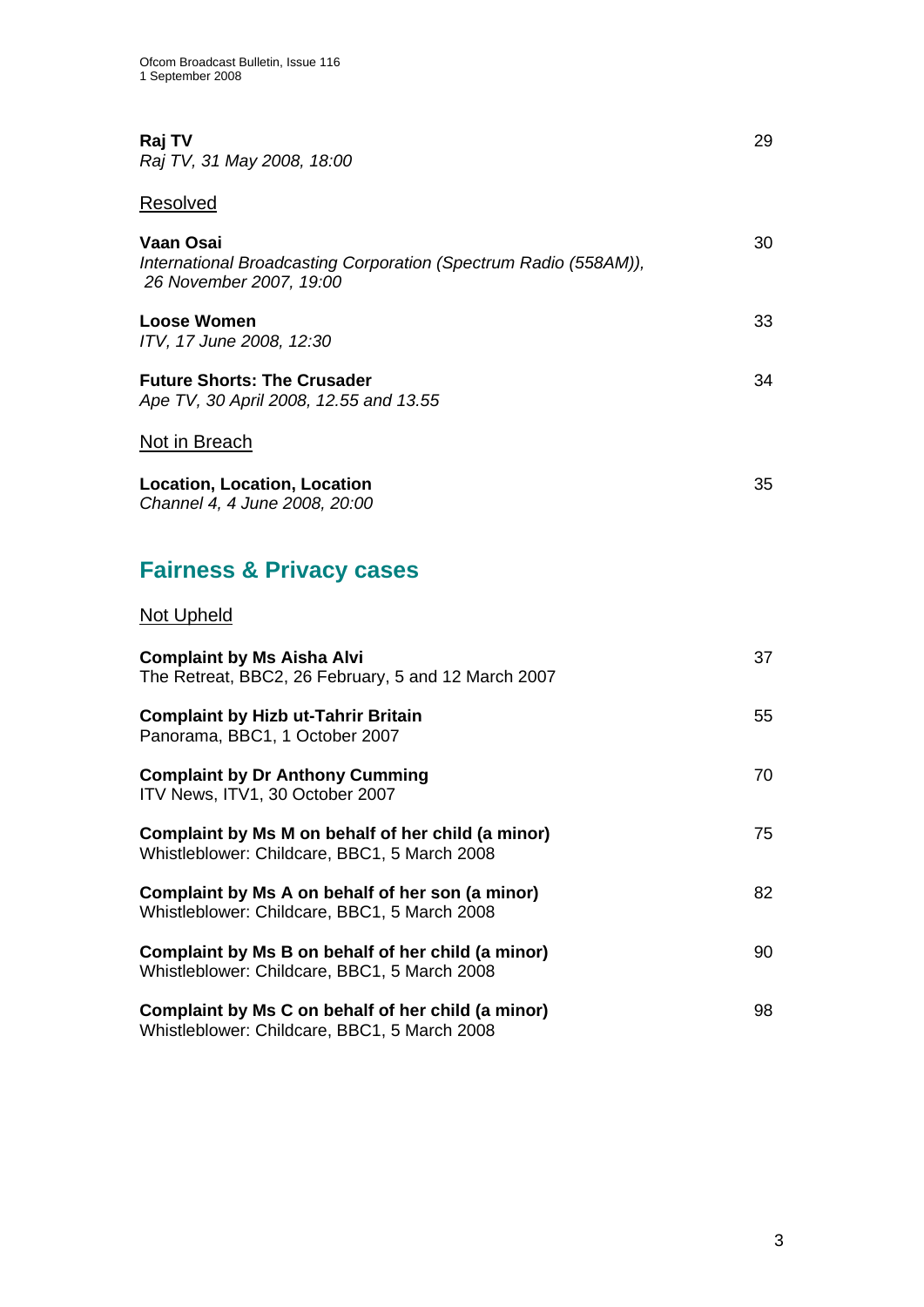# Introduction

Ofcom's Broadcasting Code ("the Code") took effect on 25 July 2005 (with the exception of Rule 10.17 which came into effect on 1 July 2005). This Code is used to assess the compliance of all programmes broadcast on or after 25 July 2005. The Broadcasting Code can be found at http://www.ofcom.org.uk/tv/ifi/codes/bcode/

The Rules on the Amount and Distribution of Advertising ("RADA") apply to advertising issues within Ofcom's remit from 25 July 2005. The Rules can be found at http://www.ofcom.org.uk/tv/ifi/codes/advertising/#content

From time to time adjudications relating to advertising content may appear in the Bulletin in relation to areas of advertising regulation which remain with Ofcom (including the application of statutory sanctions by Ofcom).

It is Ofcom policy to state the full language used on air by broadcasters who are the subject of a complaint where it is relevant to the case. Some of the language used in Ofcom Broadcast Bulletins may therefore cause offence.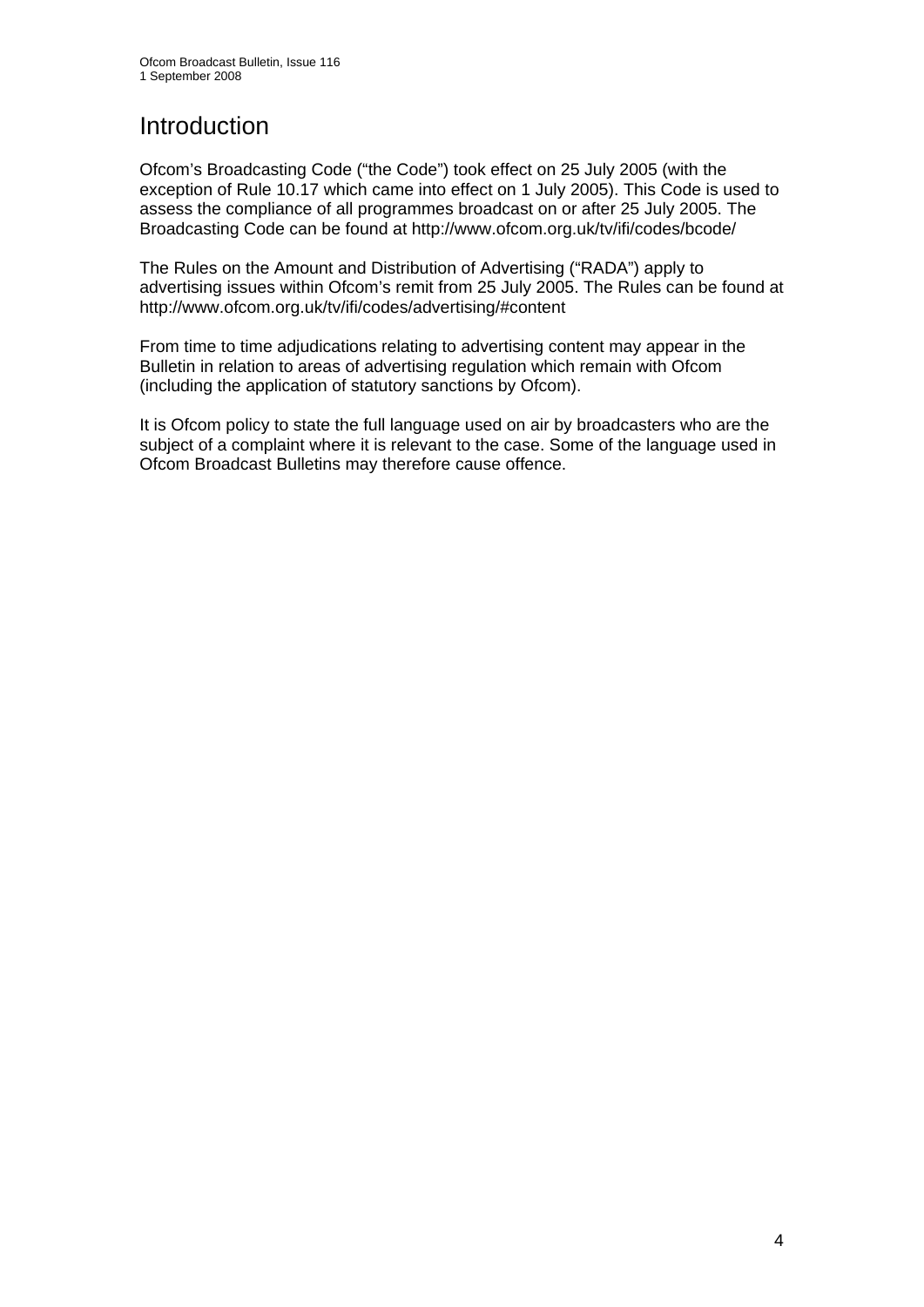# **Notice of Sanction**

## **SportxxxBabes**

*SportxxxBabes,* 26 February 2007, 21:45; 13 March 2007, 22:25 and 17 March 2007, 23:00.

On 26 August 2008, Ofcom published its decision to impose a statutory sanction on Satellite Entertainment Ltd, in respect of its service SportxxxBabes, for seriously and repeatedly failing to ensure compliance with the Code. The service was found in breach of the following Code rules:

- 1.24 ('adult-sex' material);
- 2.1 (generally accepted standards); and
- 2.3 (material that may cause offence must be justified by context).

Ofcom found Satellite Entertainment Ltd in breach of these rules due to the following conduct:

- failure to protect viewers under the age of 18 by broadcasting sexually explicit content, that was unsuitable for broadcast on a free-to air unencrypted channel after the 21:00 watershed (breach of Rule 1.24); and
- broadcasting sexually explicit content contrary to viewer expectations for a free-to-air unencrypted channel (breaches of rules 2.1 and 2.3).

For the reasons set out in the adjudication, Ofcom imposed a financial penalty of £20,000 on Satellite Entertainment Ltd. (payable to HM Paymaster General).

The full adjudication can be found at: http://www.ofcom.org.uk/tv/obb/ocsc\_adjud/sportxxxbabes.pdf?lang=cy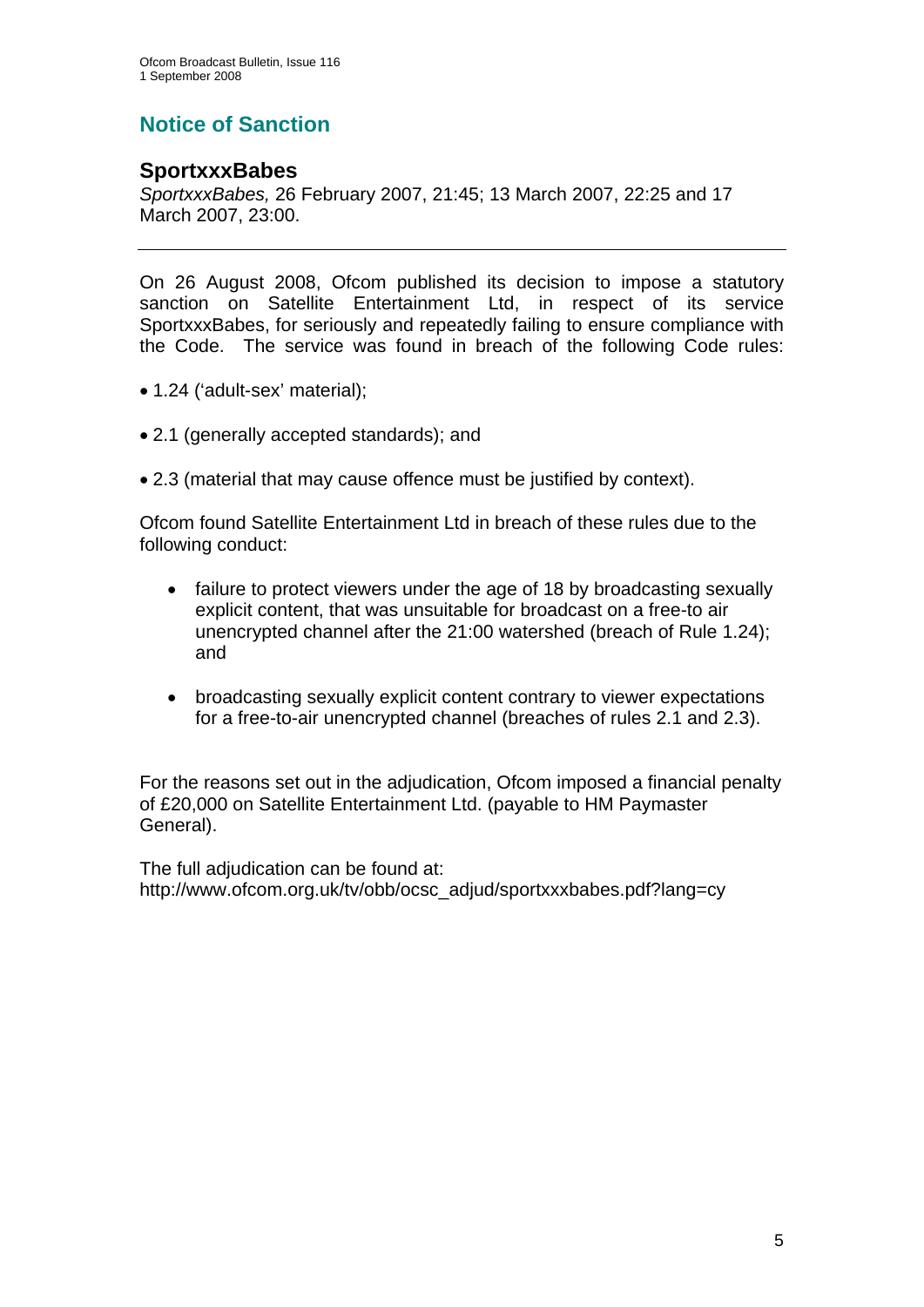# **Standards cases**

## **In Breach**

## **Equal opportunities**

*Duty of licensees to make suitable arrangements to promote equal opportunities in employment and provision of information to Ofcom* 

## **Introduction**

Section 337 of the Communications Act 2003 ("the Act") obliges Ofcom to include conditions in radio and television licences that require broadcasters to make arrangements to promote equal opportunities in employment on the basis of gender, race and disability. These conditions require broadcasters to publish their observations on the current operation and effectiveness of the arrangements they have in place. Separately, Ofcom has a duty under section 27 of the Act to promote equal opportunities in employment in broadcasting. It is a condition of every Broadcasting Act licence that the licensee must provide Ofcom with such information as Ofcom may require for the purposes of exercising its statutory functions.

In November 2007, Ofcom requested those broadcasters who are required to have arrangements in place for specific equal opportunities for information and statistics in relation to those arrangements. The Act exempts broadcasters from the requirement to have arrangements in place if they employ fewer than 21 people under a single licence or as part of a larger operating Group, or are licensed to broadcast for less than 32 days per year. Accordingly, licensees who qualified for this exemption during the reporting period are not required to provide the information requested. However, they are required to register their exemption formally online.

Five licensees have failed to provide Ofcom either with a report or register their exemption. Ofcom has formally reminded these licensees on a number of occasions. Since some of these smaller licensees may not currently be operating or may employ fewer than 21 people, Ofcom clearly highlighted the requirement for *all* licensees to respond by lodging their report or explaining why they should be exempt.

## **Decision**

Despite repeated requests and written warnings from Ofcom, a number of broadcasters (see list below) have still not provided the information requested or complied in any other way with the obligation to report on the current operation and effectiveness of their arrangements. Accordingly, Ofcom has now recorded breaches of the following licence conditions:

## Condition 12(1):

"The Licensee shall furnish to Ofcom in such manner and at such times as Ofcom may reasonably require such documents, accounts, returns, estimates, reports, notices or other information as Ofcom may require for the purpose of exercising the functions assigned to it…"; and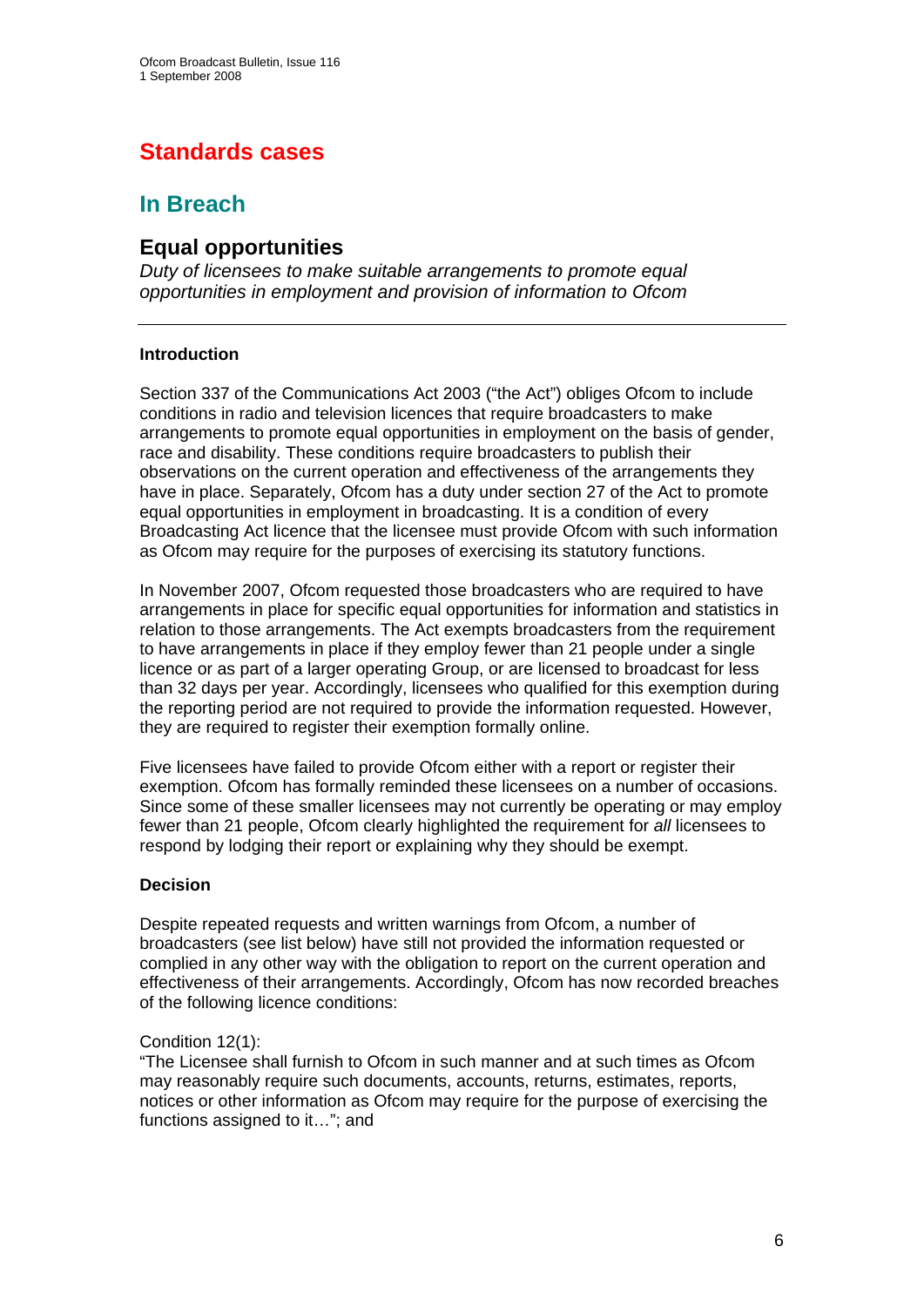## Condition 25(3):

"…the Licensee shall from time to time (and at least annually) publish, in such manner as he considers appropriate, his observations on the current operation and effectiveness of the arrangements required by virtue of this Condition".

The following television licensees have been found in breach of Conditions 12(1) and  $25(3)$  of their  $TLCS<sup>1</sup>$  broadcasting licence:

| Licensee                           | Service name                             |
|------------------------------------|------------------------------------------|
| <b>Emirates Media Incorporated</b> | Abu Dhabi Channel                        |
| <b>UMG Channel Disposition,</b>    | <b>IMF: The International Music Feed</b> |
| LLC.                               |                                          |
| RN TV (UK) Limited                 | RN TV (UK)                               |

Ofcom consider these failures as serious and these breaches of licence conditions have been formally recorded. These licensees will remain in breach of their licence until they provide a report or provide a satisfactory explanation of why they should be exempt. If, within one month of the publication of this decision, these licensees fail to provide Ofcom with the relevant information, Ofcom will consider further regulatory action which includes the possibility of financial penalties.

## **Breach of Conditions 12(1) and 25(3) of TLCS Licence**

 1 Television Licensable Content Service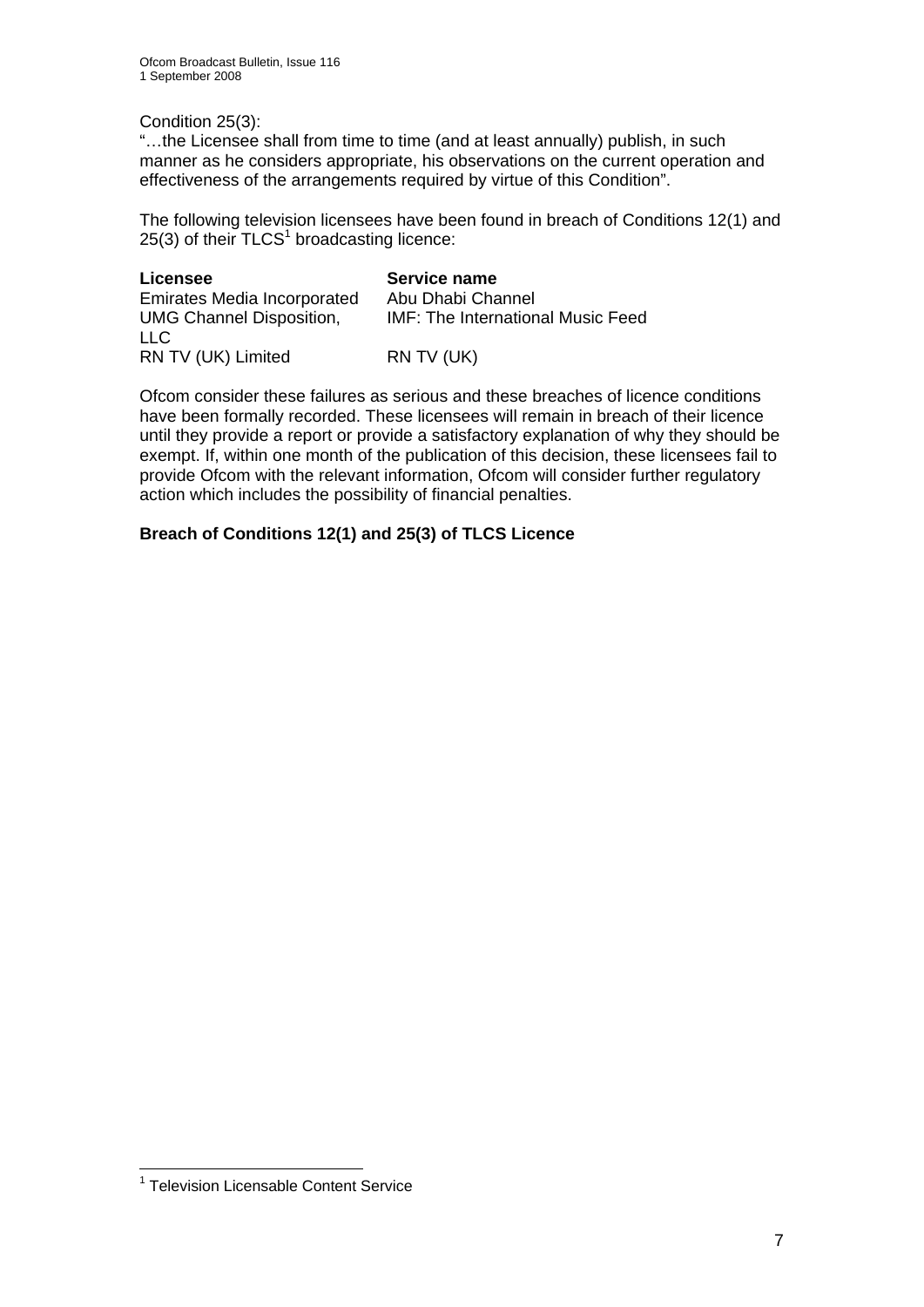## **Spice Extreme trailers**

*Spice Extreme, 26 July 2007, 21:30 and 5 September 2007, 20:00* 

## **Introduction**

Spice Extreme is a channel that appears in the 'adult' section of the Sky Electronic Programme Guide ("EPG"). Its core schedule is encrypted sexual programming, starting at 22:00. Each evening the channel also broadcasts 10 minute free-to-air trailers, which promote its later encrypted programmes and encourage viewers to subscribe.

## 26 July 2007

A viewer complained that a 10-minute trailer broadcast as a repeated promotional loop from 21:30 to 22:30 contained material unsuitable for the time of broadcast and for unencrypted transmission.

Ofcom viewed the broadcasts and asked the broadcaster to comment on how the content complied with the following Code rules:

- Rule 1.2 (protection of under eighteens);
- Rule 2.1 (generally accepted standards); and
- Rule 2.3 (offensive material to be justified by content).

## 5 September 2007

As part of Ofcom's monitoring of channels found in the 'adult' section of the EPG, we noted a free-to-air, 10-minute trailer broadcast repeatedly from 20:00 to 21:30 that also contained strong imagery and language. Ofcom noted that more explicit versions of the trailer were shown after 21:30. Ofcom asked the broadcaster to comment on how the content complied with the three Code rules above, and Rule 1.3 (protection of children by appropriate scheduling).

## **Response**

## 26 July 2007

Spice Extreme stated that it "focuses on the more niche areas of sexual activity and may therefore not be to everyone's taste." Nevertheless, it believed the explicitness of the trailer broadcast on 26 July 2007 was generally in line with industry expectations. It added that prolonged shots of genitalia and simulated sex were avoided and, "while some images of sexual activity were shown fleetingly, these were largely obscured by the camera angle or graphics." With regard to the context of the material, the broadcaster said it understood that nudity and certain language may cause offence to some viewers but believed it was generally expected in an adult channel's free-to-air trailers.

On reflection, however, Spice Extreme said that, over time, it was possible for an editor's desire to remain competitive in the 'adult' market to cause elements of freeto-view trailers "to stray marginally beyond what is acceptable." In this instance, the broadcaster considered the trailer to have gone "a little too far." It had therefore taken steps to review compliance with its editors, with a view to toning down its trailers – in particular, with regard to the imagery and language used and the cumulative effect of the separate promotions within them.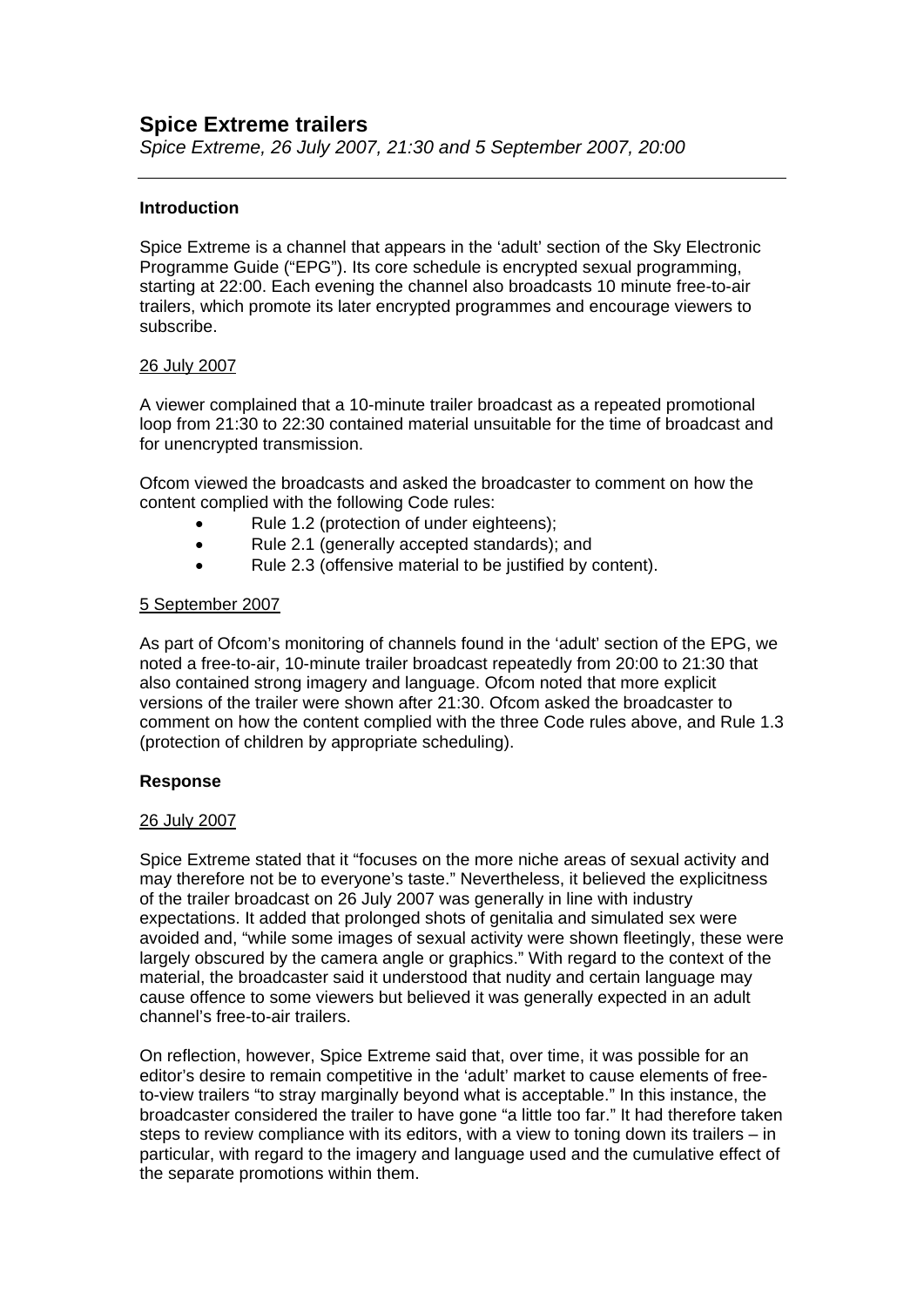## 5 September 2007

Spice Extreme said that trailers which it broadcasts before 22:00 do not generally feature nudity, profanity or sexual behaviour. With regard to the trailer broadcast from 20:00 in this case, the broadcaster considered that "each individual word and/or image on its own is compliant and aimed at informed adults who are searching the adult EPG for adult content." However, it acknowledged with hindsight that the trailer "…"felt" stronger in its context than it appeared when broken down to its individual elements" and said that it understood Ofcom's concerns.

The broadcaster said that nudity and adult language were used to promote its service after 21:30. It noted however that it had stopped including "stronger, more explicit freeviews" since early October 2007, as part of its ongoing compliance review and after Ofcom had first contacted the broadcaster.

More generally, the broadcaster noted that Spice Extreme provides "genuine adult entertainment for the alternative market." The style of the trailers reflected the expectations of its target audience and aimed to encourage subscriptions.

## **Decision**

Under the 2003 Communications Act, Ofcom has a statutory duty to protect undereighteens and to ensure that generally accepted standards are applied to programming. Important obligations are placed on broadcasters in Sections One and Two of the Code to fulfil this duty.

Ofcom accepts that a free-to-air promotion for encrypted material within the 'adult' section of the EPG will contain a certain amount of sexual activity and that viewers of these channels might expect some depiction of such content. While some viewers may object to such content being aired at all, to curb *all* visual or verbal references to sexual activity would not, in Ofcom's opinion, be in line with the generally accepted standards for such channels. Additionally, the specific context for such references (including the time of broadcast, location of the channel within the 'adult' section and the expectations of the audience) would allow sexual activity to be depicted to some degree. However, it is the extent to, and manner in, which sexual scenes are portrayed that are the most important factors in deciding whether this material complies with Rules 1.2, 1.3, 2.1 and 2.3 of the Code.

## 26 July 2007 and 5 September 2007

Ofcom considered that, given the sexualised nature of the material (such as images of nudity, simulated sex and the use of inappropriate sexual language), the free-to-air trailers on both dates were clearly unsuitable for broadcast either before, or soon after, the 21:00 watershed. The channel's positioning within the EPG and its scheduling of materially stronger content only 30 minutes after the 21:00 watershed did not provide adequate protection to prevent under-eighteens accessing the content. The broadcasts were therefore in breach of Rule 1.2 of the Code.

When considering whether the offensive material was justified by context, Ofcom accepts that Spice Extreme broadcasts within the 'adult section' of the EPG and that, to some extent, its audience may therefore be self-selecting. We also note the warning given before the free-to-view trailers broadcast in this case, on both 26 July and 5 September 2007, from 21:30. Nevertheless, Ofcom does not consider that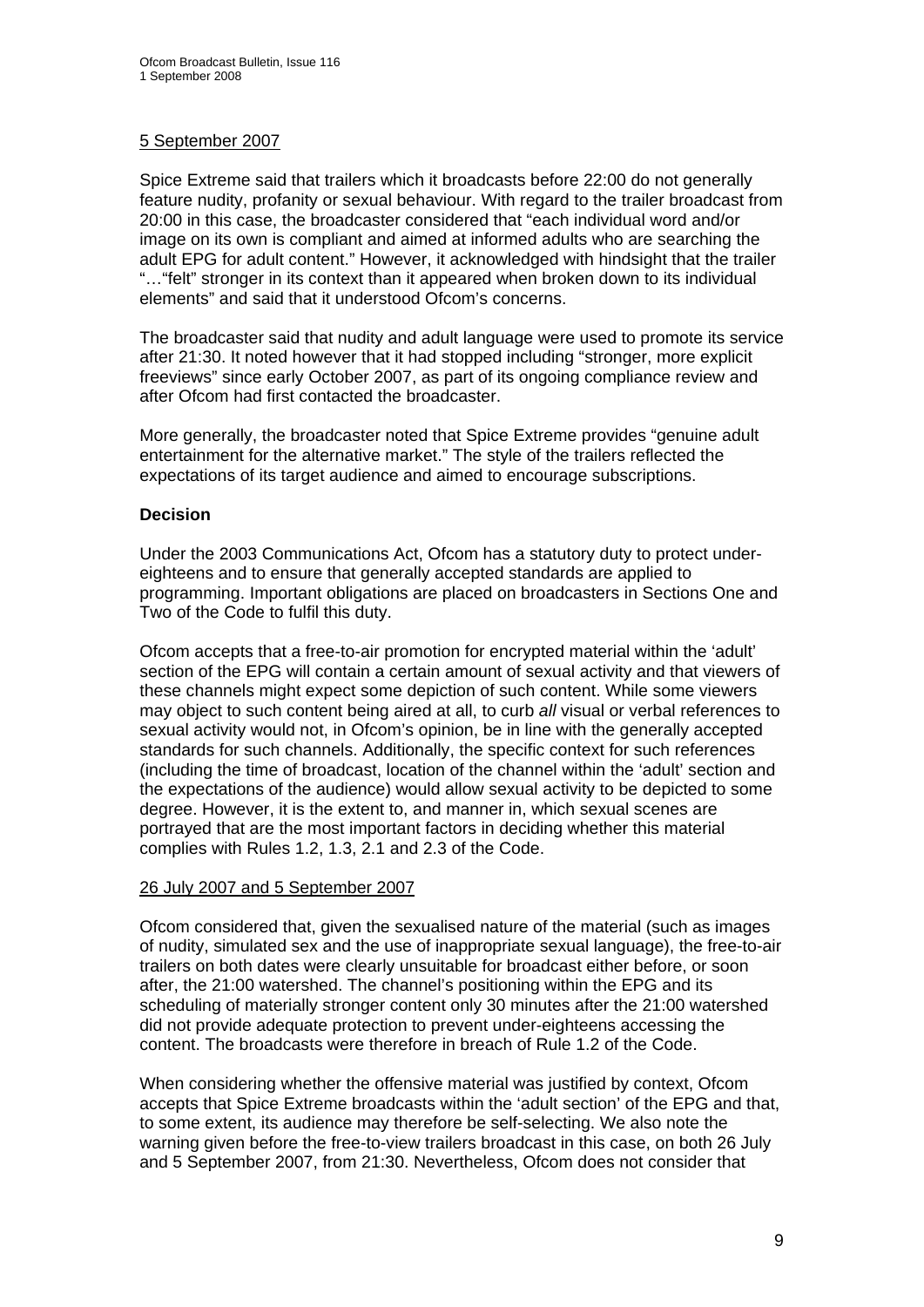these factors justify the strength of content shown free-to-view. The broadcasts were therefore in breach of Rules 2.1 and 2.3 of the Code.

## 5 September 2007 only

The trailer broadcast on 5 September 2007 between 20:00 and 21:30 was generally more restrained than the material transmitted after 21:30. However, Ofcom is concerned that it featured sexual imagery and adult themes. As recognised by the broadcaster, the cumulative effect of this material was not acceptable for broadcast before, or close to, the watershed. This content was therefore also in breach of Rule 1.3 of the Code.

Ofcom regarded the above breaches of the Code to be serious and considered whether to recommend this case for consideration of a statutory sanction. Taking into account all the relevant circumstances however (including the broadcaster moderating its output on being made aware of Ofcom's specific concerns and its previous compliance record), Ofcom decided not to pursue a sanction on this occasion. However, any further breaches of this nature by Spice Extreme are likely to result in Ofcom considering the imposition of a statutory sanction.

## **Breach of Rules 1.2, 1.3 (5 September 2007 only), 2.1 and 2.3**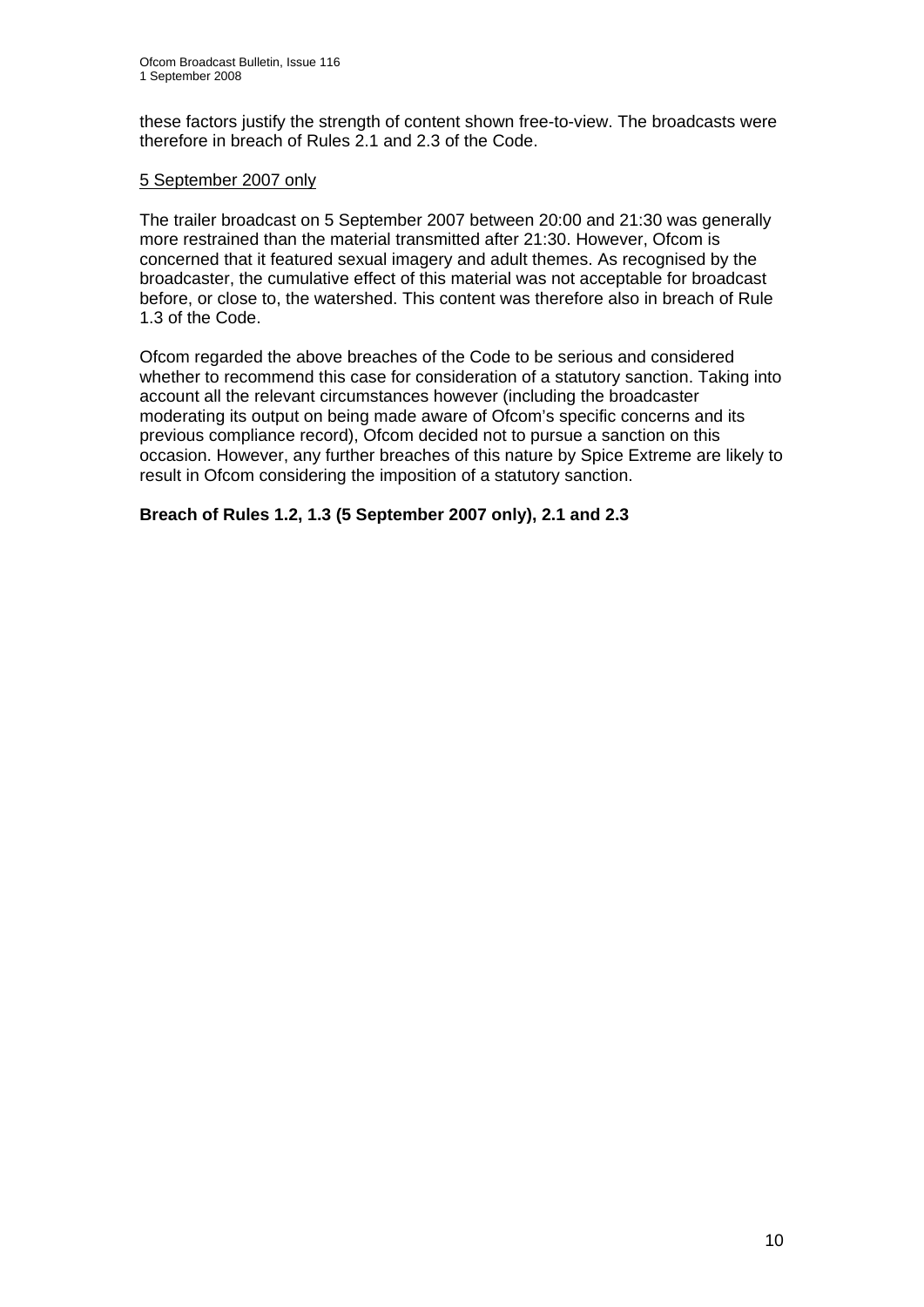## **Introduction**

*Babecast* is free-to-air unencrypted programming in the adult section of the Sky electronic programme guide ("EPG"). The channel broadcasts programmes based on interactive 'adult' chat services: viewers are invited to contact on-screen presenters ("babes") via premium rate telephony services ("PRS"). The female presenters dress provocatively and encourage viewers to contact them.

Ofcom received a complaint about the sexual nature of the material broadcast from 21:00, which featured the 'babe' presenters apparently simulating masturbation and mimicking sexual acts. The complainant also considered that the programme promoted pictures of other presenters and private chat lines (featuring women operators described as being "at home"), available through PRS, which did not contribute to the editorial content of the programme.

Ofcom viewed the material. It noted that between 21.00 and 22.30 the presenters, dressed in very revealing underwear and appeared to simulate various sex acts. The "babes" thrust their buttocks towards the camera, opened their legs wide apart to emphasise their crotches, and the presenters in general were shot in a physically intrusive way,

Ofcom asked Friendly TV for comments on the broadcast of this material under Rules 1.2 (protection of under 18s), 2.1 (generally accepted standards), and 2.3 (material that may cause offence must be justified by context). In relation to the picture and private chat line services, Ofcom sought comments under Section 10 of the Code. Rule 10.9 prohibits the inclusion of PRS in programmes, except where they are programme-related material ("PRM"), as defined under the Code, or where they contribute to the editorial content of the programme (Rule 10.9). Rule 10.4 sets out a general prohibition on undue prominence being given in a programme to any product or service, including PRS, even if the product or service is PRM.

## **Response**

In response to the request for comments in relation to Rule 1.2 (protection of Under 18s), Friendly TV acknowledged that the content was "mildly erotic in nature" and stated that the presenter was simulating sex acts. It pointed out that the channel was within the adult section of the EPG, and noted that a parental lock was available. The broadcaster stressed that the programme makers were "acutely aware" of their responsibilities under the Code in relation to Rule 1.2, particularly where content was broadcast close to the 21:00 watershed.

Further, the broadcaster argued that the content met generally accepted standards and was therefore not in breach of Rules 2.1 and 2.3. This was because the broadcast of the material was justified by the context – such as the time of broadcast, the position of the service within the adult section of the EPG, the availability of a parental lock, and that the language and images were not particularly explicit in nature. All of these factors ensured that any potential offence was minimised and the material would have met audience expectations.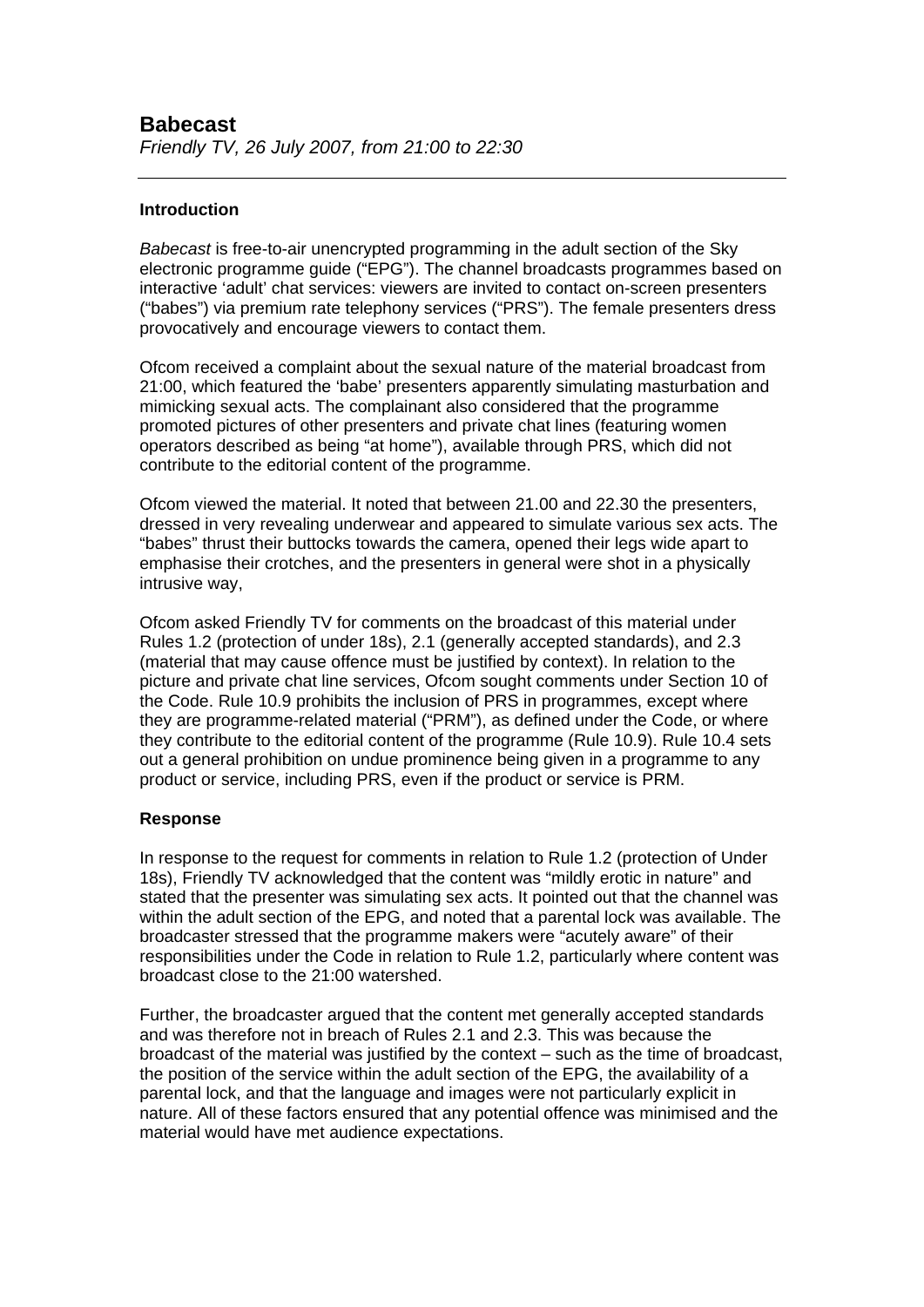In response to the concerns that the material breached Section 10 of the Code the broadcaster said the picture and chat services were directly derived from the specific programme and were integral to its editorial content enabling viewers to benefit fully from and interact with the programme, i.e. that they were PRM as set out under the Code..

## **Decision**

Although the broadcaster argued the material would have met audience expectations, it is Ofcom's view that despite the fact that this material was placed within the adult section of the Sky EPG, it featured portrayals of sex acts which were inappropriate for broadcast on an unencrypted service available from 21.00.

Ofcom noted the broadcaster's argument that the sex acts were simulated. However, it is our view the combination of images shown and the presenters' actions amounted to highly sexualised content, real or not. In Ofcom's view the broadcaster did not take all reasonable steps to protect the under-18s from this offensive material. Although the stronger content was shown from about 21.30, sexualised material was shown from the start of this programme at 21.00. Ofcom notes that *Babecast* is broadcast within the 'adult' section of the EPG. However, the material was shown free-to-air soon after the watershed when children were likely to be available to view. Therefore the programme was in breach of Rule 1.2.

Further, in view of the points raised above it was also Ofcom's view that the material breached generally accepted standards and there was insufficient context to justify the potential offence to viewers in general. It was therefore also in breach of Rules 2.1 and 2.3.

Ofcom also considered the concerns relating to the promotion of premium rate services during this broadcast which, the complainant claimed, were not directly linked to the material being broadcast.

Section 10 of the Code contains rules that seek to ensure that programmes do not promote products or services. Some limited exceptions are made, for example in the provision of PRM. However, no product or service (including PRM) may ever be featured in an unduly prominent manner in a programme.

PRM is defined in the Code as:

"…products or services that are both directly derived from a specific programme and intended to allow listeners or viewers to benefit fully from, or to interact with, that programme."

Irrespective of whether some or all of the services met the definition of PRM, we considered the manner in which they were referred to within the programme was unduly prominent. There were repeated and prominent references throughout the programme to pictures of presenters and private chat lines, available via PRS, and there was insufficient editorial justification for this level of prominence. The promotion of these services was therefore in breach of Rule 10.4 of the Code.

Further, Ofcom does not consider that the private chat lines, involving off-screen operators described as being "at home" that were directly promoted within the programme as in this case, satisfied the definition of PRM (see above). We considered that these specific (off-screen) services inviting viewers to call women "at home" were independent of the programme with no clear editorial link to the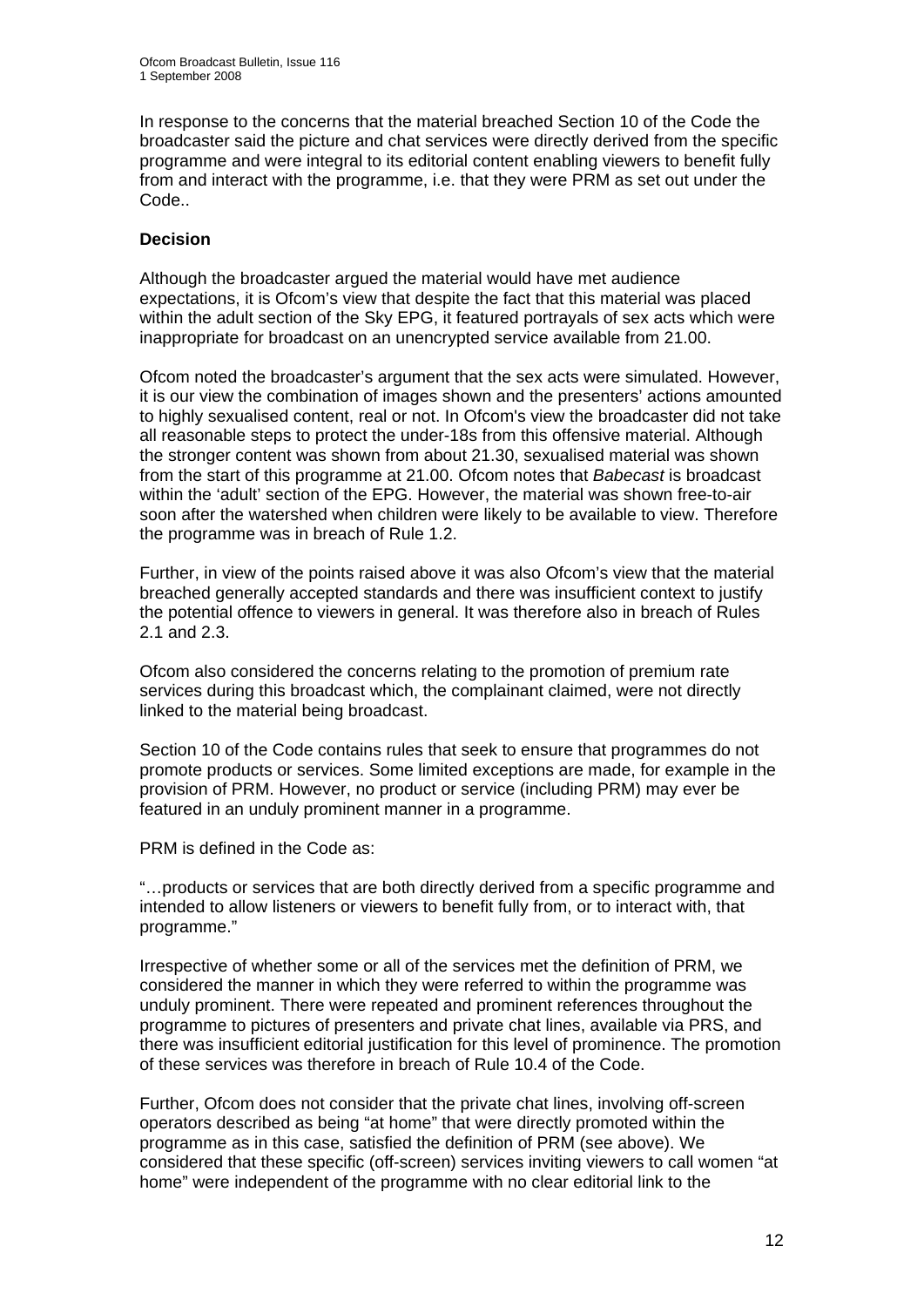programme itself. Nor did they contribute in any way to the editorial content of the programme. We therefore considered the promotion of the services was in breach of Rule 10.9.

Ofcom wishes to make clear that these breaches were sufficiently serious that careful consideration was given to whether to recommend this matter to Ofcom's Content Sanctions Committee for a statutory sanction. After careful consideration it was decided on this occasion not to refer this case for sanction in view of all the circumstances – primarily the relative strength of the material. However, Ofcom has informed the broadcaster that any breach of a similar nature in future is likely to result in serious regulatory action.

**Breach of Rules 1.2, 2.1, 2.3, 10.4 and 10.9**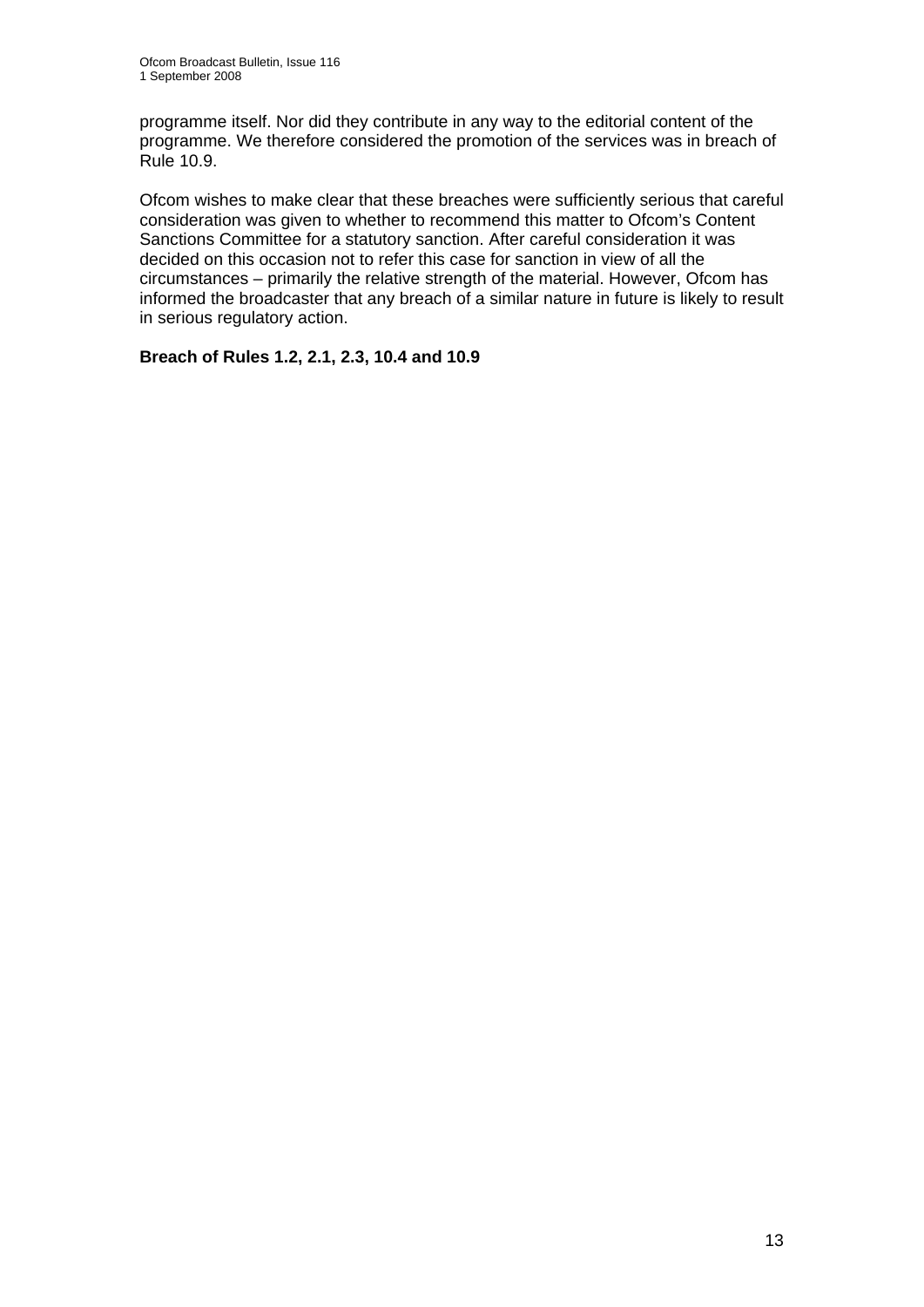## **Introduction**

Ofcom received two separate complaints about items featured in the 'adult' magazine style programme *Sexcetera* which explores topics of a sexual nature. The first complainant objected to the explicit sexual scenes in an item entitled "Houston Gang Bang". This featured a pornography actress called Houston being filmed breaking the world record for having sex with the greatest number of men in one day.

The second complaint raised concerns about an item on the sexual practice of water bondage. This showed scenes of consenting female models engaging in sadomasochism, domination and submission with a professional female dominatrix. The report included images of women being restrained underwater, submerged forcefully and whipped. The complainant expressed concern that these scenes depicted torture and were offensive and potentially harmful.

Ofcom asked the broadcaster for comments under Rule 2.3 (broadcasters must ensure that material which may cause offence is justified by the context).

## **Response**

The broadcaster accepted that *Sexcetera* had the potential to generate offence given the sexual content and themes explored in the programme. However, it argued that its late night scheduling, some two hours after the watershed, and its title would have informed the audience of its content.

Further, it stated that the Virgin 1 channel is aimed at men between the ages of 25 and 54 and *Sexcetera* is a well established long running series. Therefore, viewers would expect to find material of this adult nature later in the channel schedule. Additional context was also provided through the warnings broadcast before each episode of *Sexcetera* which would have alerted viewers to the sexual content and language of the programme.

With specific reference to the "Houston Gang Bang", the broadcaster accepted that the content was controversial but argued that the item did not suggest this was suitable behaviour for everyone nor did it glamorise it. The item examined what the broadcaster described as, "the phenomenon of the gang bang genre" in the adult film industry, and did not focus on the "Houston Gang Bang" alone. Specific camera angles and a level of masking were used to avoid overly explicit sexual material from being seen. This meant the scenes shown differed significantly from "adult entertainment".

Concerning the item about water bondage, the broadcaster acknowledged that the report dealt with an unusual sexual practice, but it was characteristic of the series to explore such themes and *Sexcetera*'s audience is both interested in, and accustomed to, viewing such content. Virgin 1 said the examples of water bondage shown were executed in a controlled environment by a trained and professional female dominatrix and featured consenting female models, including an on-screen explanation that these practices were carefully carried out within the participants' own limits at all times. Viewers were informed about the health and safety practices employed and advised not to attempt these activities at home. When submersion or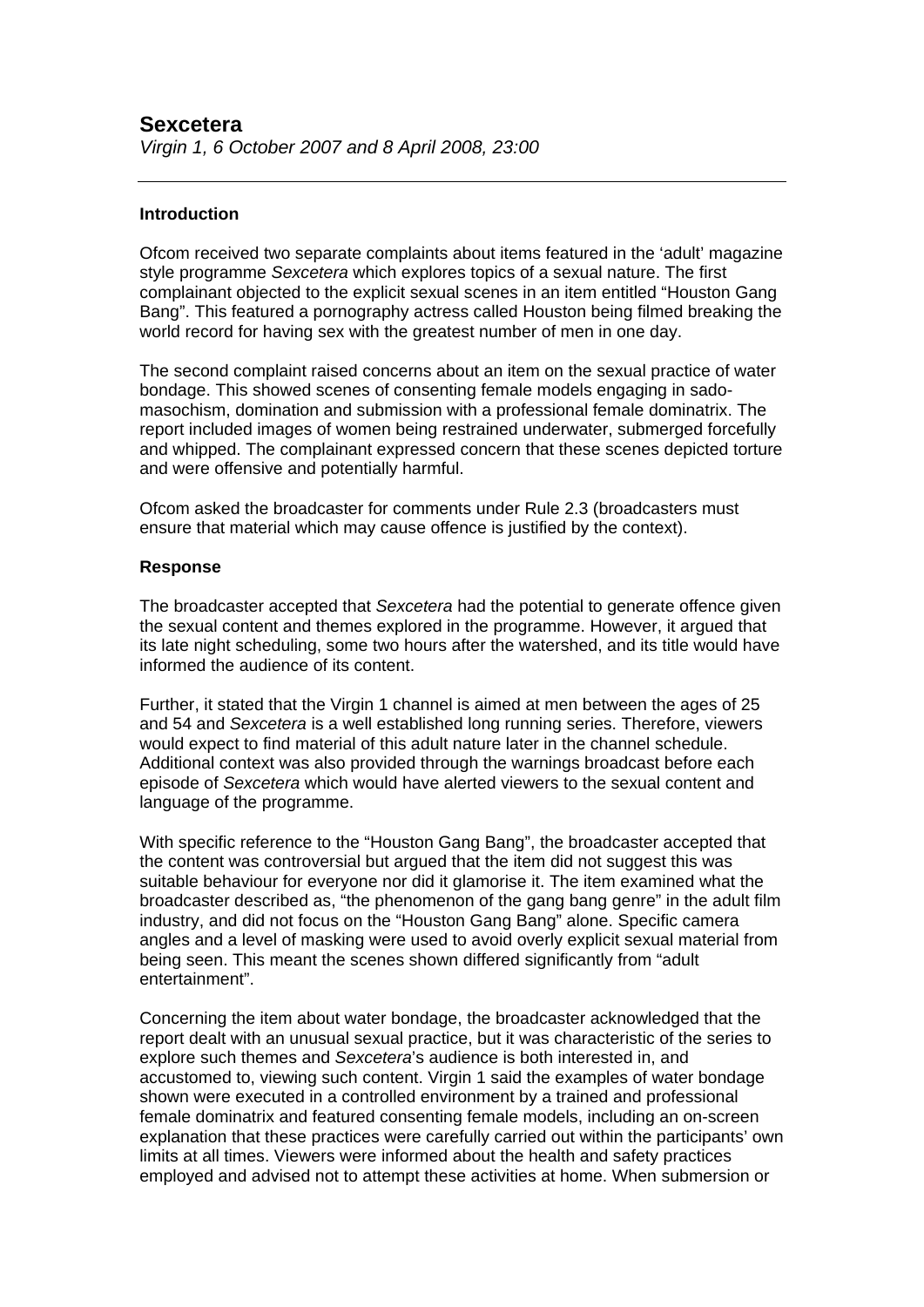restraints were applied and participants were unable to speak there was a system in place allowing the dominatrix, and the other participants, to stop the activity.

In summary, the broadcaster argued that neither item breached Rule 2.3 because the content of the reports had been contextually justified.

## **Decision**

Rule 2.3 makes clear that "in applying generally accepted standards broadcasters must ensure that material which may cause offence is justified by the context." "Context" in turn includes a variety of different potential factors such as the editorial content of the programme, the service on which it is broadcast, and the effect of the material on viewers who may come across it unawares.

Ofcom acknowledges that, in applying generally accepted standards, programmes with content of an 'adult' nature can be broadcast unencrypted provided they comply with all the relevant Rules of the Code. In this case Rule 2.3 applies because the nature of the content broadcast has the potential to cause offence and therefore the material must be justified by the context.

The broadcaster argued that certain factors ensured that the material complained of met generally accepted standards, even though it included fairly explicit scenes of sexual activity on a free-to-air general entertainment channel late in the evening. These included the fact that *Sexcetera* is broadcast late night, its title provides the audience with an expectation of the likely content, it is a long running series so viewers may be familiar with its content, and appropriate information was given to viewers both before and during programmes.

In Ofcom's opinion however, these factors taken together did not ensure that the material met generally accepted standards for late night programming on a general entertainment channel. The nature and strength of the images of the sexual activities featured in these episodes - prolonged footage of a 'gang bang' promoted for public entertainment and scenes of sado-masochism - were removed from the mainstream and type of material most viewers would expect even on a programme like *Sexcetera*.

Therefore, the treatment of these themes by the broadcaster required exceptional justification in the context to provide adequate protection for viewers from offensive material. In Ofcom's view in summary the contextual justification provided was not sufficient and the broadcaster breached Rule 2.3 as regards both the "Houston Gang Bang" and the "Water Bondage" items.

## Houston Gang Bang

According to the broadcaster the focus of the feature was not the scenes of Houston having sex with over 600 men but to report on the 'gang bang' pornography genre. In other words the sexual scenes were justified by the editorial context.

Ofcom was concerned however by the number, length and relative explicitness of the scenes of sexual activity shown in the "Houston Gang Bang" item and the context in which they were shown. The whole event was being recorded for a pornographic film and the item focussed on the event as a semi-public "rally" which men could attend and participate in. A series of men, some professional porn stars, were shown queuing up to have sex with the actress in an arena setting, the actress naked and having sex with different men on a podium, while spectators and participants stood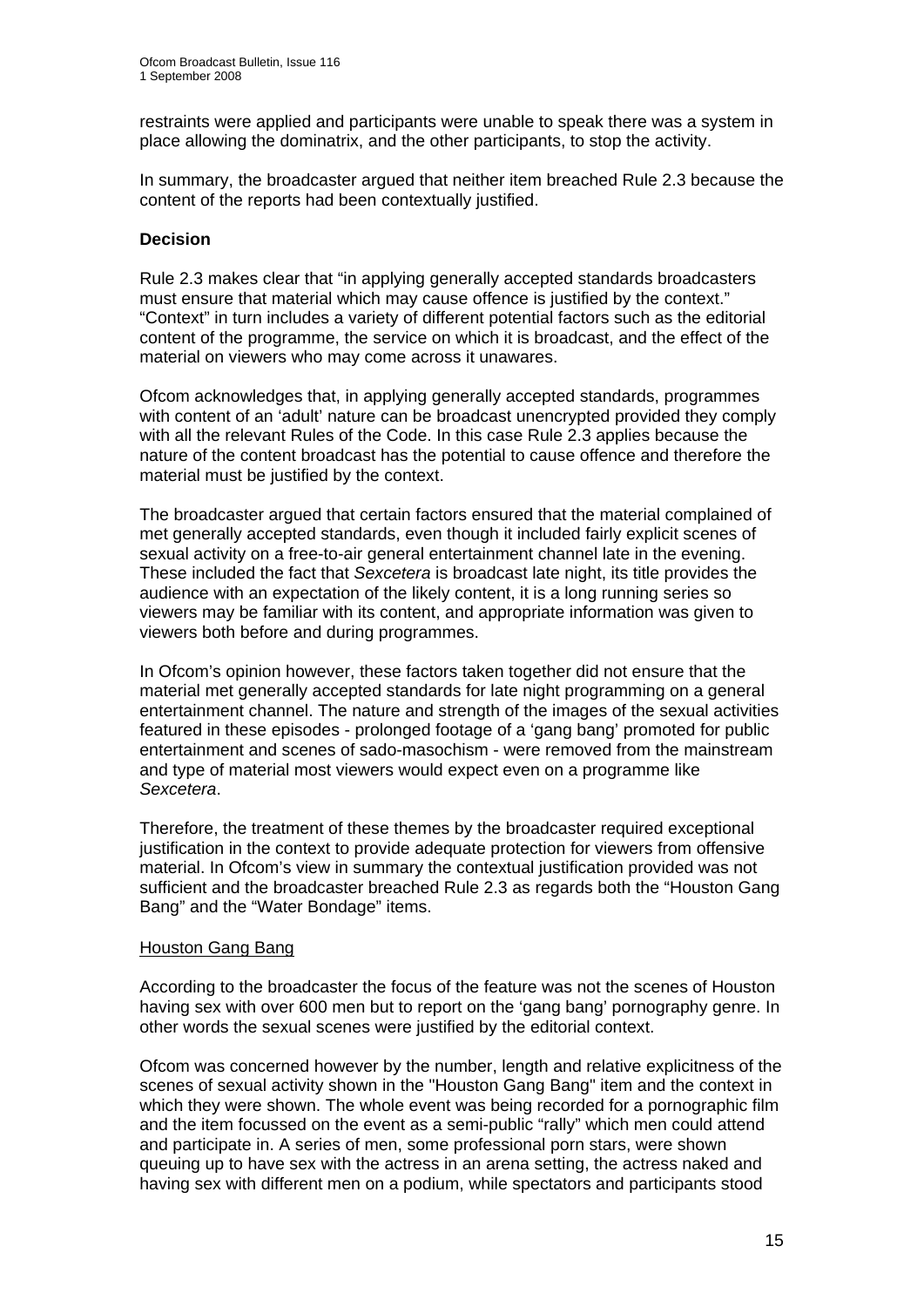around watching, cheering, clapping and counting down as the last man finished sexual intercourse. No explicit shots of genitalia or penetration were shown, but there were a series of scenes depicting sexual intercourse and other sex acts with close ups of faces and naked bodies.

Further, the style and content of the presenter's commentary overall appeared largely to promote and celebrate gang bangs as a form of adult entertainment, and did not, in Ofcom's opinion, provide adequate editorial context for, or analysis of, what the broadcaster described as the 'gang bang' pornography genre.

Ofcom noted the late night schedule and the fact that a warning was broadcast before the start of the programme. *Sexcetera* however is shown on a general entertainment channel. Ofcom took into account that not only viewers could come across this material unawares but that even viewers who may have been more familiar with the series would have found this item offensive. The "Houston Gang Bang" item therefore overall was not justified by the context and breached Rule 2.3.

## Water Bondage

As regards this item, Ofcom was particularly concerned that the scenes, filmed for the purposes of the website of the dominatrix, featured women engaged in various water bondage, domination and sado-masochistic activities. All of these are not mainstream sexual practices. Indeed the dominatrix herself described these sadomasochistic sexual practices as "extreme," and the commentary noted that such activities are usually accessed only on 'adult' websites.

The item showed one model suspended in the air, with her arms tightly tied and restrained behind her body with one of her legs hoisted to the side and raised off the floor. She was depicted being sprayed on her vagina with a jet hose at close range, with her face wincing through gritted teeth and sometimes screaming in pain. In another scene a model was shown tightly restrained whilst her head was forced underwater several times in a water tank, as the dominatrix engaged in a sex act with a dildo.

In Ofcom's view, such material was clearly in breach of generally accepted standards on a free-to-air general entertainment channel late in the evening.

The strength of the sexual imagery shown, coupled with the nature of the sex acts depicted, would in Ofcom's view require exceptional justification in the context. Ofcom noted that the models explained the pleasure experienced through the pain and fright they endured, no harm appeared to have been caused to the participants, the item was shown late at night and warnings were given to viewers. But in Ofcom's view none of these contextual factors advanced by the broadcaster justified the showing of this material unencrypted on a general entertainment channel, even late in the evening in a programme with which many viewers are familiar. Rule 2.3 was therefore contravened.

## **Breach of Rule 2.3**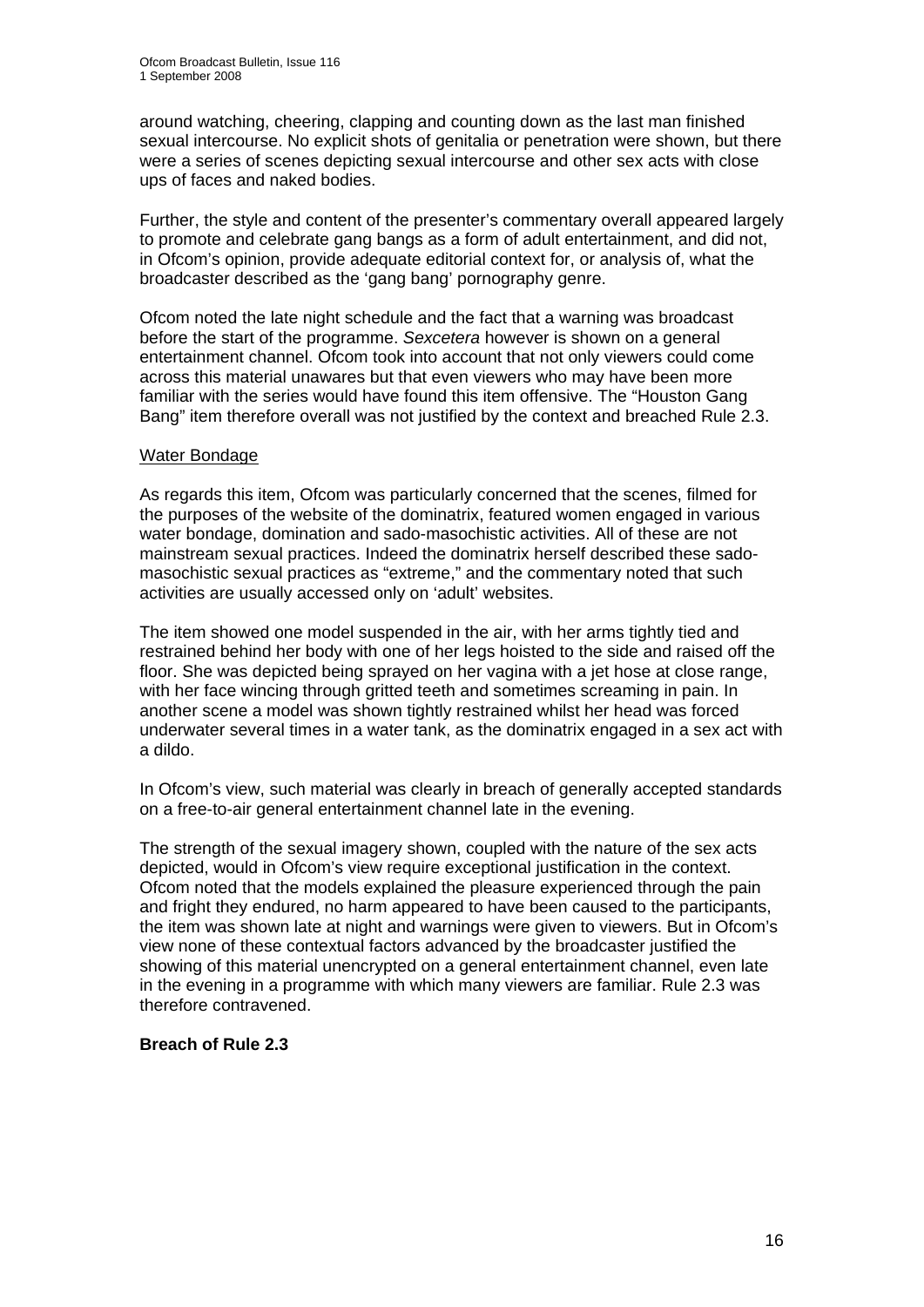## **CSC Media Group Ltd**

*True Movies & True Movies 2, 15 -17 January 2008, various times Kix!, 22 June 2008, 07:55*

## **Introduction**

True Movies and Kix! are general entertainment channels owned by CSC Media Group Ltd. Ofcom received complaints about the following output:

## True Movies & True Movies 2, 15 -17 January 2008

Between 15 and 17 January 2008, True Movies and True Movies 2 transmitted a competition to win a holiday for two people in Miami, USA. Viewers were asked a multiple choice question and invited to submit their entry by telephone or text message (SMS shortcode) using the number displayed on screen. Both methods were premium rate services ("PRS").

A viewer complained to Ofcom that the competition was out of date as a caption at the bottom of the screen gave its closing date as *"16th December 2007"* (which was also confirmed by a voiceover).

## Kix!, 22 June 2008, 07:55

During the programme *Spider Riders,* Kix! promoted a competition to win a Nintendo Wii games console and a game called Emergency Mayhem. The question posed followed the same multiple choice format and entry was via a PRS telephone number. Ofcom received a complaint from a viewer who identified that the closing date given, 30 May 2008, had already passed.

On both occasions, the complainants were concerned that viewers who entered the competition would have been charged despite having no chance of winning. Ofcom asked CSC Media Group to comment with regard to Rule 2.11 of the Code which states that "competitions should be conducted fairly".

## **Response**

## True Movies & True Movies 2, 15 -17 January 2008

The broadcaster explained that as soon as it became aware of the out of date competitions they were immediately taken off air. It then instructed its competition service provider to ensure that any viewers who had entered as a result of seeing these promotions, were refunded in full.

After the first incident, it requested its scheduling software provider to identify ways of avoiding rescheduling out of date competitions in the future and confirmed to Ofcom that this software development had since been implemented. It said that it had also instructed its scheduling staff to check schedules more rigorously in future to avoid a recurrence.

## Kix!, 22 June 2008, 07:55

Despite improving its procedures in this way, the broadcaster latterly discovered that its improved system in place on 22 June 2008 still allowed expired competitions to be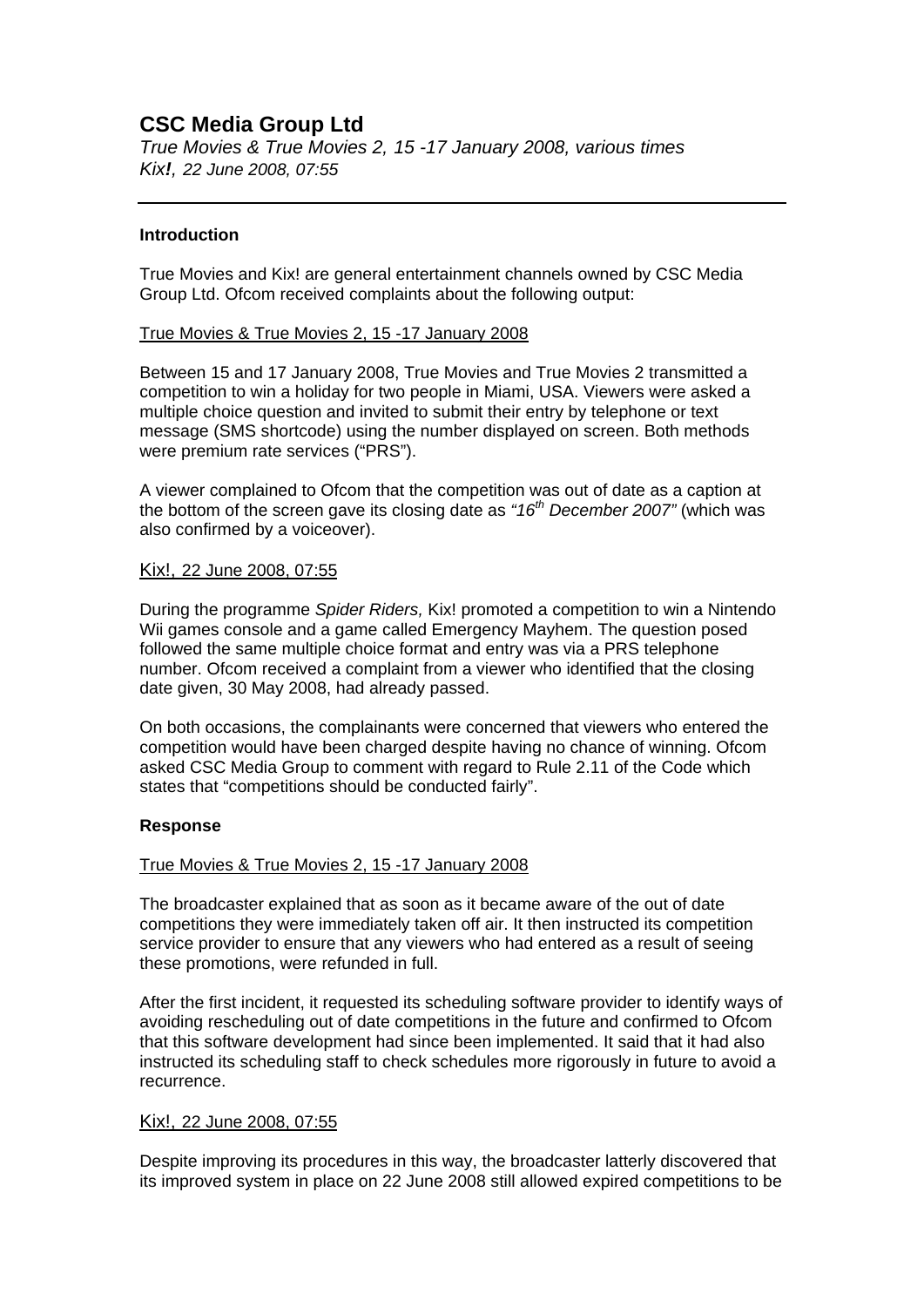broadcast if no closing date was inputted. This oversight led to the promotion of the Nintendo Wii competition on Kix! on that date. CSC Media Group stated that it had now addressed this problem to further tighten procedures.

CSC Media acknowledged that adequate protection was not provided to viewers but said that the measures it had undertaken since to rectify the problem and to prevent it happening again mitigated any harm that may have been caused to its viewers. Further, it stated that it would be contacting all entrants to the competition promoted on 22 June 2008 to offer them refunds.

## **Decision**

In these cases, the broadcaster re-transmitted on-screen competitions which had already been concluded. As a consequence, some of its viewers were clearly misled into paying a premium rate charge to enter a competition, believing they had a genuine chance of winning, when in fact their chances were non-existent.

Further, the second occurrence clearly indicated that both the staff re-training undertaken and the system designed to prevent a recurrence of the problem after January 2008 were inadequate. In summary, the competitions complained about were unfair to all those viewers who entered them and therefore were in breach of Rule 2.11 of the Code.

Ofcom noted the swift action taken by the broadcaster to rectify the harm caused to consumers on both occasions, and in particular the refunds given to those viewers whose entries were submitted after the competitions' closing dates. It also acknowledges the improved scheduling procedures put in place following the incidents. In the circumstances, Ofcom decided that further regulatory action was not appropriate in these cases. However, in the event of any similar breaches, Ofcom may consider taking further regulatory action.

Ofcom expects broadcasters to exercise extreme caution in all aspects of the use of PRS in programmes including in competitions and provides detailed guidance on competitions which can be found at:

http://www.ofcom.org.uk/tv/ifi/guidance/bguidance/guidance2.pdf

**True Movies & True Movies 2, 15 -17 January 2008 - Breach of Rule 2.11** 

**Kix!, 22 June 2008, 07:55 - Breach of Rule 2.11**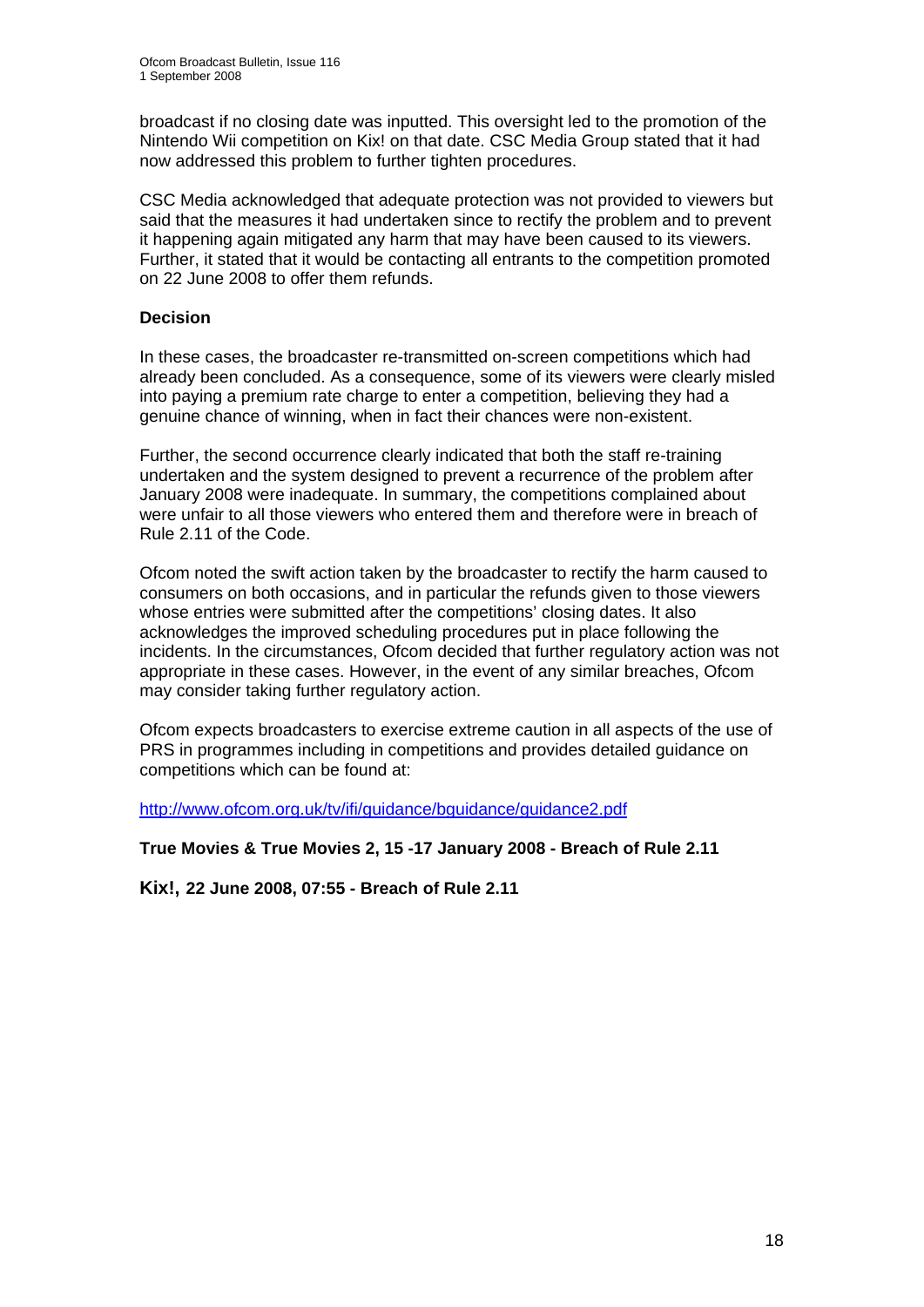*2-Ten FM, 22 May 2008, 08:00* 

## **Introduction**

The news bulletin contained an item about the risk of flooding to homes due to the lack of proper flood defences being installed by developers during the building process.

The news presenter stated: *"2-Ten FM's been told thousands of new homes in Berkshire are at risk of flooding because they're not being built with proper defences. A Reading flood protection company says developers are scared to put them in 'cos they're worried it'll put off potential buyers. Chris Phillips from Flood Defenders in Reading says extreme weather is something we're gonna have to get used to"*.

The news item then briefly featured Mr Phillips before the presenter concluded with: *"Check out photos of some of the high-tech ways you can protect your home* [from flooding] *online at 2tenfm.co.uk".* 

A listener complained that the report was "sensational news hiding blatant advertising".

Ofcom was concerned about:

- the apparent undue prominence given to products and services in the programme (Rule 10.4); and
- the possibility that product placement had taken place in the programme (Rule 10.5).

We sought 2-Ten FM's comments on the complainant's concern, with regard to these Rules.

## **Response**

GCap, which owned 2-Ten FM at the time of broadcast, said that the news report was intended to highlight the increased flood protection available above the standard legal protection but admitted that Flood Defenders' views should have been challenged. The broadcaster added that "the station's website showed two … examples of the products available to protect homes" and that, while it did not state that these products were available from Flood Defenders, it provided a link to that company's website. Nevertheless, GCap admitted that "the availability of flood defence products on 2-Ten FM's website should not have been referenced in the news report under any circumstances".

The broadcaster said that the station had used Flood Defenders as a news source but had had "no dealings with [the company] in a commercial context or otherwise." It added that, "a journalist at 2-ten FM arranged an interview with the company's representative for the news feature and erroneously decided to also include the weblink and [online] pictures of the company's products…"

GCap stated that the journalist responsible for the news report had since been retrained to ensure that "stories are balanced and adequately researched" and that his performance will be monitored. The broadcaster added that it had also scheduled a "larger team training session" for later this year.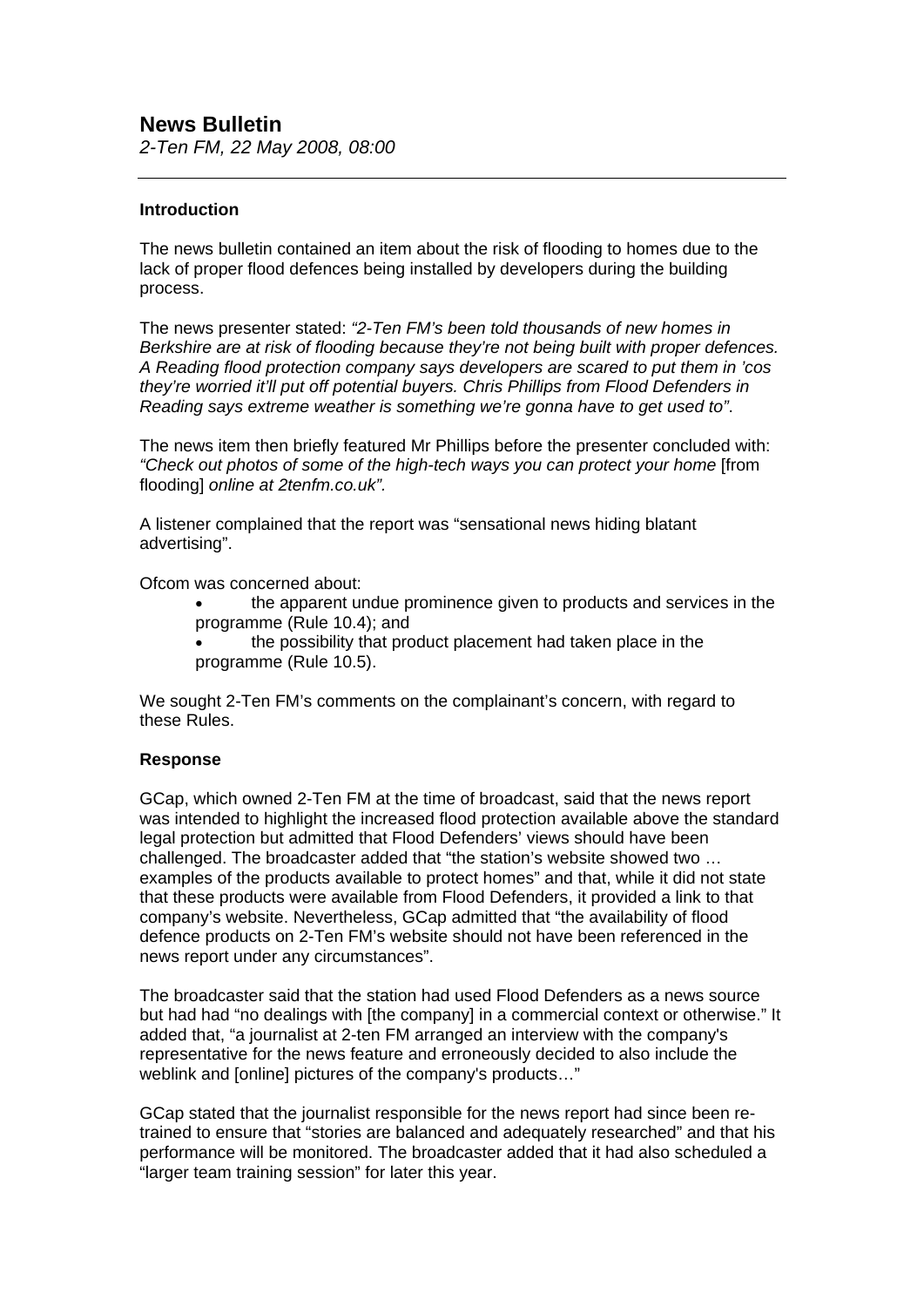## **Decision**

Ofcom notes that the broadcaster states that no payment was made by Flood Defenders to 2-Ten FM for the coverage it received in the news bulletin or for 2-Ten FM's web feature (as promoted on air), which comprised photographs of the company's products and a link to its website.

However, Rule 10.4 of the Code states that no undue prominence may be given to a product or service in any programme. In a radio broadcast undue prominence may result from the reference to a product or service where there is no editorial justification or the manner in which a product or service is referred to. Flood Defenders' view that housing developers provided insufficient flood protection in new homes to avoid putting off potential purchasers was broadcast as fact. As a commercial organisation, Flood Defenders clearly had the potential to gain financially from the broadcast of this unopposed view. There was no editorial justification for featuring Flood Defenders (including a company representative) in this way, especially in a news bulletin. Such a reference to Flood Defenders was therefore unduly prominent.

A broadcaster may refer listeners to its website for generic information relating to a specific news item, as long as such information is actually featured on website. In this case, however, 2-Ten FM's invitation to *"check out photos of some of the high-tech ways you can protect your home* [from flooding] *online at 2tenfm.co.uk"* merely referred listeners to two uncredited sample photographs of Flood Defenders' own flood protection products and a link to its website. This particular reference to the station's website therefore lacked editorial justification and compounded the undue prominence given to Flood Defenders in the news broadcast. By directly promoting the products and services of a commercial organisation in a news bulletin, the programme was in breach of Rule 10.4 of the Code.

**Breach of Rule 10.4**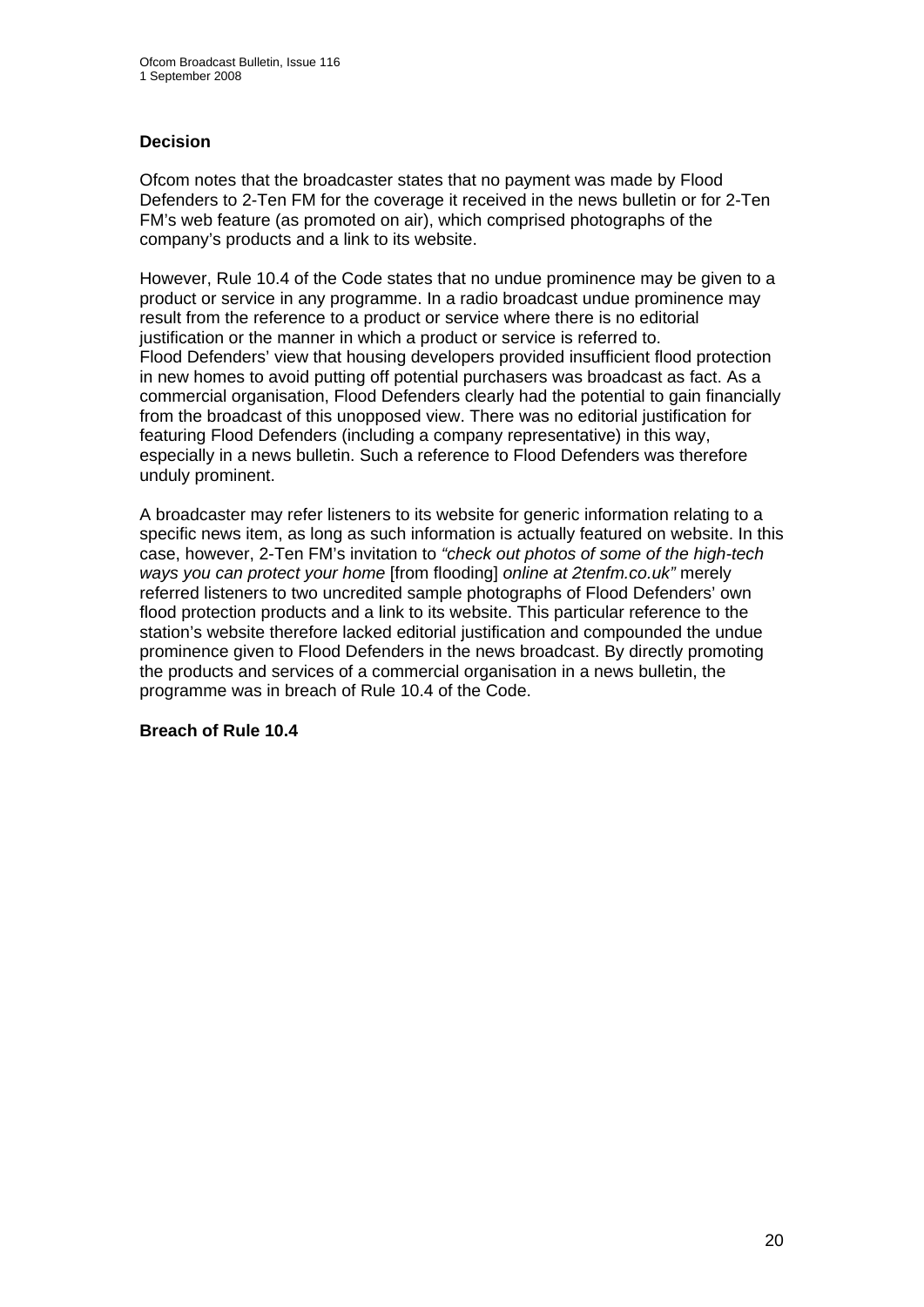## **Introduction**

To celebrate St George's Day, GWR broadcast three programmes live from various locations in the Swindon area, where the station was also hosting events for the local community. On air, the presenter of each of the programmes invited listeners to join them at their particular event location and stated that there would be free traditional English food and beverages available. At the first location there was a free full English breakfast, and at the second location a lunch of roast beef and Yorkshire pudding. During the drive-time programme (The Go Home Show), broadcast from the third location, the station offered free cream teas.

The location chosen for The Go Home Show was The Steam Railway public house in Old Town, Swindon, which is owned by the presenter of the show. On various occasions throughout the programme, the presenter stated that the programme was broadcasting *"live from The Steam Railway in Old Town, Swindon"* and invited listeners to come to the pub to celebrate St George's Day. The listeners were informed that some free cream teas were being given away.

A listener was concerned that the presenter was promoting his pub by "encouraging listeners to go to his pub for a drink".

Rule 10.3 prohibits the promotion of products and services in programmes and Rule 10.4 prohibits undue prominence being given to such products and services. We sought GWR FM's comments with regard to these Rules.

## **Response**

GCap, which owned GWR FM at the time of broadcast, said that The Steam Railway public house was chosen as a location because the broadcaster had difficulty in finding a suitable location in the time available. It added, "...the fact that the public house belonged to one of the presenters [was] more a matter of availability and convenience rather than a shrewd attempt to achieve some sort of commercial gain".

GCap said that "the references to the pub were made within the context of where listeners were required to visit" to take part in the event and that "the only products that were on offer at [the] pub were 'cream teas and other beverages'… [which were] sourced from a third party by the radio station". GCap added that the invitations to listeners to come to the pub "were not deliberately made as free commercial references but merely to celebrate the spirit of the occasion and to encourage general public participation" and that the presenter had not received payment for the use of his pub.

## **Decision**

Ofcom recognises that a radio broadcaster may legitimately seek to widen and/or interact with its audience by holding events at local locations and broadcasting from those locations. However, to ensure the clear separation of programming from advertising, special care should be taken that related programming does not promote or give undue prominence to products or services.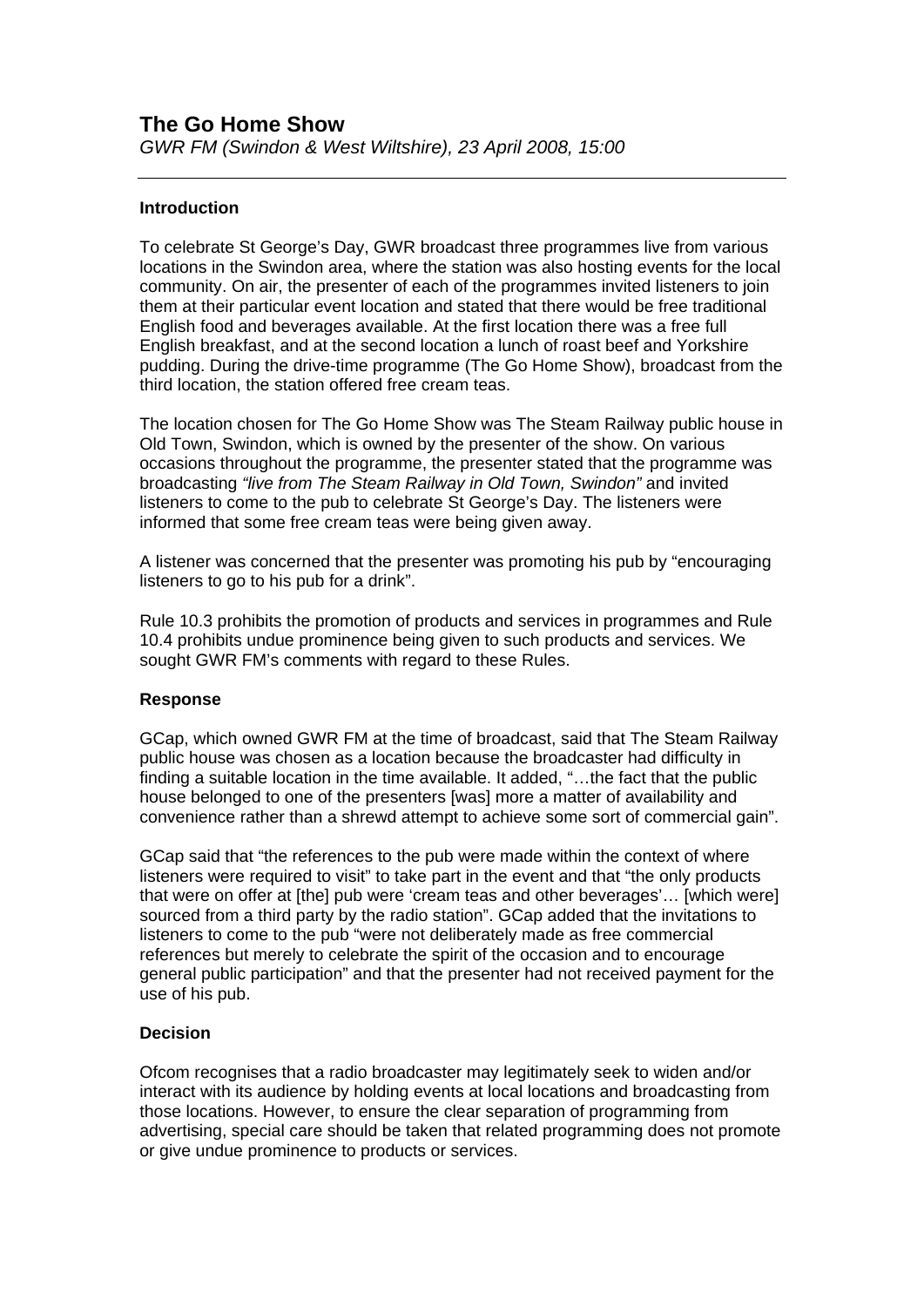Undue prominence may result from the presence of, or reference to, a product or service where there is no editorial justification or the manner in which a product or service appears or is referred to in a programme.

Repeated references were made to The Steam Railway public house and not always in connection with the St George's day event itself. Further, three separate times during the broadcast, the presenter also referred to the fact that he owned the pub from which the programme was being broadcast. Specifically he stated, *"we're live from The Steam Railway in Old Town, Swindon. . .did I mention it's my pub?", "we're in…my pub in Swindon" and "I am sat in an armchair in the window of me [sic] own pub in Old Town in Swindon enjoying a pint".* The presenter also drew attention to his ownership of the pub when he said *"we're opposite the Co-op, you can't miss us, got scaffolding outside. Although we've got works going on, we're still open".* On two separate other occasions, the presenter also stated *"join us for drink"* and *"come down here and have a beer".*

This, taken together with the presenter's invitations to listeners to join him for a drink, rather than simply to join in the event, gave undue prominence to The Steam Railway pub, in breach of Rule 10.4.

## **Breach of Rule 10.4**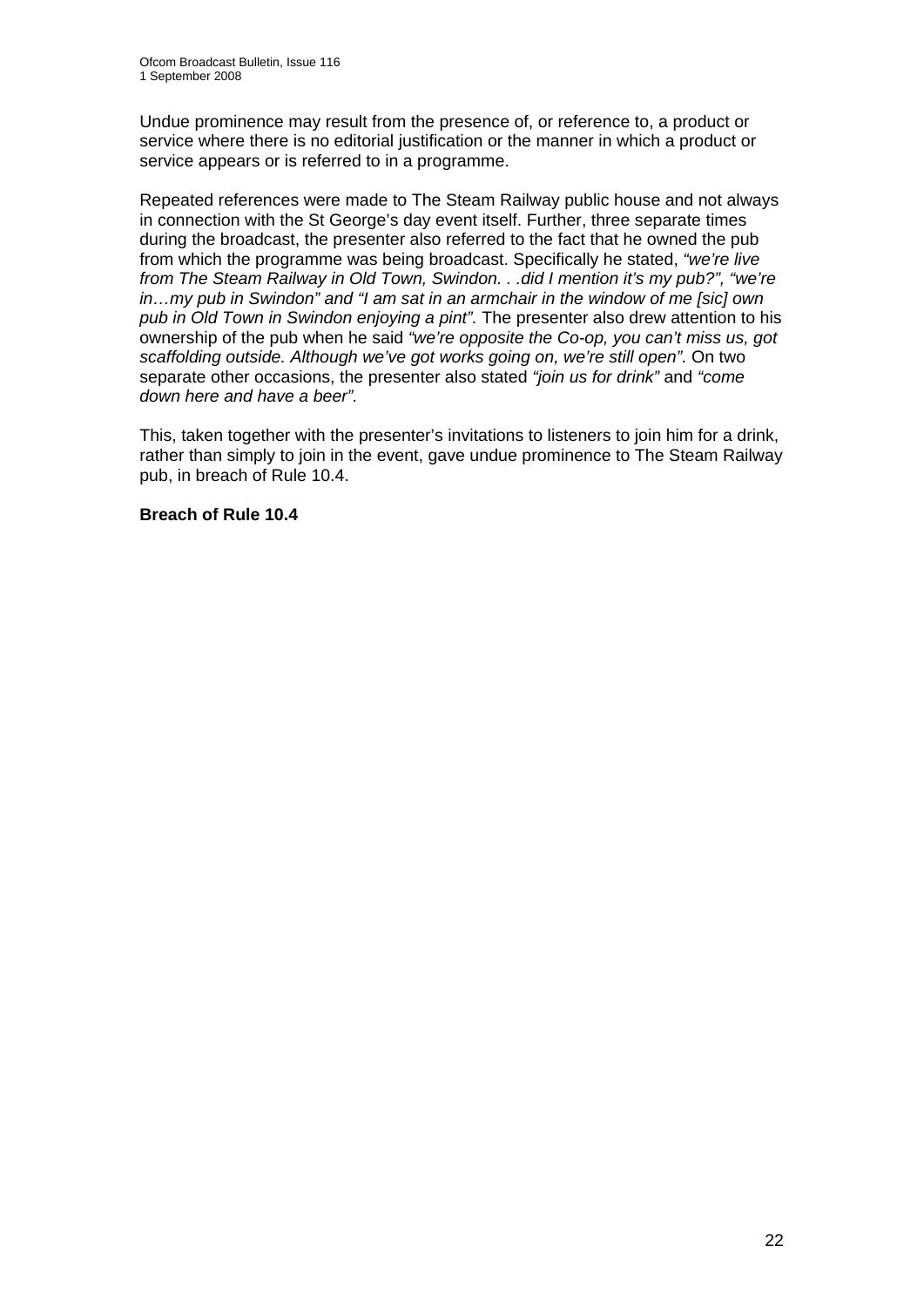## **Best Beer Garden**

*Scarlet FM (Llanelli and Carmarthenshire Coast), 26 May – 9 June 2008, various times* 

## **Introduction**

The broadcaster ran a pre-recorded poll in advertising breaks. Listeners were invited to vote by standard rate text, telephone or on the station's website, for the best beer garden in the Llanelli area. A list of candidates was aired in the advertisement. At various times throughout the voting period (26 May to 8 June 2008), during programming, a number of presenters also read out the list of candidates and encouraged listeners to vote. The winner was announced in Scarlet FM's breakfast show, *Tommo at Breakfast*, on 9 June 2008.

A listener was concerned that the poll was only open to advertisers on the station.

We asked the broadcaster to comment on its *Best Beer Garden* coverage with regard to the following Code Rules:

• Rule 10.3, which prohibits the promotion of products and services in programming;

Rule 10.4, which prohibits undue prominence being given to products and services in programming; and

• Rule 10.5, which prohibits product placement.

## **Response**

Scarlet FM said that the poll was run in commercial airtime and that local pubs paid to be candidates. The poll winner received a certificate and free advertising on the station.

While the broadcaster admitted that, during programming, presenters also encouraged listeners to vote, it was unable to confirm precisely how many times this had occurred. However, it provided three sample recordings of such output from the final days of the voting period, together with the announcement of the winner in the breakfast show on 9 June 2008 and the advertisement. Scarlet FM also provided a transmission record for the advertisement and details of the agreement it had made with the advertisers (i.e. each pub).

The broadcaster noted that the pubs paid to appear in the advertisements and that further references to the poll, which listed each candidate during programming, did not form part of their agreement to participate. Scarlet FM did not believe it had promoted products or services in programming or that it had given undue prominence to any specific pub. It believed that its sales team had offered all pubs in the area an opportunity to participate. While the broadcaster was unaware of any votes made for candidates not listed on air, it said that listeners were not prevented from doing so.

## **Decision**

Broadcasters are able to run polls paid for by advertisers in advertisements. In this case, the pre-recorded material, in which the advertisers had paid to participate in a poll for Scarlet FM's *Best Beer Garden* award, sounded like an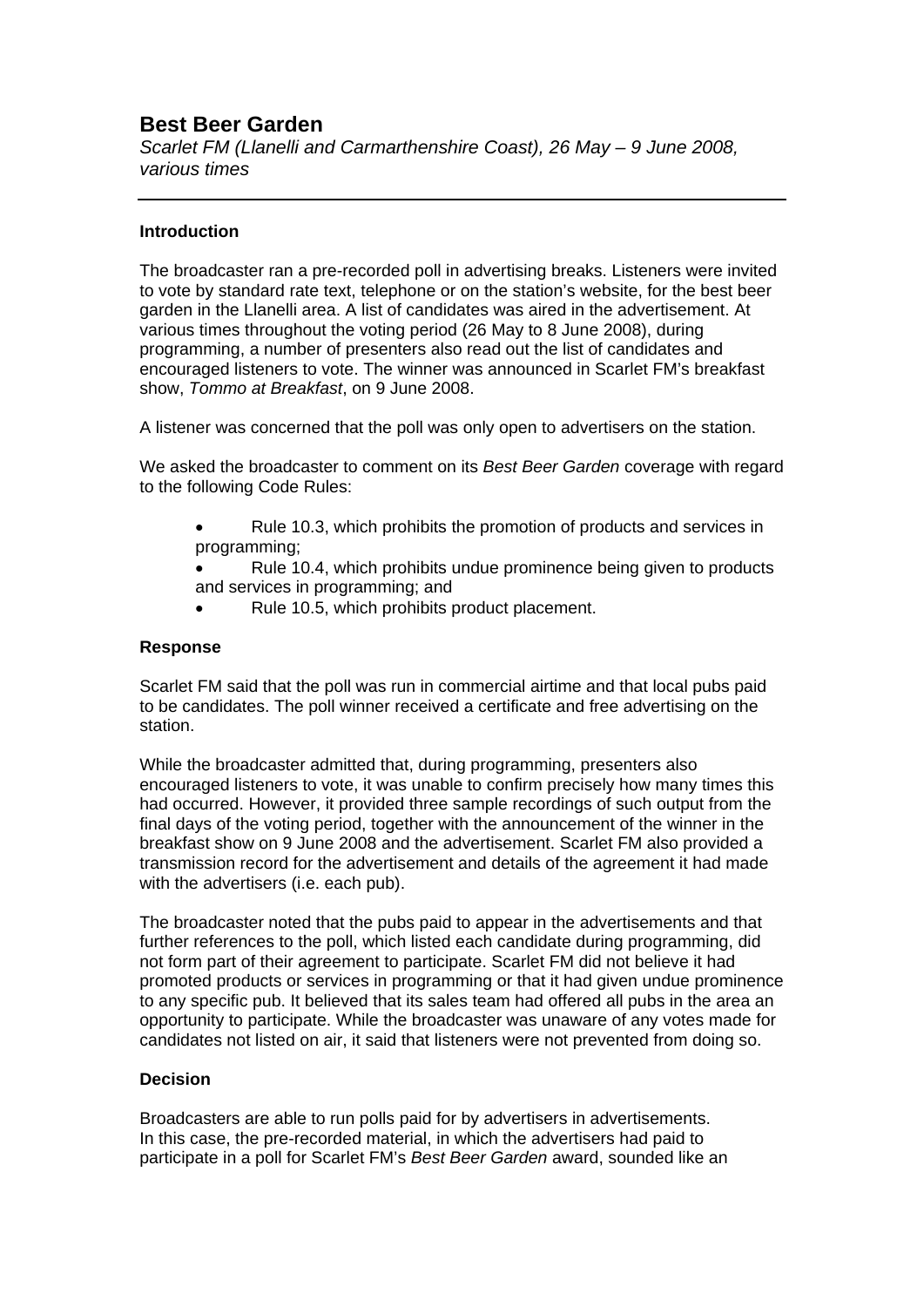advertisement and was transmitted in advertising time. Listeners would have been aware that this material was advertising.

However, during programming, any reference to the advertisers and associated promotions must be editorially justified and must not be promotional. We recognise that none of pubs that advertised in the poll item had paid for any reference to its business in editorial. However, references to the poll and its candidates (the pubs) in programming repeated the content of the advertisement. As such, the pubs (the advertisers) were promoted in programming, in breach of Rule 10.3 of the Code.

We accept that no individual pub was given disproportionate coverage in programming. However, there was no editorial justification for presenters to make references to its advertisers in programming time; including the declaration of the poll winner on 9 June 2008. All these references to the advertisers therefore breached Rule 10.4 of the Code.

## **Breach of Rules 10.3 and 10.4**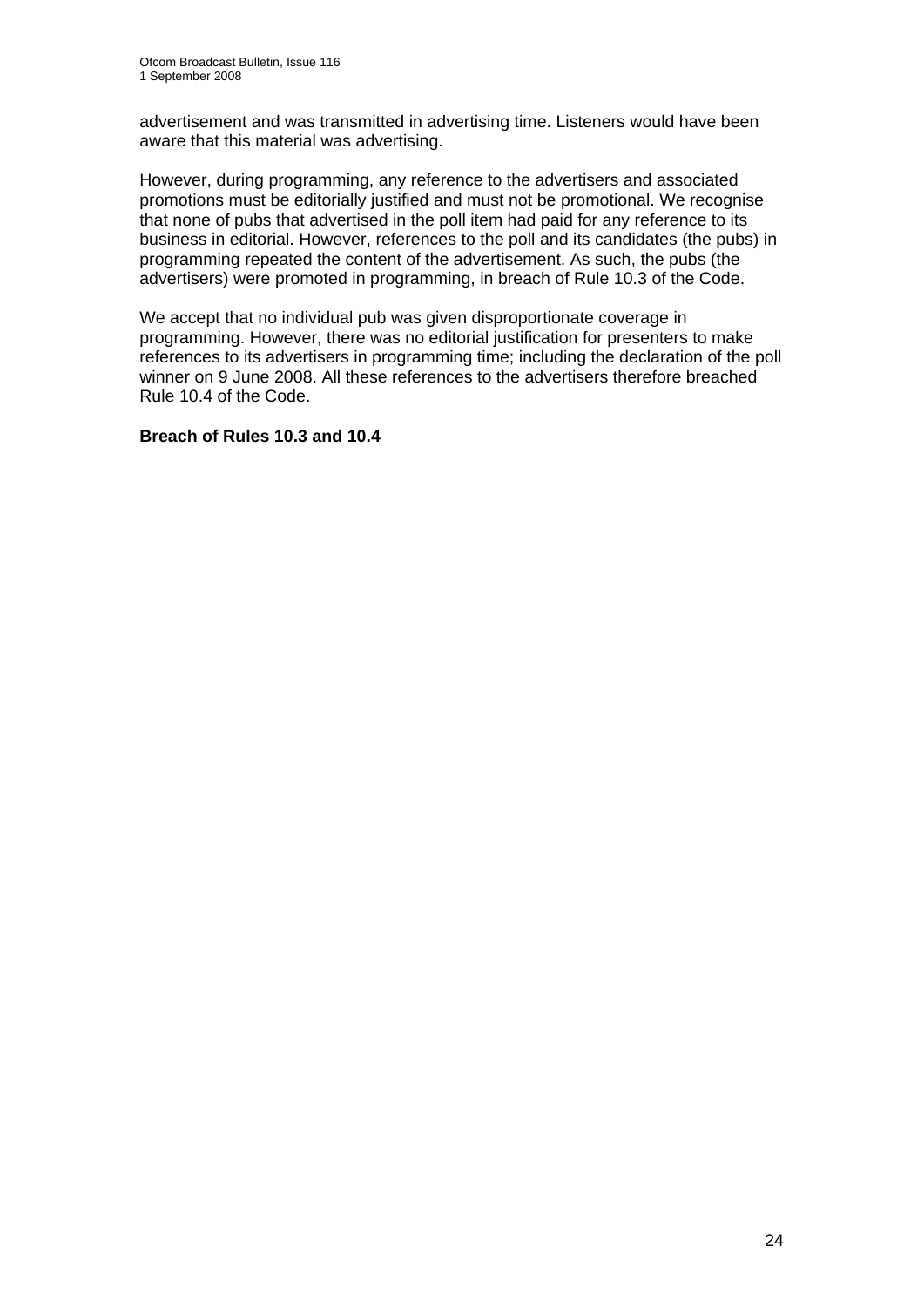## **Introduction**

During the presenter's regular weekday evening programme, Matt Bunt announced that the station was helping listeners who may be considering what to do after completing their GCSEs or 'A' levels. He then promoted the "Mechanical and Engineering National Diploma" available at Cornwall College and announced its telephone number and web address, for more details.

A listener told Ofcom that the output sounded like editorial (as opposed to an advertisement). She added that the feature referred to "courses that are available in Cornwall" but had run for a number of days and featured different courses only available at Cornwall College sites, while other colleges in the area (e.g. Truro College) also offered courses for school leavers.

We therefore asked the broadcaster for its comments on the matter with regard to the following Code Rules:

• 10.2 – "Broadcasters must ensure that the advertising and programme elements of a service are kept separate";

• 10.3 – "Products and services must not be promoted in programmes…"; and

• 10.4 – "No undue prominence may be given in any programme to a product or service."

## **Response**

Atlantic FM said that the material had been paid for and should have been broadcast as advertising.

Atlantic FM apologised for its "very unfortunate oversight" and said that "the educational rather than overtly commercial nature of the material may have briefly obscured the need for separation." The broadcaster added that it had restructured this content into a live read scheduled at the end of a commercial break, with immediate effect and detailed how its "course of the day" advertisements were now clearly separated from editorial, both in style and sequentially. Atlantic FM said it was "confident that the item would not now be perceived as editorial."

The station acknowledged that its original treatment of the material was not only inappropriate but had breached Rules 10.2, 10.3 and 10.4 of the Code. It added that Atlantic FM's Director had "restated and explained to all concerned with the production of this content the nature of the issues, which require constant vigilance."

## **Decision**

Radio presenters may read advertisements live on air. However, this can present its own challenges when trying to achieve the clear separation of programming (editorial) and advertising – in both sequence (e.g. by use of a station ident) and style (e.g. by a presenter sounding differently). Listeners must always be aware of what they are listening to.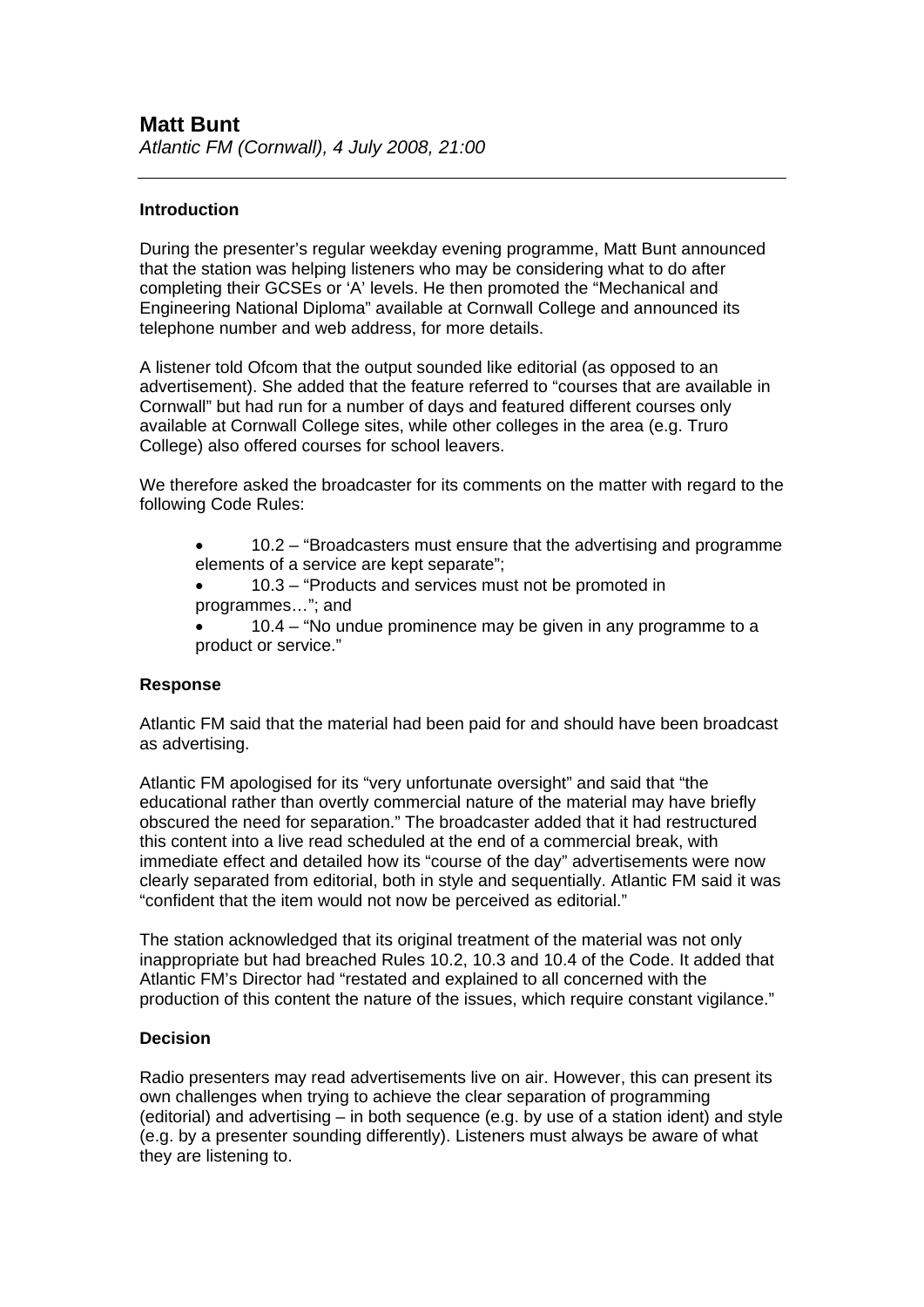The broadcaster's error in allowing (paid for) advertising content to be aired as programming reflected its failure to ensure the clear separation of advertising from programming (editorial) – one of the basic principles of UK broadcasting. This raises serious concern. In this instance, the nature of the content was unclear to listeners. Atlantic FM failed to separate programming from advertising content, in breach of Rule 10.2 of the Code.

As the broadcaster had failed to ensure such separation, the presenter promoted Cornwall College as a 75 second feature in his programme, in breach of Rule 10.3 of the Code. While broadcast coverage of further and higher education options available to local school leavers may be editorial justified, the content in this and previous features only referred to courses on offer at Cornwall College, giving it undue prominence, in breach of Rule 10.4 of the Code.

## **Breach of Rules 10.2, 10.3 and 10.4**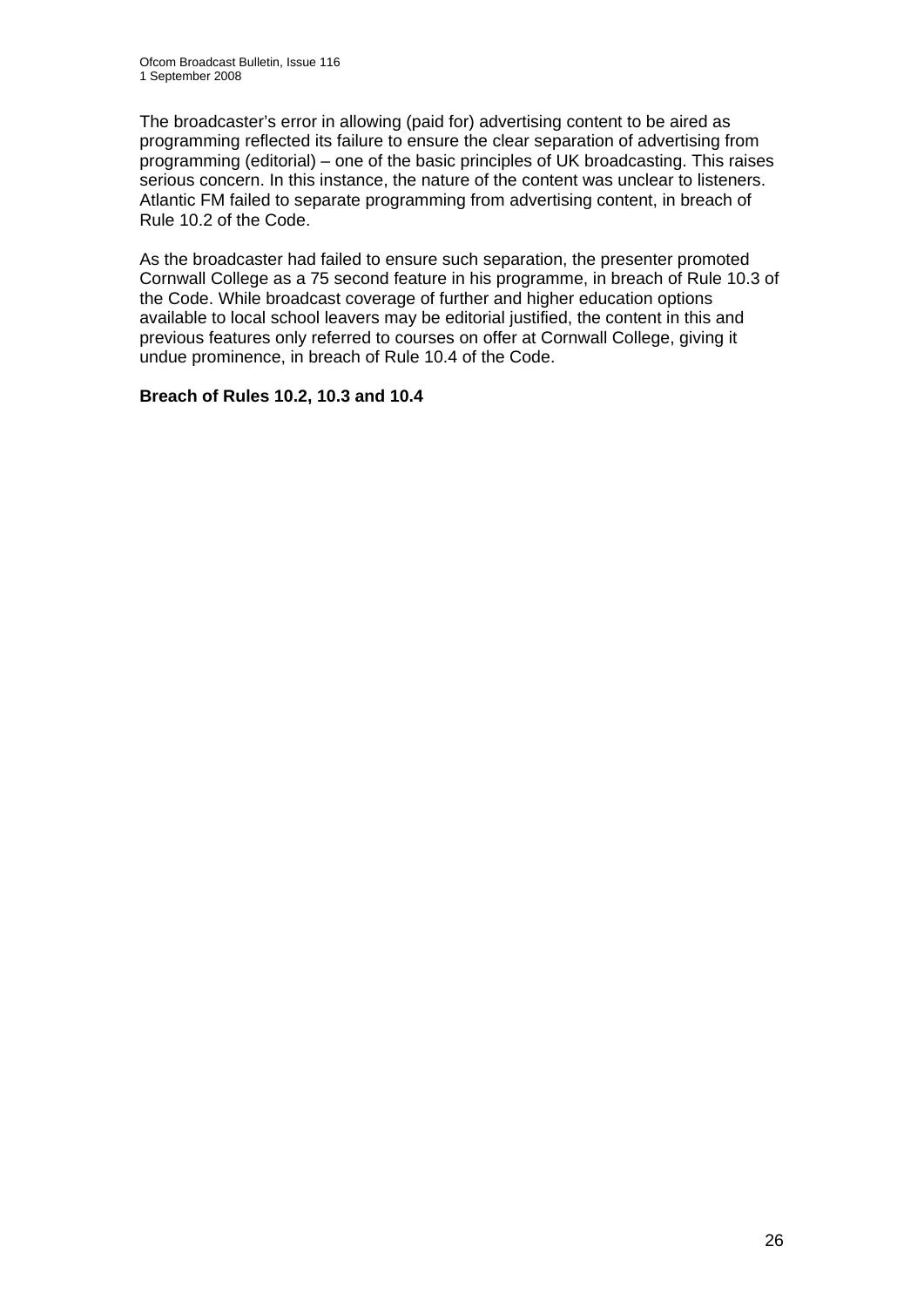## **Katie & Peter: The Next Chapter**

*ITV2, 3 June 2008, 20:00* 

## **Introduction**

*Katie & Peter: The Next Chapter* was a 'fly-on-the-wall' programme chronicling the everyday life of celebrity couple Katie Price and Peter Andre. Ofcom received one complaint from a viewer who said that the word "fuck" and its derivatives was repeatedly used in this episode broadcast before the watershed, together with frequent instances of offensive language including the words "shit" and "wanker".

Ofcom asked ITV for its comments under Rule 1.14 (the most offensive language must not be broadcast before the watershed) and Rule 1.16 (frequent use of offensive language must be avoided before the watershed).

## **Response**

ITV acknowledged that the programme contained strong language, including the word "fuck", which was inappropriate for the time of transmission, and apologised for any offence caused to viewers.

It explained that the wrong version of the programme was transmitted as a result of an unusual series of human errors. An edited pre-watershed version had been prepared on detailed compliance advice, but the wrong version number was entered into the scheduling system. Further, the compliance executive responsible for checking the material for broadcast was provided with a different episode of the series and failed to notice this discrepancy. As a consequence, the unedited version went to air.

The broadcaster accepted that this was a serious error and said that disciplinary action had been taken as a result. It added that it has reviewed its internal procedures to seek to prevent a similar problem arising in the future.

## **Decision**

Ofcom noted ITV's recognition that this material was entirely unsuitable for a prewatershed programme and that this was a serious error.

Our research indicates that the word "fuck" and its derivatives are considered by respondents to be the most offensive language. Broadcasters must have robust procedures in place to ensure compliance with the Code. The broadcast of such language before the 21:00 watershed is in breach of the Code (Rule 1.14).

Ofcom also judged that the programme contained excessive offensive language in general and as such considered it to be in breach also of Rule 1.16.

## **Breach of Rules 1.14 and 1.16**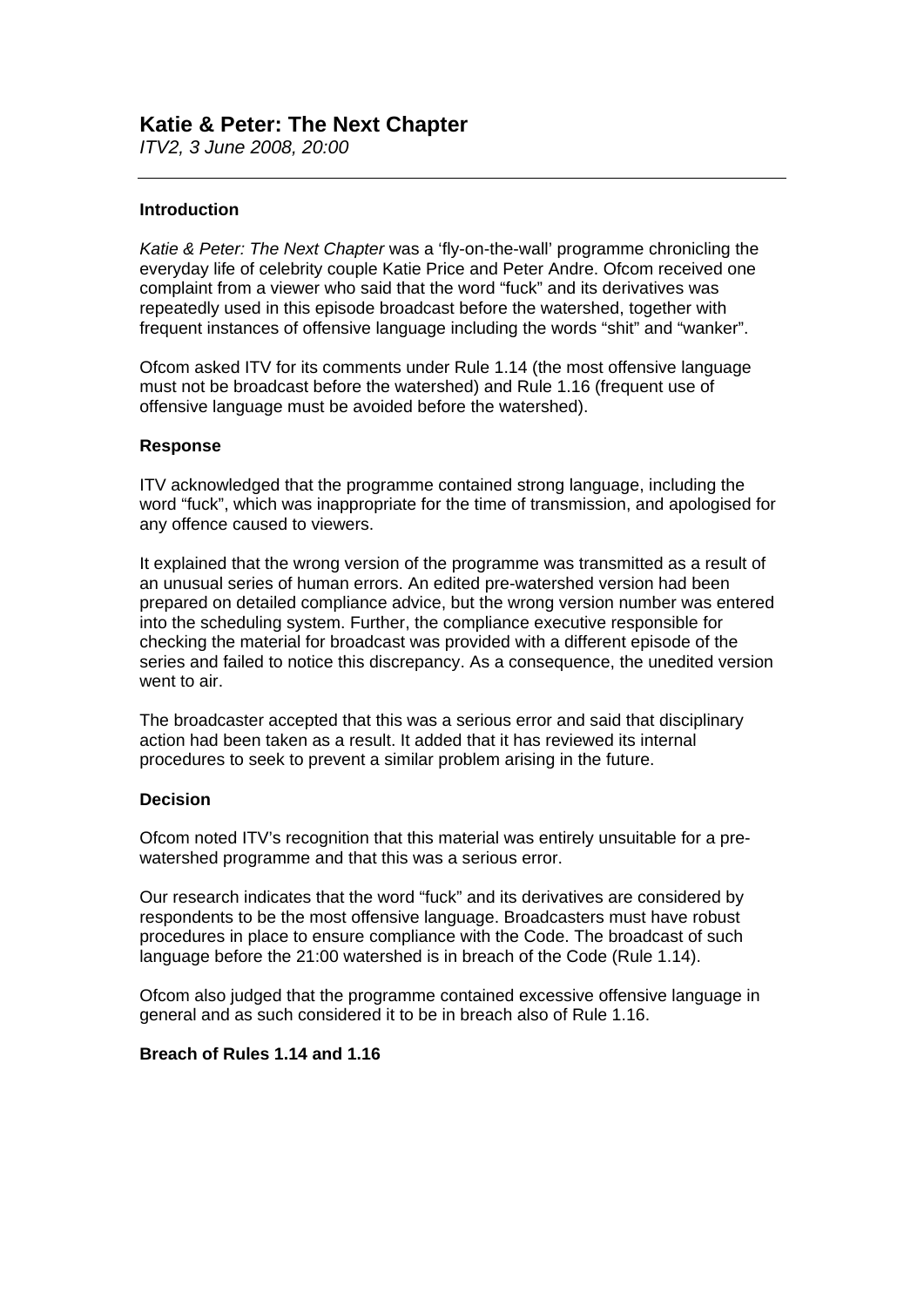*Isle of Wight Radio, 13 February 2008, 09:00 – 12:00* 

## **Introduction**

Isle of Wight Radio broadcasts a weekday programme called *Big Al's Mid Morning Boogie with the Doc.* During the phone-in segment on 12 February 2008 the presenter, Alex Dyke, referred to a protest rally that had taken place against the proposed closure of 23 local schools by the Isle of Wight Council. A listener who had attended the rally called into the programme to dispute the numbers of protesters taking part that had been quoted and to criticise the way in which the closures were being covered during the programme. A frank discussion followed in which the presenter and participant expressed their strong views on the issues raised.

Ofcom received a complaint from this listener who stated that on 13 February 2008, during *Big Al's Mid-Morning Boogie* programme, the presenters referred live on-air to the previous day's phone-in segment and her involvement in it. She stated that the presenters had subsequently called her at home and left a message on her answer machine. She complained that she had been unfairly treated during the broadcast on 13 February 2008 and that the call made to her home unwarrantably infringed her privacy.

## **Response**

Ofcom requested a copy of *Big Al's Mid-Morning Boogie* as broadcast on 13 February 2008. The broadcaster supplied a CD which was found to be blank. A second CD was then supplied by Isle of Wight Radio on which Ofcom was unable to identify the sequence complained of.

The broadcaster confirmed on 2 June 2008 that this second CD was not in fact a recording of the programme requested by Ofcom and that no copy of the recording in question had been retained past the 42 day period required by its licence. Therefore no recording could be provided to assess the complaint. The broadcaster stated it was aware of its licence obligation to provide recordings to Ofcom but in this instance the failure to supply the material was the result of human error and it apologised.

## **Decision**

It is a condition of all Local Sound Broadcasting Licences that the licensee supplies recordings "forthwith" to Ofcom on request when under investigation. As a result of the broadcaster not supplying a recording of the programme as broadcast in this case, Ofcom was unable to consider the complaint of fairness and privacy put forward by the complainant.

The failure to supply recordings is a serious and significant breach of the broadcaster's licence. This will be held on record. Any similar breaches by Isle of Wight Radio will result in consideration of further regulatory action.

## **Breach of Licence Condition 8 (Part 2 General Conditions)**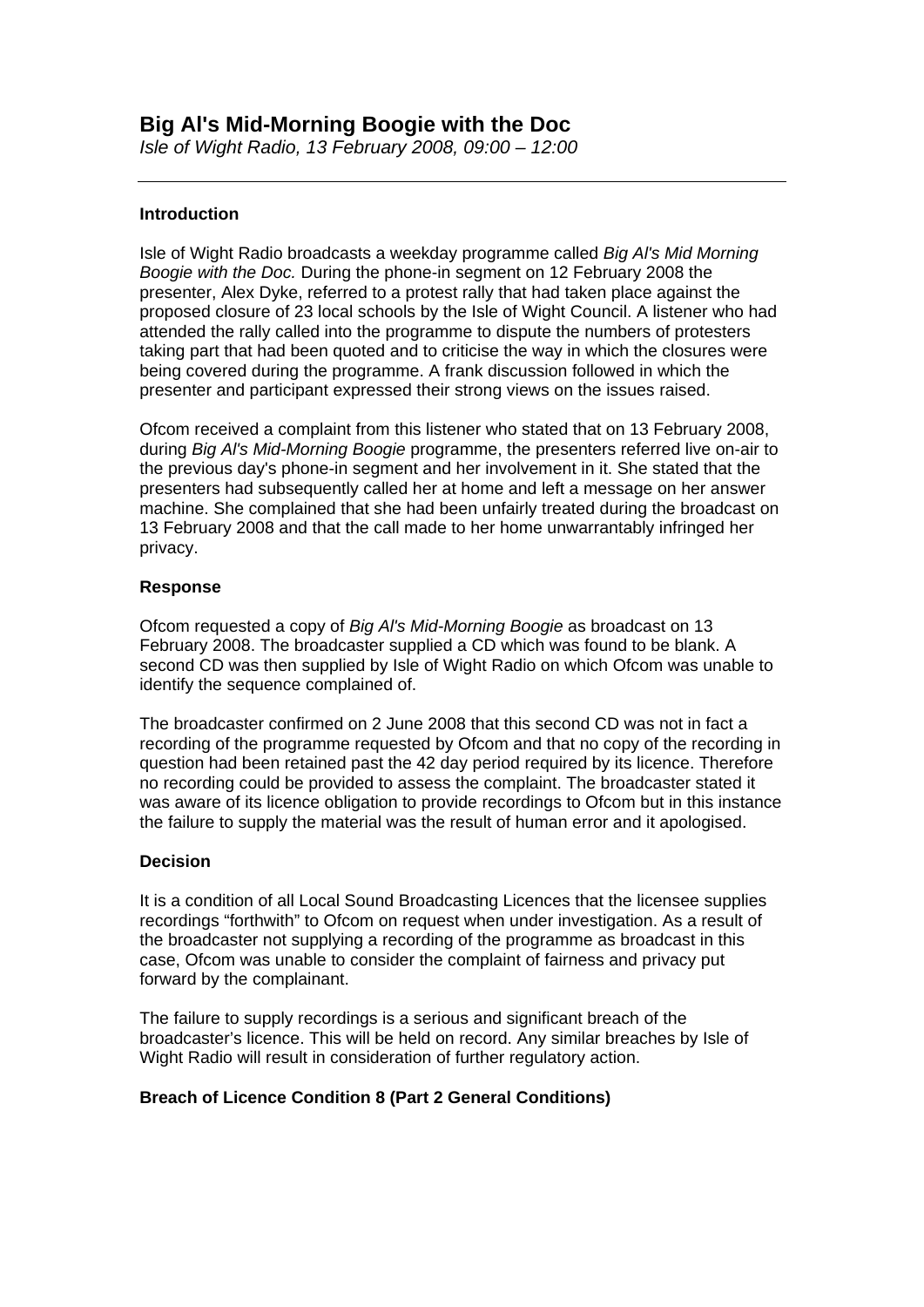## **Introduction**

Raj TV is a general entertainment channel broadcasting programmes of particular interest to the Asian community.

A viewer complained about sexual scenes which she considered inappropriate for broadcast in the early evening. Ofcom asked Raj TV for a recording to assess the content.

## **Response**

Ofcom made the initial request for a recording in writing on 6 June 2008, chasing this request on 30 June, and 9 and 23 July. In response to these contacts Raj TV gave various assurances to Ofcom that it would act on the request. By 6 August 2008, however, Raj TV had still not supplied the necessary recording. Given this history of non-compliance and Ofcom being unable to contact Raj TV on the contact number supplied to the regulator, Ofcom therefore informed Raj TV of its intention to record a breach of the broadcaster's licence for failure to supply a recording.

In response Raj TV apologised for the delay, and explained that due to staff and logistic issues it had not picked up Ofcom's e-mail or other correspondence. Raj TV also advised Ofcom that the member of staff who usually handled recording requests was away on long term sick leave and appropriate action had not been taken to cover for the absence. Raj TV said the recording would be obtained shortly but it was not provided to Ofcom.

## **Decision**

In the absence of a recording Ofcom was unable to consider the complaint put forward in this case. Condition 11 of Raj TV's licence states that recordings of output must be retained for 60 days after transmission, and that the broadcaster must provide Ofcom with any such material "forthwith" upon request. It is imperative that licensees have a properly serviced postal address and appropriate compliance procedures and staff to deal in a timely way with all such requests from Ofcom. Failure to meet these requirements is a serious and significant breach of Raj TV's licence. This will be held on record. If similar breaches occur in future Ofcom will consider further regulatory action.

## **Breach of Licence Condition 11**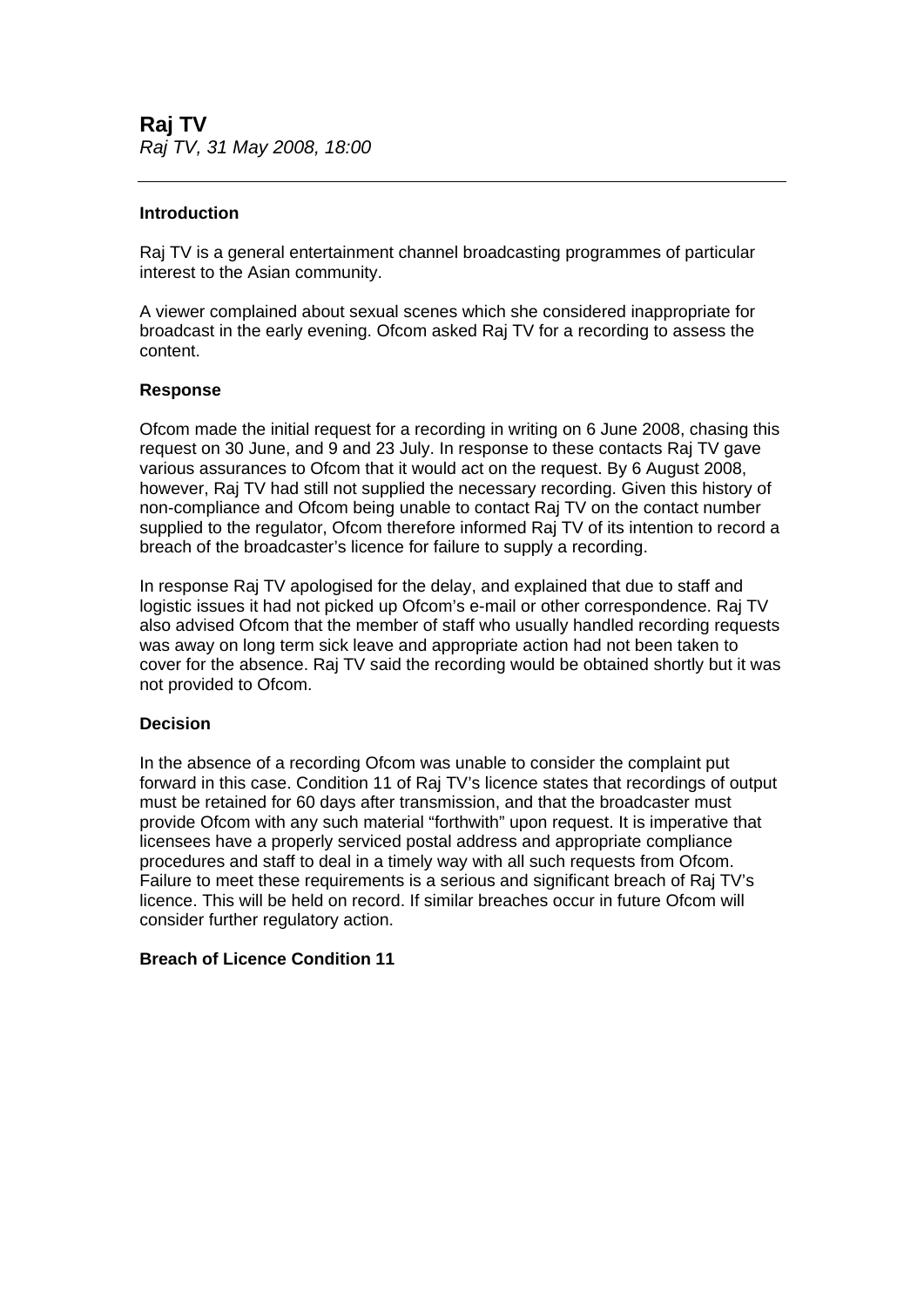# **Resolved**

## **Vaan Osai**

*International Broadcasting Corporation (Spectrum Radio (558AM)), 26 November 2007, 19:00* 

## **Introduction**

On 26 November 2007, the International Broadcasting Corporation ("IBC") broadcast a programme that included celebratory material commemorating the birthday of Mr Velupillai Pirabakaran, the leader of the Liberation Tigers of Tamil Eelam ("the LTTE"). The LTTE is presently a proscribed terrorist organisation under the Terrorism Act 2000. This means that under current UK legislation it is unlawful to be a member of the LTTE, to raise funds for it or to invite or encourage support for it.

Ofcom received two complaints about this programme from members of the public. Issues raised by these complaints were that the programme:

- celebrated the birthday of Mr Velupillai Pirabakaran, the leader of the LTTE;
- promoted an event to be held at the Excel centre in London to commemorate the LTTE's "Heroes' Day" celebrations;
- broadcast the comments of "ardent LTTE supporters" that appeared to promote terrorism;
- broadcast comments and LTTE songs that praised Mr Pirabakaran; and
- contained material that was "serious and confirmed [the] glorification of terrorism". (Under the Terrorism Act 2006, the "glorification" of terrorism is a criminal offence).

Citing these issues, Ofcom asked the broadcaster to comment on how the programme complied with Rule 2.4 of the Code (programmes should not include material which condones or glamorises violent, dangerous or seriously antisocial behaviour)*.*

## **Response**

IBC stated that it was genuinely surprised that the content of the programme could be regarded as being in breach of the Code or that it glorified terrorism. This was never intended. With particular reference to the issues raised by the complaints, IBC said that:

• it was not uncommon for the station to celebrate/commemorate the birth events of the Tamil Leaders of "all hues" and that therefore the allocation of air-time to celebrate Mr Pirakaraban's birthday should not be seen in isolation. As a community based broadcaster, IBC said that it was obliged to reflect the views of its audience and as such these views do not always reflect the views of the broadcaster;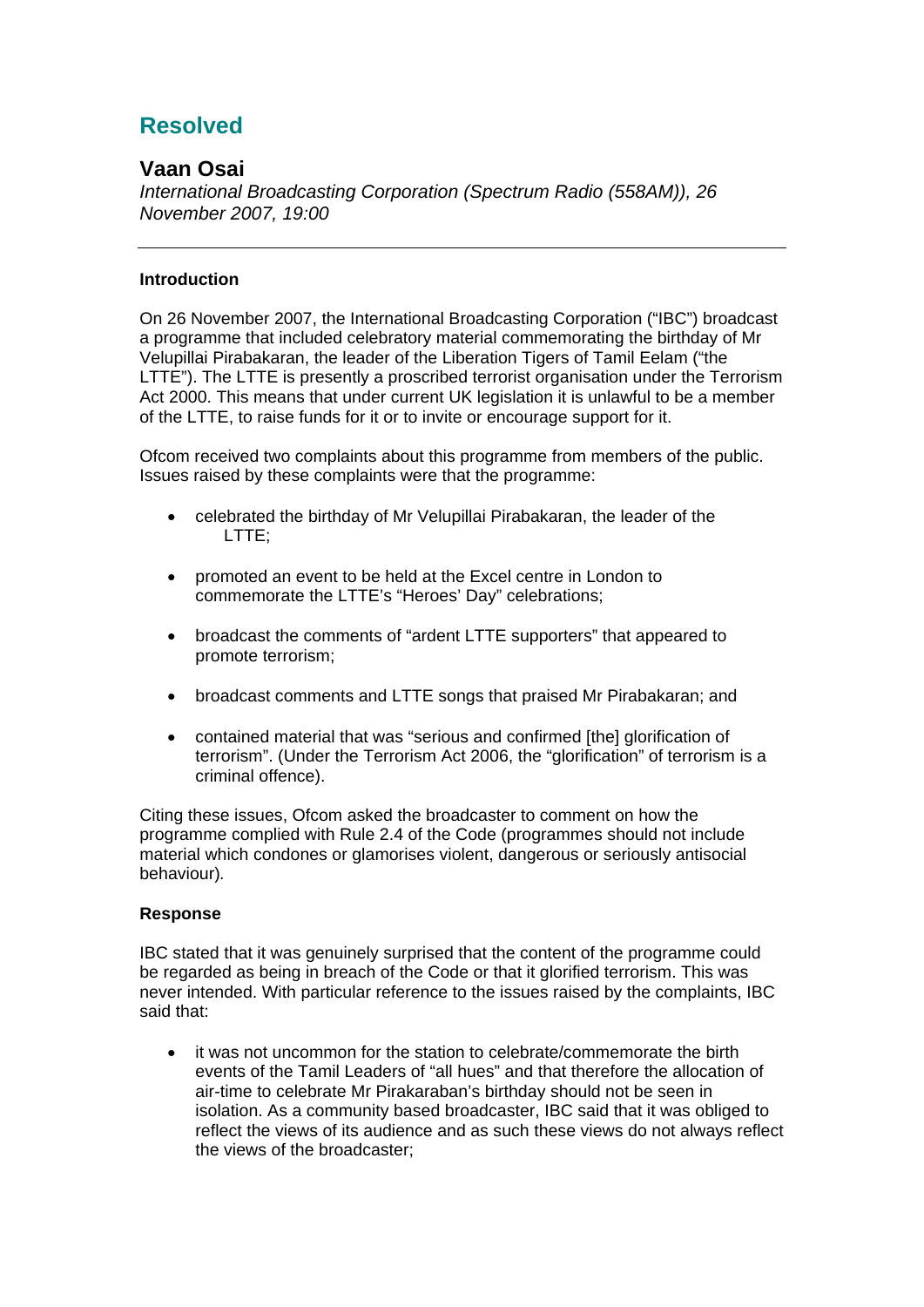- the telephone number for the programme was given out by the presenter during the programme for listeners to call in and participate;
- the event, held at the Excel Centre on 27 November 2007, to the best of IBC's knowledge, was not linked to the "Heroes' Day" celebrations of the LTTE. IBC said that the event was organised by "the general public to commemorate their loved ones" and that appropriate permission for the event was given by the Metropolitan Police; and
- IBC said that it did not agree that the programme's content was "in glorification of terrorism". IBC said that to take offence at a "benign" programme that allowed the audience to "greet an individual" pointed to intolerance. IBC assured Ofcom that it did not intend to promote or glorify terrorism either expressly or otherwise. It said that "the complaints…were unfortunate and an interference with the freedom of expression of one's thoughts".

IBC did however acknowledge that in a few cases certain inappropriate comments and words in songs were allowed to be broadcast; and confirmed that extra care would be taken in future to ensure compliance in similar live broadcasts.

## **Decision**

Rule 2.4 states that programmes "must not include material (whether in individual programmes or in programmes taken together) which, taking into account the context, condones or glamorises violent, dangerous or seriously antisocial behaviour and is likely to encourage others to copy such behaviour".

Ofcom examined an independently translated transcript of the programme. Included in the material broadcast, Ofcom noted the following illustrative announcement:

*"We can't tolerate anymore sufferings/Enough of our not violent struggle/The only way is Armed struggle/He [ie Mr Pirabakaran] decided it and he is the only leader who is taking forward the Tamil race's Freedom Struggle…/Walking ahead for the dawn of the Tamils/In the battlefield…"* 

Ofcom also took note of contributions from callers to the programme, one of whom said:

*"If we want our nation's borders defined. If we want to slain the flying Singalese eagles, it is in the hands of migrant Tamils".* 

Ofcom also noted the following words to songs included in the programme:

*"He took the spear…taking the spear he finished the Tamil enemies…He took the rifle…Taking the rifle he started a new army/Started the Tiger Force";* 

*"Our only talk is Tamil Eelam - he said/Kill all the on coming army – he said/As long as the Tigers live – they are dust – he said";* 

*"When the Hindu and Christian churches were/Destroyed by the bombs/ He protected the people with the air force/He fired missiles and created a new era…"; and*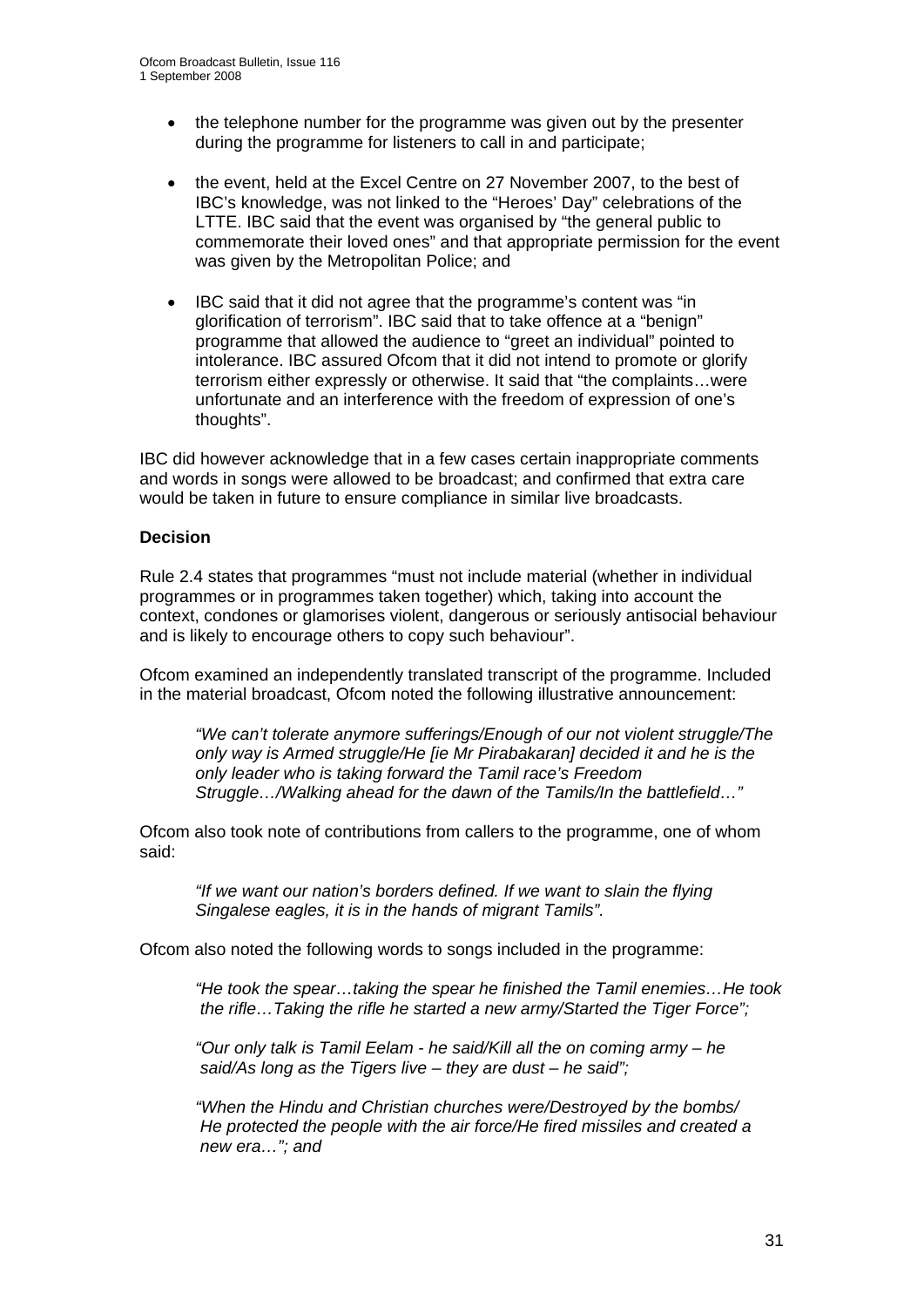*"He takes the bow and burns the enemy/He will take the Eela land by demarcating…".* 

In reaching its conclusion, Ofcom bore in mind the fact that that broadcasters should benefit from freedom of expression when making programmes in areas which may raise serious social and political issues. However, broadcasters must always take care to ensure that material broadcast is in accordance with both the law and the Code, especially when it could be regarded as encouraging or inviting support for a terrorist organisation.

Although such song lyrics and expressions of support may appear to some as condoning unacceptable behaviour, they must be considered in context when judging whether there has been a breach of Rule 2.4. Lyrics especially have a long tradition of dealing with the full range of human experiences and emotions and a reference to a violent act may not, in itself, amount to incitement or encouragement to crime. Each case must be examined on its own facts.

Ofcom considers that the lyrics used here were in the main broadcast in the context of generic, patriotic songs designed to engender support for a political cause and not to encourage or incite crime. It notes the broadcaster's contention that the material broadcast was not intended to promote or glorify terrorism. Having said that, while the programme contained some innocuous poetry, songs and comments by callers in celebration of Mr Pirabakaran's birthday, it also included material that went further than simply celebrating his birthday as an individual. In Ofcom's view, parts of the programme included content that could be perceived as either encouraging or inviting support for the LTTE.

However, in coming to its decision, Ofcom took into account the fact that no previous breaches of the Code have been recorded against IBC; that the vast majority of the programme consisted of material such as songs, poetry and comments which did not raise any issues under the Code; and that on this occasion the transmission was live. It also took into account the fact that IBC has acknowledged that some parts of the statements and songs broadcast could be regarded as inappropriate, and the broadcaster has assured Ofcom that extra care will be taken in future in producing similar broadcasts. Ofcom is therefore treating this issue, on this occasion, as resolved but reserves the right to consider any repeat instance of similar material on a case-by-case basis. Ofcom reminds the broadcaster of the care it needs to take when dealing with these sensitive and controversial subjects.

This decision is published following a review requested by the broadcaster.

## **Resolved**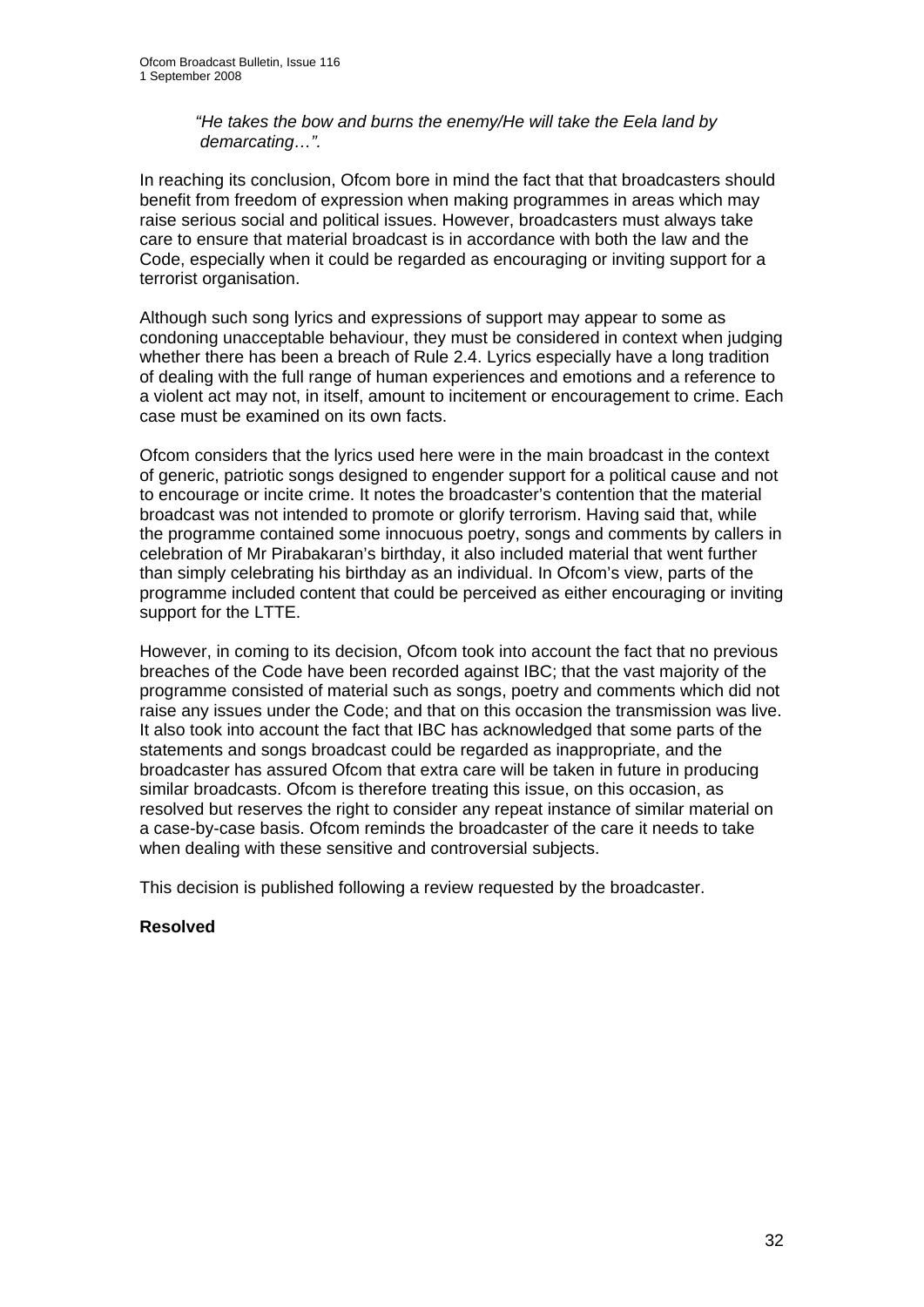*ITV, 17 June 2008, 12:30* 

## **Introduction**

*Loose Women* is a lunchtime female panel led discussion programme broadcast live and known for its light hearted topical discussion and celebrity guests. On this occasion one of the show's guests was the American comedian Joan Rivers. During a discussion about her time spent reporting from the Oscars she passed comment on the actor Russell Crowe, saying "*he is a piece of, get ready to bleep this, fucking shit"*

Ofcom received 21 complaints from viewers who were concerned about the broadcast of uncensored strong language at this time of the day. Some mentioned that their children had been present at the time.

Ofcom asked ITV to comment with reference to the following Code Rules:

- 1.3 (appropriate scheduling);
- 1.14 (the most offensive language must not be broadcast before the watershed); and
- 2.3 (generally accepted standards) of the Code.

## **Response**

ITV apologised for any offence caused by Joan Rivers' language and accepted that this was not appropriate for a daytime programme.

It commented that several steps had been taken in advance of filming to ensure that the guest was fully briefed about the nature of the live daytime broadcast and the clear need for avoiding strong language during the interview. Following Joan Rivers' swearing there were several apologies broadcast to viewers. The 'anchor' of the show Jackie Brambles immediately apologised and then shortly afterwards made another apology to camera. Following the 'welcome back' after the next commercial break, another apology was made. By this point Joan Rivers had been asked to leave the set. Finally, during the show's closing credits an apology was broadcast by the continuity presenter.

## **Decision**

The Code is clear that the most offensive language such as the 'f' word must not be broadcast before the watershed and broadcasters should not include such language in daytime productions.

Ofcom noted that this is a live show, where the production team had followed its compliance guidelines and briefed the guest about the programme. *Loose Women* is aimed at an adult audience and this particular edition was screened during term time, and the numbers of children available to view would have been limited. Audience figures for this programme show that under 2% of viewers were children. Ofcom considers that ITV acted responsibly on this occasion and broadcast several apologies. Given that this was an isolated occurrence which the broadcaster acted swiftly to recognise and remedy, Ofcom considers the matter resolved.

## **Resolved**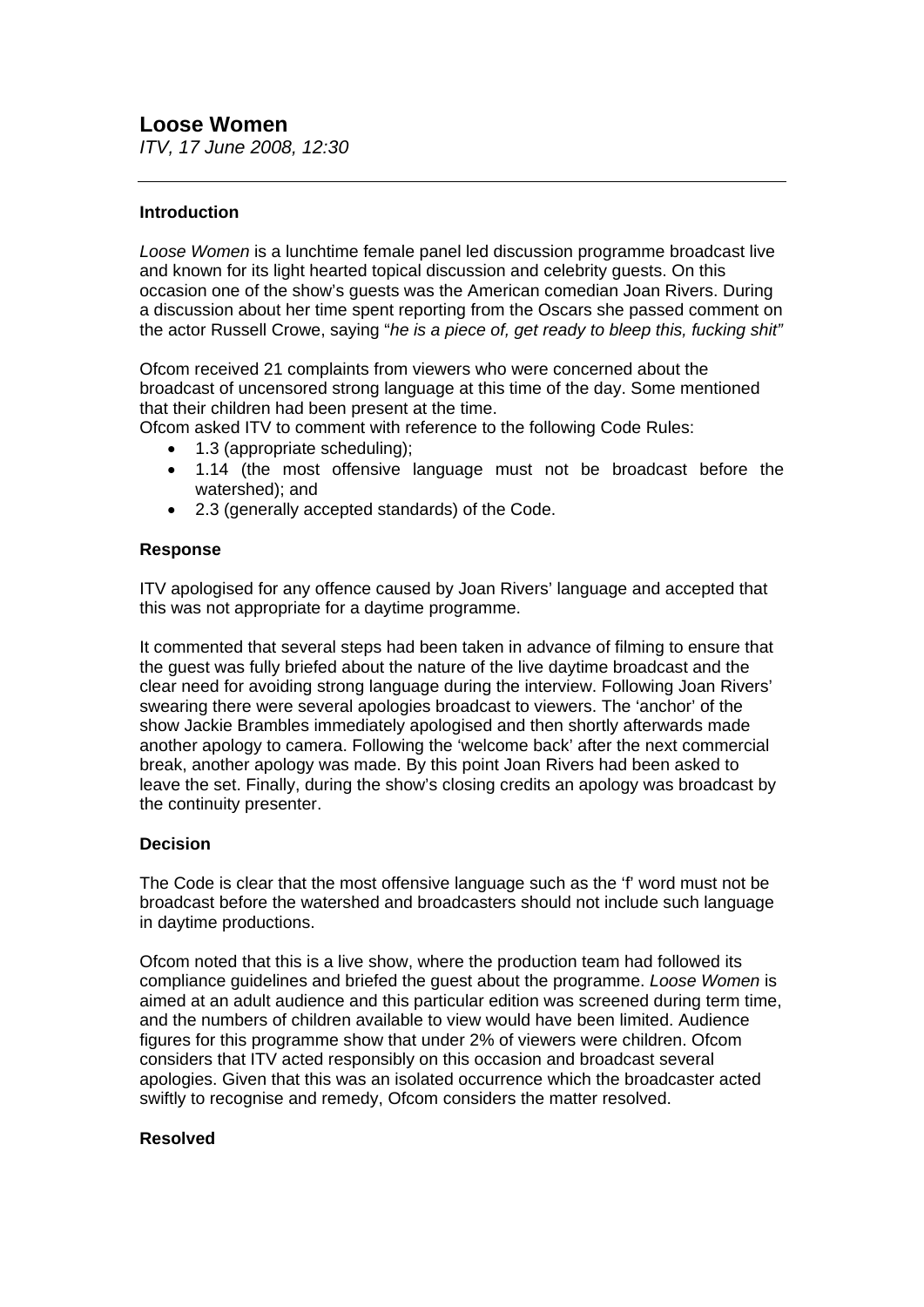## **Introduction**

Ofcom received one complaint about the repeated use of the word "fuck" and "fucking" during this spoof 'fly on the wall' documentary about a man who believes he is the superhero Batman. Ofcom asked the broadcaster for comments with regard to Rule 1.14 (the most offensive language must not be broadcast before the watershed).

## **Response**

The broadcaster stated that the compliance problems with this documentary film were spotted internally before it was contacted by Ofcom and the programme was blocked from pre-watershed broadcast with immediate effect on 12 May 2008.

The broadcaster had understood that all of the content was suitable for broadcast pre-watershed, as a result of acquiring the documentary from a third party. The broadcaster said it had now put in place appropriate measures to make sure that this problem would not happen again. This included production and editing staff being trained for compliance on all content, including that received from a third party.

## **Decision**

Rule 1.14 prohibits the broadcast of the most offensive language before the watershed. Ofcom research on offensive language, conducted in 2005, identified that "fuck" and its derivatives were considered by viewers to be very offensive. The use of such language was also repeated several times in this programme.

It is the responsibility of the broadcaster to ensure all programmes meet the requirements of the Code, even where they are acquired by a third party on the understanding that all necessary compliance checks have been made. In view of the broadcaster's rapid response to this problem, various measures to improve compliance and its previous good compliance record, however, Ofcom regards this matter as resolved.

## **Resolved**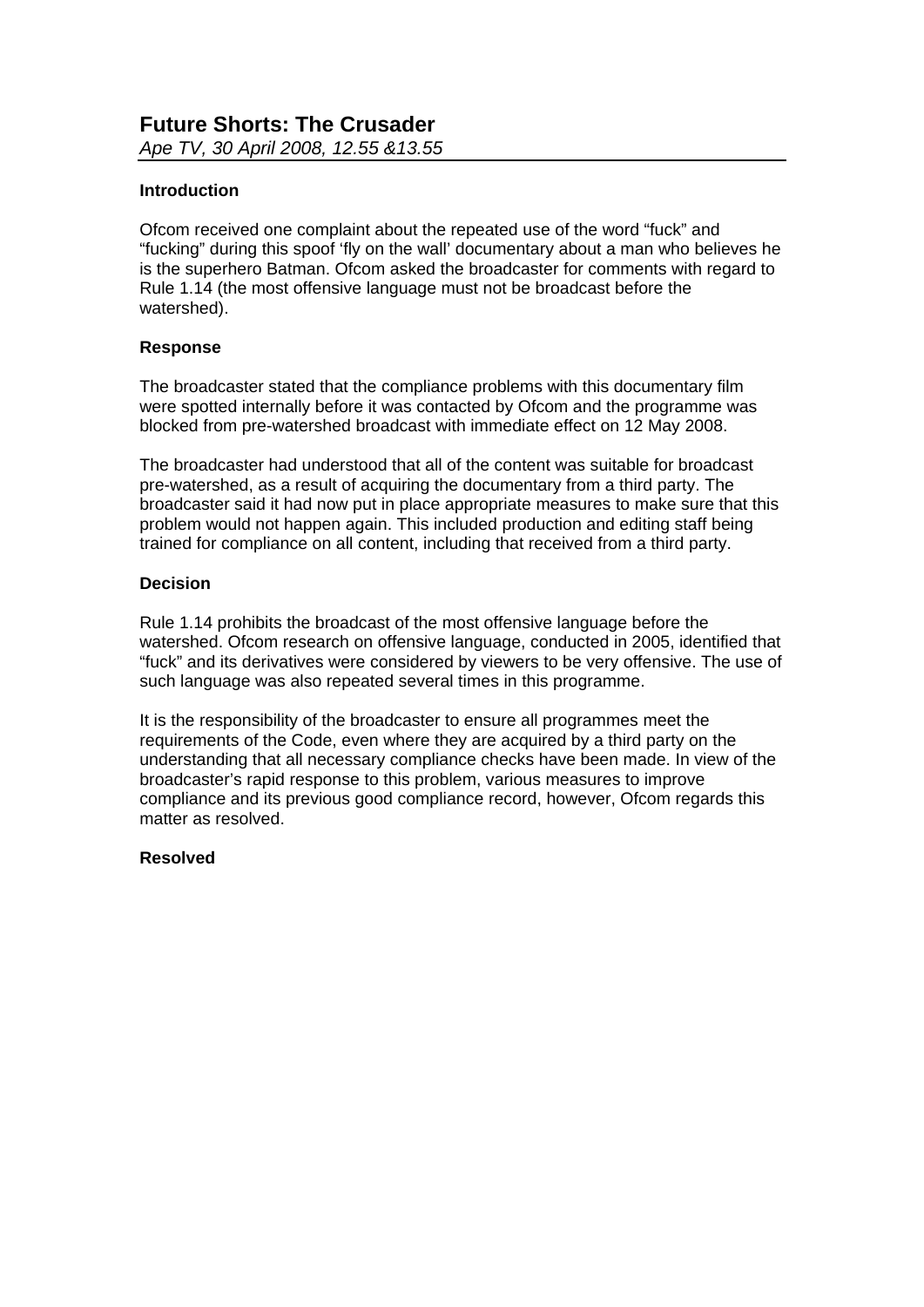## **Not In Breach**

## **Location, Location, Location**

*Channel 4, 4 June 2008, 20:00* 

## **Introduction**

*Location, Location, Location* is a factual entertainment programme about all aspects of home buying. This episode included a section in which the presenters, Kirstie Allsopp and Phil Spencer, outlined their view that Stamp Duty Land Tax ("Stamp Duty") was a contributing factor to the current slowdown in the property market and that it could be reformed to help the market through its current problems. In particular, the presenters stated how they would be lobbying the Government about the issue and putting forward their own recommended changes to the current system. This section of the programme was 'followed up' by the inclusion of two further similar sections in the programmes broadcast on 11 June and 9 July 2008.

15 viewers complained to Ofcom about the programme broadcast on 4 June 2008 saying that the programme was "biased" and that the presenters used the programme as a platform to present their own political opinions. In particular, some of the complaints claimed that Kirstie Allsopp, who has advised the Conservative Party on housing issues, was allowed to give her partial views on the current system of Stamp Duty.

Ofcom asked Channel 4 for its comments in relation to its requirements under Section Five of the Code. In particular Rules:

- 5.5 "due impartiality on matters of political or industrial controversy and matters relating to current public policy must be preserved…";
- 5.6 "broadcaster of editorially linked programmes dealing with the same subject matter (as part of a "series" in which the broadcaster aims to achieve due impartiality) should normally be made clear to the audience on air"; and
- 5.8 "personal interest of a reporter or a presenter, which would call into question the due impartiality of the programme, must be made clear to the audience".

## **Response**

Channel 4 said that the in the programme broadcast on 4 June 2008, Kirstie Allsopp had introduced the issue of Stamp Duty by outlining her concerns about the property market, which was followed by Phil Spencer saying that they believed that there was a way of "re-invigorating things". Channel 4 said that this section of the programme also included a contribution from an independent financial adviser who gave some background to Stamp Duty and outlined changes the Government had already made to the system. Both presenters stated that Stamp Duty was a particular difficulty for first-time buyers and explained that they wanted to discuss this issue and to find out if anything could be done. Channel 4 said that Kirstie Allsopp was unambiguous in stating that she had worked with the Conservative Party on housing issues and that that the issue of Stamp Duty was "*bigger than party politics*". Channel 4 said that the presenters had stated that they were trying to get a response from the various Government departments to discuss the issue and that they would continue to address it.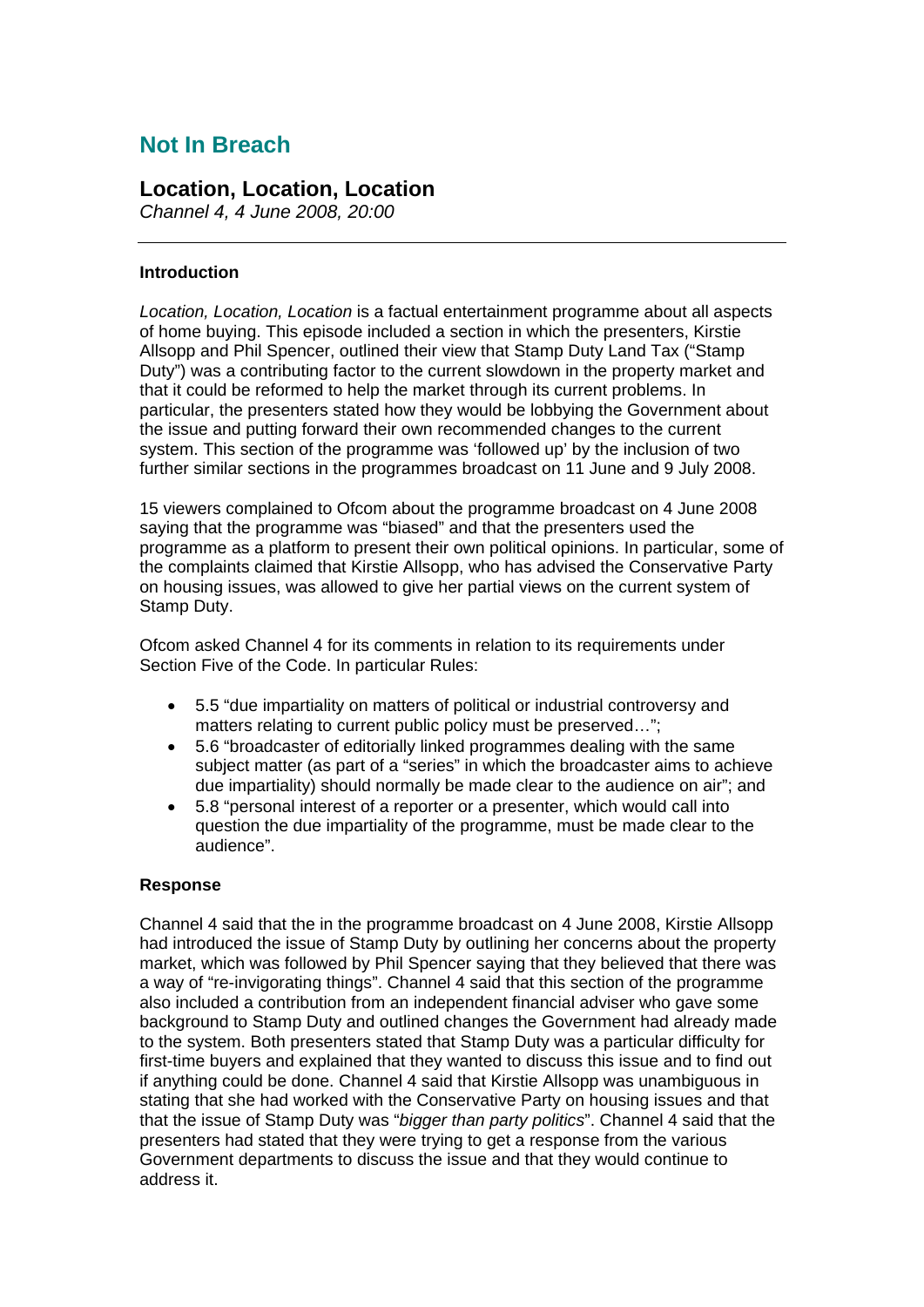In the programme broadcast on 11 June 2008, Channel 4 said that, again, an independent financial adviser outlined the Government's position on Stamp Duty and the changes that had been made over the past two years. Channel 4 said that, although the presenters explained that despite their repeated efforts they had been unable to get a Government spokesperson to comment, the programme did, however, include comments from Vince Cable MP, the Liberal Democratic Party's Housing spokesman, who outlined his party's position, and a statement from the Conservative Party on the issue.

Channel 4 said that in the third programme broadcast on 9 July 2008, Caroline Flint MP, the Minister for Housing, was interviewed by the presenters. Both presenters put forward the issues that had been raised over the previous two programmes and gave Mrs Flint an opportunity to give the Government's position on them, which she did.

## **Decision**

Ofcom considered that the issue of Stamp Duty and the Government's position on it was a matter of political controversy and current public policy. Therefore the due impartiality requirements of Rules 5.5, 5.6 and 5.8 applied.

Ofcom noted that the presenters made it clear during both of the first two programmes that Stamp Duty was an issue which would be followed throughout the series in editorially linked programmes, and that great efforts were being made to include a contribution from a Government spokesperson. It also noted that the positions of both the Liberal Democratic Party and the Conservative Party were represented in the second programme and that an interview with the Government's Housing Minister, Caroline Flint MP, was included in the third programme. Also the comments of an independent financial adviser were included in the first two programmes to ensure that the changes the Government had made with regard to Stamp Duty were represented.

Ofcom considered that it would have been clear to viewers that the issue of Stamp Duty was an on-going subject which the programme broadcast on 4 June 2008 would be returning to, and viewers who saw all three programmes would have had a clear idea of all three major political parties' points of view on the subject.

Ofcom noted that Kirstie Allsopp had advised the Conservative Party on its 'Home Buying Review' and that this had been well-publicised in the media. It also noted that this was clearly referred to by Kirstie Allsopp in the first programme. Ofcom considered that any personal interest of Kirstie Allsopp that may have called into question the due impartiality of the programme was made clear to the audience through the comments she made in this first programme. The programme also made sufficiently clear, in Ofcom's view, that the views expressed by the presenters were not along party lines or specific to any one political party.

Taking all this into account, Ofcom was satisfied that overall during the series of programmes due impartiality was preserved in accordance with Rules 5.5, 5.6 and 5.8 of the Code.

## **Not in Breach**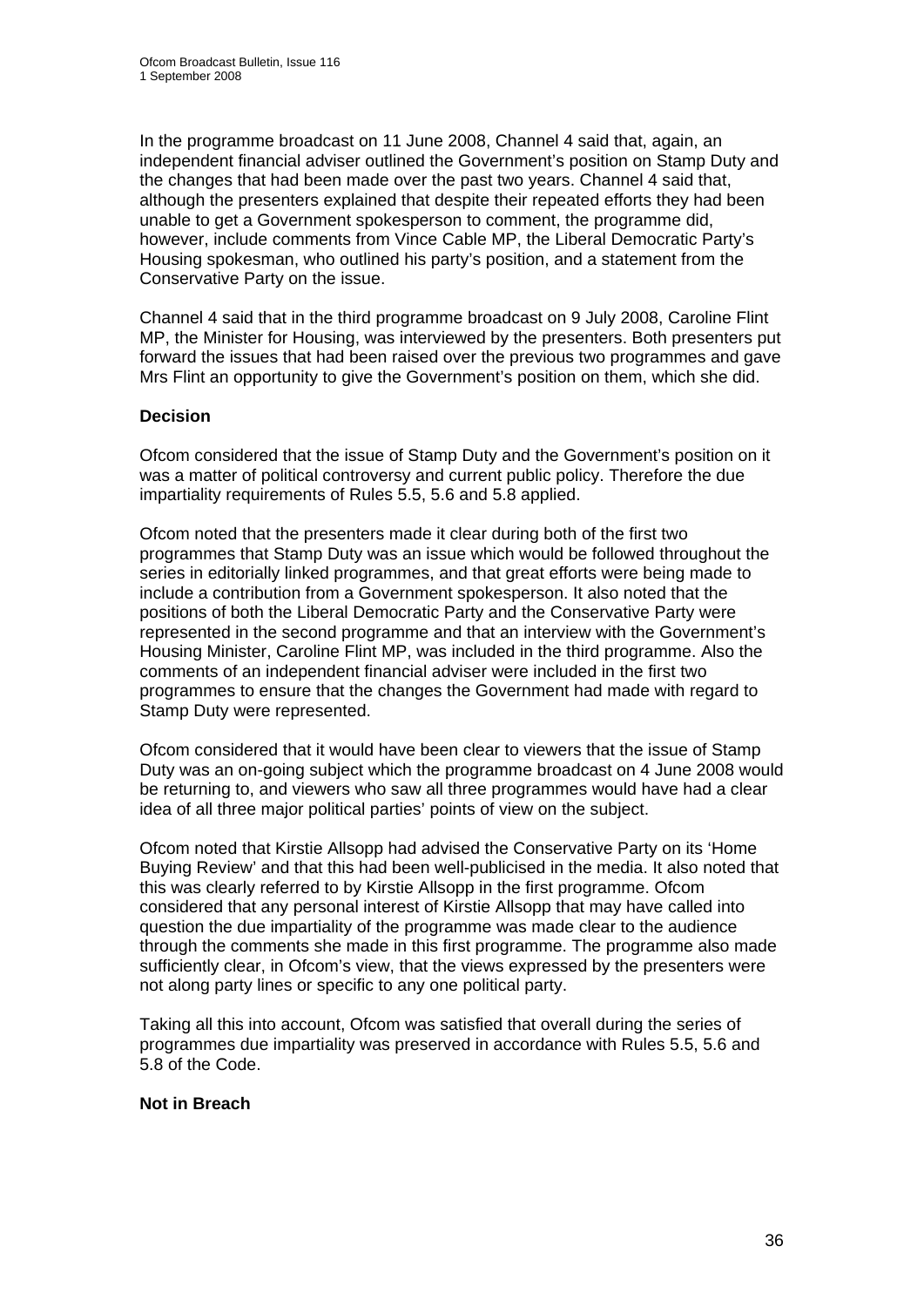# **Fairness and Privacy Cases**

# **Not Upheld**

## **Complaint by Ms Aisha Alvi**

*The Retreat, BBC2, 26 February, 5 and 12 March 2007* 

**Summary:** Ofcom has not upheld this complaint of unfair treatment by Ms Aisha Alvi.

This three part series documented the experiences of six volunteers during a month long retreat at an Islamic study centre in the south of Spain. They were guided in their retreat by Mr Abdullah Trevathan. Ms Alvi, an English barrister and Muslim, was one of the volunteers. As the series progressed, it became clear that Ms Alvi had certain issues about the direction the retreat was taking and some of the religious instruction being given by Mr Trevathan.

The programme contained footage in which Ms Alvi exhibited her frustrations with aspects of the retreat and other volunteers expressed frustrations about her. The programme also contained footage of frank exchanges between Ms Alvi and Mr Trevathan and Ms Alvi and some of the other volunteers.

Ofcom found as follows:

- a) & b) Ms Alvi was provided with sufficient information about the nature of the programme to give her informed consent to participate. It found that there could have been no lack of understanding on her part about what would be involved in her participation. In this regard it found that she had not been treated unfairly.
- c) After considering the broadcast programme and untransmitted footage Ofcom also found that the series was not edited in a way which portrayed Ms Alvi unfairly or in a way which misrepresented her religious views.

#### **Introduction**

On 26 February, 5 and 12 March 2007, BBC2 broadcast *The Retreat,* a series of three programmes ("the series") which followed the experiences of six volunteers ("the group") who spent four weeks in the secluded Islamic study centre, Alqueria de Rosales, ("the retreat"), in the Andalusian region of southern Spain. The programme described the purpose of their stay as being to immerse themselves in the traditions of classical Islam with an emphasis on soul-searching and self-examination. During their stay at the retreat, the group was guided by Mr Abdullah Trevathan, described by the programme as a Muslim teacher,, who, along with a number of British Muslims, mentored and instructed them in daily prayer and reflection.

Ms Aisha Alvi was one of the members of the group. She was introduced to viewers in the first programme as a "trained barrister with a Masters [degree] in Islamic law" and was described as a "fervent Muslim" who wanted a chance to share her faith with the other members of the group. As the series developed, it appeared that Ms Alvi was experiencing discomfort with the way that some of the activities were being conducted. She was also concerned that Mr Trevathan and others at the retreat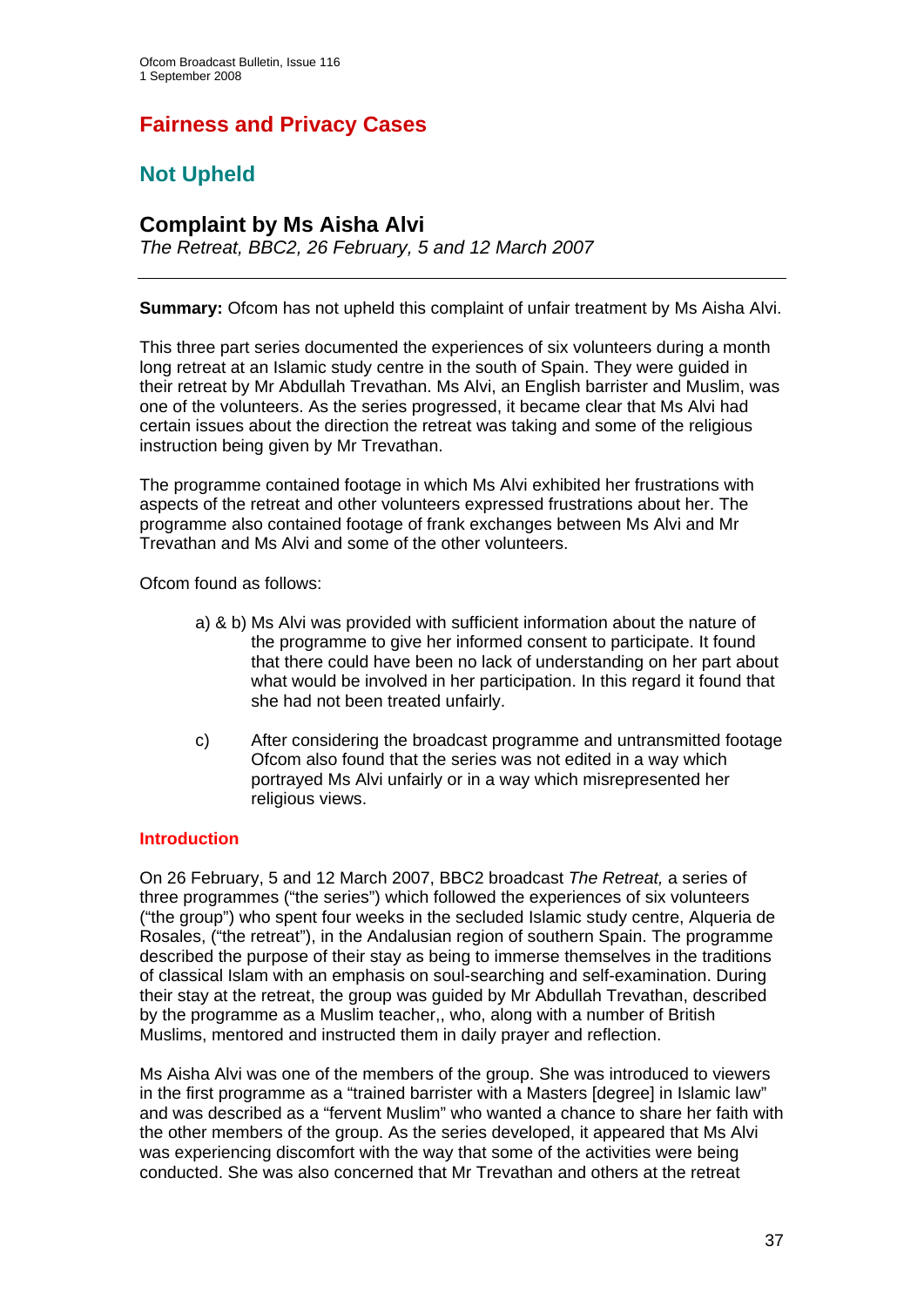followed a form of Islam known as "Sufism", rather than the approach she favoured. Throughout the series, Ms Alvi was seen to be in apparent conflict with Mr Trevathan and the manner in which Islam was being experienced by the group at the retreat.

Ms Alvi complained to Ofcom that she was treated unfairly in the series as broadcast.

#### **The Complaint**

#### **Ms Alvi's case**

In summary Ms Alvi complained that she was treated unfairly in the series in that:

- a) She was not told the nature and purpose of the series. Ms Alvi said that she expected the series of programmes to be "a fair, measured, matter of fact and [an] honest description of the actual goings on which any observational documentary should set out to do", rather than "a titillating entertainment about mobile phones and a dubious romance".
- b) She was given pre-transmission assurances by the programme makers that the project would be based on mutual trust and goodwill, however these assurances were not adhered to. In particular, in the agreement she entered into with the BBC ("the Agreement") she had agreed to participate only on the basis that she would not be required to take part in any activity at the retreat with which she felt uncomfortable.
- c) The footage of her included in the series was edited in a way which portrayed her unfairly and misrepresented her religious views. In particular, Ms Alvi's complaint included the following:

i) Footage showing Mr Trevathan's "emotional aggression" towards her was unfairly omitted from the series, despite it being the single factor that had the biggest impact on her during the making of the series.

 ii) Throughout the series, Mr Trevathan unfairly described her as "prescriptive", "dry" and "formulaic" and as being part of "that modern contingent" which was "fundamentalist" and caused "conflict" to Muslims and wider society.

 iii) Most of the scenes in which Ms Alvi appeared unfairly portrayed her in a negative light. She was portrayed overall as a "dogmatic" character who was "non-spiritual", obsessed with rules and regulations and as someone who "bailed out" of most of the activities and objected constantly to what was going on around her. Ms Alvi complained that this portrayed her falsely, that it was unfair for the programme makers to have edited the material of her in this way and to omit footage in which she explained what spirituality meant to her. In particular, she cited 11 separate incidents shown in the series that demonstrated that she was portrayed negatively. These were as follows:

When she was shown refusing help climbing the mountain by a male member of the group, it was not shown that there was a female group member who was able to assist her when descending.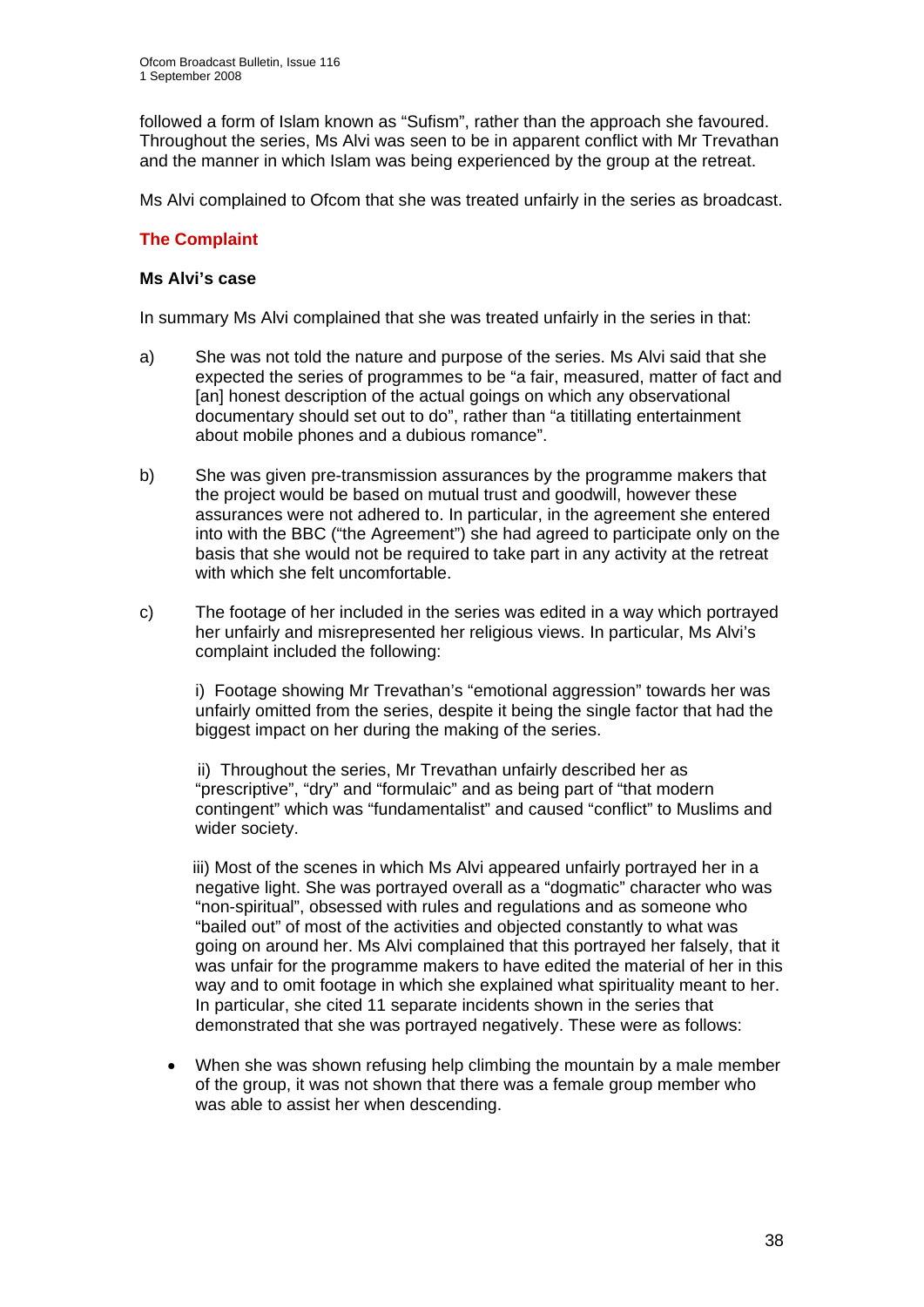- Although she was shown attending the Mosque, she did not take part because a female cannot physically pray when she is experiencing her menses. The implication given by the series was that she was unwilling to pray with the other members of the group.
- The series implied that she was deliberately staying away from the morning classes held at the retreat when, in fact, she was ill.
- When she was shown not attending the evening Wadifa (an evening prayer session), she was, in fact, privately reading in the afternoon when everyone else was taking a siesta. When she did not attend the Wadifas, she was generally talking to other people at dinner. If this had have been shown in the series it would have been a truthful representation.
- Footage in which Mr Trevathan questioned Ms Alvi on whether or not she should remain at the retreat was used out of context since she was never expected to take part in anything, especially the forms of worship, that she found uncomfortable. Also, footage of her making her way back to the residence, along with the accompanying commentary, was used to portray her as "opting out".
- When the group was shown going onto the mountain to meditate, the commentary negatively stated that *"Aisha gives up after ten minutes"*. Despite her saying that she was ill, the viewer was left with the impression that she was not at all spiritual.
- In relation to the group's trip to Morocco, the commentary stated that Ms Alvi had decided to join the group at the last minute. This insinuated that she was undecided because of the "Sufi practices". Ms Alvi said that the reason for any indecision was due to her having to decide whether or not to leave the retreat altogether because of Mr Trevathan's behaviour towards her and, if she stayed, whether or not she was well enough to make the journey.
- Footage of one of the members of the group, Mr Simon Yarrow, talking to Ms Alvi was shown out of context. The manner in which the footage was edited suggested that Mr Yarrow was explaining to her how difficult her attitude was making his stay at the retreat. In fact, Ms Alvi said that Mr Yarrow had come to her to apologise for being rude to her earlier in the day;
- The series included only the negative comments made about her by the other group members. This was not balanced by the valuable dimension she said she had added to the group.
- The reason for her forming a friendship with another member of the group, Mr Azim Ziaee, was because of her treatment by Mr Trevathan and the programme makers themselves. However, this was not shown in the series. Instead Mr Zaiee was portrayed as someone who was being influenced by Ms Alvi's thoughts about "Sufi practices".
- In relation to the second trip onto the mountain to meditate, Ms Alvi was shown saying that she found the experience boring. This was included to reinforce the impression that she was not spiritual, when, in fact, she and the rest of the group were taking a much more relaxed approach to the whole experience as things had become stagnant. Ms Alvi said that she was being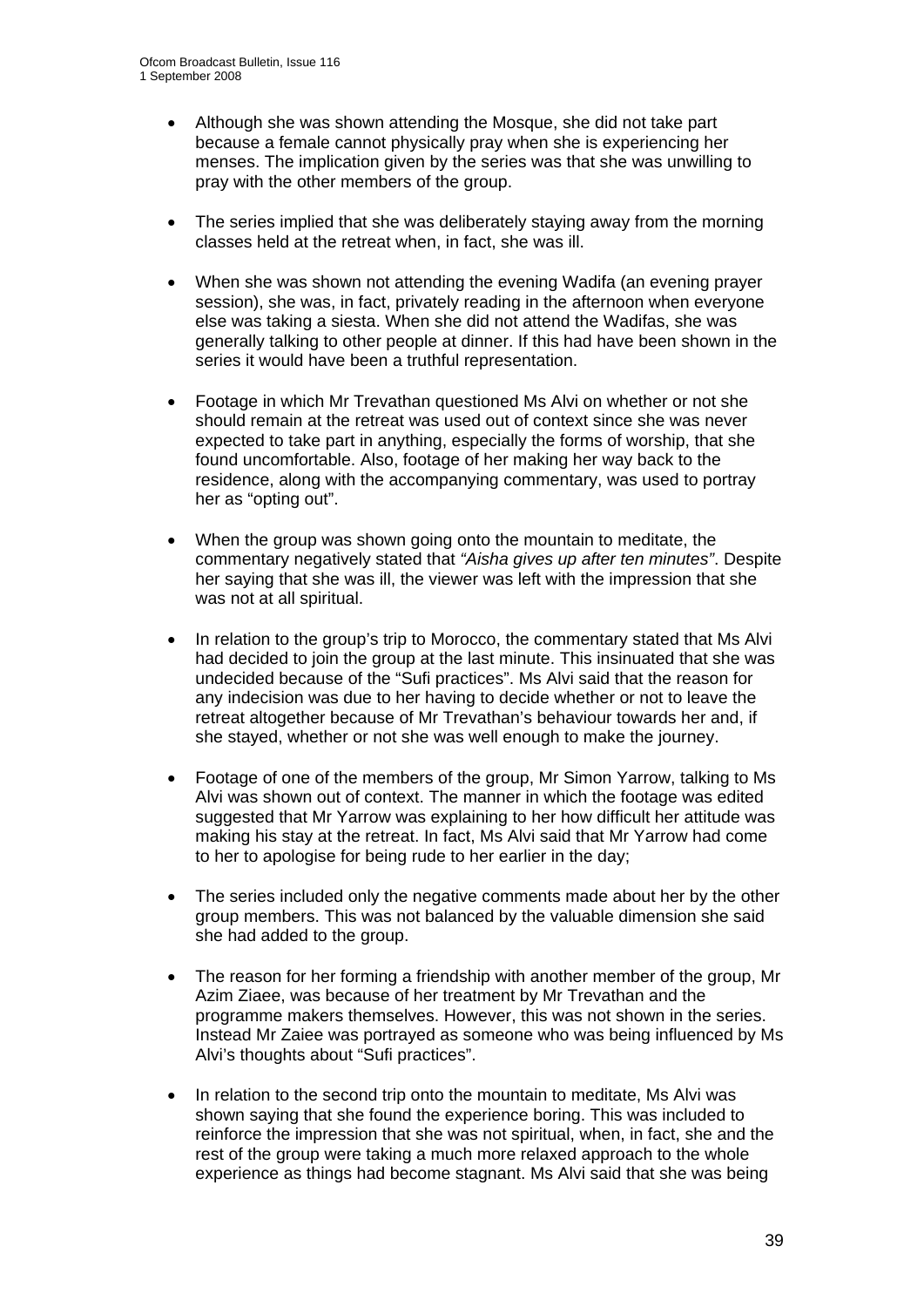light-hearted and jovial but that this was not a side of her that the programme makers wanted to portray.

By way of background Ms Alvi said that her experience of participating in the series had left her feeling traumatised, especially as she was grieving for her father at the time, and that she had suffered considerable stress as a result of viewing the series. She said that she was being treated negatively by other "media sources" as a result of the series. Ms Alvi said that her decision to participate in the series would affect her reputation in the future. Ms Alvi also said that Mr Trevathan's behaviour towards her was nothing less than bullying and the programme makers took no steps to prevent it. None of the other group members were treated in such a way, nor were they asked to leave (for example, one group member broke the rules of the retreat by using his mobile phone throughout).

#### **The BBC's case**

In summary, the BBC said that:

a) Before Ms Alvi agreed to take part, the programme makers sent her copies of *The Monastery* and *The Convent* (two earlier series made by the same production team). The BBC said that *The Retreat* was planned as a third series in the same vein, made in a similar format and with similar principles. The series planned to portray individual journeys to viewers through filmed interviews, group discussions and video diaries. The BBC said that the programme makers remained confident that the editing created balance in the series and did not make any value judgements, but rather allowed viewers to make up their own minds.

The BBC said that Ms Alvi was given a great deal of information about the planned series before she agreed to take part. She had numerous conversations with members of the production team and the nature and purpose of the series was made abundantly clear to her during these conversations. The BBC said that it was true that full details of the location and name of the retreat were deliberately withheld from the participants, as they were from the participants in *The Monastery* and *The Convent*. This was because the programme makers wanted to avoid participants researching their destination as they wanted them to arrive without preconceptions and to capture their unforced reactions. The BBC said that there was no unfairness in doing so.

The BBC said that although Ms Alvi complained that the series was "a titillating entertainment about mobile phones and a dubious romance", there was nothing about the portrayal of the incidents involving mobile phone calls and another participant, Mr Muddassar Ahmed, that could be taken as unfair to Ms Alvi. The BBC said that any "romance" aspect was presented solely as coming from Mr Ziaee's side. The commentary made it clear that:

*"Aisha has no idea that Azim is falling for her, and he knows that her strict Islamic code makes sharing his feelings unwise"*.

However, the BBC said that it became clear to the programme makers that there was more to it and the series showed that Ms Alvi was keen to engage in friendship with Mr Ziaee, if only to find an ally in her disagreements over aspects of Islam with Mr Trevathan. The BBC said that Ms Alvi had also been concerned that there had been speculation among the participants about the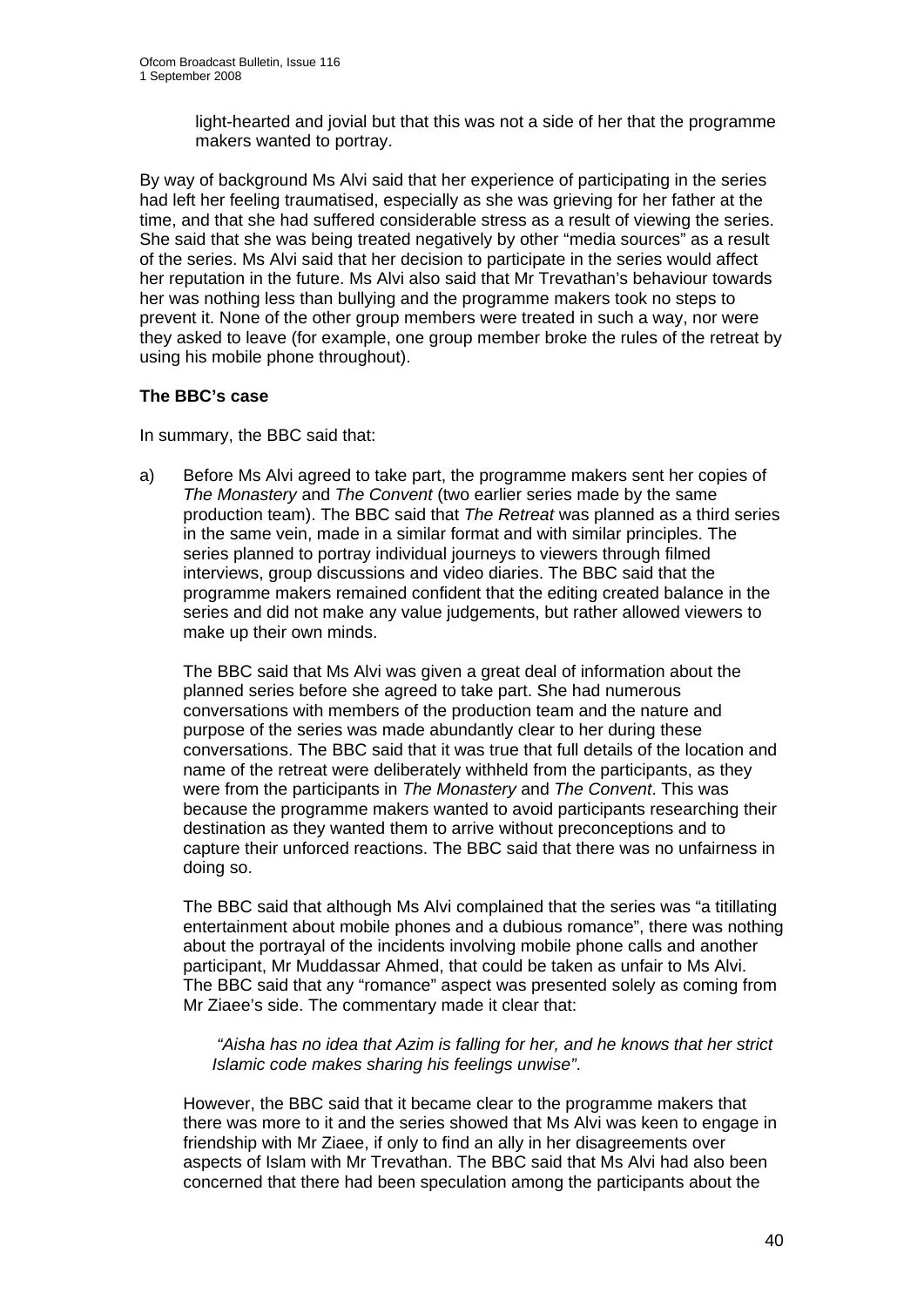possibility of romantic attachments. She had herself contributed to such speculation. The BBC said that because she did not want any of that footage broadcast, she asked the Executive Producer, John Blake, to ensure nothing of it was included and subsequently arranged a further meeting with him to discuss it. The BBC said that it should be emphasised that if Ms Alvi had at all times behaved entirely appropriately, there would be no footage showing her behaving inappropriately. The meeting was a transparent attempt to put pressure on Mr Blake, and an attempt by Ms Alvi to manipulate the editing of the series.

- b) The BBC said that Ms Alvi failed to join in all sorts of activities and she even confessed to doing so in her own video diary. The Agreement requested that Ms Alvi *"*discuss any concerns in good faith with the leader of the Retreat and a representative of the Company*"*, however, Ms Alvi simply withdrew from parts of the programme. This raised questions over her commitment to the project. There were some discussions with the programme makers, but these involved Ms Alvi's concerns over filming her without her hijab, and the delivery of additional video diary tapes to the women's sleeping quarters, not about the programme itself. The BBC said that her absence was therefore portrayed fairly and did not accept that assurances given to her were not adhered to. In any event, the BBC said that it was difficult to see how such alleged breaches manifested themselves in the finished series without specific examples.
- c) In relation to Ms Alvi's complaint that the series misrepresented her religious views the BBC said that Mr Trevathan and Ms Alvi had fundamentally different approaches to their shared religion, and there was nothing unfair about showing two aspects of Islam.
	- i) The BBC said that for the first fortnight of the retreat Ms Alvi was critical in her video diaries of many of the practices she witnessed and took part in on the retreat. She set up a kind of "alternative seminar" on Islam in the women's quarters at night, from which the male participants, and Mr Trevathan, were excluded. She also accused those running the programme of trying to avoid mentioning that it was a Sufi retreat. Although it was true that they did so, this was both fair and reasonable because they wanted the participants to avoid the distraction of arguments about a descriptive term, and simply focus on the substance of the spiritual approach. The BBC said that the other participants became increasingly irritated with Ms Alvi's approach. Their video diaries included criticism that she was not opening her mind to the ideas of others and that she was, to an extent, creating an obstacle to the benefit the other contributors were beginning to draw from the experience.

The BBC said that Mr Trevathan held a class session on the key theme of presence. Commitment to each other and to the retreat was discussed and Mr Trevathan sought and obtained from each member of the group an individual confirmation of their commitment. On the next day, the class lecture was on the subject of death. The material in the series showed that Ms Alvi did not attend that, nor, it seemed, did she attend any of the other activities that day. In the evening she told Mr Trevathan that she would not be attending the evening prayers. The BBC said that Ms Alvi's heavy cold appeared to have started at around this time, but other participants were also affected by colds.

The BBC said that after Mr Trevathan refused to let Ms Alvi attend a lecture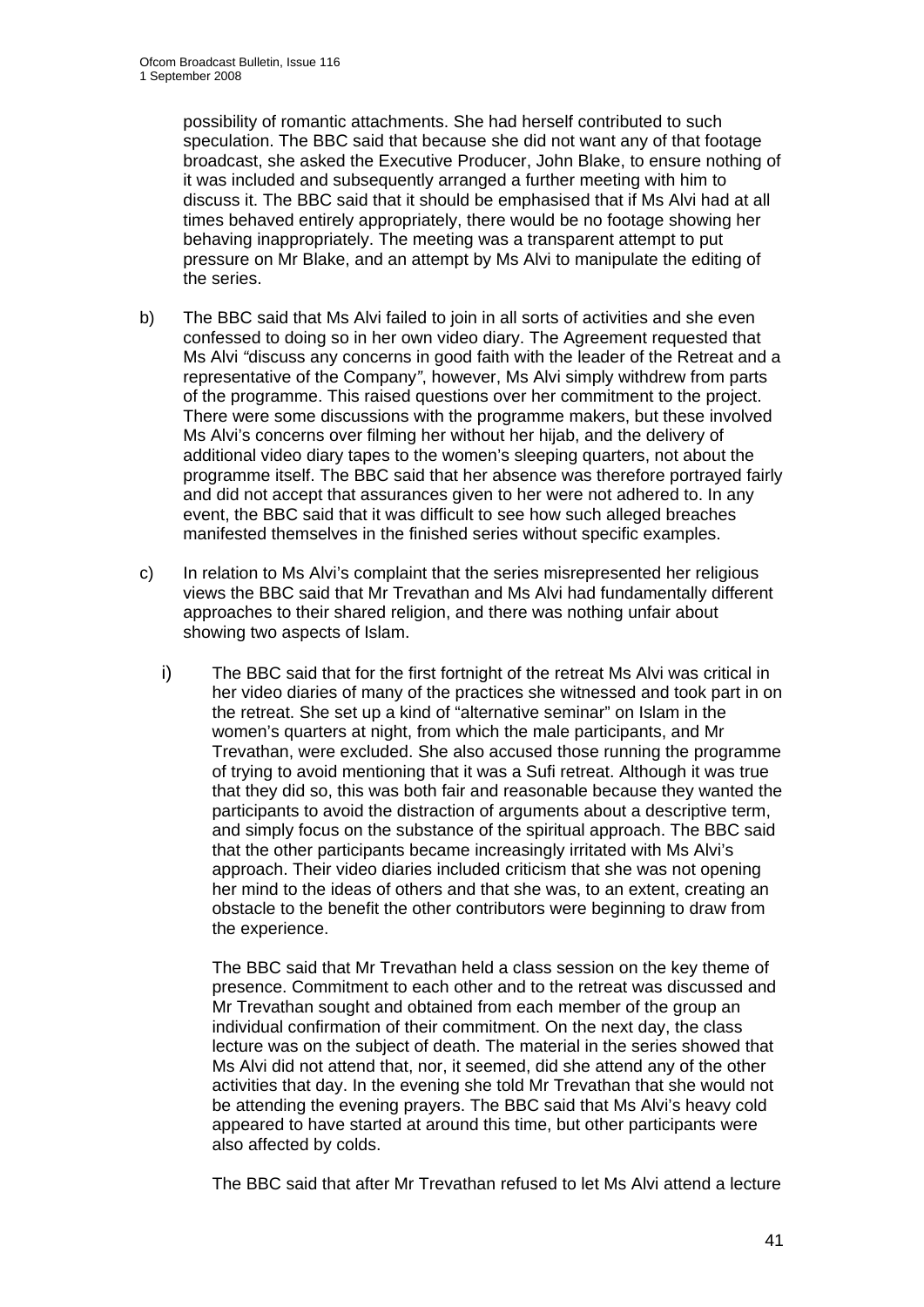from a visiting Muslim academic (on the grounds that she needed to be following the programme with the others, reinforcing the commitment to presence), Ms Alvi had spoken to Rahma, her mentor, and to Shanaz Trevathan, Mr Trevathan's wife, behind his back, and unwittingly they agreed with her that the lecture might be helpful for her. When Mr Trevathan discovered she was in the lecture he called her out and questioned her commitment to the programme and the point of her being on the retreat. There then followed a class discussion to clear the air about the situation, however, Ms Alvi said that she was too ill to attend. The BBC said that, following some criticism of his handling of the situation, Mr Trevathan arranged a face to face session with the lecturer so that the participants (especially Ms Alvi) could put questions to him. The BBC said that Ms Alvi refused, despite prompting, to raise a particular question which Mr Trevathan felt it was likely that she would ask. At this point other participants became very critical of Ms Alvi's behaviour. The BBC said that it was against this background that the two conversations, between Mr Trevathan and Ms Alvi were recorded.

ii) & iii) The BBC said that the Mr Trevathan did not describe Ms Alvi as "prescriptive" or "dry" or "formulaic". It was her interpretation of Islam that was so described. It said that Mr Trevathan was as entitled to an opinion of Ms Alvi's approach to Islam as she was to his, and that there was no inherent unfairness to broadcasting it. By immediately following it with Ms Alvi's own words explaining her point of view, Mr Trevathan's remarks were properly balanced. The BBC also said that the terms "fundamentalist", "conflict" and "modern contingent" did not appear in any part of the series, so no unfairness could arise from them.

> The BBC said that the programme makers worked on the assumption that many viewers would know little of Islam, and should be given the chance to hear contrasting opinions of what it involves. Inevitably, that had to be presented as discussion among those participants with a firm Islamic background. To some extent, the BBC said that Ms Alvi was shown representing a particular Muslim standpoint, but the series simply conveyed her genuine and firmly-held views. The BBC said that Ms Alvi did not complain that she did not hold the views that she was seen to advance, and so this material could not have been unfair to her. The BBC said that the programme makers had adequate evidence (through the video diaries and the footage taken at the retreat) to demonstrate that Mr Trevathan's description of her approach to Islam was fair comment, justified not only by his informed judgement but also by the facts.

The BBC then dealt with each of the 11 instances which Ms Alvi said been broadcast in a way that was unfair to her:

• In relation to the first instance complained of, the BBC said that the commentary explained that even when Ms Alvi was struggling to climb the mountain:

*"she's sticking to the letter of Islamic law by not having physical contact with a man she could technically marry".* 

The BBC said that in a culture familiar to many viewers, where women frequently shake hands with, even kiss, men who are no more than casual acquaintances, this was a useful lesson in Muslim sensibilities, and no unfairness arose from it. Examination of the relevant footage showed that another female participant, Ms Pom Jenkins, was in the group. She wasn't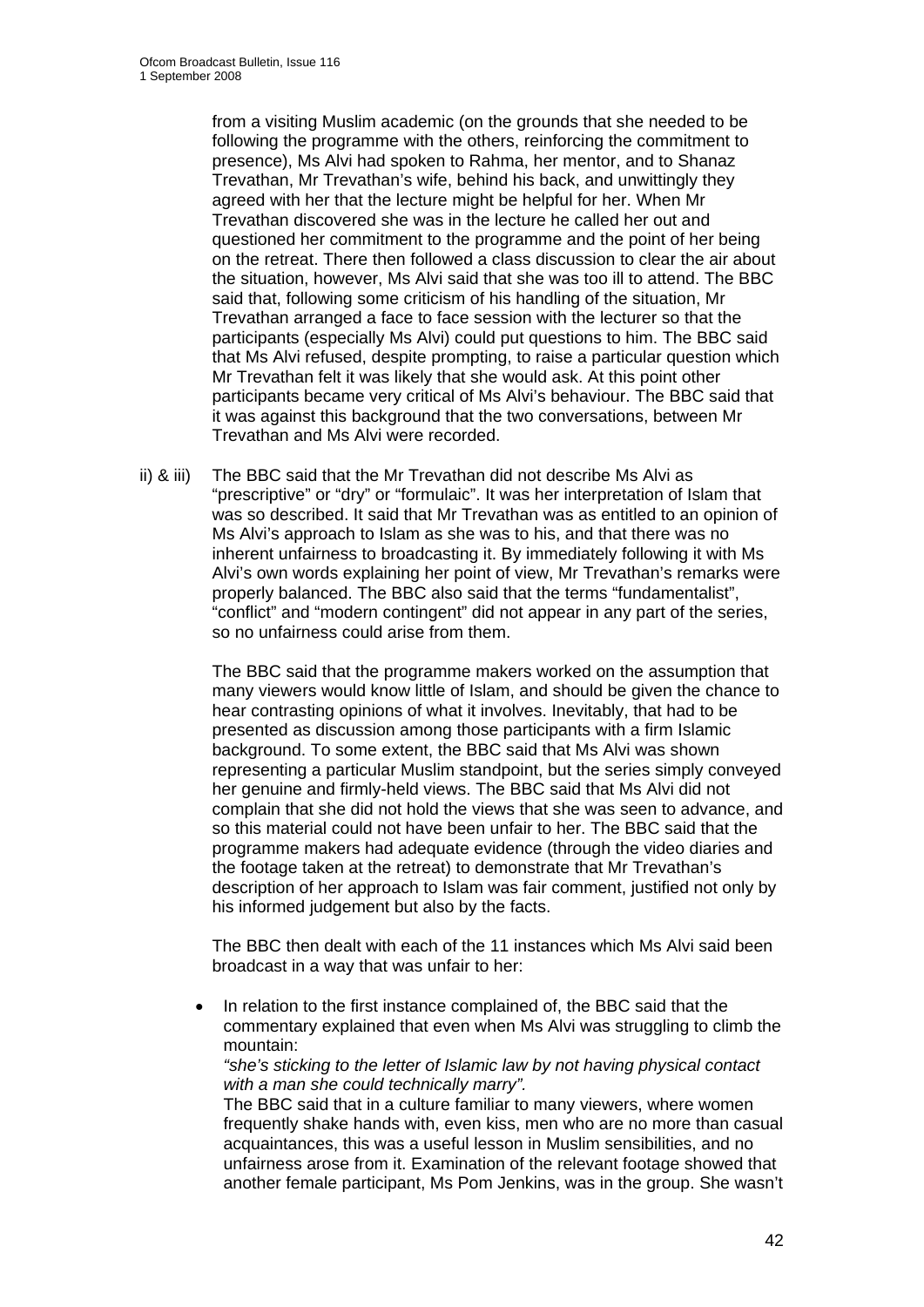in the shot where Ms Alvi explained why she did not want the help of a male participant, but the programme makers saw no unfairness in choosing it, as the principle of the series was to let the participants explain things in their own words. The BBC said that as Ms Alvi did not seek help from Ms Jenkins, it did not see how she could have been shown doing so.

- In relation to Ms Alvi's complaint that the programme implied that she was unwilling to pray with the other members of the group, the BBC said that it assumed this to be a reference to a sequence half way through Episode One. The BBC said that Ms Alvi was shown getting up and walking away. It was shown without comment, and Muslims would know, from Ms Alvi's white robes, that she was menstruating and why, therefore, she moved away. Ms Alvi corrected the BBC on this point saying that the white robes had no significance whatsoever. In its second statement the BBC apologised for the misunderstanding. The programme makers did not feel it was appropriate to explain this intimate matter in commentary, and did not accept that non-Muslim viewers would have drawn an adverse implication from it. They might equally have assumed she had finished praying and was therefore leaving. The BBC said that Ms Alvi was shown in three later sequences in Episode Three present in the mosque and praying with other members of the group. This material demonstrated there could have been no intention to imply she was generally unwilling to join in group prayers. The BBC said that Ms Alvi was reluctant, by her own admission, to attend the Dhikr (another type of religious activity)and the Wadifa, so the other participants were often in the Mosque without her.
- Turning to the third instance, the BBC said that it was evident from other participants' video diaries that she stayed away from a number of morning classes and many other events too. Her illness, to which other participants also succumbed without much effect on their attendance, lasted no more than a few days.
- In relation to Ms Alvi's fourth specified instance that she was shown not taking part of the Wadifa, the BBC said that this was a complete misrepresentation of the series. Viewers saw three Wadifas at the retreat. The first came in Episode One, and showed Ms Alvi being present. It became clear to Mr Trevathan that she had reservations, so he gave her the opportunity, as requested in the Agreement, to discuss her reservations with him. The second Wadifa came a little earlier in the same episode. Again, Ms Alvi was present, but was shown to be clearly disapproving of proceedings. When she didn't turn up on one subsequent evening, the commentary noted her absence, and went on to include her explanation for it.

The BBC said that it was quite clear that Ms Alvi disapproved of this type of worship. As was her contractual right, she decided she would not attend, thereby breaking her personal commitment to do so. In the circumstances, viewers were entitled to an explanation for her absence, so the producers gave them one, in Ms Alvi's own words.

The BBC said that Ms Alvi's complaint was unclear, and it may be that she –objected to the use of a "non-simultaneous cutaway", that is a shot taken earlier, before the Wadifa. The BBC said that cutaways were a long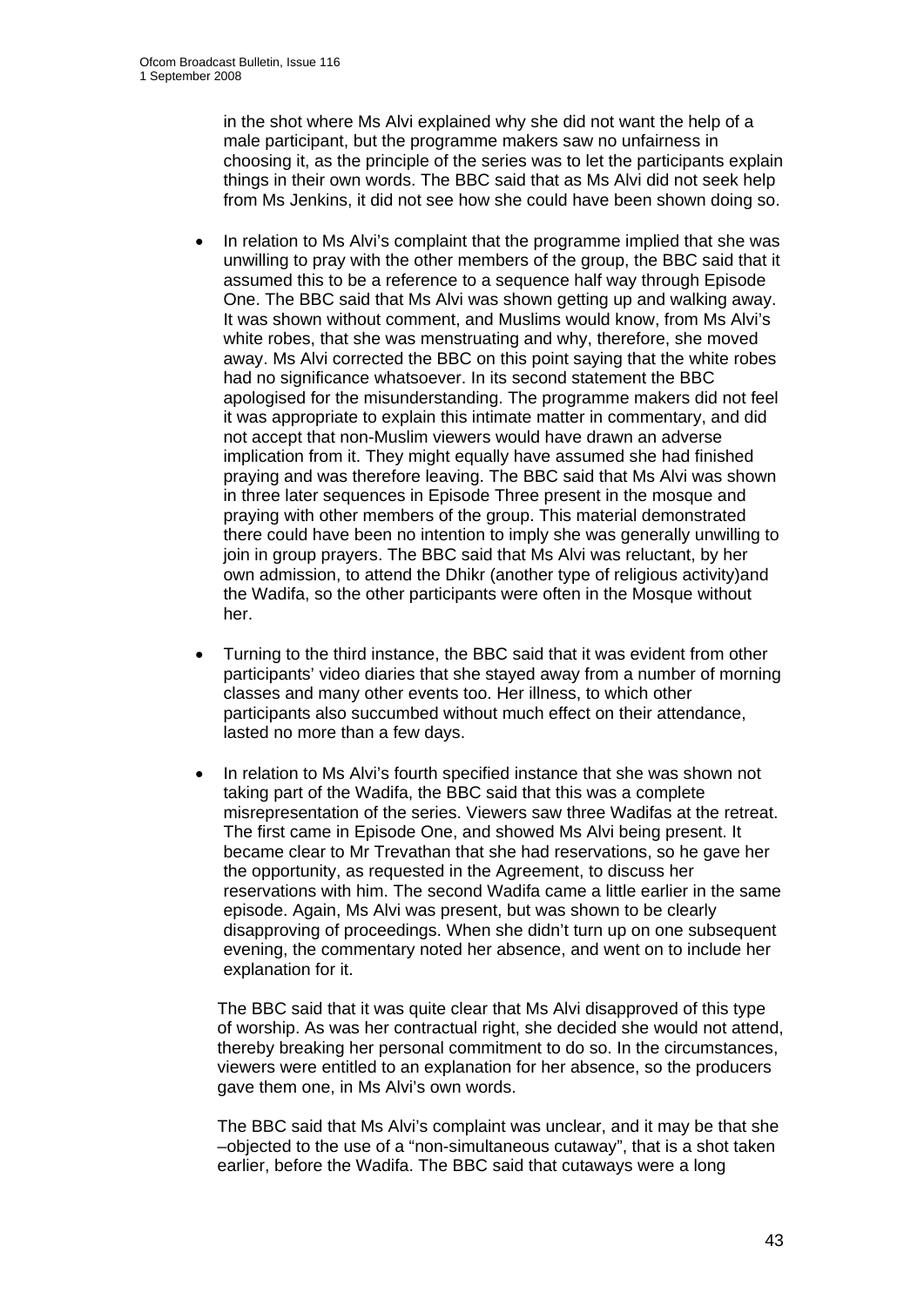established convention in many types of film making, and there was no unfairness in using one unless it implied something untruthful. In this sequence, Ms Alvi was shown reading, something she says she did during the afternoons, and it did no more than indicate her absence from the Wadifa. As she genuinely was not at the Wadifa, it did not give a misleading impression.

- This fifth instance has been dealt with under c) i) above.
- In relation to the trip to the mountain to meditate and the commentary "Aisha gives up after ten minutes", the BBC said that this was one of several sequences which sought to convey to viewers what the participants gained from proceedings at the retreat. It showed that other participants gained a lot, one got nothing but sunburn and that Ms Alvi opted out. Again, viewers were entitled to an explanation, and were, again, given it in her own words: "I feel too ill and too hot … and I need some shade". The BBC said that it did not accept viewers could have drawn the conclusion that she was anything other than ill and uncomfortable.
- The BBC said that Ms Alvi complained that the commentary at the beginning of the sequence relating to the trip to Morocco insinuated that her motivation for considering whether to join the group was her reservations about "Sufi practices". This was not accepted by the BBC. Viewers had only a hint of what the participants would find in Morocco, from the sequence in Episode One which showed them visiting a grave with some Moroccan visitors. The BBC said that it did not accept this was sufficient for viewers to form a conclusion about what else they might see in Morocco, or make a link between that and Ms Alvi's reluctance to go. The BBC believed that Ms Alvi's distaste for "Sufi practices" coloured her entire attitude to the retreat, but there was nothing in this section of commentary to suggest that was at work here.
- When writing the commentary, the BBC said that the programme makers had good evidence about the truth of the situation, which was that Ms Alvi did not decide whether to go to Morocco until the very last moment. Most people, facing the necessity of being up and ready to go so early would begin preparations the night before. That was not what Ms Alvi did, as was evidenced by her video diary. In the circumstances, the BBC said that the narration complained of was no more than fair comment on the known facts of the situation.
- In relation to Mr Simon Yarrow's apology to Ms Alvi, the BBC said that this had no bearing on the discussion between them that was included in Episode Three. No narrative purpose would have been served by including it. The programme makers were confident they had fairly represented what passed between Ms Alvi and Mr Yarrow and the BBC said that it felt it would be helpful to include Mr Yarrow's own view. After the editing of the series was completed the six participants were invited to see it in individual private screenings. The BBC said that the programme makers knew, from previous experience, that seeing this kind of documentary for the first time could be an emotional experience for the participants, which was why they were given individual screenings and told they could bring a friend or family member for support. There was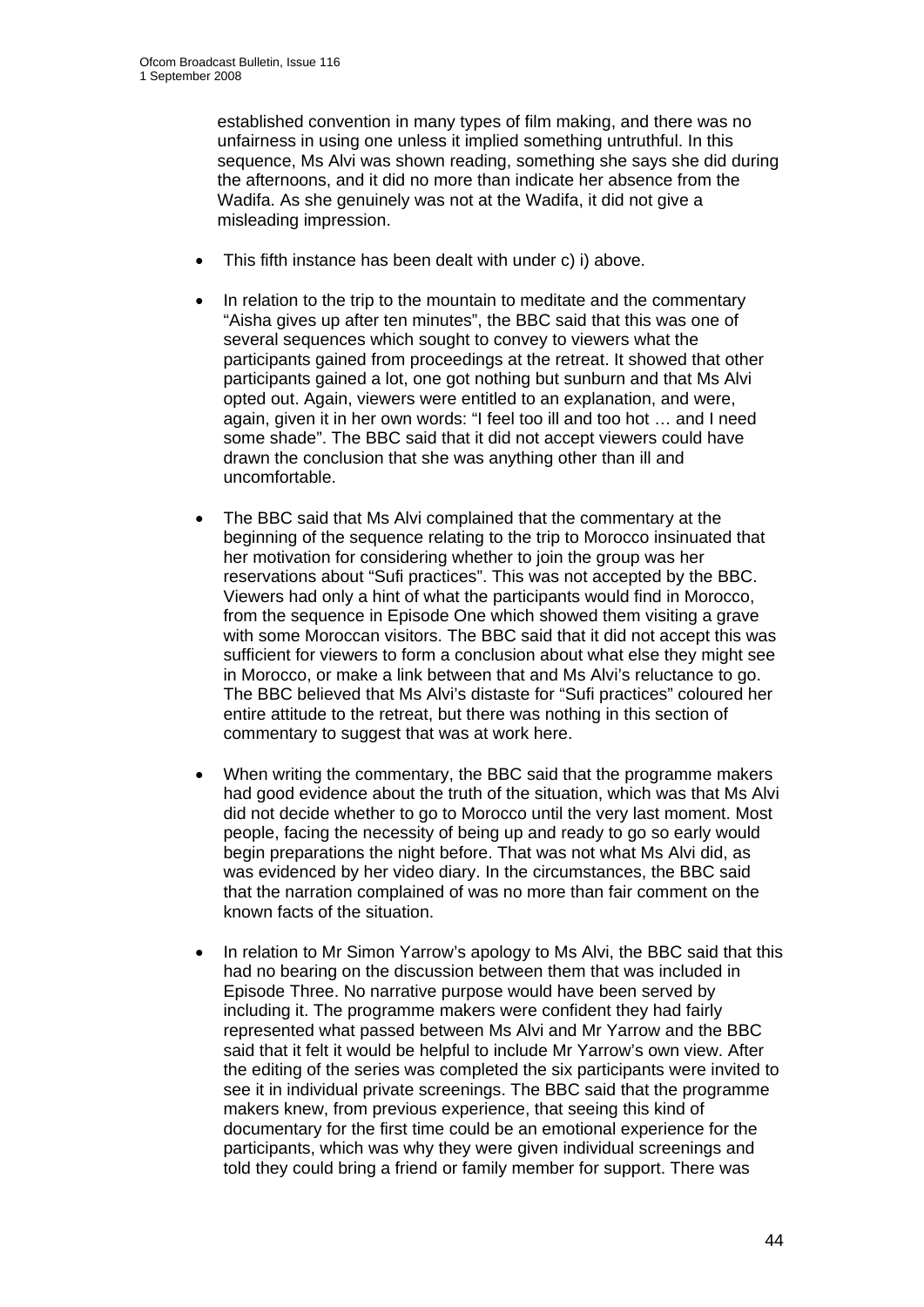some difficulty scheduling Ms Alvi's viewing, so it was the last to take place. After all six of the participants had seen it, they met up to discuss their reactions. The programme makers felt the conversation between Mr Yarrow and Ms Alvi was fairly presented.

- The BBC next turned to Ms Alvi's complaint about the inclusion of negative comments about her by other participants. It said that the series contained footage of Ms Alvi's contributions to group discussions, and it was appropriate and fair to let viewers decide for themselves the value of the individual participants' contributions. It did not include many of the unflattering references to her by the other participants, but it did include the warm exchange between her and Mr Trevathan as she left the retreat.
- In relation to the reasons that Ms Alvi gave for forming a friendship with Mr Zaiee, the BBC said that the series contained adequate material from Mr Zaiee's video diaries that demonstrated his thoughts on the matter. There was nothing in the recorded material that demonstrated Ms Alvi's later stated reasons for forming the friendship.
- In relation to the footage of the second trip to the mountain for meditation, the BBC said that it would only have been unfair to Ms Alvi to include this material if she had not, in fact, been bored by spending time meditating. However, because any implication viewers took from the sequence was derived solely from her own words, the BBC said that there was no question of unfairness here. It should also be noted that Mr Trevathan sought to put a positive interpretation on her disaffection. Furthermore it was untrue to state that the programme makers did not want to portray Ms Alvi's light-hearted or jovial side. There were three separate sequences in Episode Two showing her laughing and smiling. These were when she was involved with water throwing, when she was shown laughing with other members of the group, and when she joked with Mr Zaiee in the stables. There was also a reprise of the stables sequence in Episode Three.

#### **Ms Alvi's comments in response**

Ms Alvi's responded in some detail to the BBC's statement although she did not follow the entertained heads of complaint. Her response added a considerable amount of background to her complaint and also to the points and issues raised by the BBC. She countered much of the content of the BBC's statement. For example, she argued that whilst she was aware that Sufi practices would be promoted at the retreat she said that she was assured at all stages that there would be nothing too uncomfortable and that she would have a choice whether or not to participate in activities at the retreat. Her response was considered in full by the Executive Fairness Group.

#### **The BBC's final statement in response**

The BBC submitted a final detailed statement in response to Ms Alvi's comments which rebutted what she had said. For example, in relation to the agreement between the programme makers and Ms Alvi, the BBC emphasised that observational documentaries such as *The Retreat* rely on putting a group of volunteers in a particular setting and filming what happens. It said that some of that may involve a degree of discomfort but that this is not unexpected. The BBC argued that it is not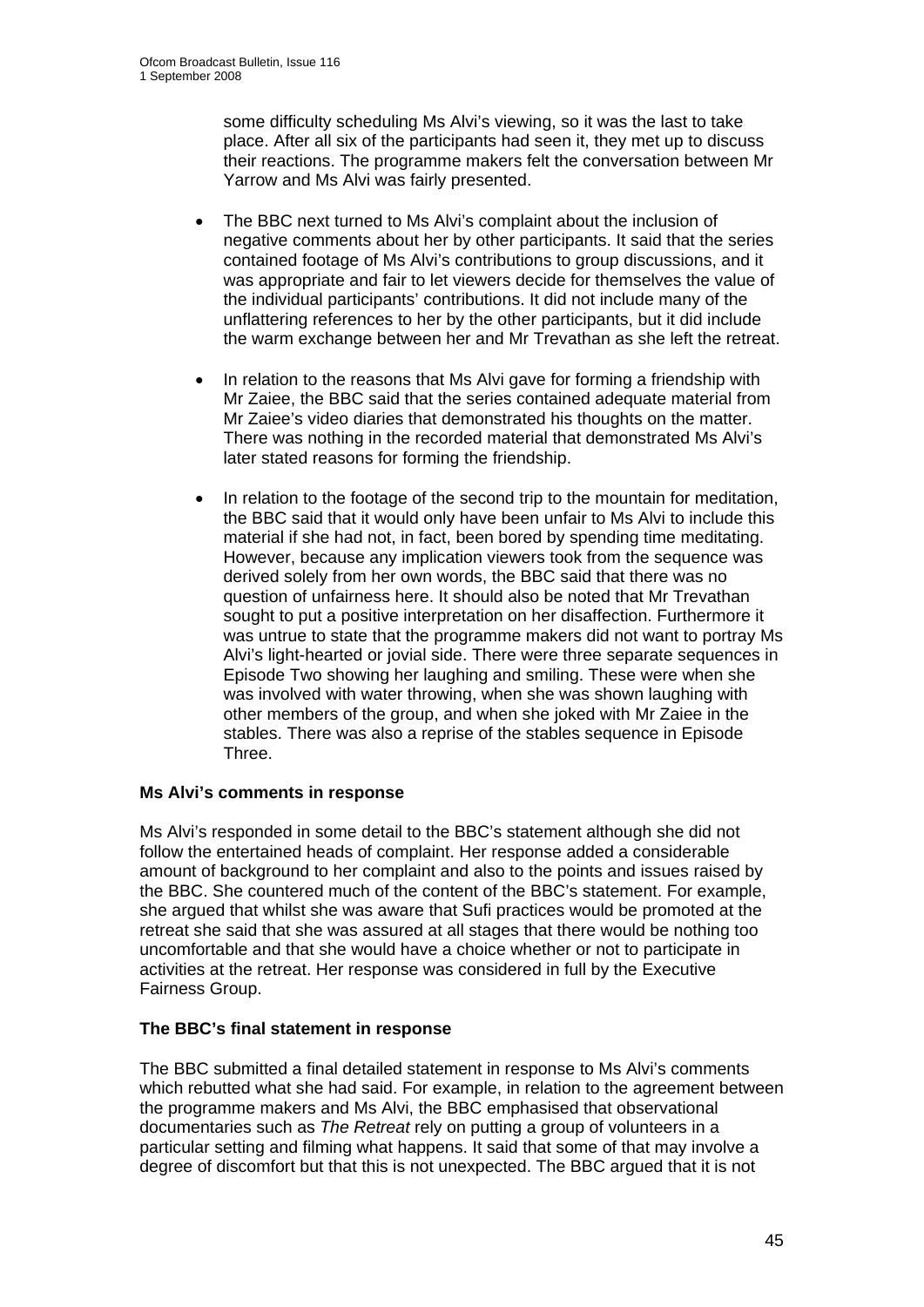unfair to depict such discomfort on screen and said that participants, as volunteers could withdraw at any time.

The BBC response was considered in full by the Executive Fairness Group.

#### **Decision**

Ofcom's statutory duties include the application, in the case of all television and radio services, of standards which provide adequate protection to members of the public and all other persons from unfair treatment in programmes included in such services.

In carrying out its duties, Ofcom has regard to the need to secure that the application of these standards is in the manner that best guarantees an appropriate level of freedom of expression. Ofcom is also obliged to have regard, in all cases, to the principles under which regulatory activities should be transparent, accountable, proportionate and consistent and targeted only at cases in which action is needed.

This complaint was considered by Ofcom's Executive Fairness Group. In reaching a decision it considered a recording and transcript of the three programmes in the series together with untransmitted footage. It also considered the submissions from both parties.

Ofcom found the following:

a) & b) Ofcom first considered the grounds of complaint summarised under a) and b) under Ms Alvi's case above. This was because both grounds related to the information given to Ms Alvi before the programme was made. These grounds were that firstly Ms Alvi was not told the nature and purpose of the series and secondly that she was given pre-production assurances by the programme makers that the project would be based on mutual trust and goodwill. Ofcom considered Ms Alvi's assertion that these assurances were not adhered to. In particular it considered her statement that she had agreed to participate only on the basis that she would not be required to take part in any activity at the retreat with which she felt uncomfortable.

> In deciding these issues Ofcom considered whether the programme maker's actions were consistent with its obligation to avoid unjust or unfair treatment of individuals in programmes as set out in Rule 7.1 of the Ofcom Broadcasting Code ("the Code"), whether the programme makers were fair in their dealings with Ms Alvi in accordance with Practice 7.2 of the Code and whether the recommendations of Rule 7.3 were followed in a way which resulted in Ms Alvi's informed consent being given.

 In summary Ofcom was required to decide whether the broadcaster took appropriate steps to ensure that the consent Ms Alvi gave to participate in the programme was, in fact informed consent. Also whether, having decided on this issue of consent, the programme as broadcast resulted in unfairness to her.

 Ofcom noted that in her statement Ms Alvi said she was "persuaded and reassured to take part" following pre transmission discussions with the broadcaster. Ofcom also noted that Ms Alvi had had previous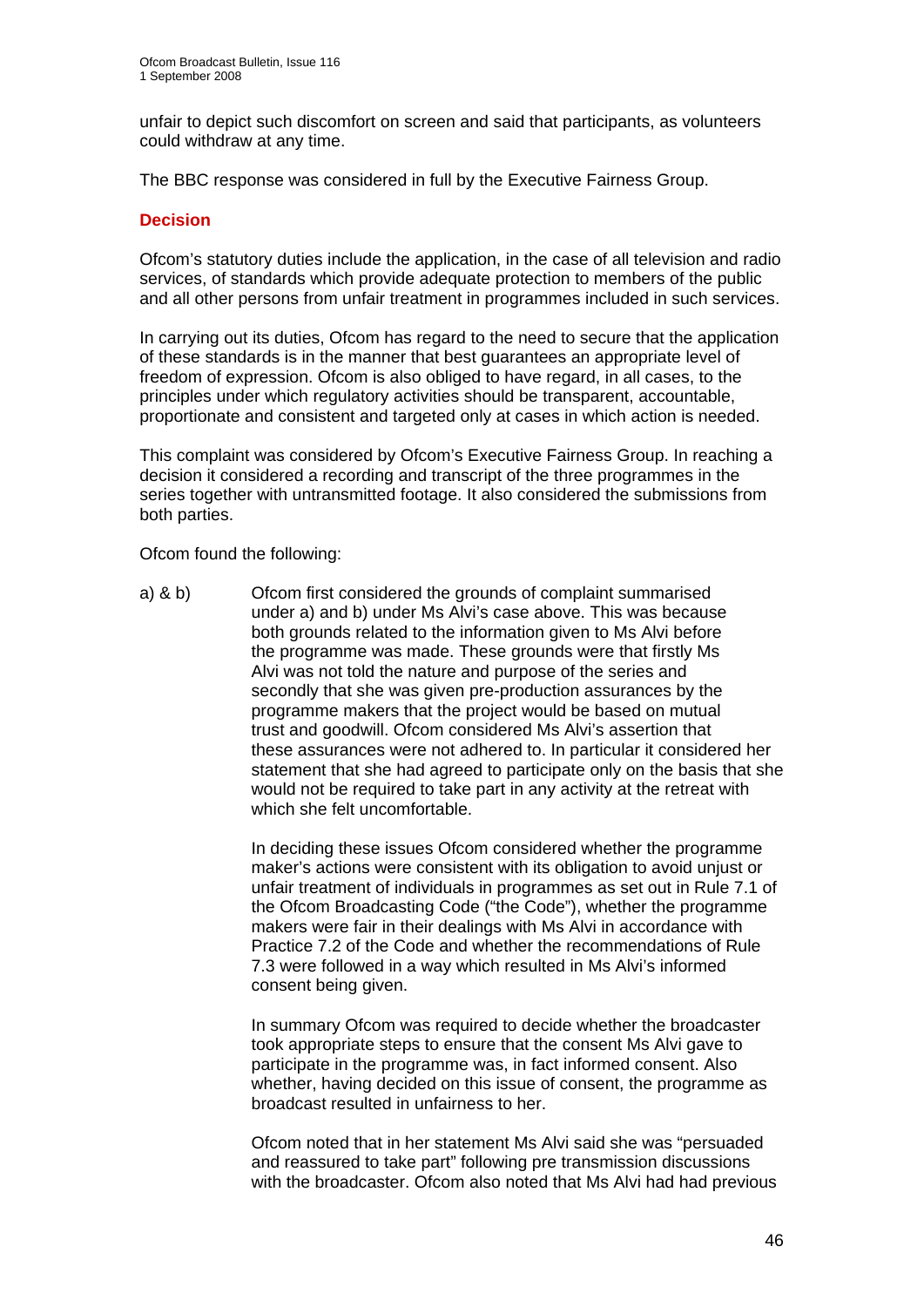media experience in programmes dealing with religion and was familiar with the programme consultant on *The Retreat*. When deciding whether or not to take part in the programme, Ms Alvi had been sent copies of the previous programmes in the series *(The Convent* and *The Monastery*). She subsequently ensured that her contract was adjusted so that it included the following clause:

 *"..in the event you are unhappy about any proposed activity you are requested to undertake you shall discuss the same in good faith with the leader of the Retreat and a representative of the Company…"* 

 The BBC stated that this clause "was not a blanket right not to turn up" and that Ms Alvi was bound by other clauses in her contract.

 Finally Ofcom noted that Ms Alvi signed her Agreement only after a few days at the retreat and that she was aware from the outset that the retreat was likely to promote Sufi practices (and therefore its teachings were likely to differ from her own practices). Nevertheless she stayed and continued to participate.

 In Ofcom's view, the agreement entered into by Ms Alvi with the programme makers fell short of a guarantee that she would not be required to take part in activities with which she was uncomfortable. In the absence of such a guarantee Ofcom considered whether overall Ms Alvi had been provided with sufficient information about the nature of the programme to give her informed consent. It concluded, having taken the above factors into account that it was unlikely that there would have been any lack of clarity about what would be involved in her participation. It therefore found that she had not been treated unfairly.

Ofcom did not uphold these two heads of complaint.

c) Ofcom then considered Ms Alvi's third head of complaint that the footage of her included in the series was edited in a way which portrayed her unfairly and misrepresented her religious views. In seeking to make a decision on this head of complaint Ofcom referred individually to each of the instances specified by Ms Alvi in her complaint which she said demonstrated unfair treatment of her by the programme makers. In relation to each of these sub-heads and looking at the programme overall, Ofcom took particular account of whether the programme maker's actions were consistent with the obligation to avoid unjust or unfair treatment of individuals in programmes (as set out in Rule 7.1). It also considered whether the way in which the BBC edited any of Ms Alvi's contributions resulted in those contributions having been represented unfairly (as outlined in Practice 7.6) or whether the presentation was consistent with the broadcasters obligation to ensure that material facts had not been presented in a way which was unfair (as outlined in Practice 7.9). The consideration of each of these sub-heads informed Ofcom's overall decision on this third head of complaint. Ofcom considered the following sub-heads: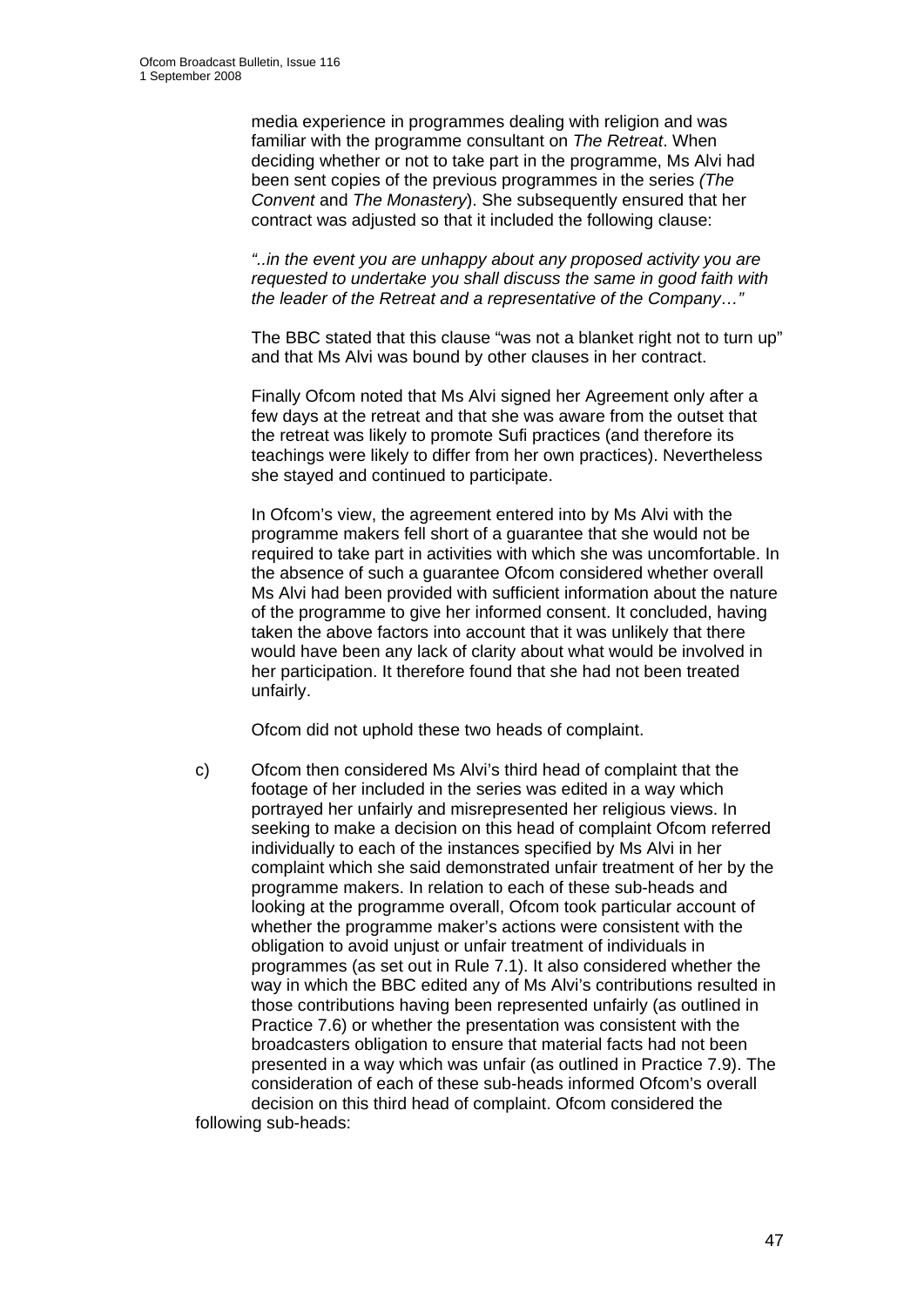i) Footage showing Mr Trevathan's "emotional aggression" towards her was unfairly omitted from the series, despite it being the single factor that had the biggest impact on her during the making of the series.

Ofcom examined untransmitted footage of approximately 90 minutes duration, which Ms Alvi said demonstrated Mr Trevathan's "emotional aggression" towards her. This footage consisted of lengthy discussions between Ms Alvi and Mr Trevathan about her stay at the retreat.Ofcom considered whether the exclusion of substantial segments of footage of exchanges between Ms Alvi and Mr Trevathan that were more heated and involved than those that appeared in the broadcast programme meant that an unfair impression of Ms Alvi was presented to viewers. Ofcom then considered whether some of the antagonism displayed by Ms Alvi in the programme went unexplained to the viewer as a result of excluding this material and whether she was consequently portrayed unfairly.

Ofcom considered that in documentaries such as this, where a great deal of material is filmed over a number of weeks or months, practical constraints are placed on programme makers in relation to what can be included in the final broadcast programme: it is not possible for every occurrence to be documented.

Ofcom considered that what was shown in the programme reflected the untransmitted footage, namely that an uncomfortable relationship between Ms Alvi and Mr Trevathan developed. While Ofcom could not take a view on what Ms Alvi described as Mr Trevathan's "emotional aggression" towards her, it noted that the untransmitted footage demonstrated that their relationship was an uncomfortable one and that Ms Alvi was articulate and stated her opinion in a forthright manner. This was fairly reflected in the broadcast programme.

ii) Throughout the series, Mr Trevathan unfairly described Ms Alvi as "prescriptive", "dry" and "formulaic" and as being part of "that modern contingent" which was "fundamentalist" and caused "conflict" to Muslims and wider society.

Ofcom considered the broadcast sequence to which this head of complaint applied. It occurred in Episode One when Mr Trevathan, addressing the camera, said:

"*Aisha is indicative of a particular type of Islam, which is prevalent in the world today, which is at some odds with the classical traditional position. In my view it's a superficial, prescriptive, dry, formulaic interpretation of Islam"* 

Ofcom found that in stating the above, Mr Trevathan was not referring to Ms Alvi personally but to her interpretation of Islam. In the context of the onscreen group discussion which immediately preceded this comment, Ofcom found Mr Trevathan's statement to be editorially justified. It provided an insight into the thoughts of the retreat leader. In addition, throughout the three programmes, Ofcom considered that the programme did not present only Mr Trevathan's views on Ms Alvi's faith. Viewers were given a choice about the issue, for example through the inclusion of Ms Alvi's own views on her spirituality. One example was in Episode Three when the group undertook the task of pressing grapes. Ms Alvi stated: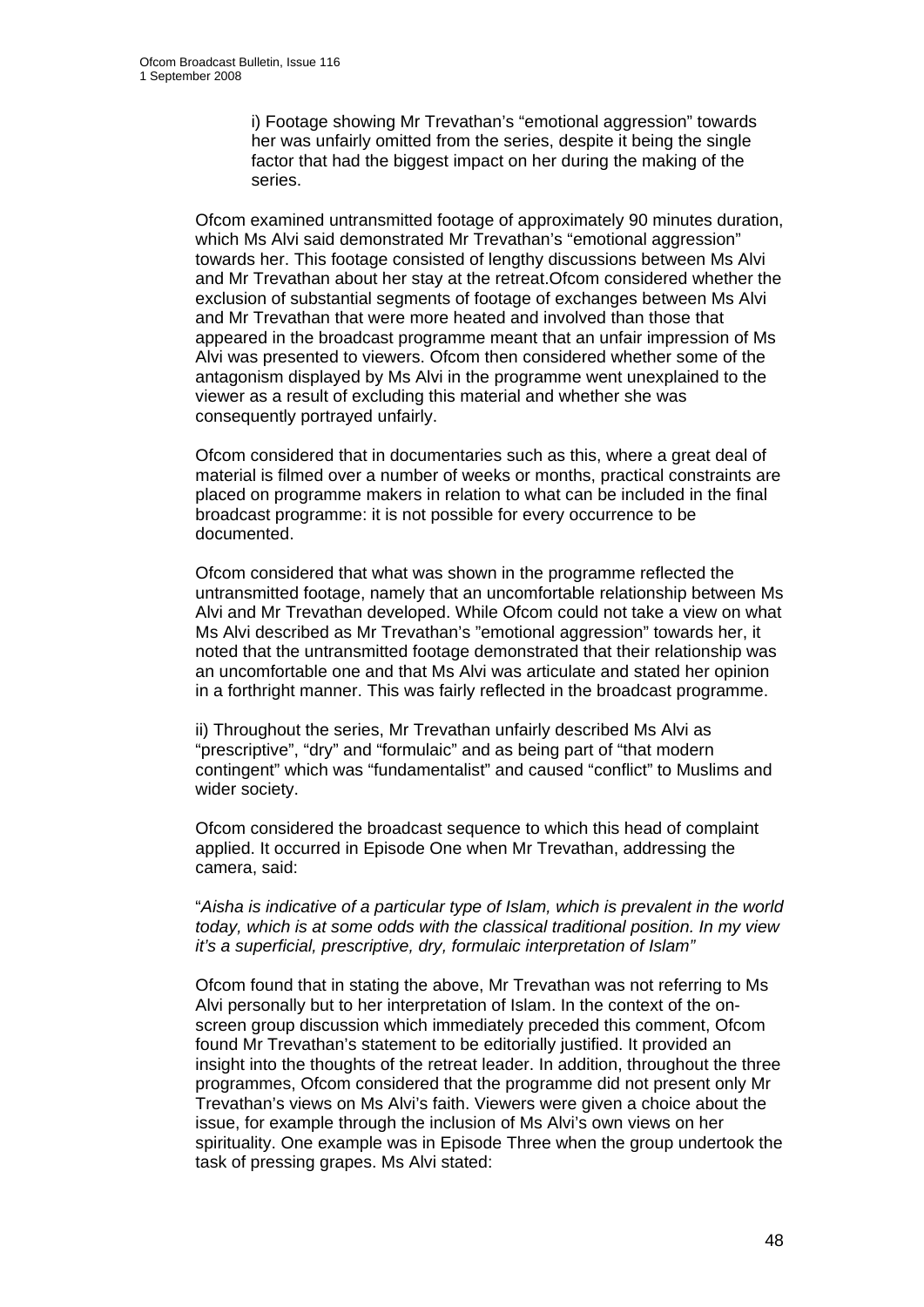"*It's a constant battle to strive to be a good Muslim, definitely. But it's my personal struggle, and it's the standards I set myself".* 

In addition there were a number of scenes where Ms Alvi was shown behaving in a light-hearted and humorous manner. These instances are discussed in more detail under iii) below. Ofcom also noted that the terms "fundamentalist", "modern contingent" and "conflict" did not appear in the series as Ms Alvi appeared to suggest in her complaint.

iii) Most of the scenes in which Ms Alvi appeared unfairly portrayed her in a negative light as being a dogmatic character who was non-spiritual and who "bailed out" of most of the activities and objected constantly to what was going on around her. It was unfair for the programme makers to have edited the material of her in this way and to omit footage in which she explained what spirituality meant to her.

Ofcom noted that this was a three part observational documentary series which sought to recount the experiences of five participants in addition to Ms Alvi. These participants were all filmed for more than a month. It would not have been possible or practical for the programme makers to include all of the material they had filmed. Ofcom considered that, so long as it did not result in unfairness to any of the contributors or result in any other breach of the Code, it was entirely a matter for the programme makers themselves to decide what material would ultimately be included in the broadcast programmes.

In relation to Ms Alvi's complaint that footage in which she explained what her spirituality meant to her was edited out, Ofcom noted the comments made by Ms Alvi during the grape-pressing task referred to under ii) above and to a sequence which occurred midway through Episode Three in which Ms Alvi was seen in silent prayer. Furthermore incidents were included such as a sequence in Episode Three in which she was seen laughing and smiling with Mr Ziaee (another member of the Group) in the horse stables.

Taking these elements of the programme into consideration in Ofcom's view the portrayal of Ms Alvi was edited fairly and placed within a balanced context.

Ofcom next considered the 11 instances which Ms Alvi said had resulted in unfairness to her:

- Ofcom first considered Ms Alvi's complaint that when she was shown refusing help climbing the mountain by a male member of the group, it was not shown that there was a female group member who was able to assist her when descending.
- Ofcom considered that the broadcast sequence was a straightforward portrayal of what had occurred as the volunteers climbed and descended the mountain in Episode One. While Ms Alvi considered that this sequence showed her in a negative light, Ofcom noted that the footage was preceded by the programme's commentary as follows:  *"Even in these testing circumstances, Aisha's keen to show she's sticking to the letter of Islamic law by not having physical contact with a man she could technically marry*"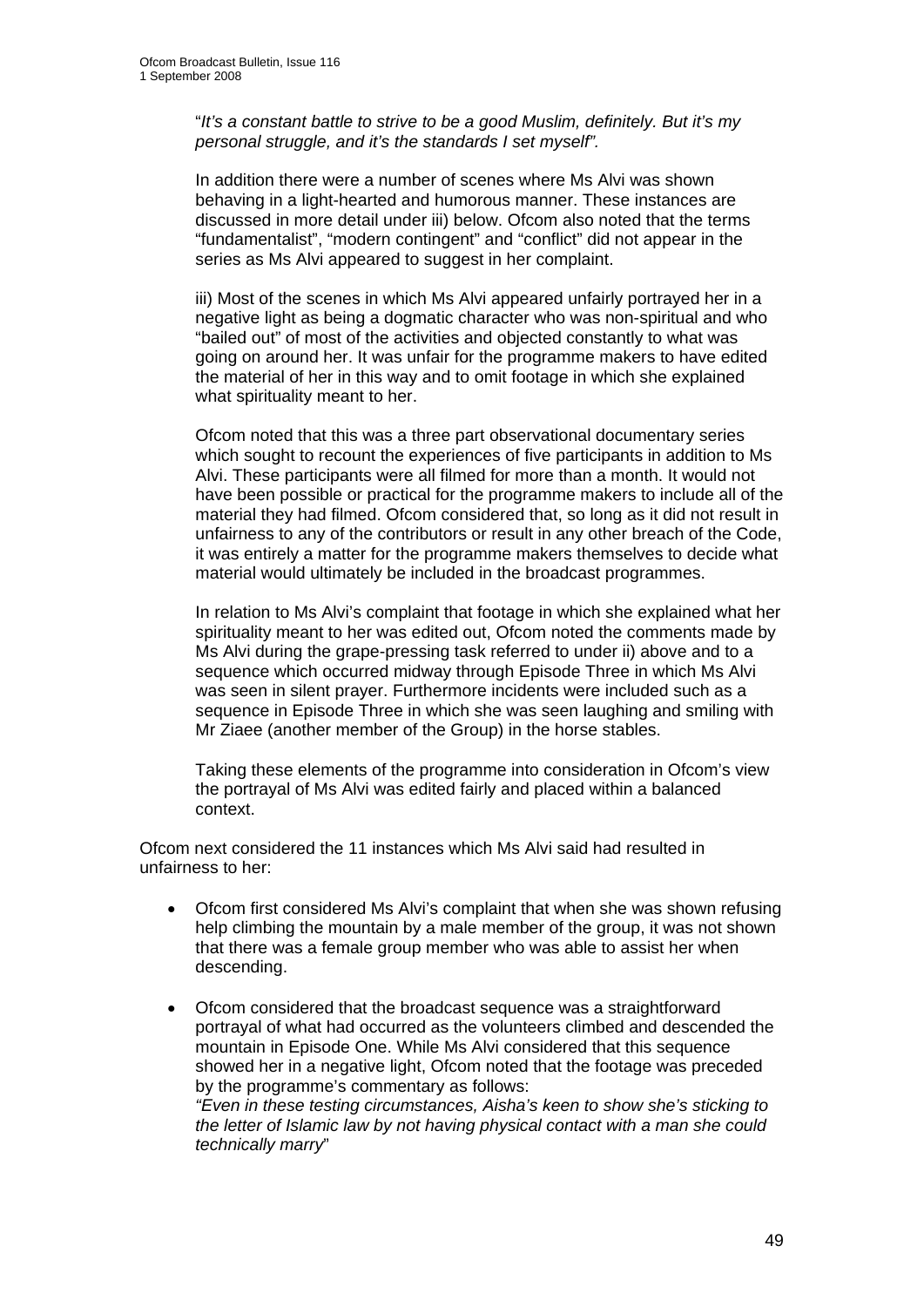In Ofcom's view, Ms Alvi's behaviour was explained to viewers and properly contextualised.

No unfairness resulted to Ms Alvi from this footage.

• Ofcom then turned to Ms Alvi's second complaint that, although she was shown attending the Mosque, she did not take part because a female cannot physically pray when she is experiencing her menses. The implication given by the series was that she was unwilling to pray with the other members of the group.

 In Ofcom's view this sequence could have been interpreted as implying that Ms Alvi was unwilling to pray with other group members. However in the series overall Ofcom noted that there were three other sequences in which Ms Alvi was shown praying with other participants. This resulted in a balanced portrayal of her participation in praying with the other members of the group.

Ofcom therefore found no unfairness to Ms Alvi in this respect.

• Ms Alvi complained that the series implied that she was deliberately staying away from the morning classes held at the retreat when, in fact, she was ill.

 Ofcom noted that Ms Alvi stated in her complaint that her illness lasted for three to four days of the month long retreat. In untransmitted footage other members of the group mentioned the fact that she sometimes did not turn up for class. The fact that she was ill and that this prevented her participation in activities to some extent was made clear both through footage and the commentary.

Ofcom therefore found no unfairness to Ms Alvi in this respect.

• Ofcom next considered Ms Alvi's complaint about her unfair portrayal in not attending the evening Wadifa. As set out above, the choice of material to include in a documentary series of this nature is entirely one for the programme makers so long as it does not result in unfairness. Ofcom noted that Ms Alvi was shown attending two different Wadifas during Episode One. In addition her reasons for being uncomfortable with the Wadifa were presented to viewers in Episode Two, when she said:

 "*In some ways each time I go to it, it's sort of different. And the last couple of nights I'm coming away kind of feeling that it's…it's just in terms of atmosphere it's sort of generally…feeling a bit, a little bit like a singsong. Maybe some people would say well I've not given it enough of a chance. But it's just really not me that whole kind of group thing and I don't really agree with it."* 

 Ofcom did not consider that it was incumbent on the programme makers to show where Ms Alvi was when she was not at a Wadifa.

 Ofcom found that there was no unfairness to Ms Alvi in relation to her non attendance at the Wadifa.

• Ofcom then turned to Ms Alvi's complaint that the footage in which Mr Trevathan questioned her on whether or not she should remain at the retreat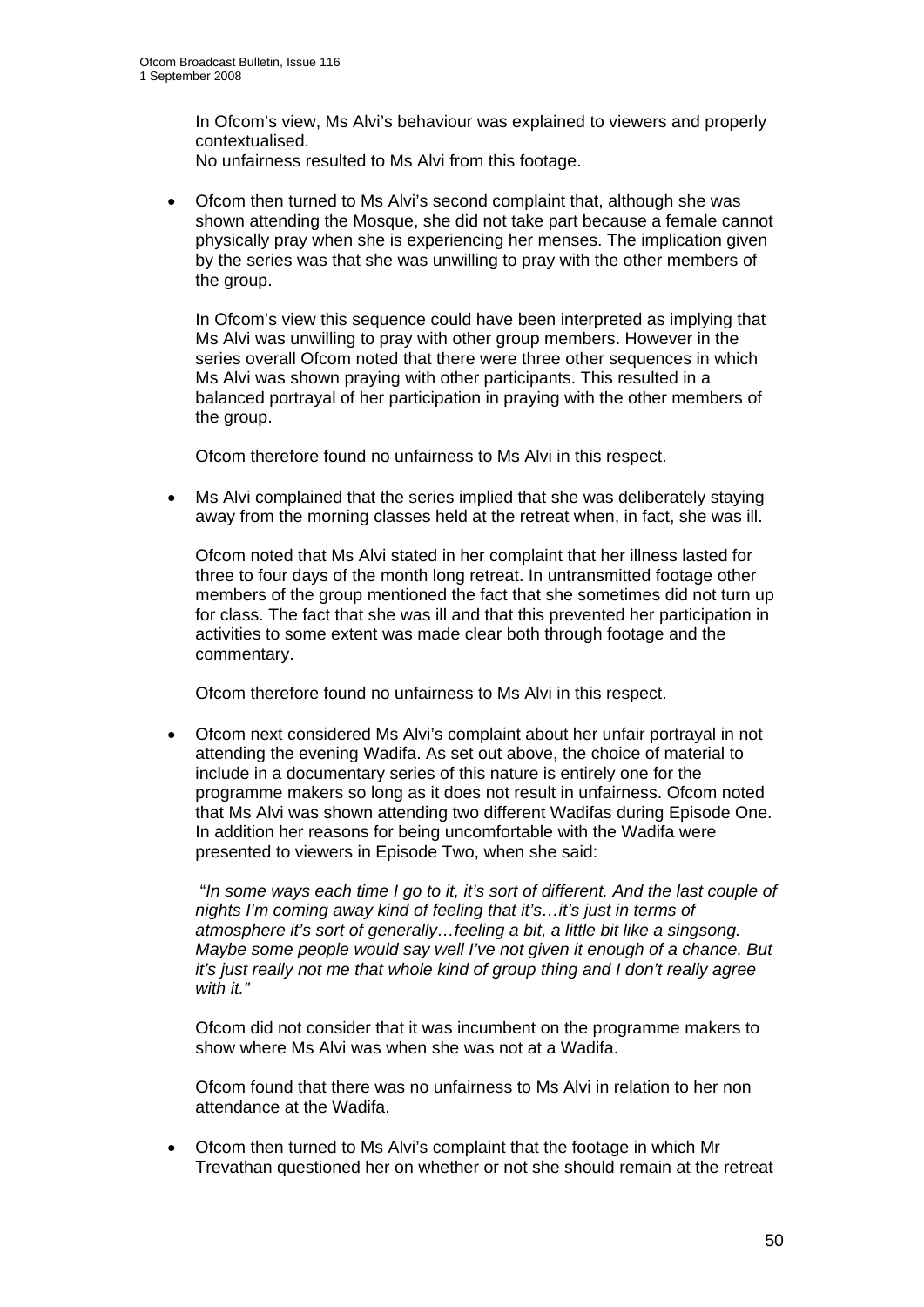was used out of context, since she was never expected to take part in anything that she found uncomfortable. Footage of her making her way back to the residence was used to portray her as "opting out".

 This incident has been examined in detail under b) above, in which Ofcom considered the limitations on the assurances given to Ms Alvi . Ofcom found that there was no unfairness to Ms Alvi as a result of this footage.

Next Ofcom considered Ms Alvi's complaint that when the group was shown going onto the mountain to meditate, the commentary negatively stated that "Aisha gives up after ten minutes", giving the impression that she was not at all spiritual.

 Ms Alvi considered that there was a connection between the commentary that she has *"given up"* and viewers thinking that she was not spiritual. However in Ofcom's view from the broadcast footage it was clear that the reason Ms Alvi left the mountainside was because she was suffering from a heavy cold and was uncomfortable in the strong sunshine.

Ofcom found no unfairness to Ms Alvi in this respect.

• In relation to the group's trip to Morocco, Ofcom considered Ms Alvi's complaint that the commentary stated that she had decided to join the group at the last minute and gave the impression that she was undecided because of the "Sufi practices".

 Ms Alvi accepted that she made a last minute decision to go to Morocco. The commentary in the programme was as follows:

 *"With only minutes to spare, Aisha decides to join them."* 

 Ofcom did not consider that viewers would have interpreted this as resulting from an unwillingness to attend a Sufi retreat, since at that point in the programme it was not clear to viewers that the group would be attending a Sufi style retreat when they arrived in Morocco. For this reason Ofcom found that the commentary fairly reflected the circumstances surrounding Ms Alvi's decision to go to Morocco.

Ofcom found no unfairness to Ms Alvi in this respect.

• Ofcom then turned to Ms Alvi's complaint that the footage of Mr Yarrow talking to Ms Alvi was shown out of context and unfairly edited.

 Ofcom considered the broadcast footage together with untransmitted footage supplied by the programme makers in which Simon Yarrow was seen apologising to Ms Alvi. The context of the sequence objected to by Ms Alvi was set by the programme narration which stated:

 *"That afternoon, Simon seeks out Aisha, who reacted so negatively to the whole wilderness exercise. He doesn't want her scepticism tainting his experience."*

Mr Yarrow then said: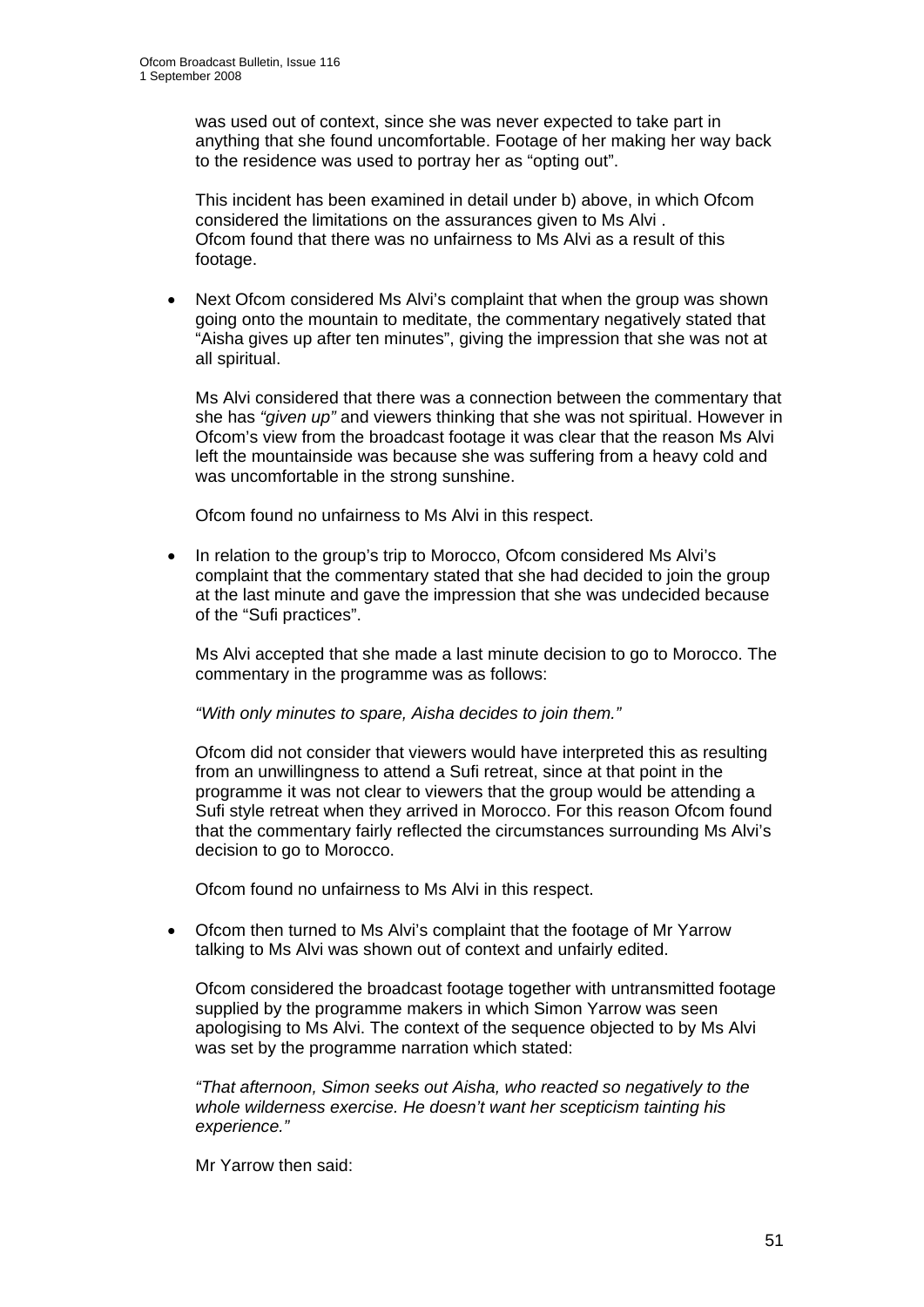*"…why I wanted to talk to, to you particularly, Aisha, is because…you can make it very hard for someone like me, who has got no experience of these things, you almost negate what I am saying…"* 

 Ofcom noted that the programme at this juncture was concentrating on Mr Yarrow's spiritual journey and in Ofcom's view the exchange was appropriately contextualised by the narrator. While untransmitted footage demonstrated there had been tension between Mr Yarrow and Ms Alvi and indeed showed Mr Yarrow apologising to Ms Alvi, Ofcom noted that the apology to Ms Alvi related to incidents unconnected to the conversation between the two depicted by the footage complained of under this sub-head. The broadcast programme had up until that point made no suggestion of any antagonism between the two which the programme makers were required to address. The apology by Mr Yarrow was therefore not relevant at this point of the programme.

As a result Ofcom found no unfairness to Ms Alvi as a result of this footage.

• Ofcom then examined Ms Alvi's complaint that the series included only negative comments made about her by the other group members and was not balanced by the valuable dimension she said she had added to the group.

 Ofcom noted that at the beginning of Episode One Ms Alvi was given the opportunity to set out what she hoped to achieve during the retreat:

 *"This would be an opportunity for me to share my faith with five other individuals and tell them how Islam encompasses our daily life which I think is very much the beauty of Islam".* 

On her departure from the retreat Mr Trevathan told Ms Alvi:

 "*thanks for coming, really and thanks for being here throughout the month and sticking it out, you know and just being Aisha***".** 

 Ofcom considered that this last remark was a favourable comment by Mr Trevathan recognising that, that despite their differences, Ms Alvi had contributed to the overall experience of the group.

 In addition throughout the series Ms Alvi was shown engaging in discussions with others at the retreat. Viewers were therefore in a position to assess the dimension she added to the experience of the group. Ofcom also noted that many comments by other participants which were critical of her, apparent from untransmitted footage, were not broadcast. Comments by Mr Ziaee, in which he described his admiration for her commitment to her faith, were included in Episode Three, for example when he said:

 *"So, I just think that she – Islam comes before absolutely any kind of emotion or anything like that".* 

 In light of the above Ofcom found that both positive and negative comments were made about Ms Alvi and that these fairly reflected how others in the group felt about her.

The portrayal of Ms Alvi in this respect did not result in unfairness.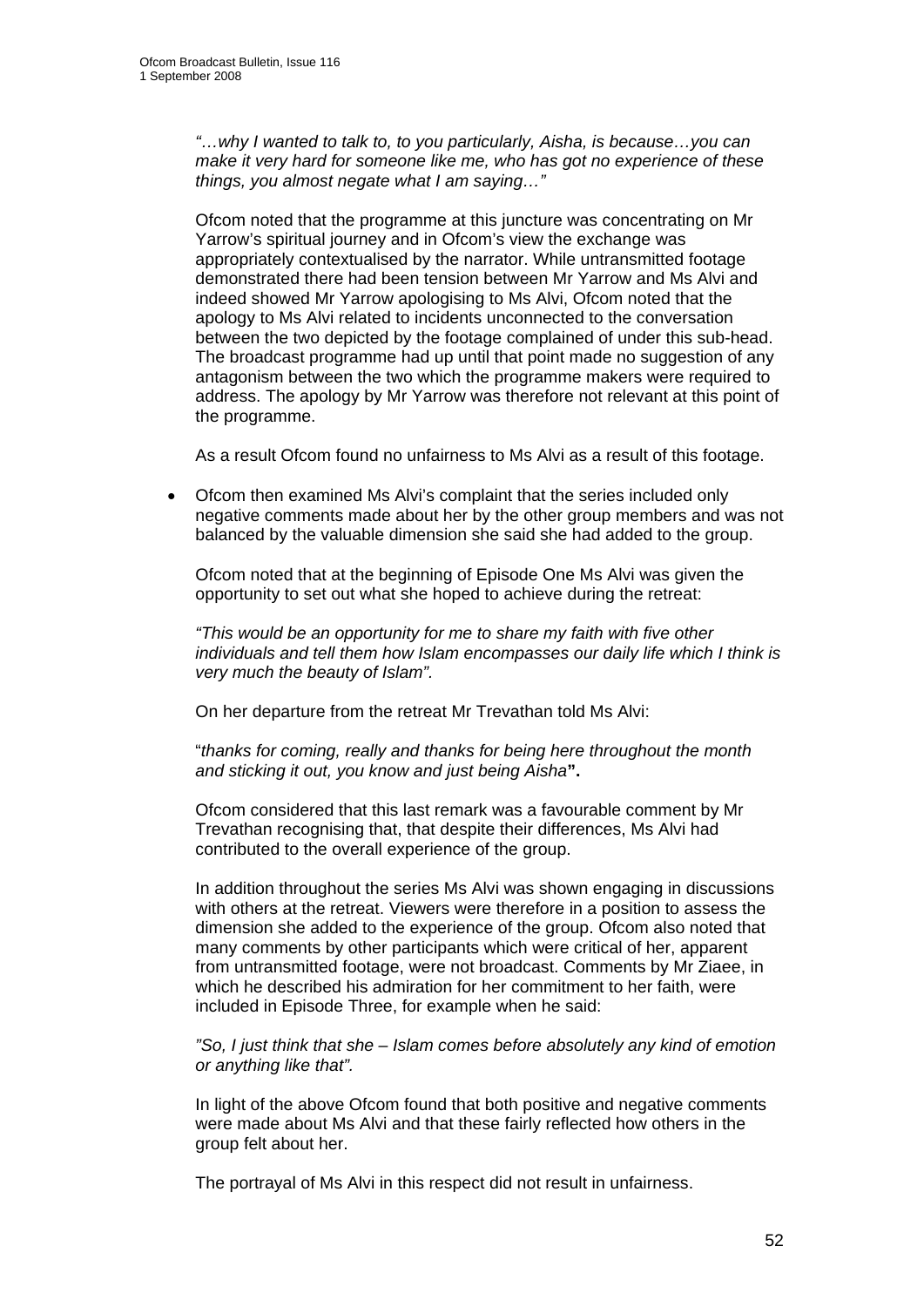• Ofcom next considered Ms Alvi's concern that the reason for her forming a friendship with Mr Ziaee was because of her treatment by Mr Trevathan and the programme makers themselves, but that this was not shown in the series.

 Ofcom was neither able nor required to decide on the motivation for the friendship between Ms Alvi and Mr Ziaee. The reasons given by Ms Alvi in her complaint to Ofcom were not apparent from either the transmitted or untransmitted footage. However having examined the programme and the untransmitted footage, including untransmitted footage of Mr Ziaee's video diaries, Ofcom considered that it was unlikely that viewers were left with an unfair impression of the friendship. Ofcom noted, for example, that Ms Ziaee said of Ms Alvi in Episode Two:

 *"Maybe my parents would also really think. 'God you've hit gold here.' You know, 'You've met somebody who has got their head screwed on, who's….basically just exactly you know epitomises Islam and that is exactly what you need in your life."* 

 Ofcom therefore took the view that the programmes' representation of Ms Alvi's friendship with Mr Ziaee was not unfairly represented.

For these reasons Ofcom found no unfairness to Ms Alvi in this respect.

Finally Ofcom turned to Ms Alvi's complaint that, in relation to the second trip onto the mountain to meditate, Ms Alvi was shown saying that she found the experience boring. This was included to suggest that she was not spiritual, as the programme makers did not want to portray her light-hearted and jovial side.

 As discussed above, Ofcom took the view that the choice of material to include in the broadcast programme was for the programme makers, provided no unfairness resulted. The sequence complained of occurred in Episode Three, when viewers who had followed the series would have already gained considerable insight into Ms Alvi's religious beliefs and her views on the retreat.

 As indicated elsewhere in this Adjudication, the spiritual dimension to Ms Alvi's character was portrayed and she was shown being jovial on a number of occasions during the series (for example some of her remarks during the grape pressing sequence in Episode Three were jocular in tone and she was seen joking with Mr Ziaee in the stables in the same episode).

 Ofcom therefore found that the broadcast footage of this particular incident was a fair portrayal of events and was balanced by other footage in the series. .

 In conclusion, Ofcom found that none of these instances were capable of resulting in unfairness to Ms Alvi because of the way they were presented. Ofcom also considered whether cumulatively these instances could have been capable of causing unfairness to her, but again found that they could not. Taking all the above factors into account, Ofcom found that the programme did not result in unfairness to Ms Alvi. For these reasons Ofcom has not upheld this complaint.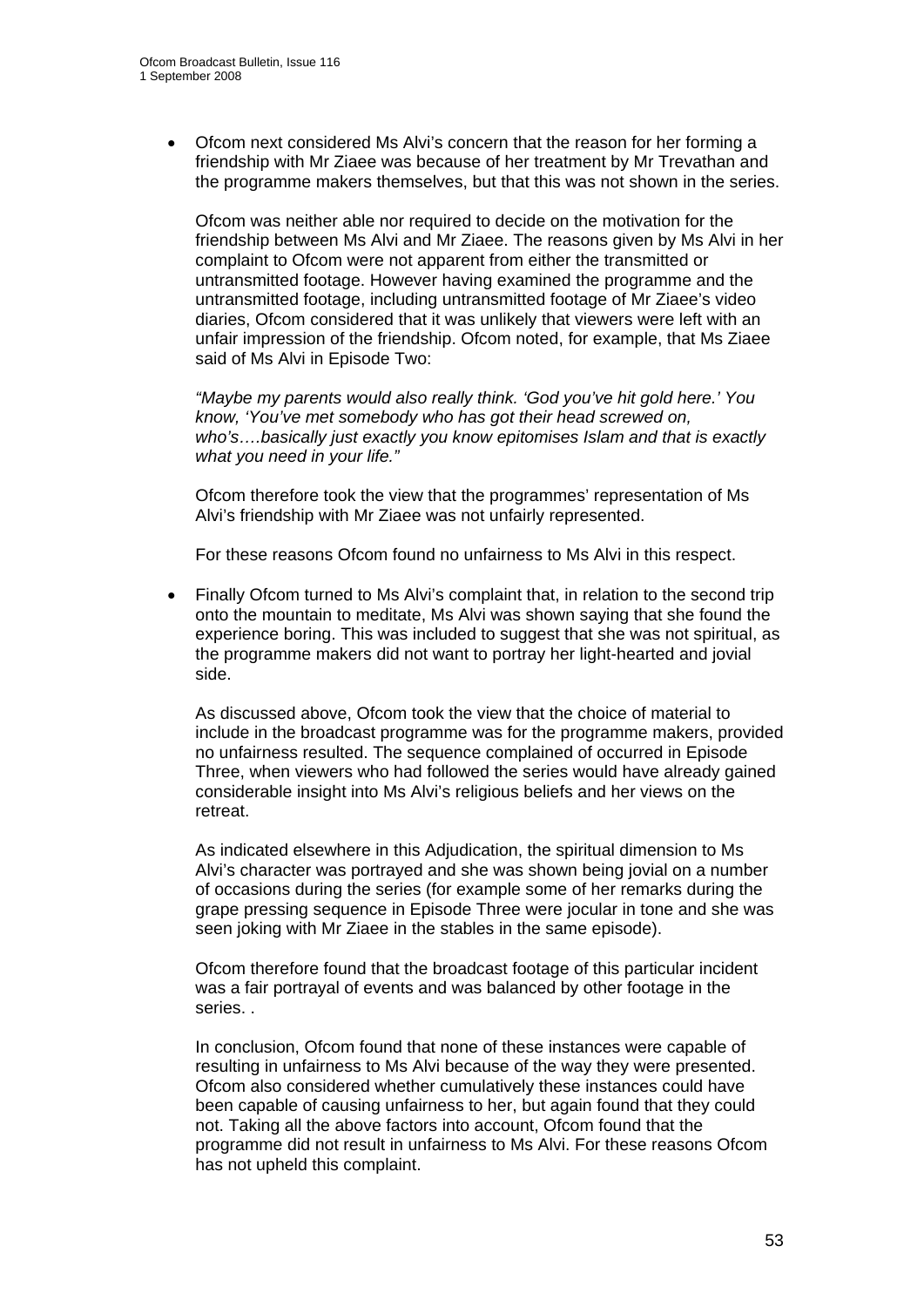Accordingly, Ofcom has not upheld Ms Alvi's complaint of unfair treatment in the programme as broadcast.

**Executive Fairness Group** 19 August 2008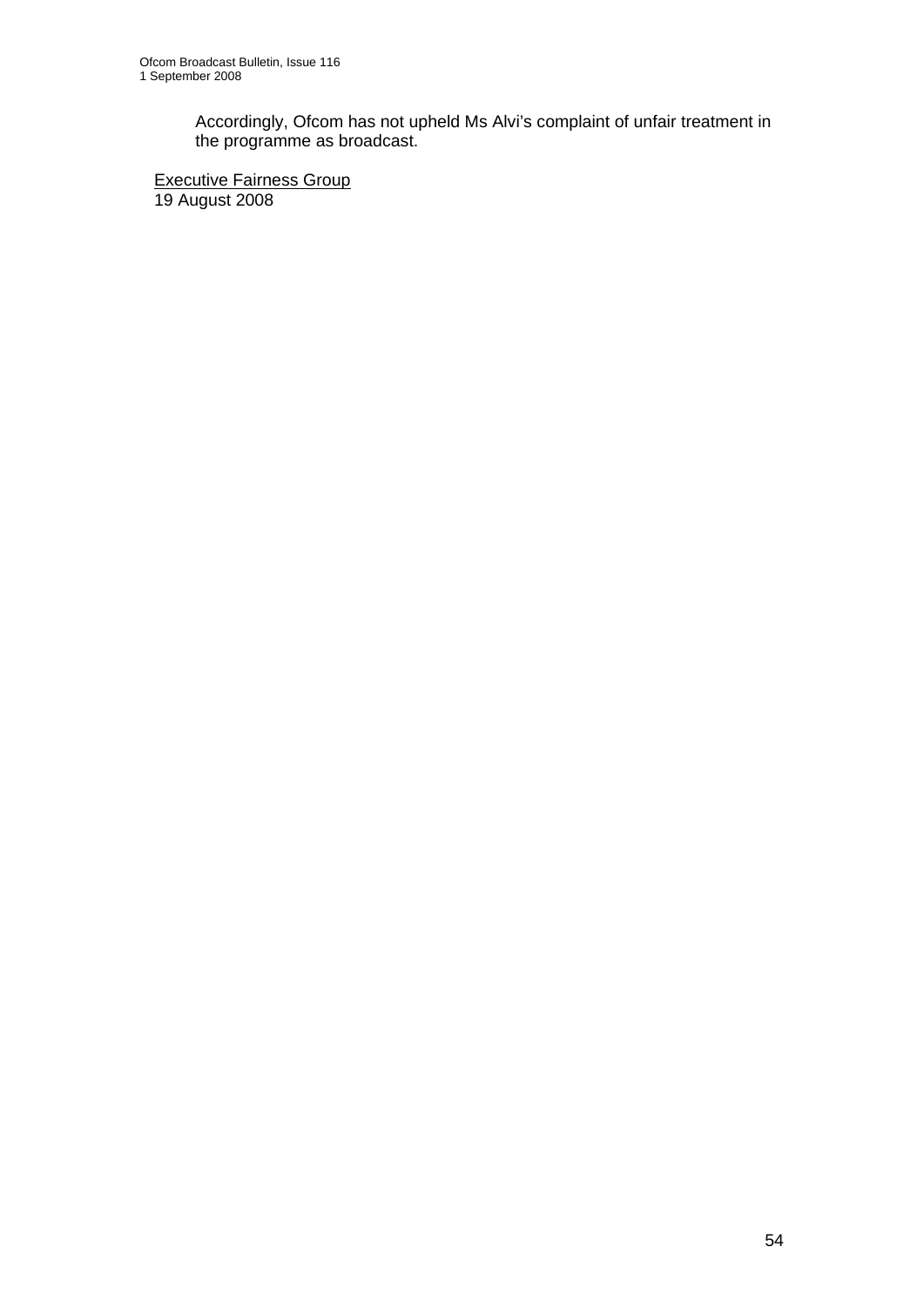# **Complaint by Hizb ut-Tahrir Britain**

*Panorama,* BBC1, 1 October 2007

**Summary**: Ofcom has not upheld this complaint of unfair treatment by Hizb ut-Tahrir Britain.

This edition of the investigative current affairs programme Panorama looked at the Islamic organisation Hizb ut-Tahrir and its influence on young British Muslims. The programme was presented by Mr Shiraz Maher, a former member of Hizb ut-Tahrir Britain. The programme said that young Muslims who joined Hizb ut-Tahrir Britain were encouraged to hate non-Muslims. It included a discussion about how the encouragement of this hatred created the potential for Hizb ut-Tahrir Britain members to take violent action against non-Muslims both in Britain and abroad.

Ofcom found that Hizb ut-Tahrir Britain was not portrayed unfairly. It considered that the claims that Mr Khyam (who dressed up as a suicide bomber) was an Hizb ut-Tahrir supporter and that Mr Sharif (who was one of the Tel Aviv bombers) had been influenced by Hizb ut-Tahrir ideology did not result in unfairness to Hizb ut-Tahrir Britain because of the context in which these comments were made and because they were based on the testimony of credible witnesses. Ofcom found that the programme did not suggest that Hizb ut-Tahrir Britain was associated with either the demonstrations against the Danish cartoons of The Prophet Mohammed in 2006 or the events at the Regent's Park Mosque in 2004 and that therefore the inclusion of footage of these events was not unfair to the complainant. Ofcom also found that the claim that Hizb ut-Tahrir Indonesia was set up from London did not result in unfairness to the complainant because it was again based on the testimony of credible witnesses.

Ofcom found that Hizb ut-Tahrir Britain was given an appropriate and timely opportunity to respond to the allegations made about it in the programme and that the BBC was not required to include its complete response in the programme.

Given that the programme had made clear that Hizb ut-Tahrir Britain's position was that it did not support violence of any kind and in particular terrorist activity, Ofcom considered that the representation of Hizb ut-Tahrir Britain's response included in the programme did not result in unfairness to the complainant in relation to the allegation that Mr Sharif was influenced by Hizb ut-Tahrir Britain's ideology.

#### **Introduction**

On 1 October 2007, the BBC broadcast an edition of the weekly investigative current affairs programme *Panorama*. This edition of *Panorama* looked at the Islamic organisation Hizb ut-Tahrir and its influence on young British Muslims. The programme was presented by Mr Shiraz Maher, who described how he had joined Hizb ut-Tahrir Britain become radicalised, and subsequently rejected what he felt was the group's extremist interpretation of Islam.

In the programme Mr Maher expressed his concern that Hizb ut-Tahrir Britain was drawing young male members of the British Muslim population, who had fairly moderate views, into isolated groups where they were exposed to extremist views on the actions necessary for observance of the Muslim faith. The programme indicated that members of these Hizb ut-Tahrir Britain groups were encouraged to hate non-Muslims and included a discussion on how the encouragement of this hatred created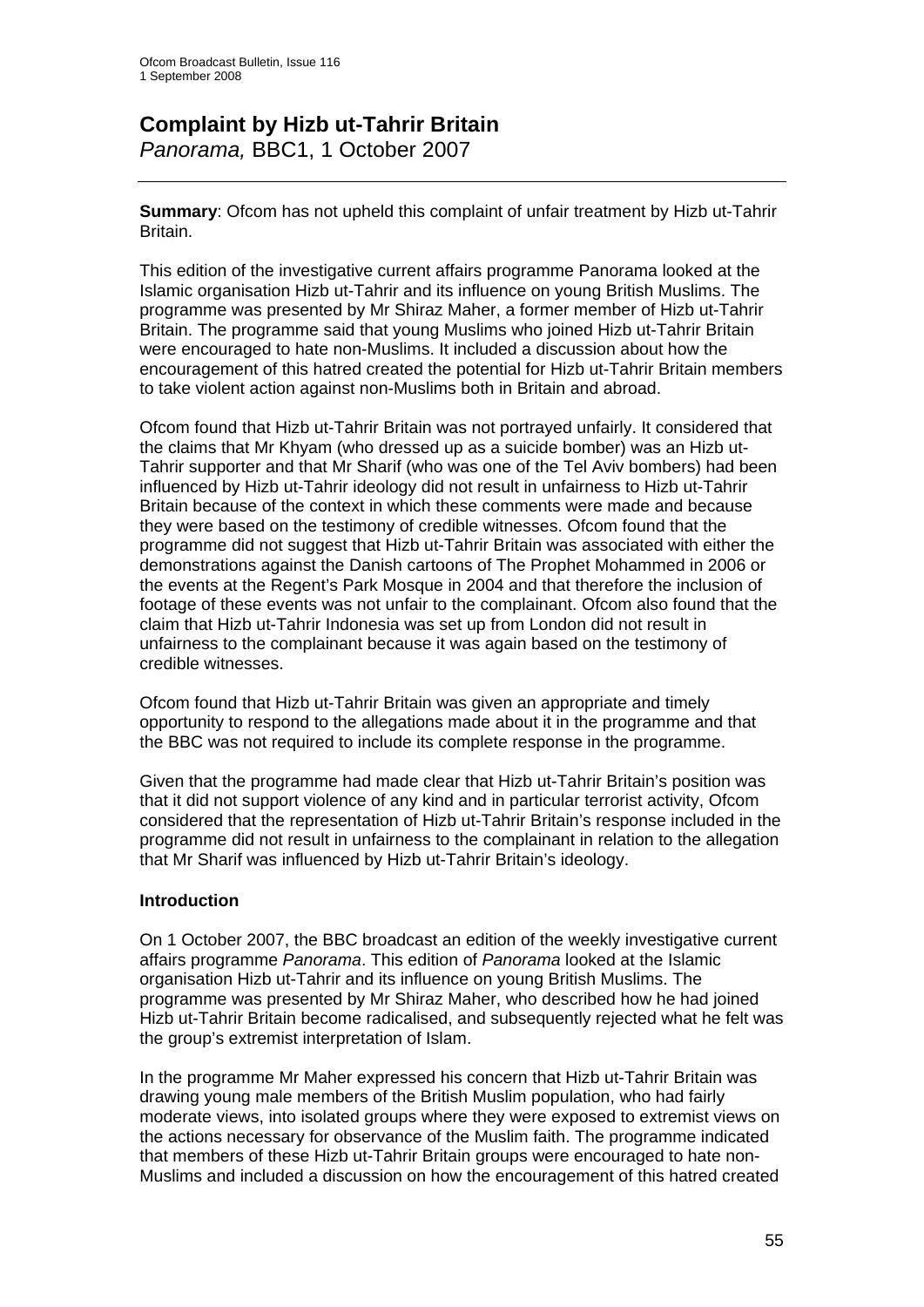the potential for these Hizb ut-Tahrir Britain members to take violent action against non-Muslims both in Britain and abroad.

Dr Imran Waheed, who is the media representative for Hizb ut-Tahrir Britain, complained to Ofcom that Hizb ut-Tahrir Britain was treated unfairly in the programme as broadcast.

#### **The Complaint**

#### **Hizb ut-Tahrir Britain's case**

In summary, Dr Waheed complained that Hizb ut-Tahrir Britain was treated unfairly in the programme as broadcast in that:

- a) The programme portrayed Hizb ut-Tahrir Britain unfairly. Specifically he complained that:
	- i) It unfairly alleged that Mr Omar Khyam, who dressed as a suicide bomber at a demonstration against the Danish cartoons of The Prophet Mohammed in February 2006, was a supporter of Hizb ut- Tahrir Britain.
	- ii) It unfairly alleged that Mr Omar Sharif, who made an attempted suicide bomb attack in Tel Aviv in April 2003, had been influenced by Hizb ut-Tahrir Britain's ideology.
	- iii) It placed Hizb ut-Tahrir Britain in an unfair context by including footage of a demonstration against the Danish cartoons of The Prophet Mohammed in February 2006 and of unrest at the Regent's Park Mosque in November 2004. Hizb ut-Tahrir Britain said that it was not connected to either of these events.
	- iv) It incorrectly and unfairly stated that Hizb ut-Tahrir Indonesia had been set up from London.
- b) The broadcaster did not provide Hizb ut-Tahrir Britain with a timely and appropriate opportunity to respond to allegations made about it in the programme.
	- i) It did not include Hizb ut-Tahrir Britain's complete response to the allegations made about it in the programme.
	- ii) It failed to include Hizb ut-Tahrir Britain's denial of the allegations relating to Mr Khyam and Mr Sharif (see complaint at head a) i and ii above).
	- iii) It failed to give Hizb ut-Tahrir Britain an opportunity to explain that it was not connected to either the demonstrations against the Danish cartoons of The Prophet Mohammed in February 2006 or the unrest at the Regent's Park Mosque in November 2004.
	- iv) It failed to give Hizb ut-Tahrir Britain an opportunity to respond to the allegation that Hizb ut-Tahrir Indonesia was set up from London.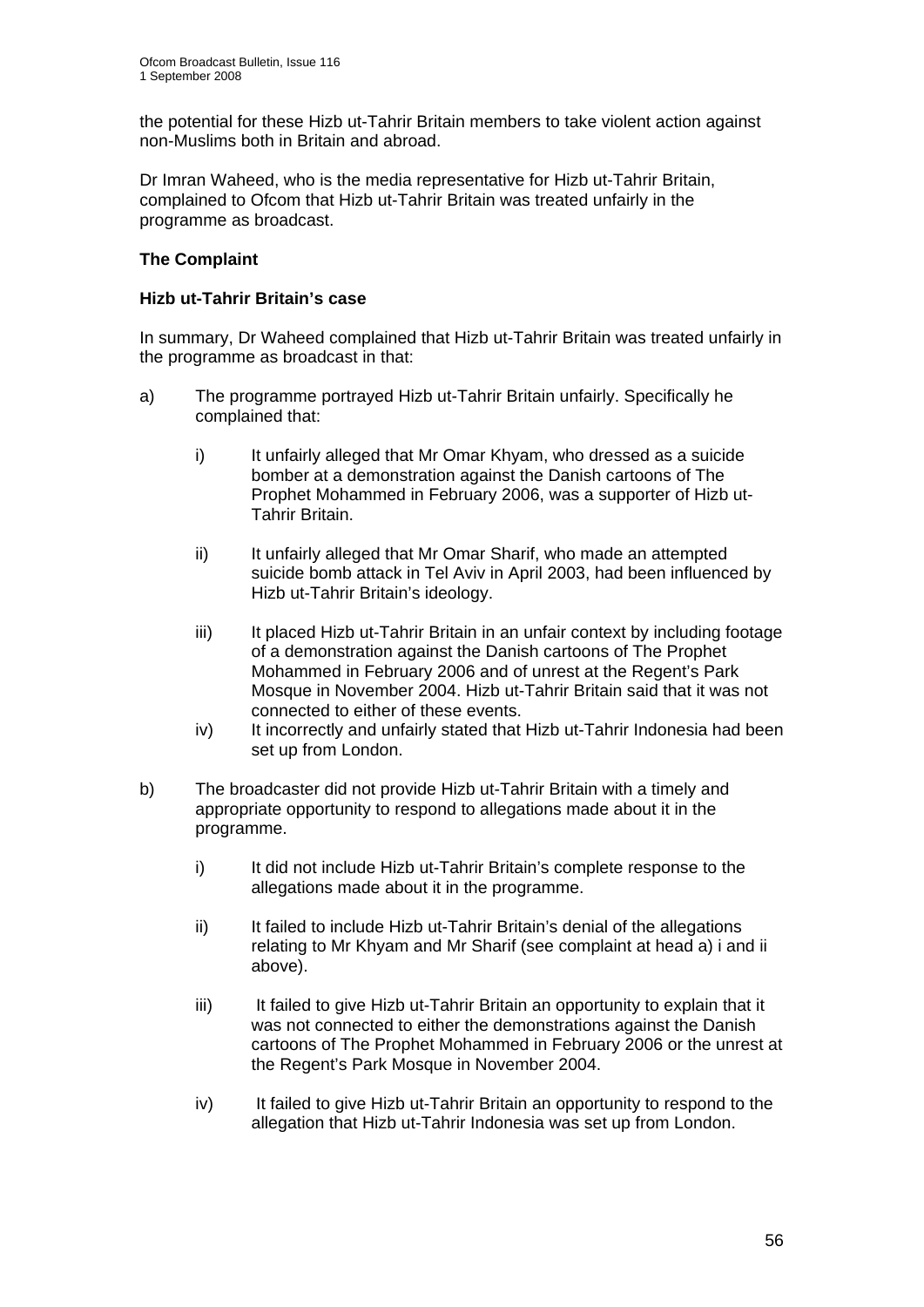#### **The BBC's case**

1

In summary the BBC responded to the complaint as follows:

- a) The BBC did not consider that the programme portrayed Hizb ut-Tahrir  $Britain<sup>2</sup>$  unfairly.
	- i) The BBC first responded to the complaint that the programme unfairly alleged that Mr Omar Khyam, who dressed as a suicide bomber at a demonstration against the Danish cartoons of The Prophet Mohammed in February 2006, was a supporter of Hizb ut-Tahrir Britain.

 The BBC said that the information that Mr Khyam supported Hizb ut- Tahrir Britain was well sourced in that it came from a person who had been a senior member of Hizb ut-Tahrir Britain who had since left the group. It argued that because the statement was true it could not have been unfair to Hizb ut-Tahrir Britain. However, the broadcaster also argued that the programme did not suggest that Hizb ut-Tahrir Britain had encouraged Mr Khyam's actions during the demonstration and that therefore, even if he was not a supporter of Hizb ut-Tahrir Britain, the programme was not unfair to the organisation because this comment about Mr Khyam did not reflect adversely upon it.

 ii) In relation to the complaint that the programme unfairly alleged that Mr Omar Sharif, who made an attempted suicide bomb attack in Tel Aviv in April 2003, had been influenced by Hizb ut-Tahrir Britain's ideology, the broadcaster stated that it was Mr Zahir Khan (a friend of Mr Sharif's) who made this allegation.

 The broadcaster stated that Mr Khan had formerly discussed Mr Sharif's involvement with Hizb ut-Tahrir Britain while both men were students in a BBC documentary called *Britain's First Suicide Bomber* as well as in an article published in the New Statesmen (a copy of which it attached to its response).

 It argued that as a close friend of Mr Sharif's Mr Khan was a credible witness and added that his information was corroborated by the same confidential source who had provided the information about Mr Khyam's support for Hizb ut-Tahrir Britain (referred to at head a) i) above). Given the testimony of these witnesses the BBC said that it was not unfair for the programme to have suggested that Mr Sharif was ideologically influenced by Hizb ut-Tahrir Britain.

 The broadcaster also argued that the programme did not suggest that Hizb ut-Tahrir Britain had encouraged the actions which Mr Sharif took in Israel but rather made clear that it was likely that these actions were influence by a different *"social circle"*.

 $2$  Throughout its statement (with the exception of its response to the complaint about the role played by Hizb ut-Tahrir Britain in setting up Hizb ut-Tahrir Indonesia), and in some sections of the programme, the BBC referred to "HT" rather than Hizb ut-Tahrir Britain. However, Ofcom has taken the BBC's references to "HT" to be synonymous with Hizb ut-Tahrir Britain (i.e. the complainant).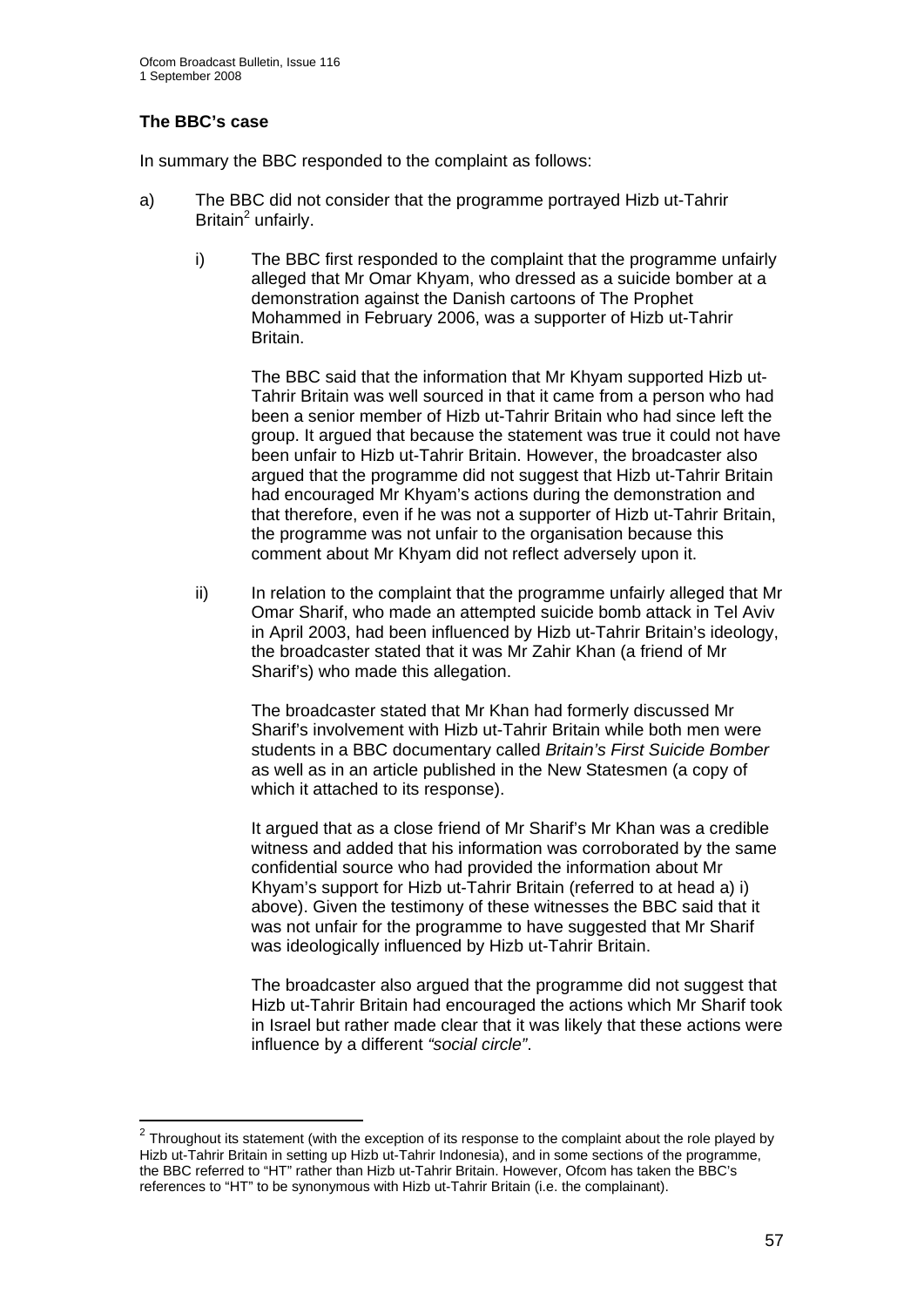iii) The BBC denied that the context of the programme had been unfair in that it had included footage of a demonstration against the Danish cartoons of The Prophet Mohammed in February 2006 and of unrest at the Regent's Park Mosque in November 2004.

 It said that the footage of the demonstration against the Danish cartoons was brief and was relevant for inclusion because it illustrated the actions taken by Mr Khyam, who was influenced by Hizb ut-Tahrir Britain's ideology even if the organisation had not encouraged this particular act. The BBC also said that the programme did not suggest that Hizb ut-Tahrir Britain had organised the demonstration.

 The broadcaster argued that there was no suggestion that the incident in the mosque (which it did not consider merited the description "unrest") was connected to Hizb ut-Tahrir Britain. It said that the footage was used to illustrate the connection between Mr Maher (the former Hizb ut-Tahrir member who presented the programme) and two other individuals Mr Bilal Abdullah and Mr Kafil Ahmed.

 The BBC said that its view that the programme did not imply that there was a link between the incident in the mosque and Hizb ut-Tahrir Britain was made clear by the following comment made by Mr Maher:

 *"I never did recruit Kafil into HT but I did notice he was becoming more and more devout, and it was through Kafil that I also got to know Bilal Abdullah, the other man allegedly involved in the Glasgow [airport car bomb] plot".* 

 The BBC said that Mr Maher, then an Hizb ut-Tahrir member, met Mr Abdullah through a non-member Mr Kafil Ahmed. Therefore, it argued, it was clear that Mr Abdullah himself would not have been a member of Hizb ut-Tahrir Britain.

 iv) The BBC said that it was not incorrect to say that Hizb ut-Tahrir Indonesia had been set up from London.

> It said that the information about the role played by Hizb ut-Tahrir Britain in helping to establish a branch of Hizb ut-Tahrir in Indonesia was again provided by the former senior member of Hizb ut-Tahrir referred to above as a confidential source. Given this the BBC believed the information to be reliable. However, it argued that even if the information was inaccurate, it would not be unfair to say that an organisation assisted with the endeavours of a fraternal organisation which shared its name and beliefs.

b) The BBC provided a single response to all of the four sections of the complaint that it had not given Hizb ut-Tahrir Britain an appropriate and timely opportunity to respond to the allegations made about it in the programme.

> The BBC said that it had had detailed correspondence with Hizb ut- Tahrir Britain which made clear the allegations which would be made and set out the BBC's understanding of the facts. It added that Hizb ut-Tahrir Britain provided a response which covered most but not all of the points it had raised and that it had used this statement in the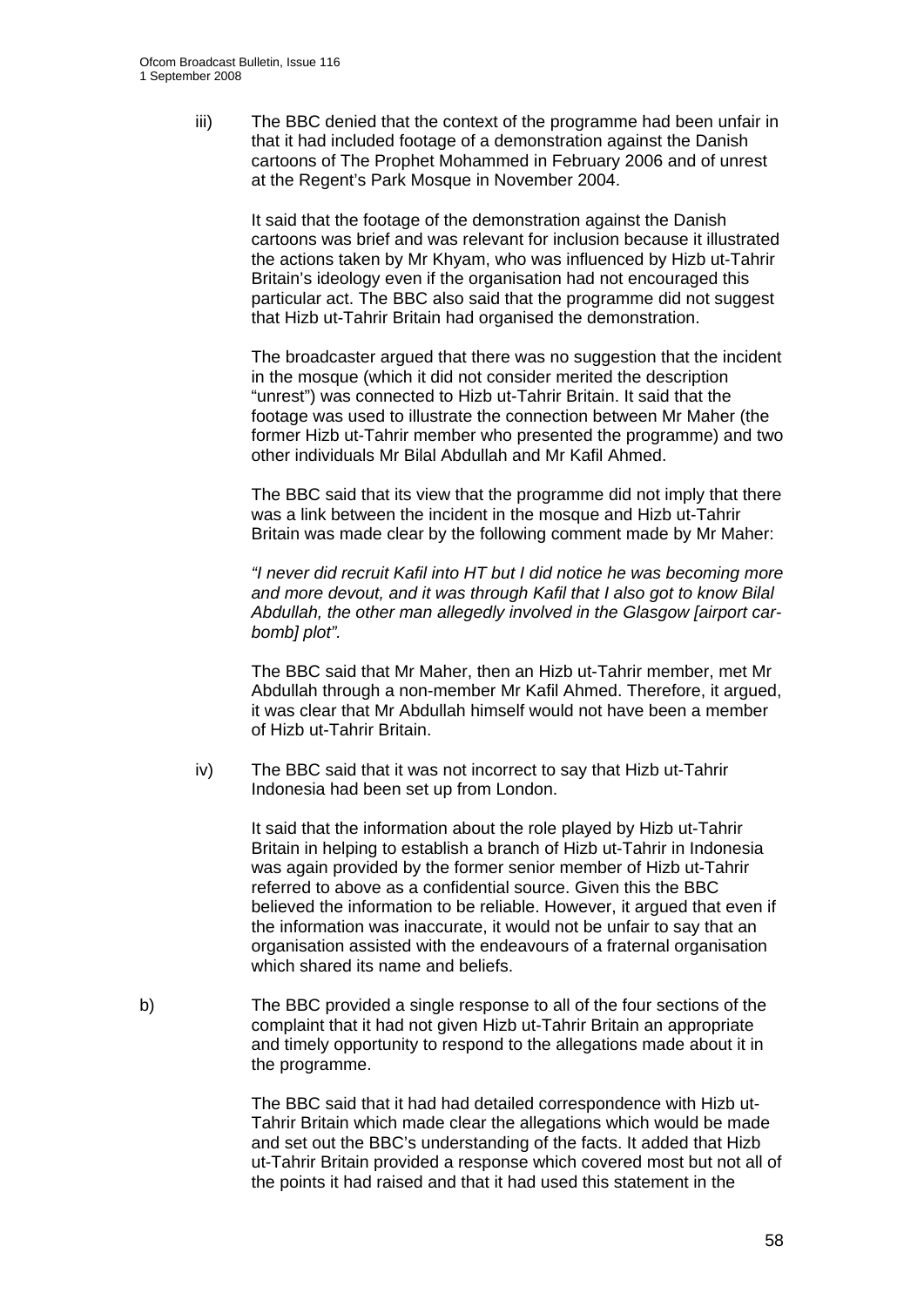programme to incorporate Hizb ut-Tahrir Britain's reply to particular allegations.

 The BBC argued that it was not required to include Hizb ut-Tahrir Britain's complete response, but to properly represent its response to specific allegations. It added that some of the points which Hizb ut- Tahrir Britain regarded as allegations were responded to by means of hyperlinks to Hizb ut-Tahrir Britain's website which made the entire response too long to incorporate into the programme. The broadcaster believed that it had represented Hizb ut-Tahrir Britain's response fairly. It added that it did not believe that the statements in the programme about Mr Khyam, Mr Sharif, the demonstration about the Danish cartoons, the incident in the Regent's Park Mosque and the relationship between Hizb ut-Tahrir Britain and Hizb ut-Tahrir Indonesia were allegations because they did not involve claims or inferences of wrongdoing by Hizb ut-Tahrir Britain and therefore did not require a right of reply.

#### **Decision**

Ofcom's statutory duties include the application, in the case of all television and radio services, of standards which provide adequate protection to members of the public and all other persons from unfair treatment in programmes included in such services.

In carrying out its duties, Ofcom has regard to the need to secure that the application of these standards is in the manner that best guarantees an appropriate level of freedom of expression. Ofcom is also obliged to have regard, in all cases, to the principles under which regulatory activities should be transparent, accountable, proportionate and consistent and targeted only at cases in which action is needed.

The case was considered by Ofcom's Executive Fairness Group. In reaching its decision, the Group considered a copy of the programme, the programme transcript and each party's written submissions.

Prior to considering the specific heads of complaint Ofcom assessed the nature of the programme.

Ofcom noted that unusually for the *Panorama* series, this programme was an authored piece presented by an individual, Mr Shiraz Maher, who had experience of belonging to and subsequently resigning from Hizb ut-Tahrir Britain. Ofcom also observed that the programme included the views of a range of contributors.

In the circumstances of this case Ofcom found the following:

a) Ofcom first considered Hizb ut-Tahrir Britain's complaint that the programme portrayed it unfairly. Ofcom considered this complaint in light of the requirement on broadcasters in Rule 7.1 of Ofcom's Broadcasting Code ("the Code") to avoid unjust or unfair treatment of individuals or organisations in programmes. Ofcom also took particular account of Practice 7.9 of the Code which states that before broadcasting a factual programme broadcasters should take reasonable care to satisfy themselves that material facts have not been presented, disregarded or omitted in a way that is unfair to an individual or organisation.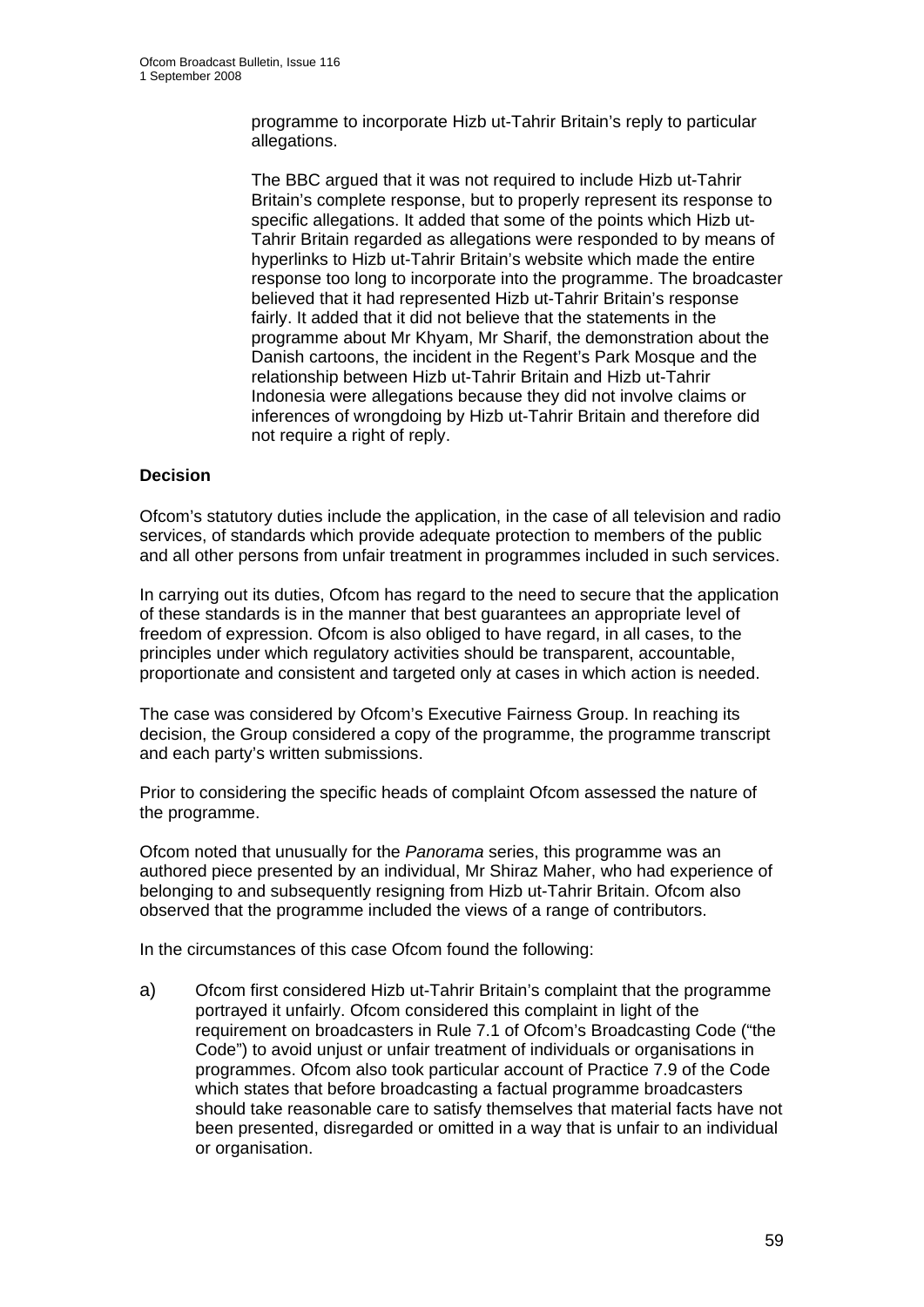Ofcom looked at each of the individual complaints made under this head:

i) Ofcom first addressed the complaint that the programme unfairly alleged that Mr Omar Khyam, who dressed as a suicide bomber at a demonstration against the Danish cartoons of The Prophet Mohammed in February 2006, was a supporter of Hizb ut-Tahrir Britain.

 Ofcom noted that the programme showed archive footage of the demonstrations against the Danish cartoons of The Prophet Mohammed and a still image of a man (introduced as Omar Khyam) dressed as a suicide bomber and that this material was accompanied by the following commentary by Mr Maher:

*"During the demonstrations against the Danish cartoons of The Prophet Mohammed, Omar Khyam showed the potential for action when he dressed as a suicide bomber. A well placed source has told Panorama that Khyam was an HT supporter from Bedford. But anger doesn't always stop at imitation."* 

 In light of this statement Ofcom considered that the programme had clearly stated that Mr Khyam was a supporter of Hizb ut-Tahrir Britain.

 In considering whether it was unfair for the programme to state that Mr Khyam was an Hizb ut-Tahrir supporter Ofcom looked at the source of this information, noting the BBC's submission that the source was anonymous, and the context in which the claim was made.

 Ofcom noted that the courts have recognised that the use of anonymous sources in media reports can make it difficult for the subject of those allegations to respond. However, they have also recognised that a reliance on such sources can be an important and necessary part of the dissemination of material which is in the public interest. Ofcom observed that this programme had set out to portray the concerns of Mr Maher, a former member of Hizb ut- Tahrir Britain, about the radicalisation of young British Muslims and the role of Hizb ut-Tahrir Britain in that process of radicalisation.

 Ofcom observed that the programme explained the nature of the source of the information that Mr Khyam was an Hizb ut-Tahrir supporter and that the BBC's submission stated that the person who said this was a former senior member of Hizb ut-Tahrir Britain. It also recognised that in light of the experiences of Mr Maher and Mr Ed Hussein, another former Hizb ut-Tahrir Britain member, when they left Hizb ut-Tahrir Britain (as described in the programme) namely, being subject to smear campaigns and in the latter's case receiving threats, there was a legitimate reason for the BBC's witness to retain his or her anonymity. With regard to the context in which this claim was made, Ofcom noted that this information was included in the programme to illustrate Mr Maher's narrative about his own radicalisation and that of other young Muslims. It also considered that the programme did not allege that Hizb ut-Tahrir Britain had supported or was in any way involved in Mr Khyam's decision to dress up as a suicide bomber.

 Ofcom considered that in light of the BBC's statement that its source had formerly held a senior position in Hizb ut-Tahrir Britain and given the public interest in the issues raised in this programme it was reasonable for the BBC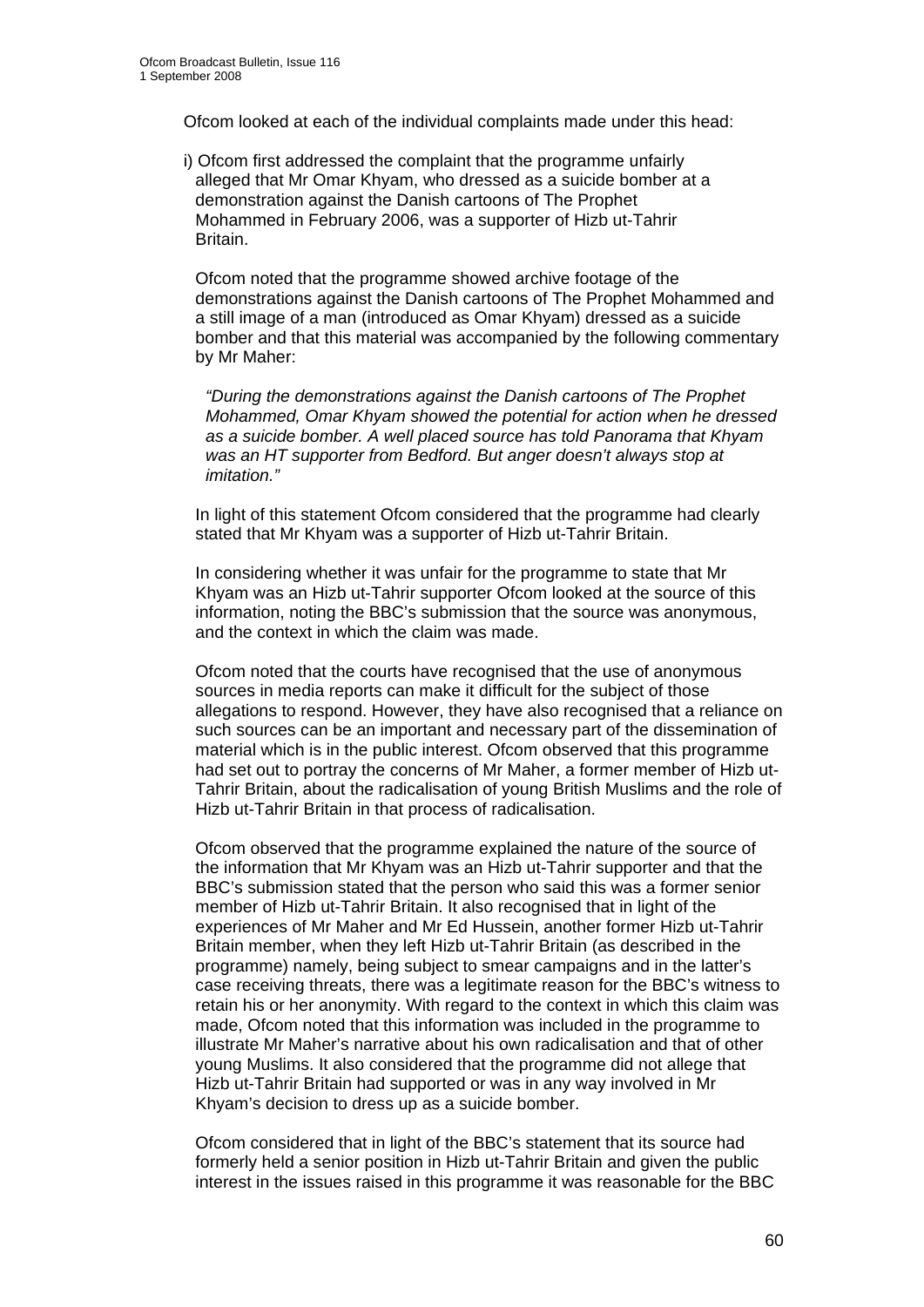to rely on this anonymous source. Given these factors and the context in which the information was presented Ofcom found that the inclusion of the statement that Mr Khyam was an Hizb ut-Tahrir supporter in the programme did not result in unfairness to Hizb ut-Tahrir Britain.

ii) Ofcom then addressed the complaint that the programme unfairly alleged that Mr Omar Sharif, who made an attempted suicide bomb attack in Tel Aviv in April 2003, had been influenced by Hizb ut-Tahrir Britain's ideology.

 Ofcom noted that in relation to Mr Sharif (who the programme explained was one of two British Muslims who killed three people during the attempted suicide bomb attack in Tel Aviv in 2003)) the programme included the following comments by Mr Maher, the programme's presenter, and Mr Zaheer Khan who was a friend of Mr Sharif's at university:

- Mr Maher: *"Omar's path to radicalisation began just like mine. Zaheer Khan was a friend of Omar's at King's College University."*
- Mr Kahn: *"Omar's very first connection with any sort of Islamic activity was through Hizb ut-Tahrir and in a manner in which they sort of put forward Islamic teaching."*
- Mr Maher: *"But while Omar Sharif was praying and talking ideology with HT, he was developing a different side to himself."*
- Mr Kahn: *"He had another social circle as well, and that really manifested itself with a lot of heavy physical training where he would often go and do kick boxing and other physical activities."*
- Mr Maher: *"It's not known exactly what this other social circle was, but 6 months later Omar was in Kosovo training for Jihad. Ideologically Omar didn't have a big transition to make."*

 Ofcom noted that the programme had stated that Mr Sharif was *"talking ideology with HT"* and thus implied that he was influenced by it. In considering whether it was unfair for the programme to imply that Mr Sharif was influenced by Hizb ut-Tahrir ideology Ofcom looked at the source of this claim and the context in which it was made.

 Ofcom observed that the claim that Mr Sharif was influenced by Hizb ut-Tahrir ideology was based on the testimony of a former friend of Mr Sharif's (Mr Khan) who had known him well during the period when he became interested in Islamic ideology. Ofcom considered that in light of this Mr Khan was a credible witness. Ofcom also observed that according to the BBC's submission Mr Khan's testimony was corroborated by the same anonymous source who had told the programme that Mr Khyam was an Hizb ut-Tahrir supporter (Ofcom's position on the credibility of this source and the legitimate reason for the BBC's reliance on him or her is set out above at Decision head a) i).

In Ofcom's view the programme made it clear that in addition to *"praying and*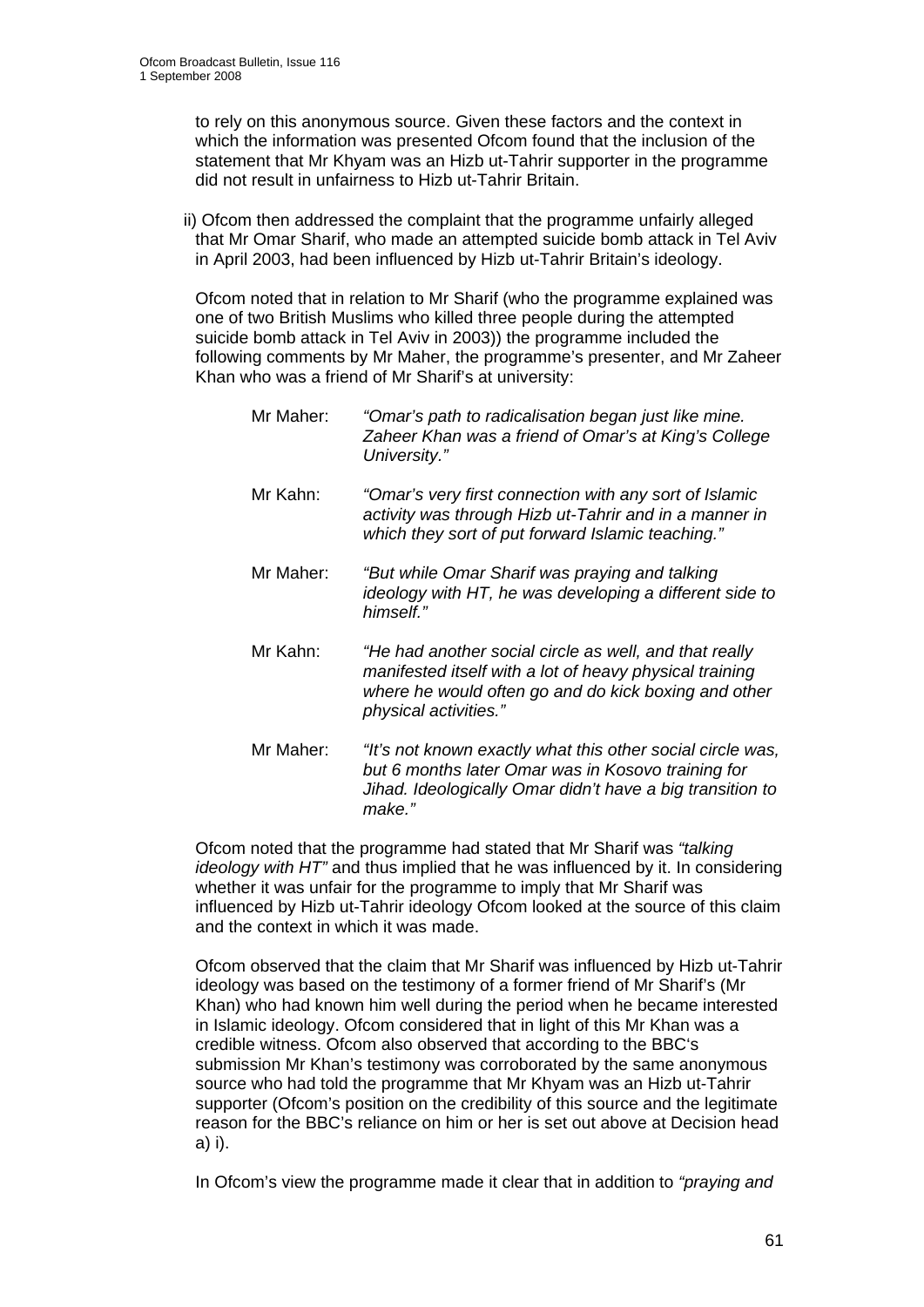*talking ideology with HT"* Mr Sharif was *"developing a different side of himself"* with *"another social circle"* which the programme linked to his subsequent training for Jihad in Kosovo. Ofcom also considered that the programme made it clear that in Mr Maher's opinion *"ideologically, Omar didn't have a big transition to make"*.

 Weighing these factors Ofcom concluded that the claim that Mr Sharif was influenced by Hizb ut-Tahrir ideology was based on the testimony of credible witnesses (one who was a former senior member of Hizb ut-Tahrir Britain and another who had first hand knowledge of Mr Sharif) and it was made clear that he was also subject to influences other than Hizb ut-Tahrir Britain. In light of this and the context in which the claim was presented Ofcom found that it did not result in unfairness to Hizb ut-Tahrir Britain.

iii) Ofcom looked at the complaint that the programme placed Hizb ut-Tahrir Britain in an unfair context by including footage of a demonstration against the Danish cartoons of The Prophet Mohammed in February 2006 and of unrest at the Regent's Park Mosque in November 2004. Hizb ut-Tahrir Britain said that it was not connected to either of these events.

 Ofcom first observed that the footage of the demonstration about the Danish cartoons was shown in relation to Mr Omar Khyam. However, Ofcom considered that, as noted in the Decision at head a) i) above, the programme did not allege that Hizb ut-Tahrir Britain had supported or was in any way involved in Mr Khyam's decision to dress up as a suicide bomber at this demonstration.

 Ofcom acknowledged that a connection was made between Mr Khyam, who attended the demonstration, and Hizb ut-Tahrir, since he was said by the programme to be an Hizb ut-Tahrir supporter from Bradford. However for the reasons discussed at head a) i) above Ofcom noted that no allegations were made about Hizb ut-Tahrir itself in this regard and found that this did not result in unfairness to Hizb ut-Tahrir.

 Ofcom next considered the use of footage of Regents Park Mosque. Ofcom noted that prior to this footage the programme showed Mr Maher talking about how he had met and shared a house with Mr Kafil Ahmed (who later drove the jeep that exploded in the June 2007 attack on Glasgow Airport) while he was studying for a PhD at Cambridge. It also noted that Mr Maher said:

*"I never did recruit Kafil into HT but I did notice he was becoming more and more devout, and it was through Kafil that I also got to know Bilal Abdullah, the other man allegedly involved in the Glasgow plot. We two became friends and in November 2004 I travelled to London with Bilal on what Muslims consider to*  be the most holy night of the year. Bilal stayed inside the mosque praying while *I joined the noisy crowd outside."* 

 Ofcom recognised that Mr Maher then introduced footage of the events at the Mosque by saving:

*"It was the 27th night of Ramadan which Muslims believe is the night the Koran was revealed. It's known within Islam as the night of power and it's a very, very spiritual and emotionally charged night."*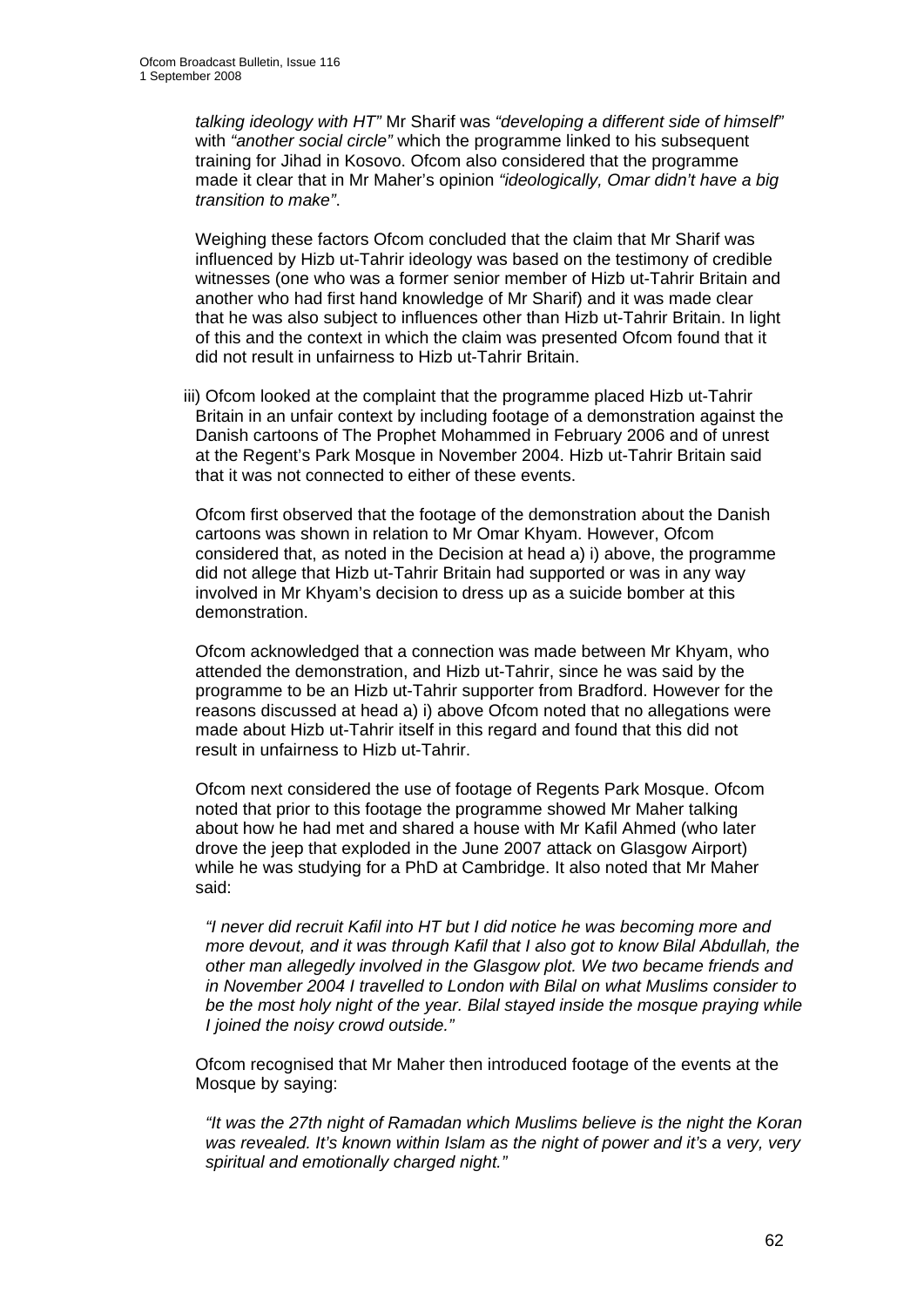It also observed that the images and words of the street preachers at the Mosque were accompanied by Mr Maher's explanation that the night had particular significance because of the military action which was occurring in Iraq:

- Preacher "Brothers, we need to rise this sword and we need to have their heads rolling."
- Mr Maher: "*It was also given added significance because in 2004 it was also the night that American troops went into Fallujah to tackle the Iraqi insurgency there."*
- Preacher *"Tell me, who will give you more severe punishment, British Kufa, his police, Tony Blair or the Allah Subhanah Watallah in the hereafter?"*

 As with the footage of the demonstrations against the Danish cartoons, Ofcom considered that the material relating to the events at the Regent's Park Mosque was included in the programme to illustrate Mr Maher's own narrative.

 In addition Ofcom noted that the programme did not suggest that Hizb ut- Tahrir Britain was involved in or responsible for organising the events at the Regent's Park Mosque and that no association was made with Hizb ut-Tahrir Britain beyond the fact that Mr Maher was a member.

 In light of the factors noted above Ofcom found that the inclusion in the programme of footage of the demonstration against the Danish cartoons of The Prophet Mohammed in February 2006 and of unrest at the Regent's Park Mosque in November 2004 did not result in unfairness to Hizb ut-Tahrir Britain.

iv) Ofcom looked at the complaint that the programme incorrectly and unfairly stated that Hizb ut-Tahrir Indonesia had been set up from London.

 In relation to this complaint Ofcom noted that Mr Maher set out his belief that *"HT is a group that has different faces for different countries and different times"* and that although *"it adopts a softer face"* in Britain, this was not the case in other countries. He said that *"in reality there's only one HT and only one message".* The programme then showed footage of Mr Maher attending an Hizb ut-Tahrir rally in Indonesia. During part of this footage Mr Maher made the following comment:

*"HT was formed in Palestine over fifty years ago, but recently Britain has become the engine room for HT worldwide, spreading its message into Pakistan, India, Bangladesh and Denmark. I can also reveal that HT Indonesia was set up from London."* 

 In light of this comment Ofcom noted that the programme had clearly stated that Hizb ut-Tahrir Indonesia had been set up from London.

 In considering whether it was unfair for the programme to make this statement Ofcom looked at the source of this claim and the context in which it was made.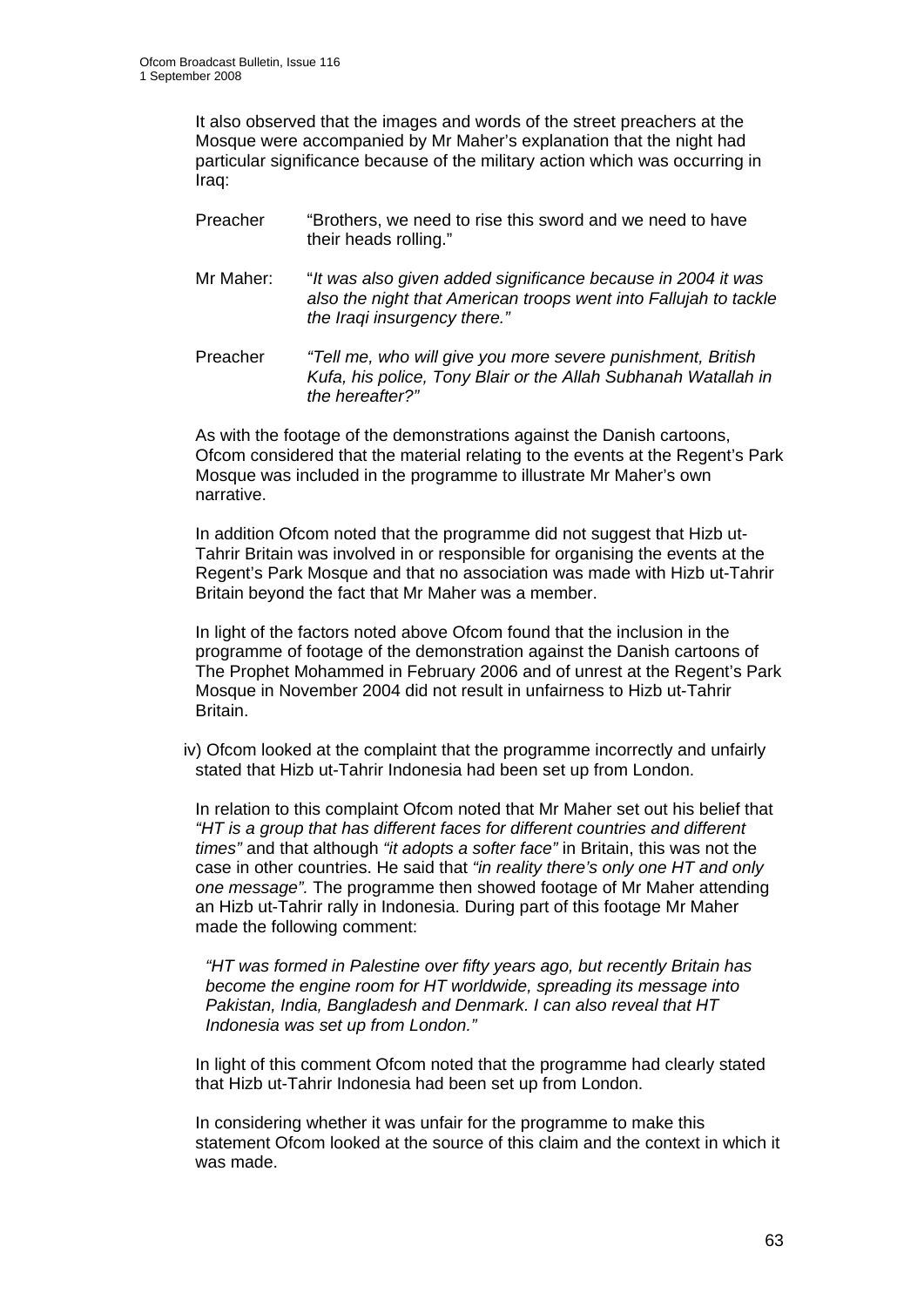Ofcom observed that the BBC stated that the claim that Hizb ut-Tahrir Indonesia had been set up from London was based on the testimony of the same senior anonymous source who had told the programme that Mr Khyam (who dressed up as a suicide bomber) was an Hizb ut-Tahrir supporter and corroborated Mr Zaheer Khan's testimony that the first connection with Islamic activity that his friend Mr Omar Sharif (who later became one of the Tel Aviv bombers) made came through Hizb ut-Tahrir. Ofcom's position on the credibility of this source and the legitimate reason for the BBC's reliance on him or her is set out at Decision head a) i) above.

 Ofcom noted that the programme did not explain that the claim that Hizb ut- Tahrir in Indonesia was set up from London was from the anonymous source previously quoted in the programme. However Ofcom considered that given that the BBC relied on a credible and senior source for this claim, (anonymised for the reasons given at head a) i) above) its inclusion in the programme did not result in unfairness to Hizb ut-Tahrir Britain.

 In light of the findings at heads i) to iv) above Ofcom found that the programme did not result in unfair treatment of Hizb ut-Tahrir Britain as complained of at head a) above.

b) Ofcom next turned to the complaint that the broadcaster did not provide Hizb ut-Tahrir Britain with a timely and appropriate opportunity to respond to allegations made about it in the programme.

Ofcom looked at each of the individual complaints made under this head:

 i) Ofcom first addressed the complaint that the programme did not include Hizb ut-Tahrir Britain's complete response to the allegations made about it in the programme. This section of the complaint appears to relate to Practices 7.6 of the Code which states that when a programme is edited, contributions should be represented fairly; and Practice 7.7, which states that guarantees given to contributors, for example relating to the content of a programme, confidentiality or anonymity, should normally be honoured.

 Ofcom first considered the correspondence between the programme makers and Hizb ut-Tahrir Britain. Ofcom observed from the submissions that in an email to Hizb ut-Tahrir Britain dated 11 September 2007 the producer outlined the nature of the programme and invited Hizb ut-Tahrir Britain to respond to Mr Maher's views on Hizbut Tahrir's structure, aims and objectives either on-screen or via a written statement. On 19 September 2007 the producer sent a letter to Hizb ut-Tahrir Britain which set out Mr Maher's thesis that "Hizb ut- Tahrir's ideology is similar to that of other global terrorist groups", noted that the programme would make a number of allegations about Hizb ut-Tahrir Britain (including that it incited racial hatred against other communities in the UK and abroad and that it intimidated former members by means of direct and indirect threats, and, in Mr Maher's own case, a smear campaign and the publication on the internet of his personal contact details) and explained that the deadline for Hizb ut- Tahrir's response would be 26 September 2007.

 On 20 September 2007 Hizb ut-Tahrir Britain sent an email to the BBC producer acknowledging the opportunity to comment and asking for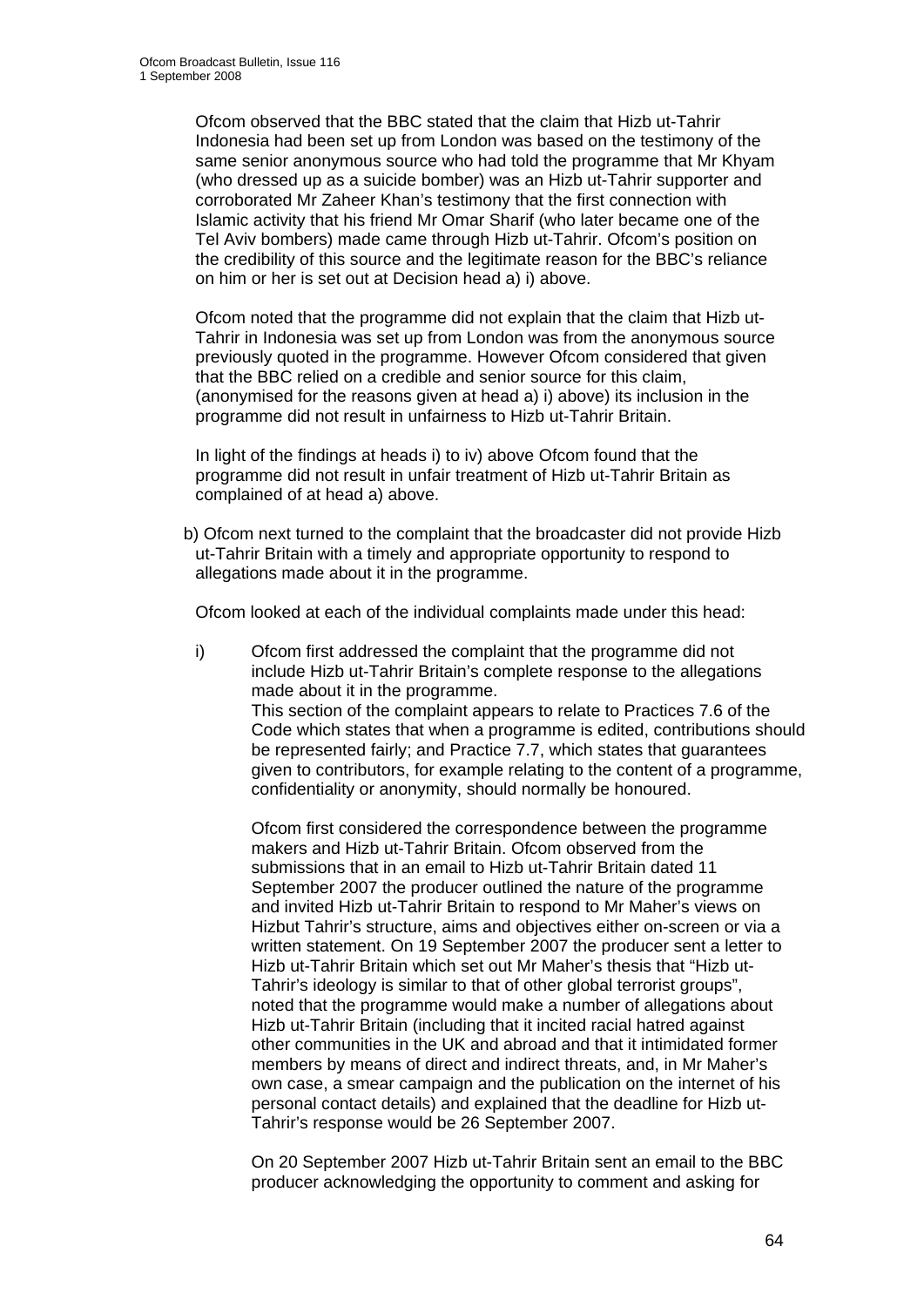details about the allegations and the evidence which would be included in the programme. On 22 September 2007 the producer sent a second letter to Hizb ut-Tahrir Britain (copy sent via email on 24 September 2007). This letter enlarged upon the allegations which would be made in the programme and again stressed that the deadline for Hizb ut-Tahrir Britain's response was 26 September 2007. Ofcom noted that this letter explained that the programme would indicate that Hizb ut-Tahrir Britain "was not an autonomous franchise but part of a worldwide movement with a shared ideology and goals" and that "[its] message elsewhere in the world promotes violence". The letter also stated that on the basis of the testimony of people who studied Hizb ut-Tahrir and of a promotional video for the Hizb ut-Tahrir Britain conference in 2003 the programme would allege that Hizb ut- Tahrir Britain "inspires hatred towards Britain and British society".

 Ofcom observed that on 26 September 2007 Hizb ut-Tahrir Britain sent an email to the producer in which it provided a response to the allegations made by the BBC. Two of the responses included links to specific articles on the Hizb ut-Tahrir Britain website and one included a link to an article in *The Times*. Ofcom also observed that in this letter Hizb ut-Tahrir Britain acknowledged that Hizb ut-Tahrir was a "global movement" and rejected the allegations that it advocated violence, inspired hatred of British Society or smeared former members. In particular, Ofcom noted that Hizb ut-Tahrir Britain explained that "the commitment of Hizb ut-Tahrir not to be involved in any violent or military activity at any stage is based on its faith and understanding of the revelation of God, which makes its involvement in any violent or terrorist activity impossible, either in theory or practice".

 Ofcom also recognised that the editing of material is a matter of editorial judgement for the broadcaster and that it was not incumbent on the BBC to include a specific statement. Rather it was required to ensure that Hizb ut-Tahrir Britain's "contributions should be represented fairly" (as set out in Practice 7.6 of the Code).

 Ofcom noted that the programme twice referred to Hizb ut-Tahrir Britain's response to allegations made about it. First it showed both Mr Ed Hussein and Mr Maher alleging that Hizb ut-Tahrir Britain had run smear campaigns against them. The programme included Mr Hussein describing his experiences after leaving the organisation and then Mr Maher saying:

 *"It will come as no surprise that I've been subject to a smear campaign too. This has included posting my parents address, home telephone number and my mobile phone number on the internet. It's been confirmed to me that this smear campaign was organised by HT members, but HT disputes this. In a statement to Panorama they say:* 

 *"We reject the allegations that our organisation or its members have engaged in smearing former members, publishing their home addresses or phone numbers or making death threats."* 

Ofcom also noted that the programme went on to say that: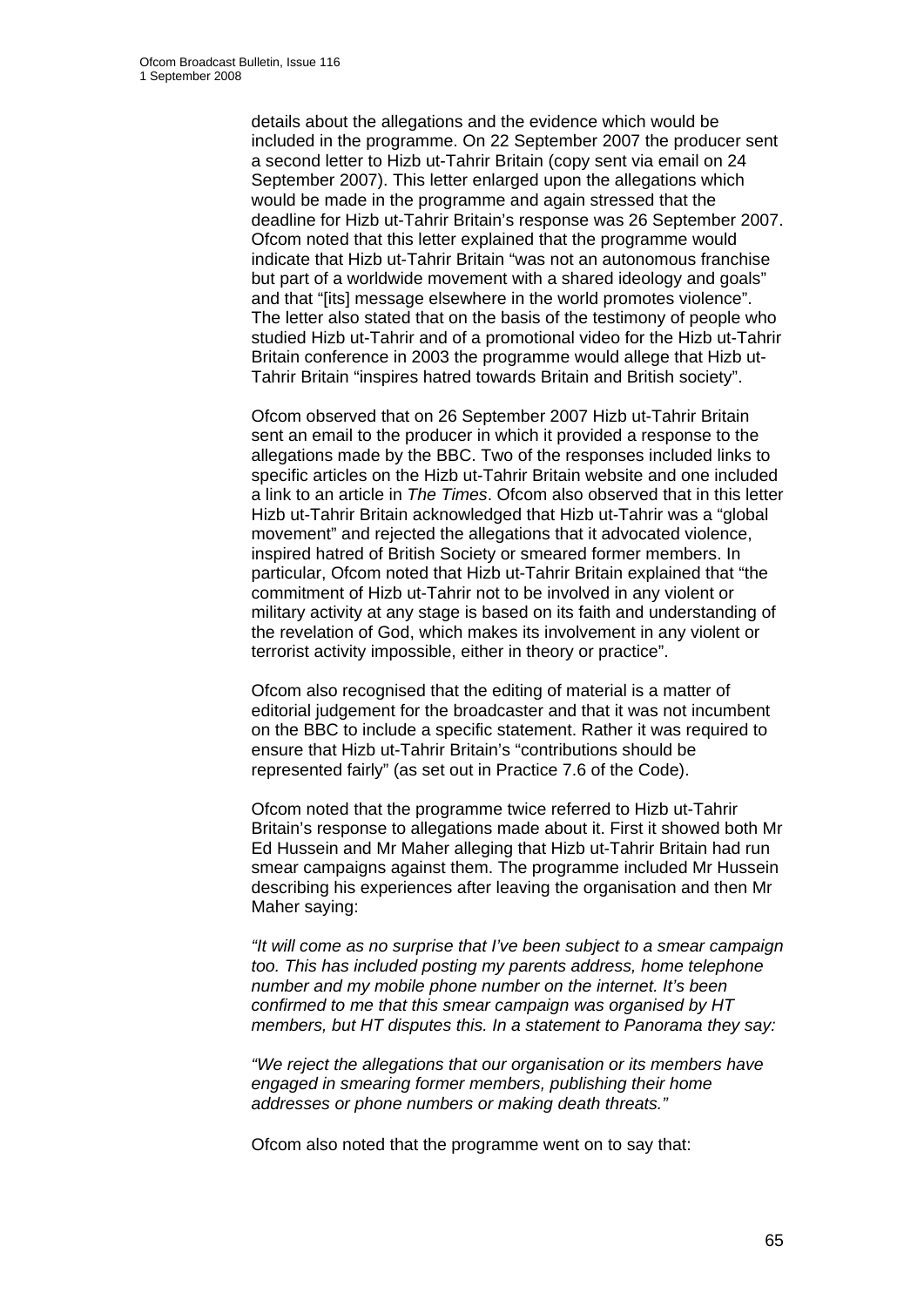"On the issue that HT promotes violence they say: "The commitment of Hizb ut-Tahrir not to be involved in any violent or militant activity at any stage is based on its faith and understanding of the revelation of God which makes its involvement in any terrorist or violent activity impossible, either in theory or practice."

 Ofcom noted that the first response was to a particular allegation regarding smear campaigns and that the second was a broad response regarding violent or military activity. After these comments the programme showed an on-screen legend inviting viewers to read Hizb ut-Tahrir Britain's full statement on the Panaroma website and giving the address for that site.

 Ofcom also noted from the full correspondence discussed above that no guarantee had been given to Hizb ut-Tahrir Britain that its response would be included in full. In Ofcom's view therefore there was no obligation (for example by prior guarantee) to broadcast the complainants statement in full and Ofcom found no unfairness in this regard.

Ofcom then went on to consider whether specific omissions from Hizb ut Tahrir Britain's statement resulted in unfairness to it. These are addressed at heads b) ii), iii) and iv) below.

In relation to heads b) ii) to iv) of the complaint Ofcom took particular account of Practice 7.11 of the Code as well as Practice 7.6 (as set out above). Practice 7.11 states that (before broadcasting a factual programme) if a programme alleges wrongdoing or incompetence or makes other significant allegations, those concerned should normally be given an appropriate and timely opportunity to respond.

ii) Ofcom addressed the complaint that the programme omitted to include Hizb ut-Tahrir Britain's denial of the allegations relating to Mr Khyam and Mr Sharif (see complaint at head a) i and ii above).

 Ofcom first set out to consider whether the programme included any allegations relating to either Mr Khyam (who dressed as a suicide bomber) or Mr Sharif (one of the Tel Aviv bombers) to which it was incumbent on the broadcaster to offer Hizb ut-Tahrir Britain an opportunity to respond.

## *Mr Khyam*

 As noted in the Decision at head a) i) above, Ofcom considered that the programme clearly stated that Mr Khyam was a supporter of Hizb ut-Tahrir Britain, that the source of this claim was credible and that the programme did not allege that Hizb ut-Tahrir Britain had supported or was in any way involved in either Mr Khyam's decision to dress up as a suicide bomber at the demonstration against the Danish cartoons of The Prophet Mohammed. Ofcom did not therefore consider that it was incumbent upon the BBC to offer Hizb ut-Tahrir Britain an opportunity to respond to the comments in the programme. In light of this Ofcom considered that programme maker made a legitimate editorial decision not to specifically represent the complainant's position in relation to Mr Khyam.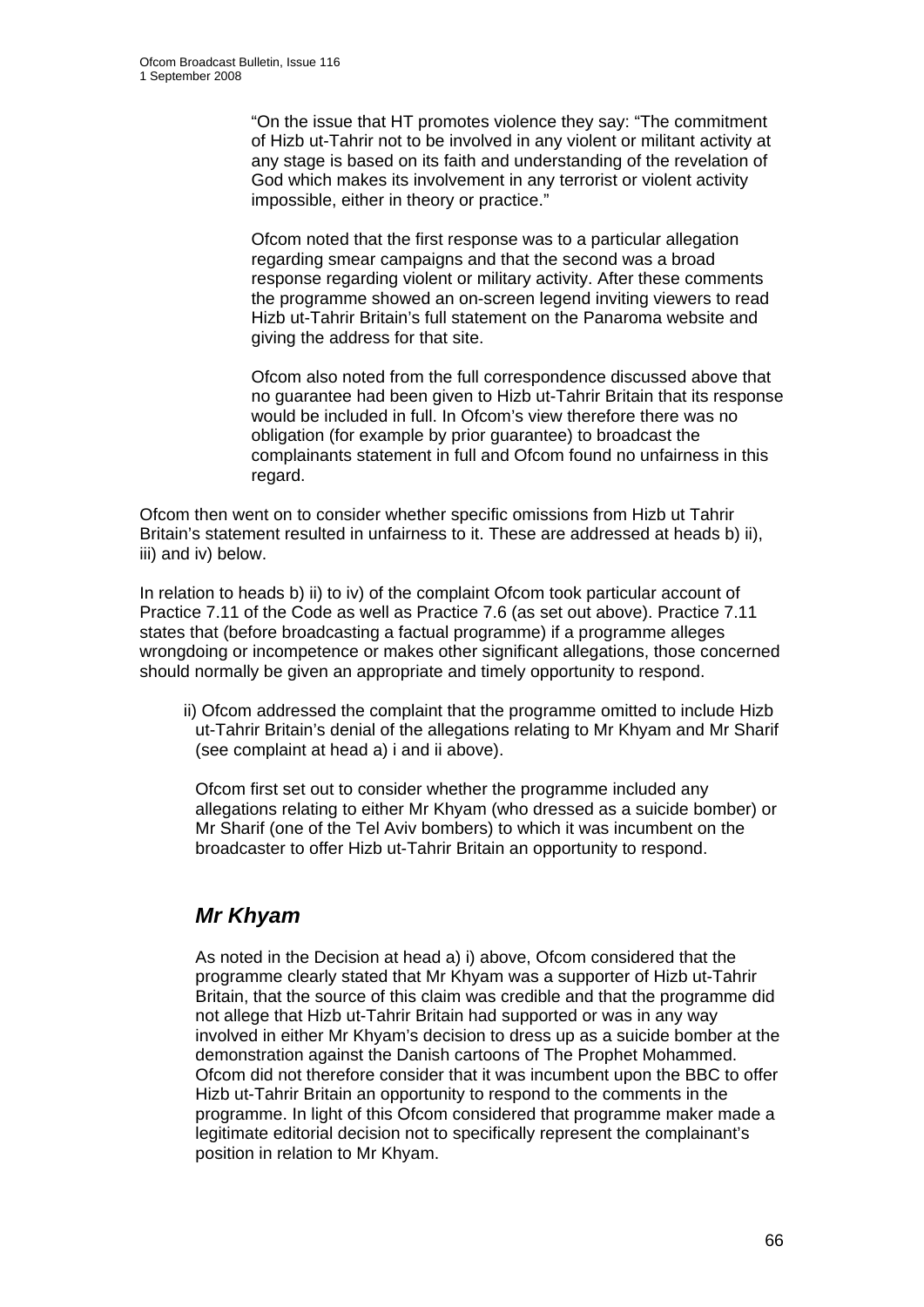## *Mr Sharif*

 As in the Decision at head a) ii) above, Ofcom noted that having explained that Mr Sharif was one of the Tel Aviv bombers, the programme included the following comments (made by Mr Maher, the programme's presenter, and Mr Zaheer Khan, who was a friend of Mr Sharif's at university) about Mr Sharif:

- Mr Maher: *"Omar's path to radicalisation began just like mine. Zaheer Khan was a friend of Omar's at King's College University."*
- Mr Kahn: *"Omar's very first connection with any sort of Islamic activity was through Hizb ut-Tahrir and in a manner in which they sort of put forward Islamic teaching."*
- Mr Maher: *"But while Omar Sharif was praying and talking ideology with HT, he was developing a different side to himself."*
- Mr Kahn: *"He had another social circle as well, and that really manifested itself with a lot of heavy physical training where he would often go and do kick boxing and other physical activities."*
- Mr Maher: *"It's not known exactly what this other social circle was, but 6 months later Omar was in Kosovo training for Jihad. Ideologically Omar didn't have a big transition to make."*

 In light of the inclusion of these comments Ofcom considered that the programme alleged that Hizb ut-Tahrir Britain was the starting point on the path taken by Mr Sharif which ended with his killing three people in the 2003 bombing in Tel Aviv. It also considered that, while the programme made it clear that Mr Sharif's violent actions were influenced by *"another social group"*, it also alleged that there was not a wide ideological gap between Mr Sharif's involvement with Hizb ut-Tahrir Britain and his involvement six months later with a circle that encouraged and trained its members to take violent action against non-Muslims.

 Ofcom considered that this was a serious allegation and that therefore it was incumbent on the broadcaster to offer Hizb ut-Tahrir Britain an opportunity to respond to it.

 Ofcom recognised that the BBC gave the complainant an opportunity to respond to this allegation when it said in its letter to Hizb ut-Tahrir Britain of 22 September 2007 that the programme would allege that "a close friend of Omar Sharif – who along with Asif Hanif bombed 'Mike's Place' in Tel Aviv in 2003 killing three people – told us about how Omar got his ideology from HT". It also observed that Hizb ut-Tahrir Britain's response to the BBC (given in its email of 26 September 2007) included the following comment: '"As we stated in a press release on 19 July 2005 – 'Asif Hanif and Omar Sharif, who were responsible for a Tel Aviv suicide bombing in April 2003 were not members of Hizb ut-Tahrir and had no affiliation whatsoever with Hizb ut-Tahrir.' In addition, in undertaking these actions they were not influenced by Hizb ut- Tahrir or its members".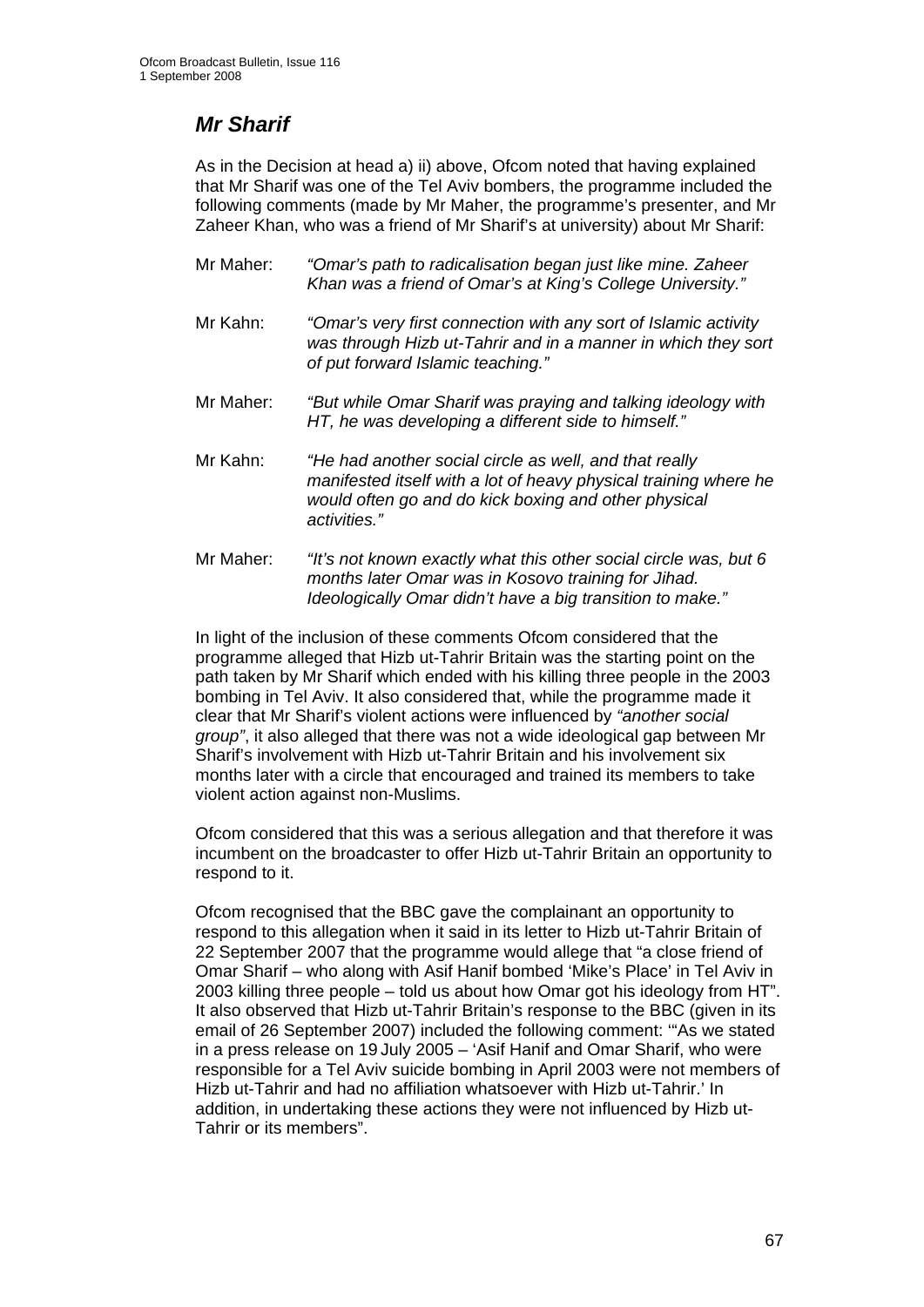As noted above, Ofcom recognised that the allegation that Mr Sharif was influenced by Hizb ut-Tahrir Britain's ideology was serious and that therefore it was incumbent on the broadcaster to offer an appropriate and timely opportunity to respond to it. Ofcom also recognised that the complainant was given such an opportunity to respond to this allegation. While Ofcom acknowledged that the programme did not represent Hizb ut-Tahrir Britain's specific response to this allegation, it noted that the programme included a section of the complainant's statement which made clear Hizb ut-Tahrir Britain's position that it does not support violence of any kind because to do so would be counter to the tenets of the Islamic faith (this section is quoted in full in the Decision at head b) i) above). In particular, Ofcom observed that this section of the complainant's statement specified that Hizb ut-Tahrir Britain's *"understanding of the revelation of God … makes its involvement in any terrorist or violent activity impossible in either theory or practice"*. Ofcom considered that this was a fair reflection of the full response provided by Hizb ut-Tahrir Britain and applied to any sort of terrorist activity which would include the allegation made about Mr Sharif.

 In light of the factors noted above, Ofcom found that it was not incumbent on the broadcaster to provide an opportunity to respond to the allegation that Mr Khyam was an Hizb ut-Tahrir Britain supporter and that the programme's reflection of Hizb ut-Tahrir Britain's response to the allegation that Mr Sharif was influenced by Hizb ut Tahrir Britain's ideology did not result in unfairness to the complainant*.* 

Therefore, head b) ii) of this complaint has not been upheld.

iii) Ofcom turned to the complaint that the programme failed to give Hizb ut- Tahrir Britain an opportunity to explain that it was not connected to either the demonstrations against the Danish cartoons of The Prophet Mohammed in February 2006 or the unrest at the Regent's Park Mosque in November 2004.

 In light of its view (noted in the Decision at head a) iii) above) that the programme did not suggest that Hizb ut-Tahrir Britain was involved in or responsible for organising either the demonstrations against the Danish cartoons of The Prophet Mohammed or the unrest at the Regent's Park Mosque, Ofcom did not consider that it was incumbent on the broadcaster to offer the complainant an opportunity to comment on these two events. Ofcom therefore found that Hizb ut-Tahrir Britain had not been treated unfairly in this respect.

iv) Ofcom considered the complaint that the programme failed to give Hizb ut- Tahrir Britain an opportunity to respond to the allegation that Hizb ut-Tahrir Indonesia was set up from London.

 Ofcom first considered whether the programme included an allegation that Hizb ut-Tahrir Indonesia was set up from London. As noted in the Decision at head a) iv) above it considered that the programme had included this allegation. Given the activities of Hizb ut-Tahrir Indonesia shown in the programme (notably the aggressively anti-Jewish and more broadly anti- Western sentiment shown in the footage of the rally in Indonesia), Ofcom considered that it was incumbent upon the broadcaster to offer Hizb ut-Tahrir Britain an opportunity to respond to this allegation.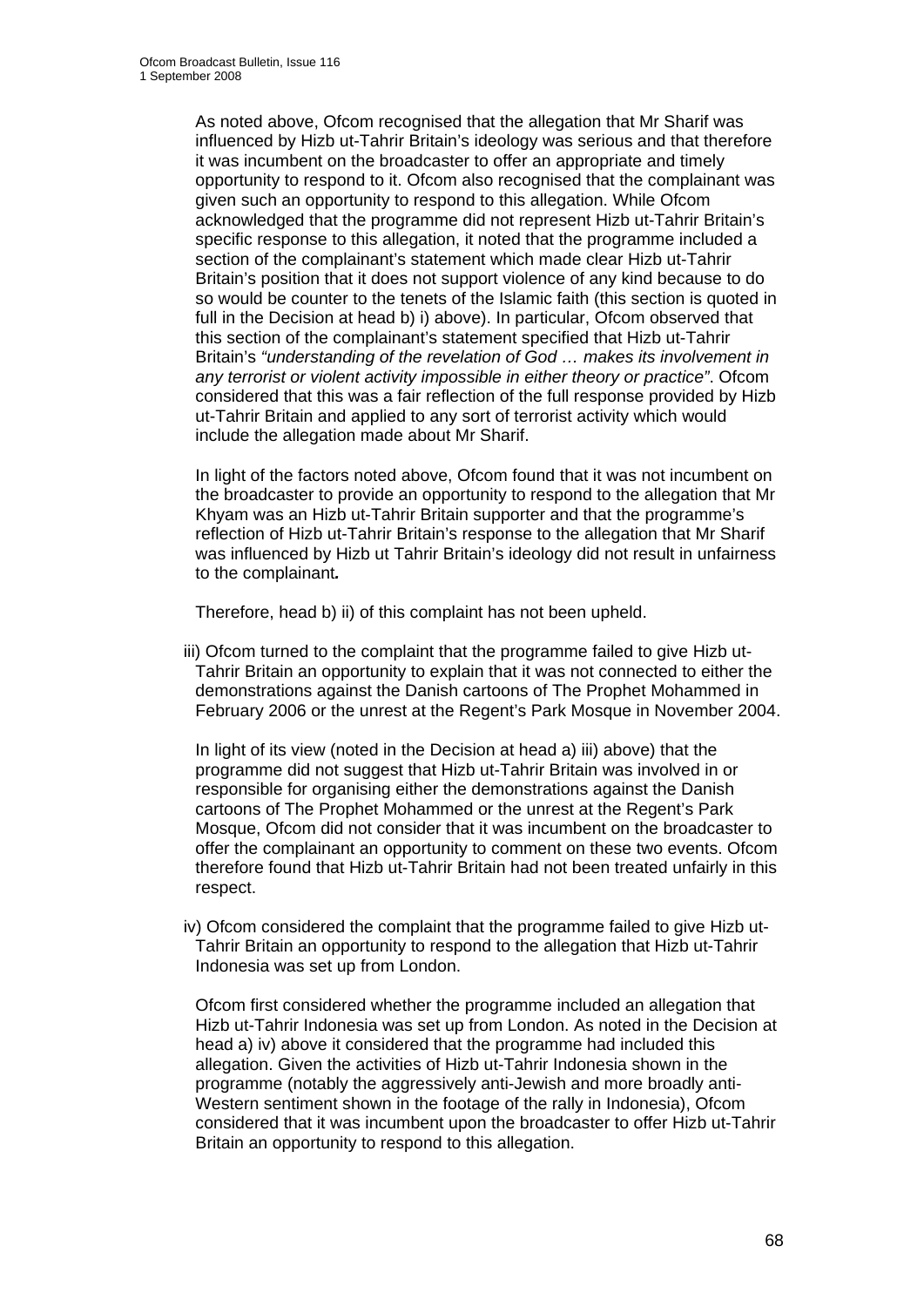Ofcom observed that the BBC put this allegation to Hizb ut-Tahrir Britain in its letter 22 September 2007 in which it said that it understood that "Hizb ut- Tahrir Britain was crucial in helping Hizb ut-Tahrir develop in many other places in the world such as Pakistan, India, Denmark and Indonesia".

 Ofcom noted that in its response Hizb ut-Tahrir Britain said that Hizb ut-Tahrir was a global organisation, and that it understood that the conference organised by Hizb Indonesia featured speakers from around the world. It did not specifically address the claim in the BBC's letter that Hizb ut-Tahrir Britain had helped Hizb ut-Tahrir set up in other places including Indonesia.

 Therefore, Ofcom considered that the broadcaster had given Hizb ut-Tahrir Britain an appropriate and timely opportunity to respond to the claim that Hizb ut-Tahrir Indonesia was set up from London and that the complainant had not provided a specific response to this allegation. It therefore found no unfairness to Hizb ut-Tahrir Britain in this respect.

 In light of the findings at heads i) to iv) above Ofcom found that the programme did not result in unfair treatment of Hizb ut-Tahrir Britain as complained of at head b) above.

#### **Accordingly, Ofcom has not upheld Hizb ut-Tahrir Britain's complaint of unfair treatment.**

#### Executive Fairness Group

11 August 2008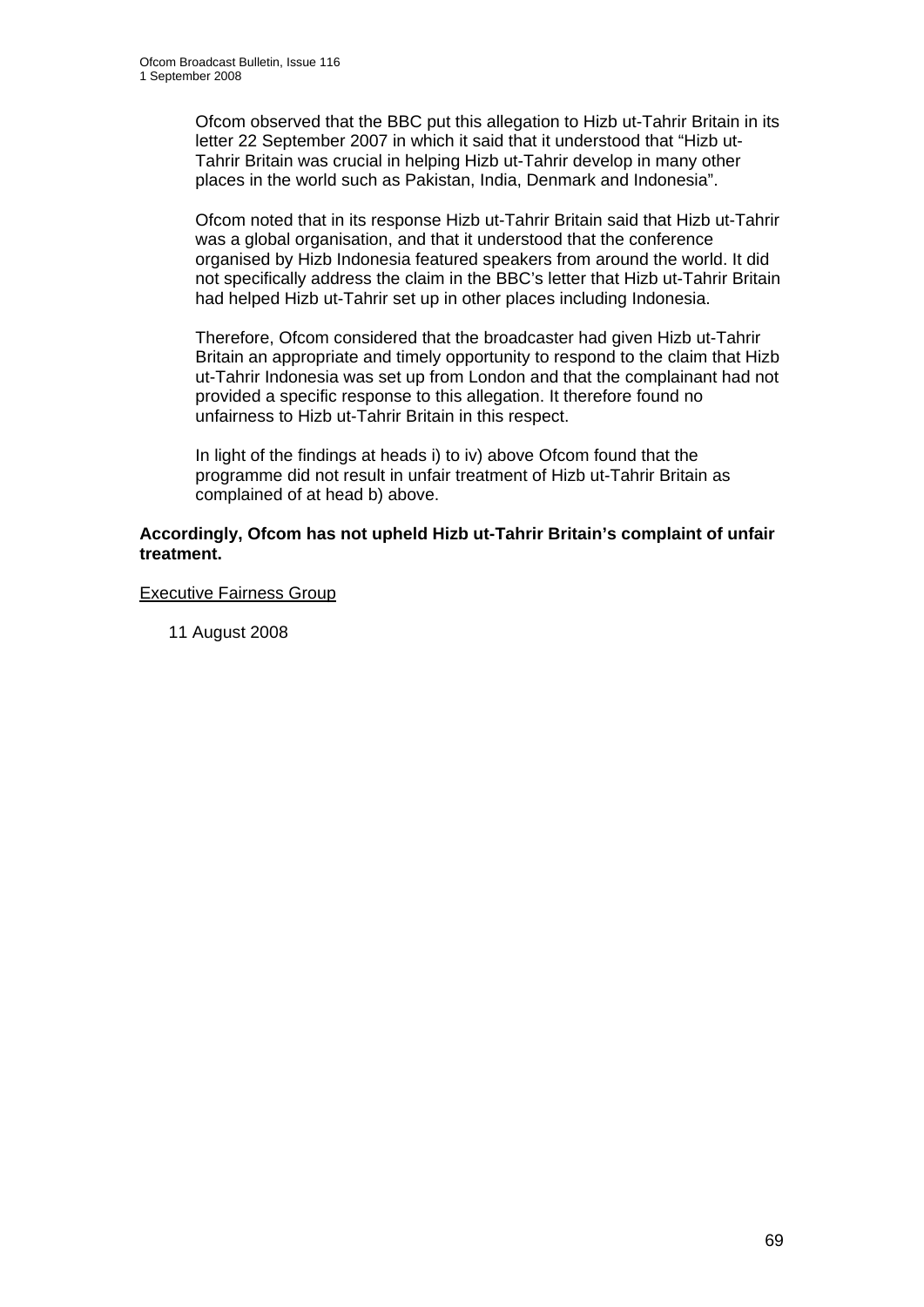### **Complaint by Dr Anthony Cumming**

*ITV News,* ITV1, 30 October 2007

**Summary:** Ofcom has not upheld this complaint of unfair treatment made by Dr Anthony Cumming.

A news item broadcast on ITV1 referred to the Battle of Britain. The item reported on an article that had been published in BBC History magazine by a historian who, according to ITV, had said that the Battle of Britain pilots were "not even able to shoot straight". The historian, Dr Anthony Cumming, was interviewed and appeared in the item.

In summary Ofcom found the following:

• It was clear from the item that Dr Cumming was arguing that the pilots were not given sufficient training and that, as a result, they were not as efficient as they could have been. Nothing in the item suggested that Dr Cumming was questioning the valour of the pilots. It was not incumbent on the programme makers to include every issue raised in Dr Cumming's article in this short news item.

• Dr Cumming was not unfairly portrayed as being mean-spirited or insensitive as he believed he was.

#### **Introduction**

On 30 October 2007, ITV1 broadcast editions of its *ITV News* at 6.30pm and 10.30pm, which included an item about the Battle of Britain. The item reported on article published in *BBC History* magazine by a historian who, according to ITV, had said that the RAF pilots who fought in the Battle of Britain could *"barely shoot straight"*. The historian, Dr Anthony Cumming, was interviewed and appeared in the item.

Dr Cumming complained that he was treated unfairly in the item.

#### **The Complaint**

#### **Dr Cumming's case**

In summary, Dr Cumming complained that he was treated unfairly in that:

a) The item was unfairly edited. Dr Cumming said he had been asked a series of questions in interview that focused heavily on the issue of training. He considered that this was a loaded line of questioning and had stated clearly in the interview that he intended no insult to "the few", i.e. the Battle of Britain pilots. Rather, he was arguing that greater acknowledgement should be given to a broader base of participants in the battle, especially the sailors of the Royal Navy and the Merchant Navy. This material could have been included in the item, but instead the programme makers chose to use a short clip from his interview in which he had stated, correctly, that new pilots had been unable to shoot properly because they had not received the appropriate training. This comment had been used in the items to justify the simplistic and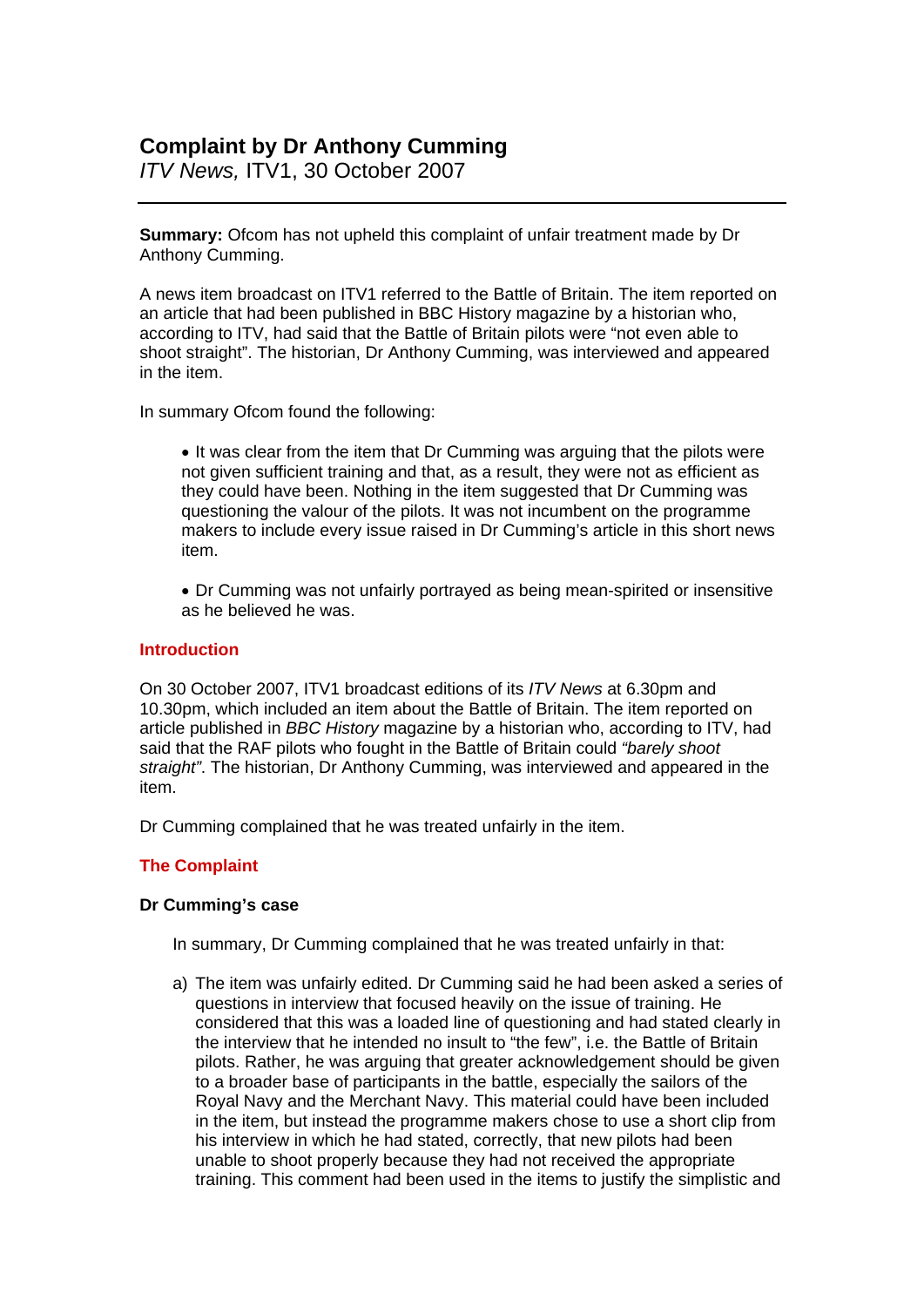incorrect line that Dr Cumming was attacking "the few", i.e. the Battle of Britain pilots.

b) Dr Cumming was portrayed unfairly in that he was portrayed as being meanspirited and insensitive, when he had made it clear that he intended no criticism of the pilots involved. He was also portrayed as having made an attack on Mr Scrase and his colleagues. The use of an elderly veteran, who was told that Dr Cumming had made an attack on him and his comrades was repugnant.

#### **ITV's case**

In summary, ITV responded to the complaint of unfair treatment as follows:

a) In response to the complaint that the items were unfairly edited, ITV said that as they did not have the rushes, they could not confirm the totality of what Dr Cumming said in interview. ITV accepted that he did not dispute the heroism of "the few", i.e. the RAF pilots. ITV said that the item closely reflected what Dr Cumming had said in his article in BBC History about the training of RAF pilots. Dr Cumming's article referred to the role of the Royal Navy and the Merchant Navy as playing a significant role in the defence of Britain in 1940. However, ITV argued that the thrust of the article was why the public perception of a highly trained and effective air force was mistaken and how the lack of training meant that there were not enough pilots who could "shoot straight". ITV said Dr Cumming had used that particular phrase twice in his article. The extract of the interview included in the item fairly reflected what Dr Cumming said about the training of RAF pilots in the Battle of Britain.

 Although ITV accepted that it was Dr Cumming's view that greater tribute should be given to the Royal Navy and the Merchant Navy, it did not accept that there was an obligation to include this in the report in order to be fair to him. The item was short and the key newsworthy matter in ITV News' opinion was Dr Cummings' view on RAF pilot training and that pilots could not shoot straight.

b) In response to the complaint that Dr Cumming was unfairly portrayed as mean-spirited and insensitive, ITV said that the item did not say or suggest that Dr Cumming was insulting or criticising "the few" and he was not portrayed as mean-spirited or insensitive towards them. The language used in the item was measured and responsible. Dr Cumming was portrayed as a historian with an interesting and newsworthy point to make that challenged conventional views of a famous battle and was therefore controversial. ITV said the item was careful not to say or suggest that Dr Cumming had made an attack on the Battle of Britain pilots themselves. It was clear in the item that his call was for broad perceptions of the battle and the pilots' preparedness for it to be reassessed. The item did not seek to suggest any confrontation between Dr Cumming and Battle of Britain veterans. However, it was entirely legitimate and appropriate to seek the views of an RAF veteran and Mr Scrase's contrasting perspective from the position of direct personal involvement in the Battle of Britain was a valid one to include in the item.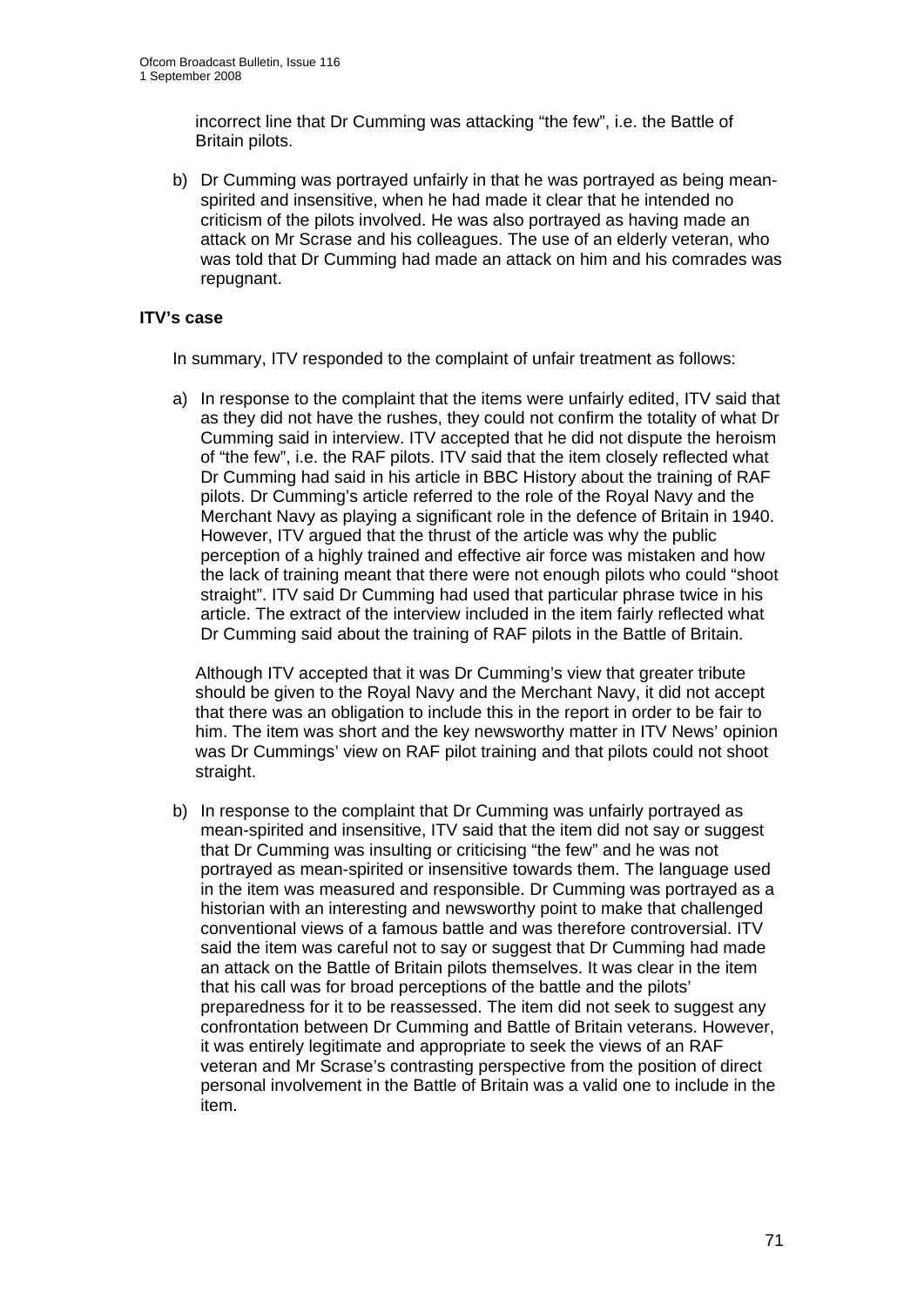#### **Decision**

Ofcom's statutory duties include the application, in the case of all television and radio services, of standards which provide adequate protection to members of the public and all other persons from unfair treatment and unwarranted infringement of privacy in, or in the making of, programmes included in such services.

In carrying out its duties, Ofcom has regard to the need to secure that the application of these standards is in the manner that best guarantees an appropriate level of freedom of expression. Ofcom is also obliged to have regard, in all cases, to the principles under which regulatory activities should be transparent, accountable, proportionate and consistent and targeted only at cases in which action is needed.

Dr Cumming's complaint was considered by Ofcom's Executive Fairness Group. In reaching its decision, Ofcom carefully considered all the relevant material provided by both parties. This included a recording and transcript of the programme as broadcast and written submissions from each party.

a) The Committee first considered Dr Cumming's complaint that the item was unfairly edited, so as to justify the simplistic and incorrect line that Dr Cumming was attacking "the few", i.e. the Battle of Britain pilots, when he had stated clearly in the interview that he intended no such insult.

In considering this head of complaint, Ofcom took into account Practice 7.6 of the Ofcom Broadcasting Code ("the Code"). Practice 7.6 states that when a programme is edited, contributions should be represented fairly. Ofcom also took into account Practice 7.9, which states that before broadcasting a factual programme, including programmes examining past events, broadcasters should take reasonable care to satisfy themselves that material facts have not been presented, disregarded or omitted in a way that is unfair to an individual or organisation.

Ofcom noted the content of the report and the introduction to each. In introducing the 6.30pm item, the presenter said:

*"The Battle of Britain is one of the most celebrated events of the war. A watchword for heroism and bravery. But now a historian says it should be reassessed, claiming that many pilots couldn't even shoot straight… That's not how the veterans remember it."* 

At 10.30pm, the report was preceded by a different introduction by the presenter, who said:

*"The war time Prime Minister celebrated their heroic achievements with the words 'Never have so many owed so much to so few'. And it now seems they had so little training. A historian claims that they were so badly prepared that they didn't know how to fire their guns. Controversial stuff and not how it appeared to those who were there".* 

The item then included footage of the battle and the reporter said:

*"It was Churchill who first voiced the debt the British people owed to the few. The pilots who fought in the Battle of Britain surely rank among the greatest heroes in these islands' history. What would Churchill say of the modern day*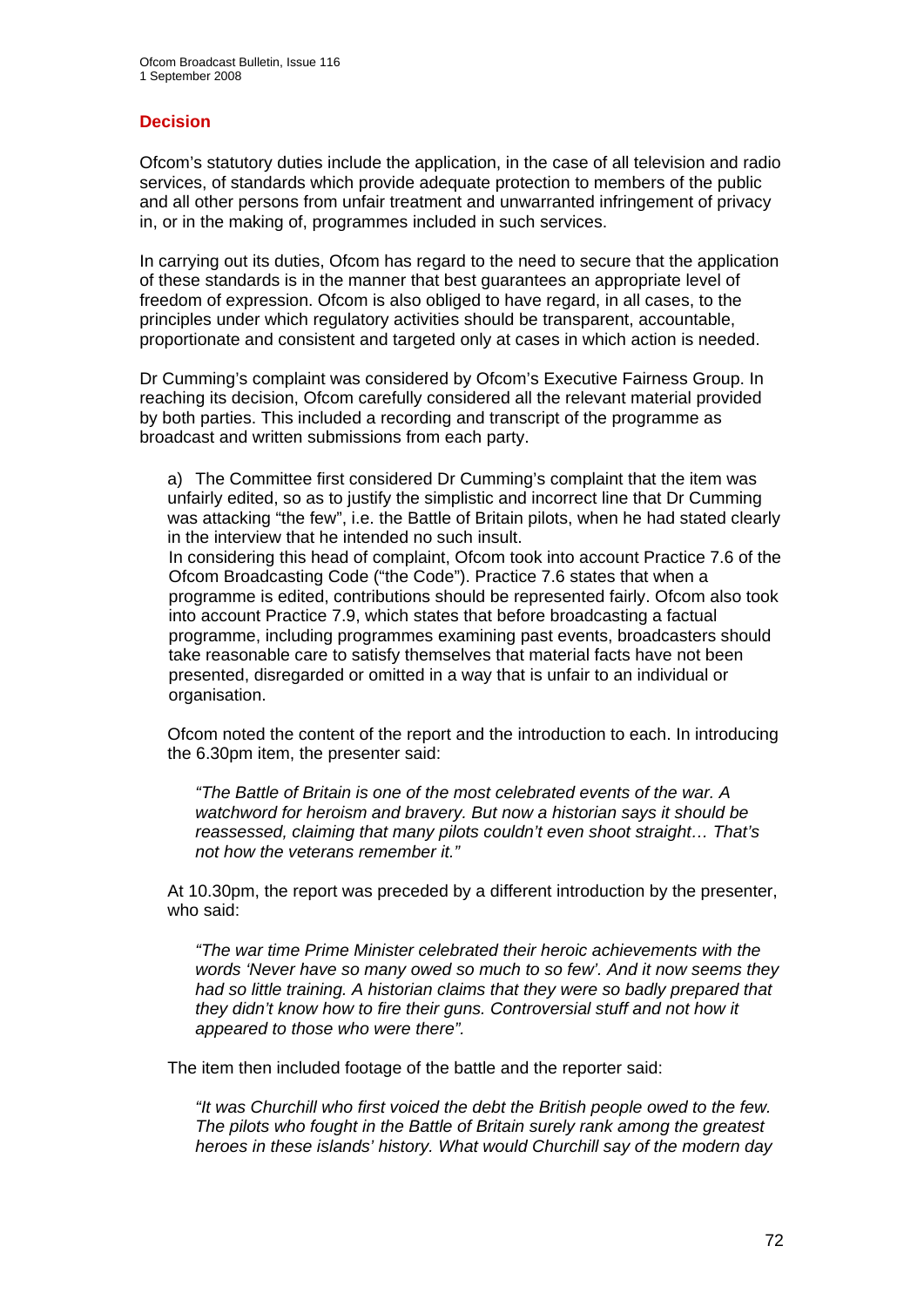*historian who says that his research shows that they could barely shoot straight?"* 

Ofcom noted that the untransmitted footage of Dr Cumming's interview had not been retained and therefore was not available. However in considering his portrayal in the item and whether his contribution was edited unfairly, Ofcom was able to refer to the full article he wrote in BBC History magazine, entitled "Ready or Not? The RAF in the Battle of Britain", which set out his views. Ofcom also noted that both parties agreed that certain points from this article were made in his full untransmitted interview.

It is important to note that the editing of a programme is an editorial matter for a broadcaster, provided that the programme as broadcast does not result in unfairness to an individual or organisation. Ofcom noted that one of the key points in Dr Cumming's article was that the pilots were not properly trained and, as a result, were not as efficient as they could have been with proper training. In Ofcom's view, this point was summarised when Dr Cumming said in the item:

*"Many of these new pilots were people who had to fill the gaps in the line, just hadn't had the chance to practice with their guns, so of course they weren't going to be effective".* 

Ofcom noted that the reporter then said:

*"Anthony Cumming says that films like 'Reach for the Sky' paint a picture that's patriotic but unrealistic. In fact many of the Spitfire pilots were poorly trained and largely ineffective in combat".* 

Taking together what Dr Cumming said about the lack of practice with guns the pilots and had and the reporter's reference to poor training, Ofcom considered that it was clear that Dr Cumming was referring to a lack of training. Nothing in what Dr Cumming or the presenter said in the item suggested that Dr Cumming was questioning the valour of the pilots but rather that he was criticising their poor training and preparation.

Ofcom noted that Dr Cumming, in his article, also suggested that greater weight should be given to the role played in the Battle of Britain by the others, such as the Royal Navy and the Merchant Navy. Ofcom also noted that both parties appeared to agree that this point was made in his full untransmitted interview. However in Ofcom's view it was not incumbent on the programme makers to include this point in the broadcast item, the focus of which was to look at the role of the RAF pilots and Dr Cumming's views on their training.

Taking these factors into account Ofcom does not consider that the item was edited in a way that resulted in unfairness to Dr Cumming.

b) The Committee next considered Dr Cumming's complaint that he was unfairly portrayed as being mean-spirited and insensitive and as having made an attack on Mr Scrase and his colleagues.

In considering this head of complaint, Ofcom took into account Practice 7.9, as set out under decision head a) above.

Ofcom noted that the reporter said, with reference to Dr Cumming's view that the pilots were poorly trained:

*"It's a view that is not shared by a man who was there."*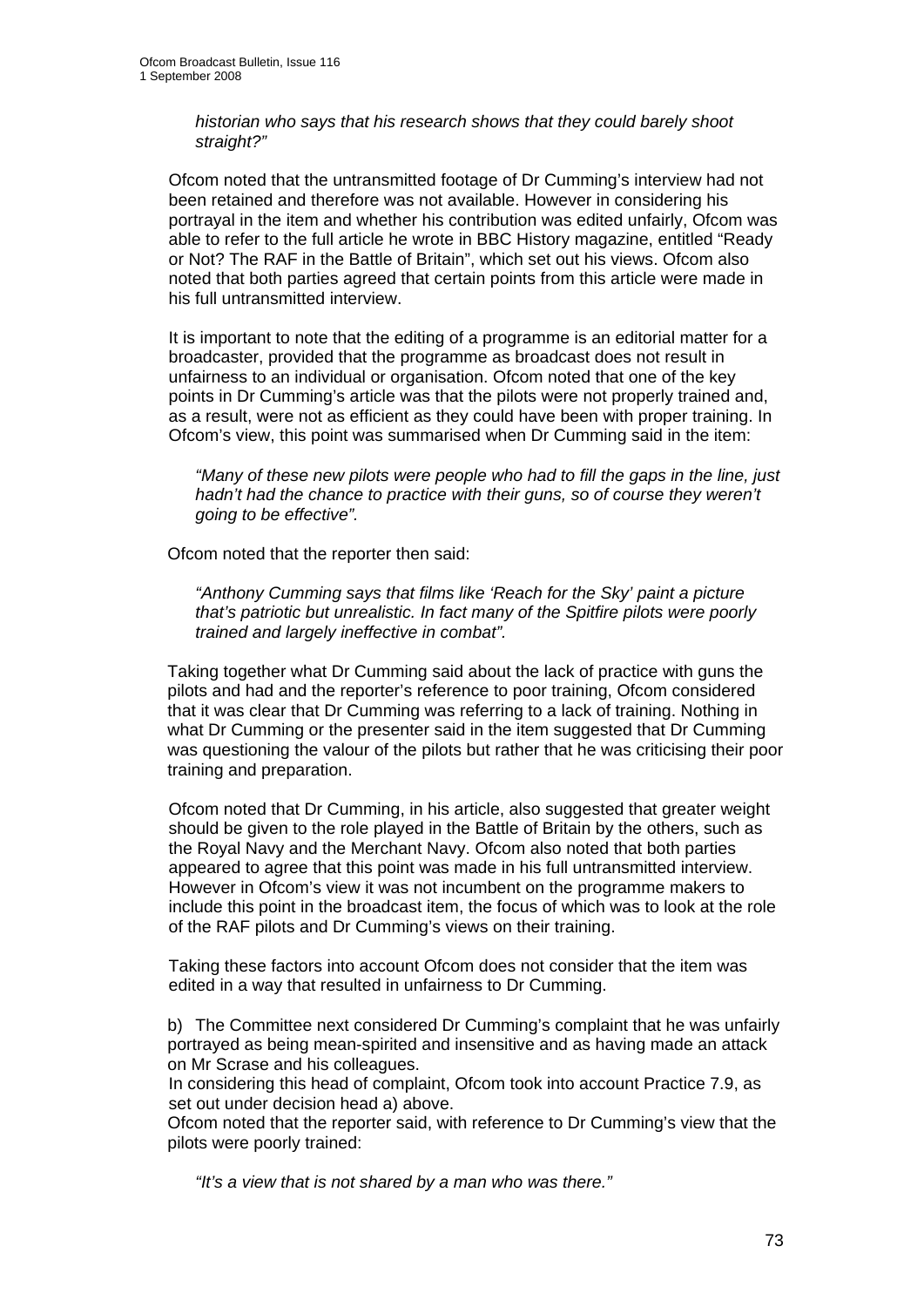This was followed by an interview with a Battle of Britain Spitfire pilot, Mr Scrase. Mr Scrase said that a *"very great debt"* was owed to the pilots and that he was not upset by Dr Cummings findings but was:

*"…rather inclined to laugh – anyone who was aware of or participated in these activities would know only too well what the truth was".* 

Ofcom noted that it was not clear from the item what Mr Scrase was told about Dr Cumming's article or what he had said in interview. However, as set out at decision head a) above, Ofcom did not consider that the item suggested that Dr Cumming was suggesting a lack of bravery on the part of the pilots. In Ofcom's view the item did not suggest that Dr Cumming had made an attack on the RAF pilots, but rather that he felt they were not properly trained. In view of this, Ofcom did not consider that he was portrayed as being mean-spirited or insensitive and the item was not unfair to him in this respect.

#### **Accordingly Ofcom has not upheld Dr Cumming's complaint of unfair treatment in the programme.**

The Executive Fairness Group

18 August 2008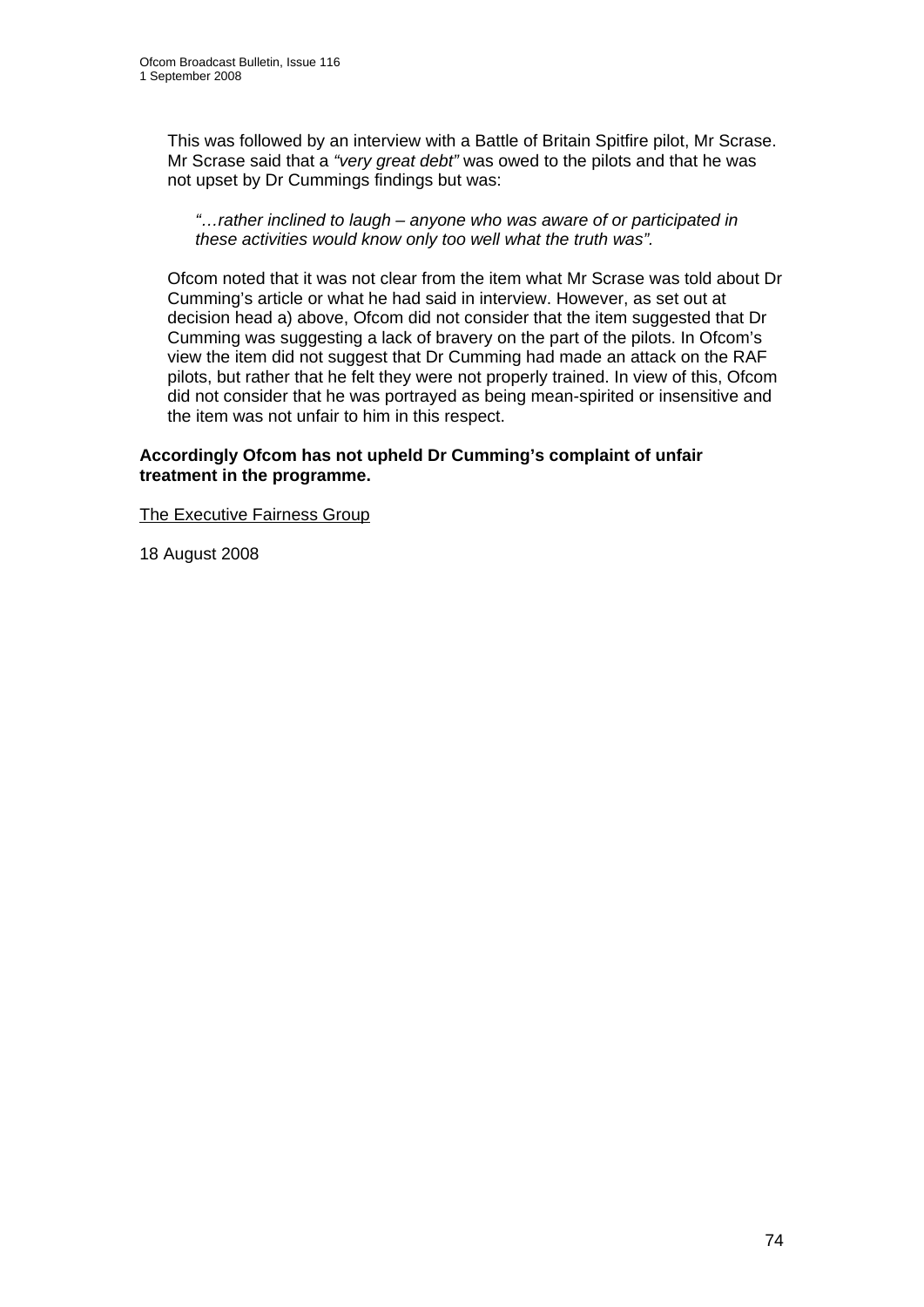*Whistleblower: Childcare*, BBC1, 5 March 2008

**Summary:** Ofcom has not upheld this complaint by Ms M on behalf of her child (a minor) of unwarranted infringement of privacy in the making and broadcast of the programme.

On 5 March 2008, BBC1 broadcast an edition of its investigative programme, Whistleblower, entitled Childcare. During the programme, the BBC reporter went undercover and obtained a job as a Nursery Assistant at a nursery in West London called Buttons Day Nursery ("the Nursery"). The reporter surreptitiously recorded her experience of working at this nursery.

Ms M complained that the surreptitious filming of her child at the Nursery, without her consent, and the broadcast of footage in which the child's name was audible, unwarrantably infringed the child's privacy.

The complaint was considered by Ofcom's Fairness Committee, its most senior decision making body in matters of Fairness and Privacy.

In summary the Committee found the following:

- The surreptitious filming of Ms M's child while at the Nursery, without Ms M's knowledge or consent, was an infringement of the child's privacy. The Committee carefully weighed up the infant's right to privacy against the public interest served by the filming of the child at the Nursery. It concluded that the decision to film surreptitiously inside the Nursery was warranted by the strong public interest served by the investigation into the care of very young children. Therefore the Committee did not uphold the complaint of unwarranted infringement of privacy in the making of the programme.
- In relation to the programme as broadcast, the Committee considered that only those who knew the child very well and were already aware that the child attended the Nursery, would have been able to identify the child. This was because the child's face had been heavily blurred. The Committee considered that for the small group of those who were capable of identifying the child, the footage would not have revealed information that was of a private or sensitive nature. Therefore, the Committee found that the broadcast of the programme did not infringe the privacy of Ms M's child.

#### **Introduction**

On 5 March 2008, BBC1 broadcast an edition of its investigative programme, *Whistleblower*, entitled *Childcare*. It featured an undercover investigation into the child care industry. During the programme, a BBC reporter went undercover and obtained a job as a Nursery Assistant at a nursery in West London called Buttons Day Nursery ("the Nursery"). The reporter surreptitiously recorded her experience of working at the Nursery and some of the footage was included in the programme as broadcast. The faces of the children at the Nursery had been obscured at all times.

The programme alleged that the Nursery had failed to conduct appropriate checks of the undercover reporter's qualifications before allowing her to work with the children; that the Nursery was understaffed; that some of the Nursery staff had acted in an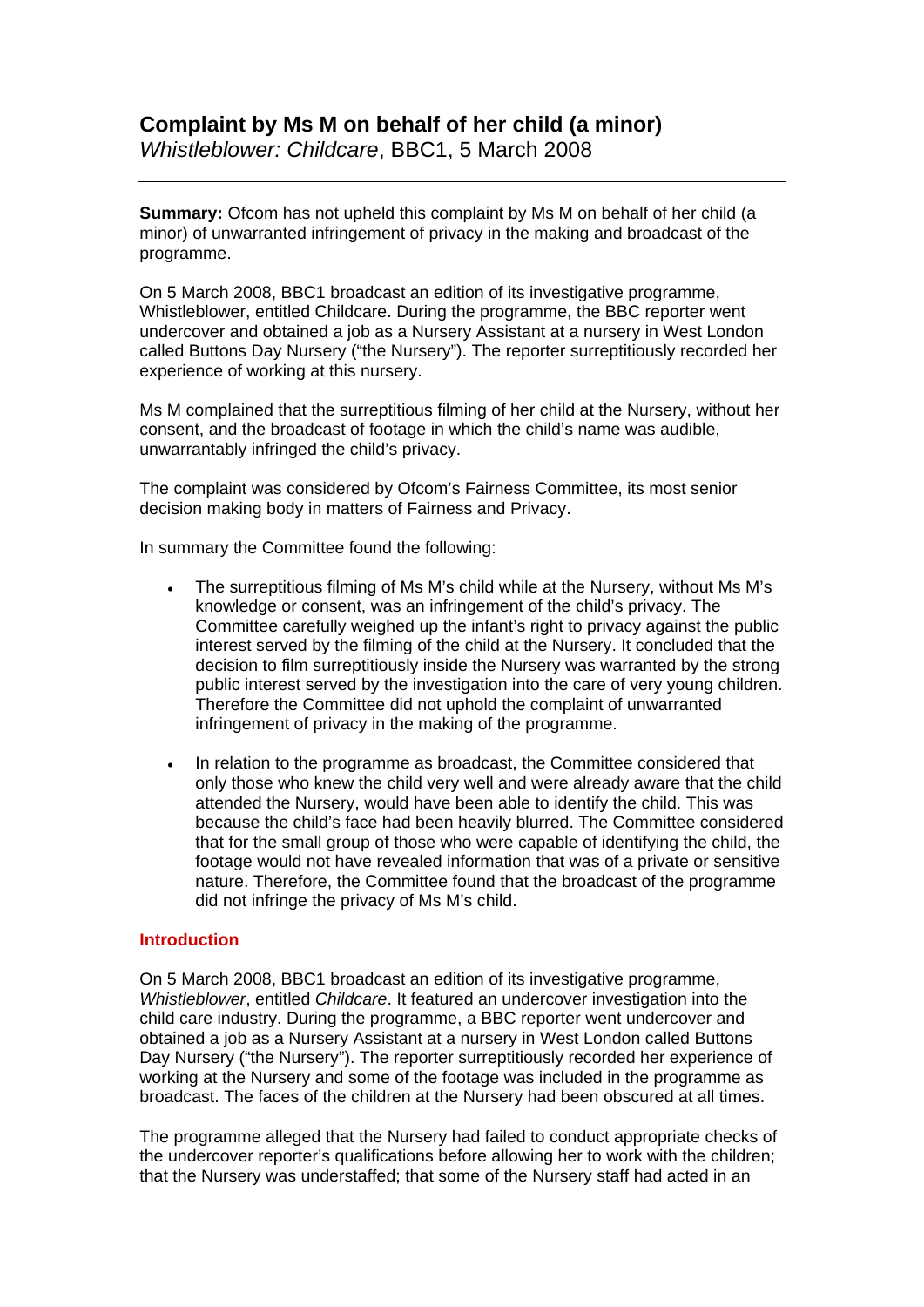unprofessional manner; and questioned whether the Nursery had taken appropriate steps to ensure the safety of the children at all times.

The programme broadcast surreptitiously filmed footage of the children playing outside in the Nursery's garden. In these scenes the reporter raised concerns about a child's discovery of a piece of glass in the garden, and children being allowed to play with metal garden tools and long sticks.

Ofcom received a complaint from Ms M, whose child attends the Nursery. Ms M complained that her child's privacy was unwarrantably infringed in both the making and broadcast of the programme.

### **The Complaint**

a) In summary, Ms M complained that the privacy of her child was unwarrantably infringed in the making of the programme in that the programme makers surreptitiously filmed the child without her knowledge or consent. Ms M said that the programme makers should have obtained consent prior to filming.

b) In summary, Ms M complained that the privacy of her child was unwarrantably infringed in the programme as broadcast in that the programme makers broadcast surreptitiously recorded footage of her child, without her consent. Ms M said that despite the blurring of her child's face the child was still easily recognisable.

Ms M said that in the programme the reporter was shown taking a gardening tool away from her child and that the child's name was audible. Ms M said she believed that there were no other children at the Nursery with the same first name as her child.

#### **The BBC's case**

The BBC provided a written statement in response to the complaint. It also provided Ofcom with copies of relevant correspondence between it and the complainant; a recording and transcript of the programme as broadcast; and the unedited recording and transcript of the relevant scenes, filmed in the Nursery's garden.

The BBC said that the thrust of the programme was to examine the effectiveness of Ofsted, the regulatory authority for education. It was in particular to examine Ofsted's responsibility to monitor the quality of care offered by registered childcare providers, which included its critical role in protecting children from harm or neglect and helping to keep them safe. The BBC replied to Ms M's specific complaints as follows:

a) In response to the complaint that Ms M's child's privacy had been unwarrantably infringed in the making of the programme, the BBC acknowledged that an inevitable consequence of the decision to conduct an undercover report was that children at the Nursery had been filmed without permission. However, it said the decision to film undercover at the Nursery had been taken only after serious consideration of pre-existing evidence of poor practices.

The BBC said this evidence came from a senior member of staff who had worked at the Nursery for approximately one year. The former staff member had told the programme makers that some staff at the Nursery were paid below the minimum wage; that there had been a time when a shortage of staff at the nursery had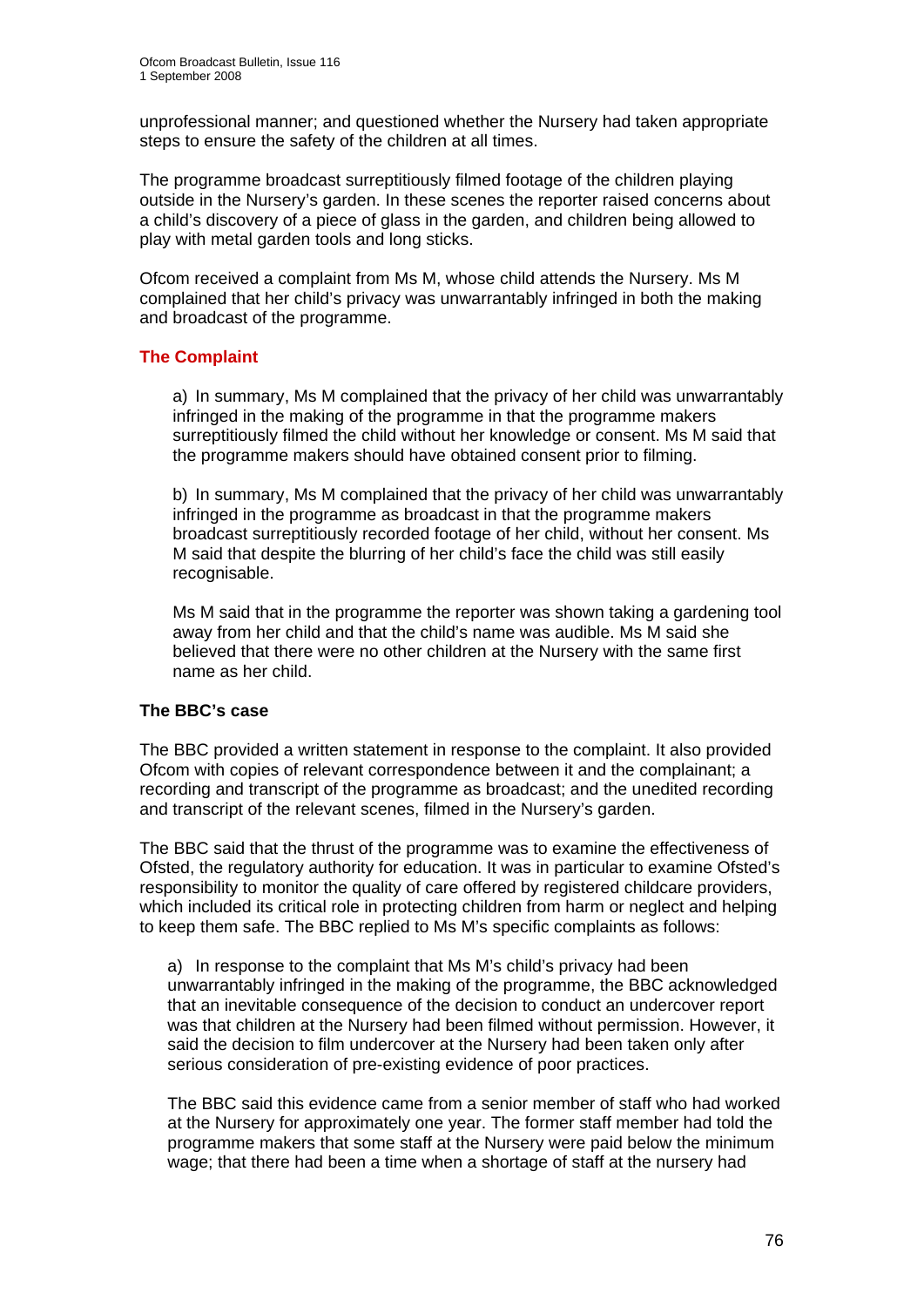impacted on the care of the babies; and that the toddlers' area of the Nursery was dirty.

The BBC said that based on this evidence it was decided that the reporter would start work at the Nursery, but that she would not initially secretly film. The programme producer said that the permission to film secretly was granted only after further consideration of the reporter's own discoveries; on her first day in the Nursery, despite not having had a Criminal Records Bureau ("CRB") check, she was left unsupervised in sole charge of five children. This, the BBC said, completely contravened the Ofsted regulations which have the force of the law. The BBC also said that no one had checked the reporter's references.

b) In relation to the broadcast of the programme, the BBC said that substantial effort had been made to disguise the identities of all the children featured in it. Steps taken by the programme makers included heavy blurring of the children's faces; alteration of identifiable pieces of the children's clothing; and the removal from the programme of recognisable children's names. The BBC said that the programme makers felt that they had done everything within their power to conceal the identities of the children. It said that while it fully appreciated the concerns of parents about the security of their children it believed that due care had been taken to disguise their identities. The BBC did not believe that any of the children in the film were rendered identifiable by the programme or that their privacy had been significantly infringed.

In relation to Ms M's child, the BBC said that in the scene in which the children were shown playing outside in the garden the children's faces were so heavily blurred as to render visual identification impossible by anyone not already familiar with them and aware that they attended the Nursery.

The BBC said even if there had been a significant infringement, it would have been offset by strong public interest considerations. The BBC said the filming showed that:

- The reporter (whom the management of the Nursery did not know had been CRB-checked) had been left alone with children on several occasions, ranging from 30 minutes to an hour. The BBC said it was a legal requirement that staff who have not been CRB-checked are never left alone with children, and that this is regarded as a highly important aspect of child protection.
- At the point of employment, and for her entire first week of working as a nursery assistant, no check was made on the reporter's identity. In addition, her referee was not spoken to before she was offered the job, or throughout the whole time she was working at the Nursery. The BBC said that such checks are crucial before someone is employed to look after young children.
- The implements being used in the garden many of them metal were not appropriate to the age of all the children who had access to them. The BBC said that the reporter had witnessed children under the age of three playing with them.
- Broken glass was found in the garden on more than one occasion. In one instance a piece of glass was picked up by a child.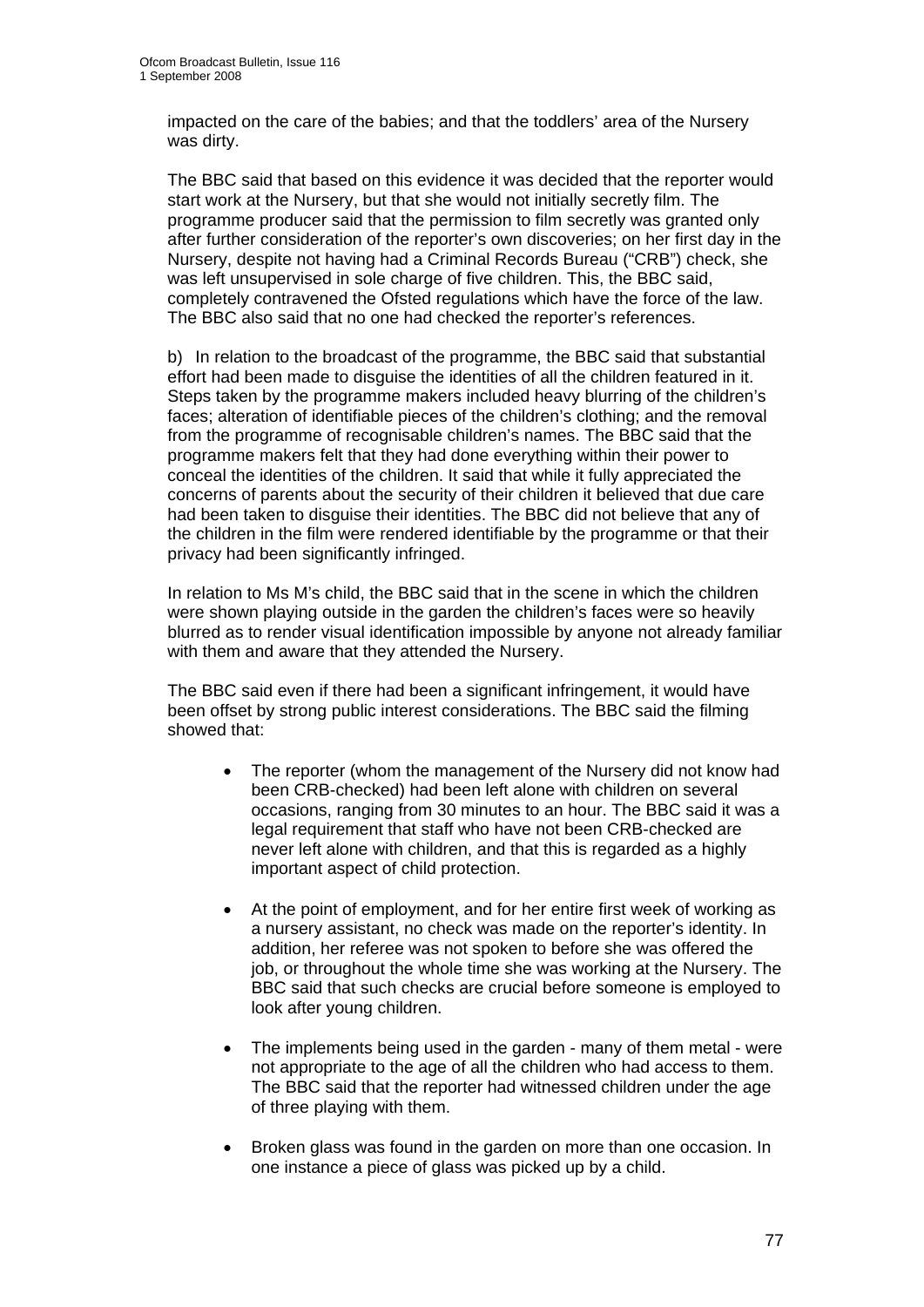- Indoors, radiator covers had been fitted by workmen while children were in the nursery. The BBC said that power tools had been left lying on the floor where the children were playing.
- Some staff were paid below the National Minimum Wage.
- On several occasions the required adult: child ratios were not adhered to.
- The manner in which the children were spoken to and physically handled had been at times harsh and inappropriate.

The BBC said that the above lapses from acceptable standards (the seriousness of which had been confirmed to the programme makers by an experienced Ofsted inspector) provided ample justification for the secret filming, and that the programme had served the public interest in exposing them.

#### **Decision**

Ofcom's statutory duties include the application, in the case of all television and radio services, of standards which provide adequate protection to members of the public and all other persons from unfair treatment and unwarranted infringement of privacy in, or in the making of, programmes included in such services.

In carrying out its duties, Ofcom has regard to the need to secure that the application of these standards is in the manner that best guarantees an appropriate level of freedom of expression. Ofcom is also obliged to have regard, in all cases, to the principles under which regulatory activities should be transparent, accountable, proportionate and consistent and targeted only at cases in which action is needed.

Ms M's complaint on behalf of her child was considered by Ofcom's Fairness Committee ("the Committee") its most senior decision making body in matters of Fairness and Privacy. In reaching its decision, the Committee carefully considered all the relevant material provided by both parties. This included a recording and transcript of the programme as broadcast; unedited recordings and transcripts of the garden scenes; both parties' written submissions (which included copies of relevant correspondence); and email correspondence between the Case Leader and Ms M.

As referred to above, Ms M has complained that both the making and broadcast of the programme unwarrantably infringed the privacy of her very young child. In Ofcom's view, the line to be drawn between the public's right to information and the citizen's right to privacy can sometimes be a fine one. In considering complaints about unwarranted infringement of privacy both in relation to the making and the broadcast of the programme, Ofcom must consider two distinct questions: First, has there been an infringement of privacy? Secondly, if so, was it warranted? This is in accordance with Rule 8.1 of Ofcom's Broadcasting Code ("the Code") which states:

"Any infringement of privacy in programmes or in connection with obtaining material included in programmes, must be warranted".

In taking account of the Code, the Committee had particular regard throughout their deliberations to Practice 8.20 under which broadcasters are reminded that particular attention should be paid to the privacy of people under sixteen. It also considered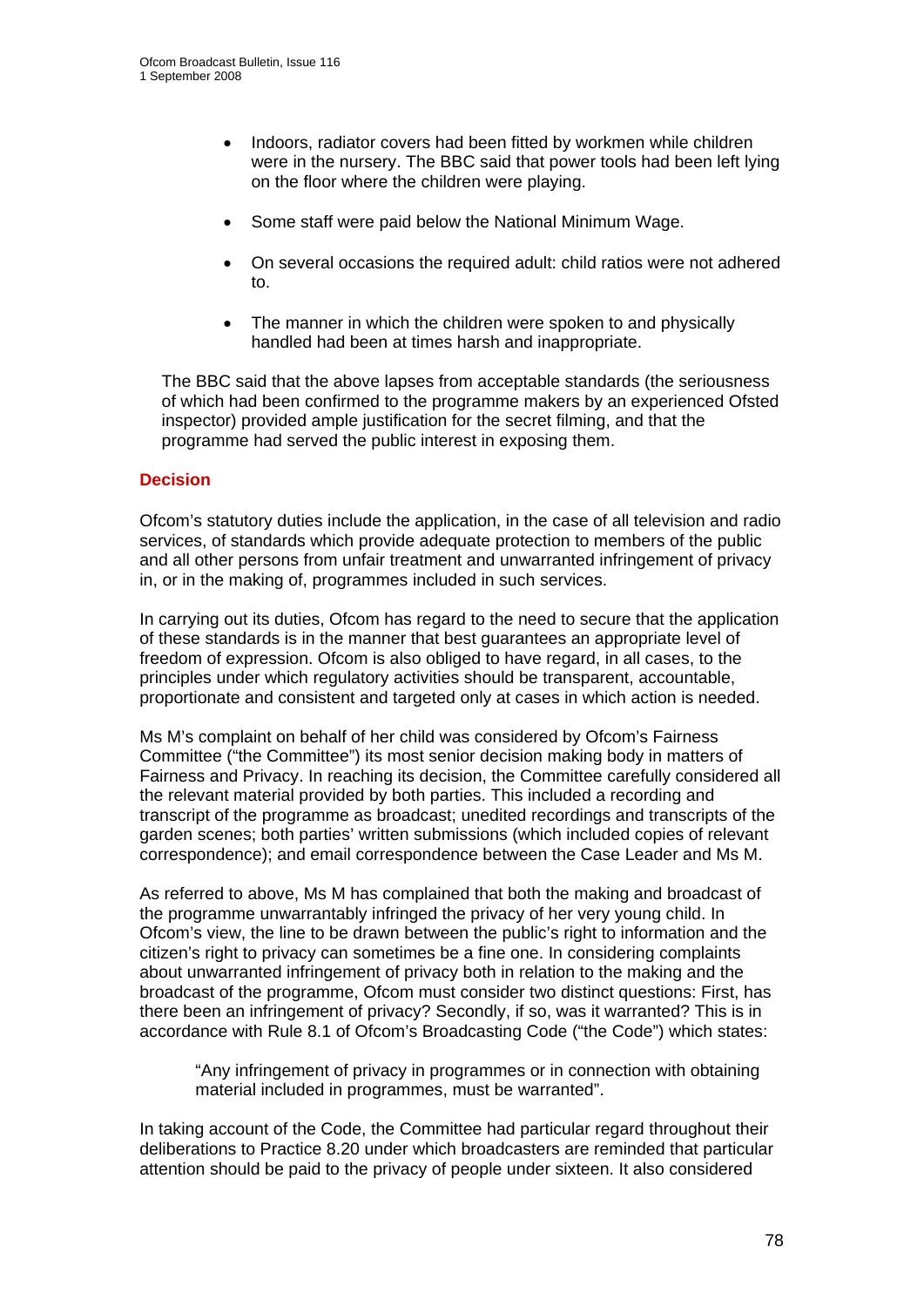Practice 8.21 which states that where a programme features a person under the age of sixteen, consent must be obtained from a parent or guardian unless the subject matter is trivial or uncontroversial and the participation minor, or it is warranted to proceed without consent.

a) The Committee first considered Ms M's complaint that her child's privacy was unwarrantably infringed in the making of the programme by the programme makers' surreptitious filming of the child without her knowledge or consent. The Committee noted that Ms M believed that her consent should have been obtained prior to filming.

In considering whether the making of the programme infringed Ms M's child's privacy, the Committee considered whether the child had a legitimate expectation of privacy in the circumstances in which the filming took place.

 The Committee noted from the information provided by both parties that Ms M's child had been filmed while attending day nursery, and that the child was two years and eight months old at the time. The Committee also noted that footage of Ms M's child had been obtained surreptitiously by the use of a hidden camera. The Committee also took account of the fact that Ms M's child had been apparently filmed in circumstances where a gardening tool had been taken from the child by the undercover reporter.

 In the Committee's view, the location of the filming (a nursery entrusted with the care of very young children which is not freely accessible to the public), the age and vulnerability of the child and the surreptitious nature of the filming were all factors that would have significantly heightened Ms M's child's expectation of privacy. In the circumstances, the Committee considered that the Ms M's child had a legitimate expectation of privacy in the circumstances in which the filming took place.

In light of the above considerations, the Committee took the view that the actions of the programme makers in obtaining footage of Ms M's child, whilst inside the Nursery and without the knowledge or consent of the child's parents or guardians, through surreptitious means, infringed the child's privacy.

Having found an infringement of Ms M's child's privacy in the making of the programme, the Committee went onto consider whether the infringement was warranted.

As referred to above, the filming had been obtained surreptitiously. The Committee therefore took account of Practice 8.9 of the Code which states that:

"The means of obtaining material must be proportionate in all the circumstances and in particular to the subject matter of the programme."

The Committee also took account of Practice 8.13 which states that:

"Surreptitious filming or recording should only be used where it is warranted. Normally, it will only be warranted if:

• there is prima facie evidence of a story in the public interest; and

• there are reasonable grounds to suspect that further material evidence could be obtained; and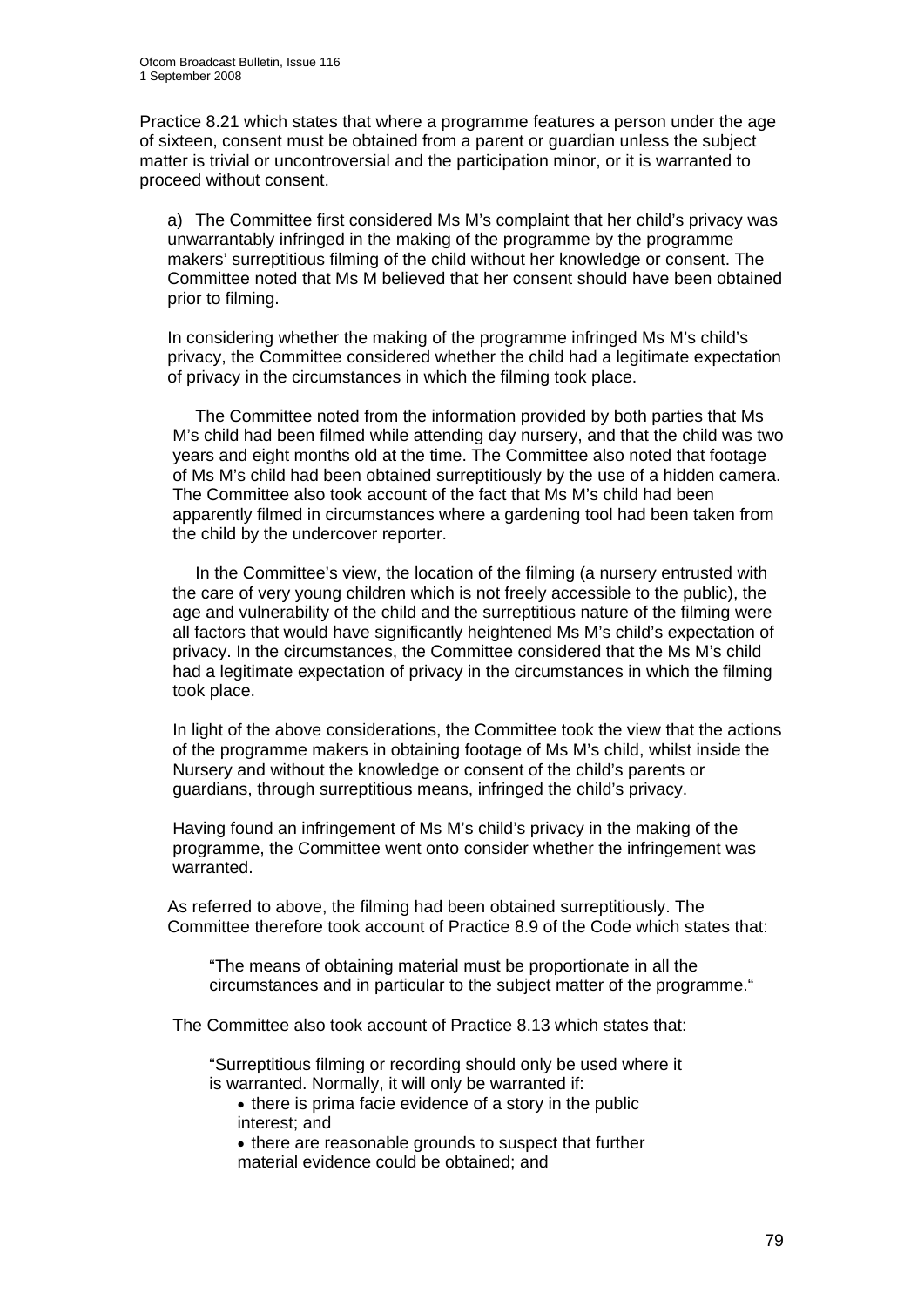• it is necessary to the credibility and authenticity of the programme."

The Committee noted that prior to filming the programme makers had received information that raised significant concerns about the Nursery from one of its former employees. The Committee noted that in response to this information an undercover reporter applied for and successfully secured, employment with the Nursery using false qualifications and references and had been able to work at the Nursery without any checks being made on her qualifications or past working experience (e.g. reference checks). The Committee also noted that the reporter had gathered information about the Nursery on her first day. Surreptitious filming of the Nursery had begun on the undercover reporter's second day of work by which time a number of the allegations made by the former member of staff had been confirmed.

Taking into account the information obtained by the programme makers about the Nursery prior to filming, the Committee was satisfied that there was prima facie evidence of a story in the public interest. The Committee considered that a story about the quality of care provided by the child care industry, especially by those entrusted with the care of very young and vulnerable children, was clearly in the public interest. The Committee also considered that the programme makers had reasonable grounds to believe that further evidence could be obtained, on the basis of the material gathered on the reporter's first day of employment.

The Committee was satisfied that the surreptitious nature of the investigation (including surreptitious filming by two reporters) was essential for its authenticity and credibility. In the Committee's view, by alerting the Nursery, its staff, or the parents of the children to the investigation in advance, the programme makers would have been unable to gain an accurate picture of the standard of care on offer. The Committee noted that the undercover filming had recorded evidence of the reporter caring for very young children despite being unqualified; of builders operating with power tools near to small children and leaving them unattended where children could access them; inappropriate behaviour by some Nursery staff (e.g. swearing); the difference between the 'public face' of the Nursery and the actual care provided; and the discovery of glass in the play area. In all the circumstances, the Committee therefore found that the surreptitious nature of the filming was warranted and proportionate in this case.

Finally the Committee assessed whether the infringement of Ms M's child's privacy was warranted in the making of the programme, by considering the factors discussed above. The Committee carefully weighed up a very young child's right to privacy against the public interest served by the filming the child at the Nursery. As stated above, the Committee considered that a story about the quality of care provided by those responsible for very young children was one that was in the public interest. It also considered that the investigation could not have succeeded in showing the actual practices of the Nursery (where very young children were inevitably present) without surreptitious filming by the reporters. While the Committee acknowledged that the filming infringed the privacy of Ms M's child, it found that it was warranted by the strong public interest served by the investigation.

Therefore in relation to Head (a) the Committee found that Ms M's child's privacy had been infringed in the making of the programme, but that the infringement was warranted by a public interest. Accordingly, the Committee has not upheld the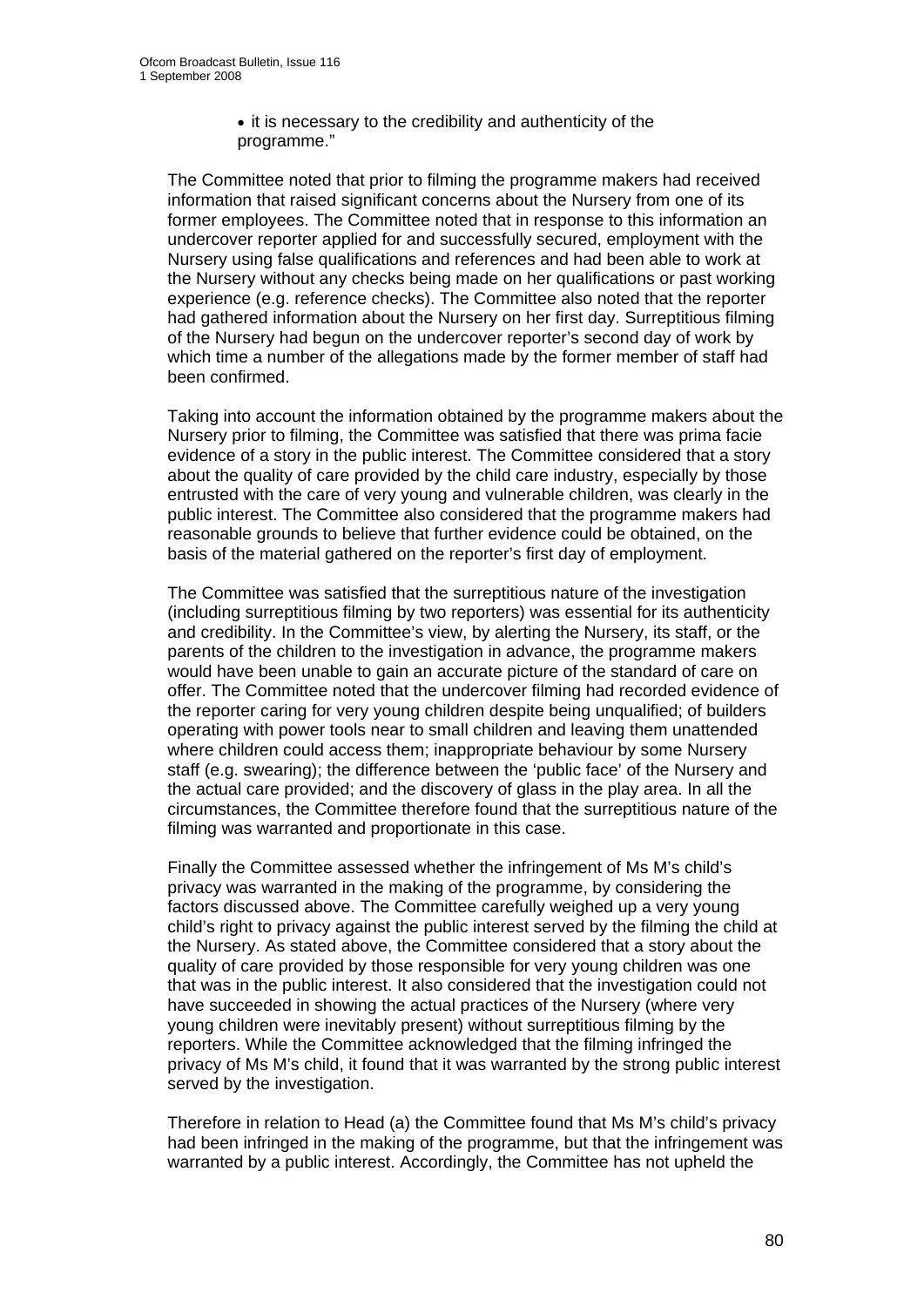complaint of unwarranted infringement of privacy in the making of the programme.

b) The Committee next considered Ms M's complaint that the broadcast of the programme unwarrantably infringed the privacy of her child in that easily recognisable footage of the child had been broadcast without her consent.

In considering this complaint Ofcom had regard to Rule 8.1 (set out above).

In deciding whether Ms M's child's privacy had been infringed in the programme, the Committee first considered whether the child had a legitimate expectation of privacy in respect of the footage that was broadcast.

The Committee considered (for the reasons discussed at Head (a) of the Decision) that recordings of a very young child obtained inside the Nursery, by surreptitious means, would be footage that the child could normally legitimately expect to remain private.

However, in this case, the Committee noted that before broadcasting footage of Ms M's child, the programme makers had taken steps to disguise the child's identity. The Committee noted that the faces of all of the children at the Nursery had been completely blurred, including those children shown during the garden scenes.

In relation to the complaint that Ms M's child's first name could be heard in the programme, the Committee carefully reviewed and listened for any sound that could be understood to be the name of the child. The Committee knew the child's name but was unable to detect it in any of the garden scenes or other scenes filmed at the Nursery, despite each Member having viewed this section of the programme, individually, on a number of occasions. The Committee was satisfied that the broadcast would not have revealed the first name of Ms M's child to the normal viewer. In the Committee's view Ms M's child would only have been identifiable by those who knew the child very well and were already aware that the child attended the Nursery; this would be a very small group of people.

Furthermore, the Committee considered that the focus of the scene in which a gardening tool had been taken away from a child was clearly the potential safety hazard caused by the tool. In the Committee's view, information about the child's activities e.g. that a tool had been taken away from the child out of concern for the child's safety, was not sensitive or likely to have infringed the child's privacy if revealed to those capable of identifying them (which as discussed above, would be a very small circle comprised of those closest to the child).

Therefore in relation to Head (b) the Committee found the broadcast of the programme did not infringe Ms M's child's privacy. Having found no infringement of privacy in relation to this part of the complaint, the Committee was not required to decide whether any infringement had been warranted.

**Accordingly Ofcom has not upheld Ms M's complaint on behalf of her child of unwarranted infringement of privacy in either the making or broadcast of the programme.** 

The Fairness Committee

22 August 2008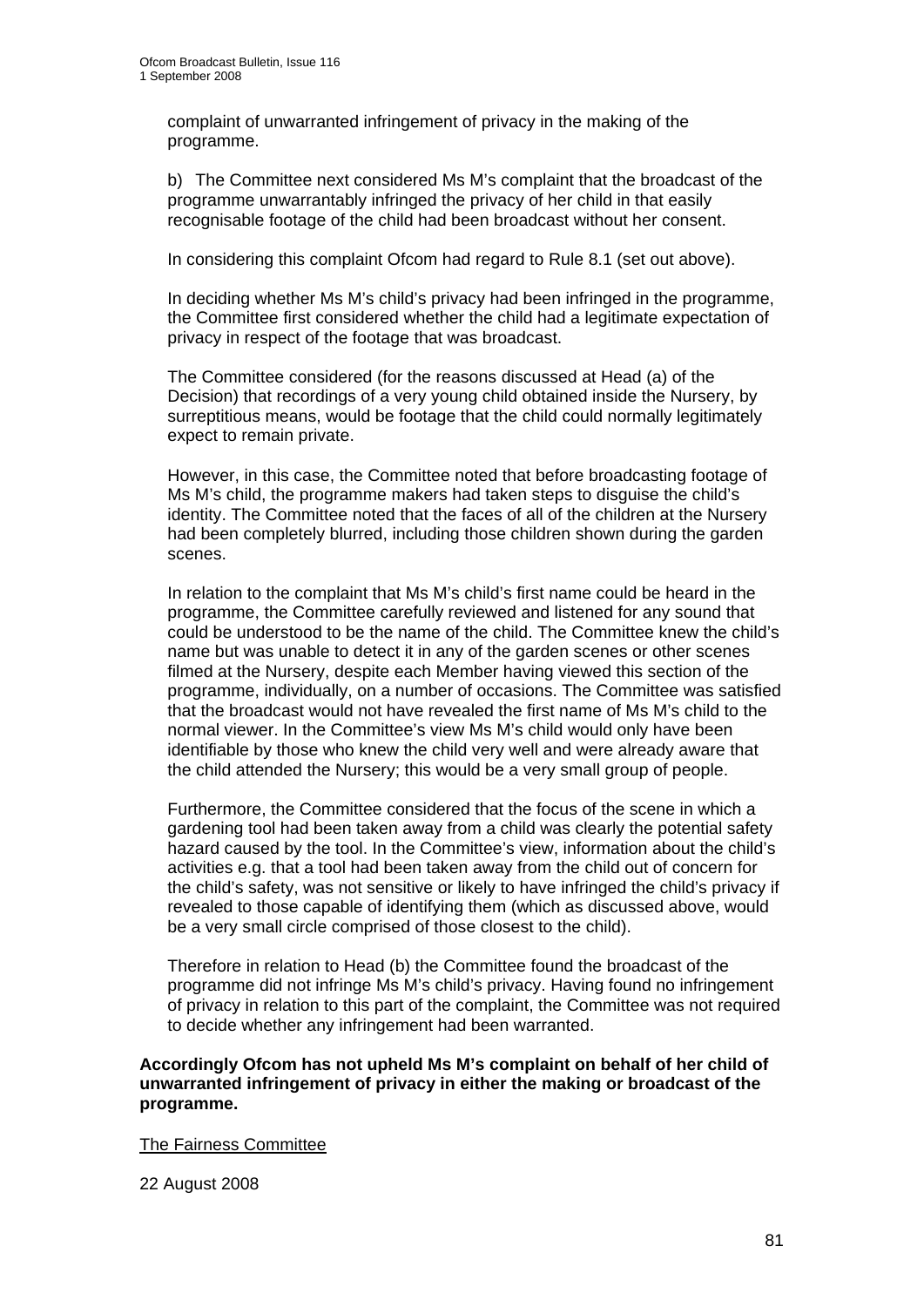# **Complaint by Ms A on behalf of her son (a minor)**

*Whistleblower: Childcare*, BBC1, 5 March 2008

**Summary:** Ofcom has not upheld this complaint by Ms A on behalf of her son (a minor) of unwarranted infringement of privacy in the making and broadcast of the programme.

On 5 March 2008, BBC1 broadcast an edition of its investigative programme, Whistleblower, entitled Childcare. During the programme, the BBC reporter went undercover and obtained a job as a Nursery Assistant at a nursery in West London called Buttons Day Nursery ("the Nursery"). The reporter surreptitiously recorded her experience of working at this nursery.

The programme contained footage of Ms A's son, who attended the Nursery. Ms A complained that the filming of her son, without her knowledge or consent and the subsequent broadcast of footage of him, unwarrantably infringed his privacy.

The complaint was considered by Ofcom's Fairness Committee, its most senior decision making body in matters of Fairness and Privacy.

In summary the Committee found the following:

- The surreptitious filming of Ms A's two and a half year of son, while at his day nursery, without his parent's knowledge or consent, was an infringement of the child's privacy. The Committee carefully weighed up the infant's right to privacy against the public interest served by the filming of him at his nursery. It concluded that the decision to film surreptitiously inside the Nursery was warranted by the strong public interest served by the investigation into the care of very young children. Therefore the Committee did not uphold the complaint of unwarranted infringement of privacy in the making of the programme.
- In relation to the programme as broadcast, the Committee considered that only those who knew the child very well and were already aware that he attended the Nursery, would have been able to identify him. This was because his face had been heavily blurred. The Committee considered that for the small group of those who were capable of identifying the child, the footage of him would not have revealed information that was of a private or sensitive nature. Therefore, the Committee found that the broadcast of the programme did not infringe the privacy of Ms A's son.

#### **Introduction**

On 5 March 2008, BBC1 broadcast an edition of its investigative programme, *Whistleblower*, entitled *Childcare*. It featured an undercover investigation into the child care industry. During the programme, a BBC reporter went undercover and obtained a job as a Nursery Assistant at a nursery in West London called Buttons Day Nursery ("the Nursery"). The reporter surreptitiously recorded her experience of working at this nursery and some of the footage was included in the programme as broadcast.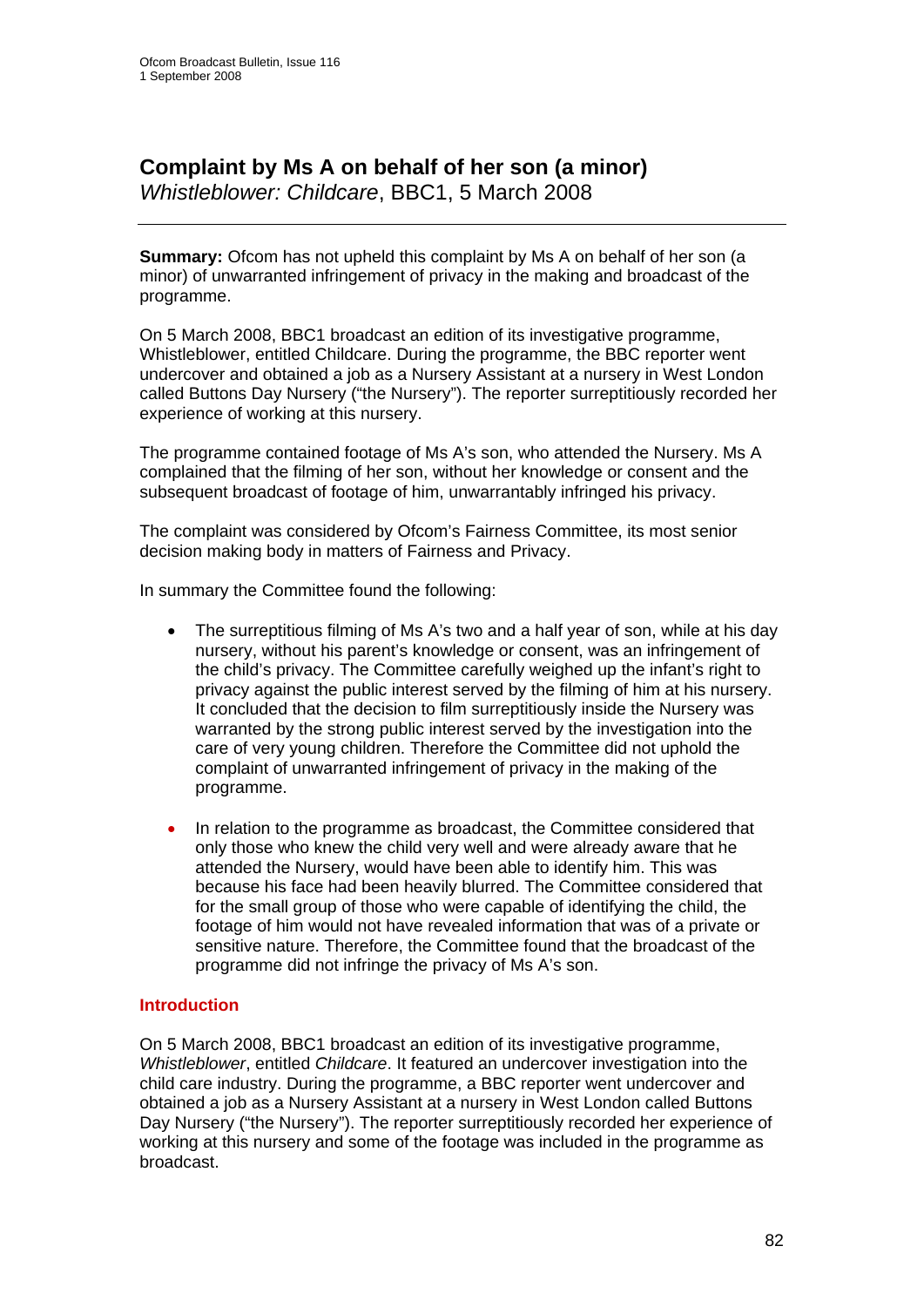The programme alleged that the Nursery had failed to conduct appropriate checks of the undercover reporter's qualifications before allowing her to work with the children; that the Nursery was understaffed; that some of the Nursery staff had acted in an unprofessional manner; and questioned whether the Nursery had taken appropriate steps to ensure the safety of the children at all times.

During the programme the reporter stated that:

*"[The owner of the Nursery] charges parents a lot of money for a place at [the] nursery…which makes it all the more shocking that I witnessed treatment of children at this nursery that I would never have expected".* 

Shortly after this commentary, the programme broadcast footage of a young child turning away from one of the nursery staff. Directly after this, a Nursery staff member could be heard making a remark which was partially 'bleeped out' that was subtitled as *"what a little s\*\*\*bag"*.

The programme also broadcast footage of a child being lifted by his arms by two Nursery staff members.

Both of the above pieces of footage were shown in the programme's introduction as well as in the body of the report. The face of the child had been obscured at all times.

Ofcom received a complaint from Ms A, who is the mother of the boy shown in the two clips described above. Ms A complained that her son's privacy had been unwarrantably infringed in both the making of the programme and in the programme as broadcast.

#### **The Complaint**

a) In summary, Ms A complained that the privacy of her son was unwarrantably infringed in the making of the programme, in that the programme makers filmed Ms A's son (who was two and a half at the time) without her knowledge or consent.

b) In summary, Ms A complained that the privacy of her son was unwarrantably infringed in the programme as broadcast in that identifiable footage of her young son was broadcast without her knowledge or consent. Ms A said that in one of the pieces of footage a derogatory comment was seemingly made about her son. Ms A said that although her son's face had been blurred in the programme, he was still recognisable to people who knew him.

#### **The BBC's case**

The BBC provided a written statement in response to the complaint. It also provided Ofcom with copies of relevant correspondence between it and the complainant; a recording and transcript of the programme as broadcast; and the unedited recordings and transcripts of Ms A's son's contribution. This included footage of Ms A's son being lifted by a staff member by his arms, and where a staff member was shown referring to him as *"what a little s\*\*\*bag"*.

As a general response to the complaint, the BBC said that the thrust of the programme was to examine the effectiveness of Ofsted, the regulatory authority for education. In particular it was to examine Ofsted's responsibility to monitor the quality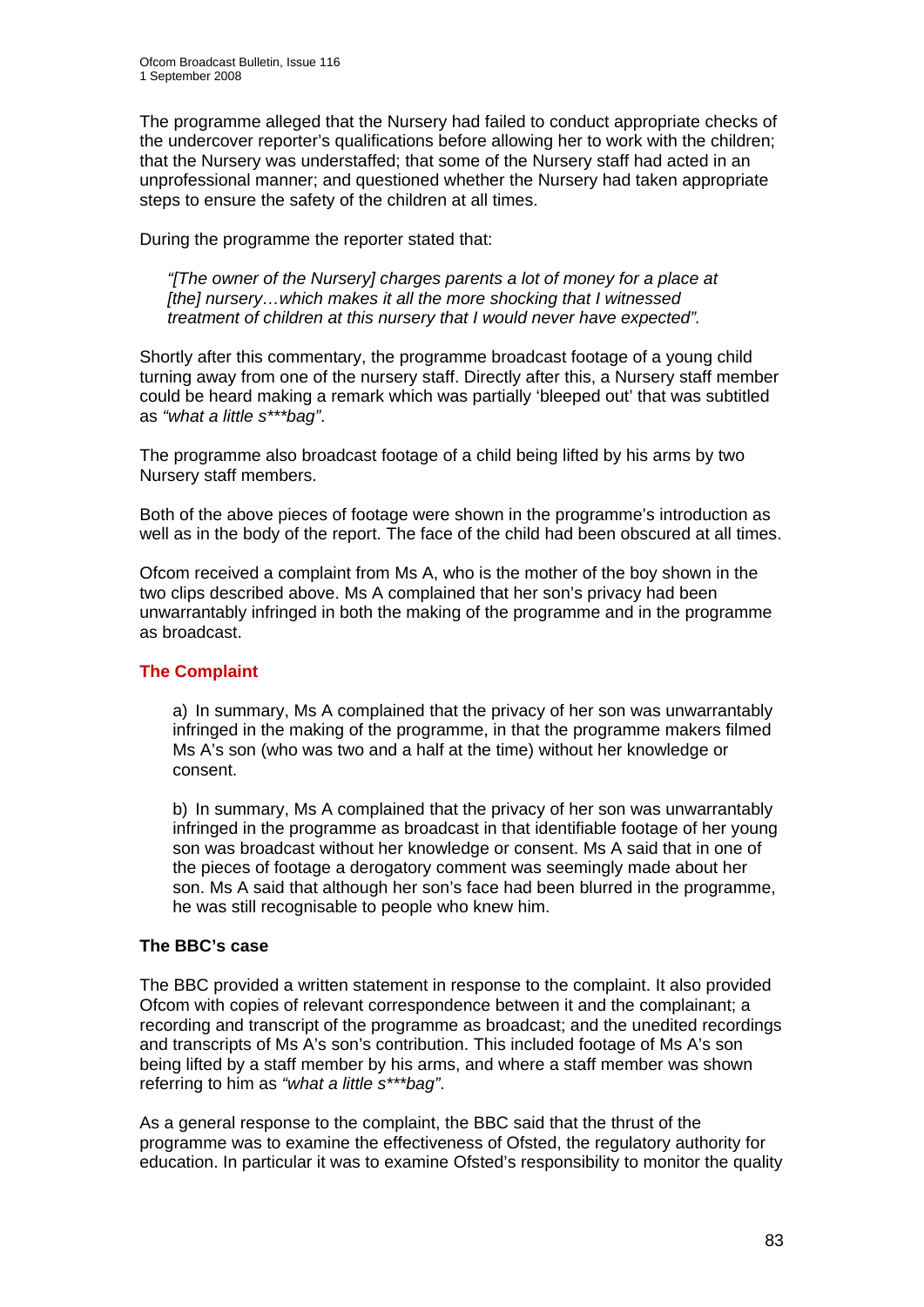of care offered by registered childcare providers, which included their critical role in protecting children from harm or neglect, and helping to keep them safe.

In reply to Ms A's specific complaints the BBC responded as follows:

a) In response to the complaint that Ms A's son's privacy had been unwarrantably infringed in the making of the programme, the BBC acknowledged that an inevitable consequence of the decision to conduct an undercover report was that children at the Nursery had been filmed without permission. However, it said the decision to film undercover at the Nursery had been taken only after serious consideration of pre-existing evidence of poor practices.

The BBC said this evidence came from a senior member of staff who had worked at the Nursery for approximately one year. The former staff member had told the programme makers that some staff at the Nursery were paid below the minimum wage; there had been a time when a shortage of staff at the Nursery had impacted on the care of the babies; and that the toddlers' area of the Nursery was dirty.

The BBC said that based on this evidence it was decided that the reporter would start work at the Nursery, but that she would not initially secretly film. The programme producer said that the permission to film secretly was granted only after further consideration of the reporter's own discoveries; on her first day in the Nursery, despite not having had a Criminal Records Bureau ("CRB") check by her employer, she was left unsupervised in sole charge of five children. This, the BBC said completely contravened the Ofsted regulations, which have the force of the law. The BBC also said that no one had checked the reporter's references.

b) In relation to the broadcast of the programme, the BBC said that substantial effort had been made to disguise the identities of all the children featured in the programme. Steps taken by the programme makers included heavy blurring of the children's faces to render visual identification impossible; alteration of identifiable pieces of the children's clothing; and the removal from the programme of recognisable children's names. The BBC said that the programme makers felt that they had done everything within their power to conceal the identities of the children. The broadcaster said it did not believe that any of the children in the film were rendered identifiable by the programme or that their privacy had been significantly infringed.

In relation to Ms A's son, the BBC said that the two clips referred to by the complainant had been shown twice, but lasted no more than two seconds. It said that the two clips (i.e. him being lifted by his arms, and the referred to by a member of staff as *"a little shitbag"*) had been filmed on different days and the child had been wearing different clothes. The BBC said that given the degree of blobbing and the time lapse between the recording and the transmission of the programme, it did not believe that it would have appeared to viewers to be the same child in both clips. The BBC said that though it was not clear in the programme why the child in question was referred to in the way he was, the commentary had made it clear that the purpose of broadcasting this sequence was to reflect the inappropriate behaviour of the Nursery staff. Not as a reflection on the child.

The BBC said even if there had been a significant infringement, it would have been offset by strong public interest considerations. The BBC said the filming showed that: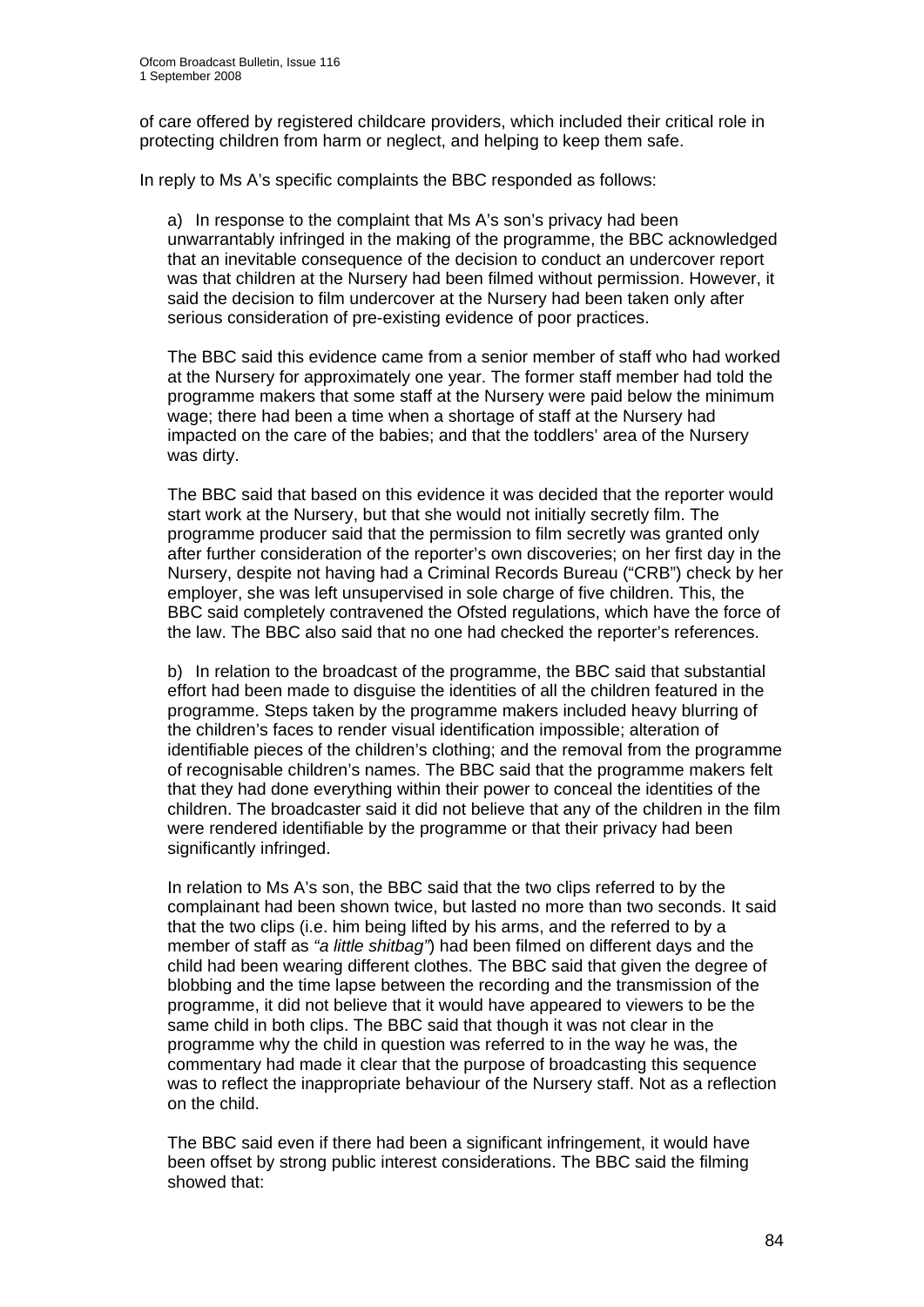- The reporter (whom the management of Buttons did not know had been CRBchecked) had been left alone with children on several occasions, ranging from 30 minutes to an hour. The BBC said it was a legal requirement that staff who have not been CRB-checked are never left alone with children, and that this is regarded as a highly important aspect of child protection.
- At the point of employment, and for her entire first week of working as a nursery assistant, no check was made on the reporter's identity. In addition her referee was not spoken to before she was offered the job, nor throughout the whole time she was working at Buttons. The BBC said that such checks are crucial before someone is employed to look after young children.
- The implements being used in the garden many of them metal were not appropriate to the age of all the children who had access to them. The BBC said the reporter had witnessed children under the age of three playing with them.
- Broken glass was found in the garden on more than one occasion. In one instance a piece of glass was picked up by a child.
- Indoors, radiator covers had been fitted by workmen while children were in the nursery. The BBC said that power tools had been left lying on the floor where the children were playing.
- Some staff were paid below the National Minimum Wage.
- On several occasions the required adult:child ratios were not adhered to.
- The manner in which the children were spoken to and physically handled had been at times harsh and inappropriate.

The BBC said that the above lapses from acceptable standards (whose seriousness had been confirmed to the programme makers by an experienced Ofsted inspector) provided ample justification for the secret filming, and that the programme had served the public interest in exposing them.

#### **Decision**

Ofcom's statutory duties include the application, in the case of all television and radio services, of standards which provide adequate protection to members of the public and all other persons from unfair treatment and unwarranted infringement of privacy in, or in the making of, programmes included in such services.

In carrying out its duties, Ofcom has regard to the need to secure that the application of these standards is in the manner that best guarantees an appropriate level of freedom of expression. Ofcom is also obliged to have regard, in all cases, to the principles under which regulatory activities should be transparent, accountable, proportionate and consistent and targeted only at cases in which action is needed.

Ms A's complaint on behalf of her son was considered by Ofcom's Fairness Committee ("the Committee") its most senior decision making body in matters of Fairness and Privacy. In reaching its decision, the Committee carefully considered all the relevant material provided by both parties. This included a recording and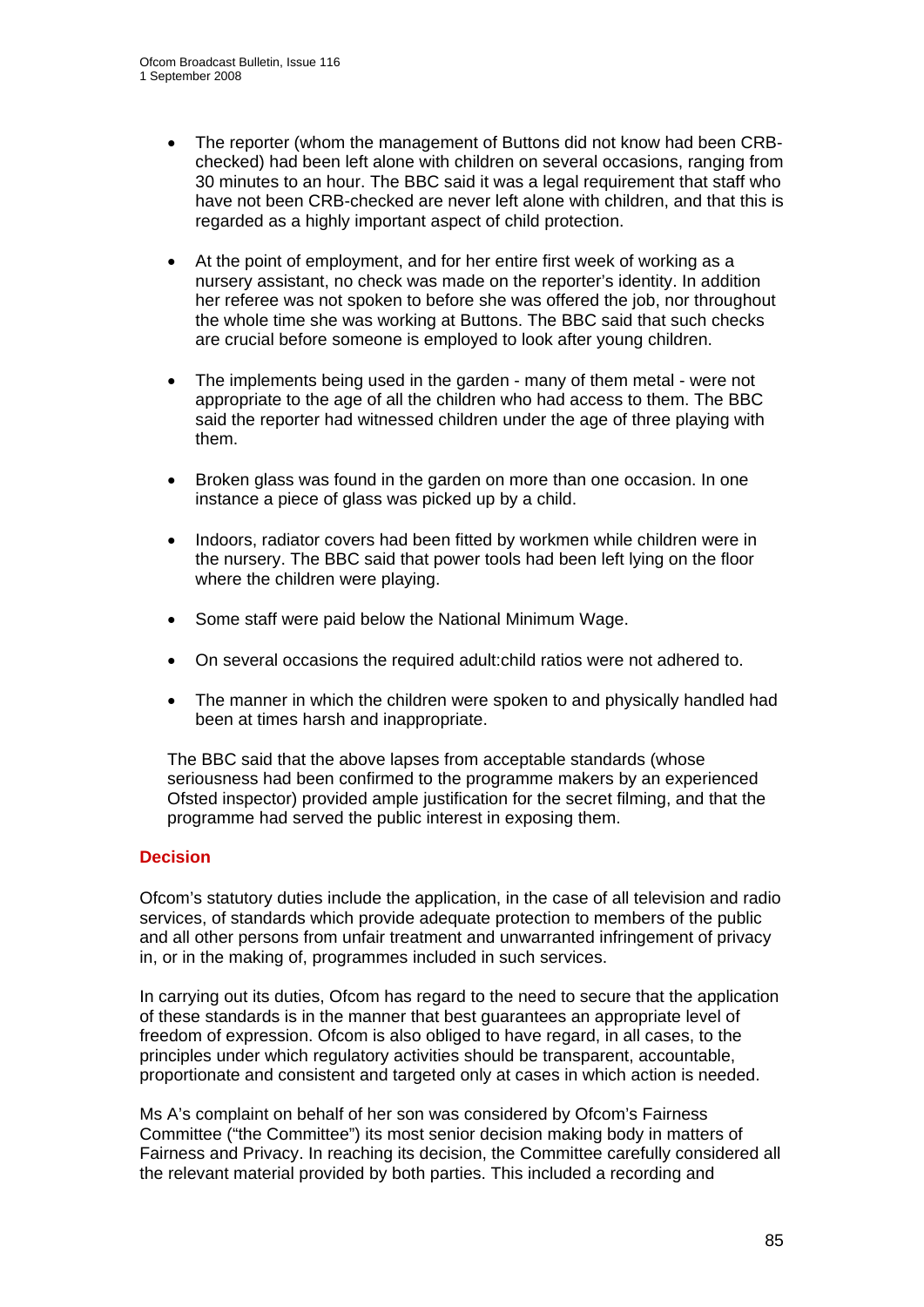transcript of the programme as broadcast; two unedited recordings and transcripts of Ms A's son's contribution to the programme; both parties' written submissions (which included copies of relevant correspondence); and a note of a telephone conversation between the Case Leader and Ms A.

As referred to above, Ms A has complained that both the making and broadcast of the programme unwarrantably infringed the privacy of her very young son. In Ofcom's view, the line to be drawn between the public's right to information and the citizen's right to privacy can sometimes be a fine one. In considering complaints about unwarranted infringement of privacy both in relation to the making and the broadcast of the programme, Ofcom must consider two distinct questions: First, has there been an infringement of privacy? Secondly, if so, was it warranted? This is in accordance with Rule 8.1 of Ofcom's Broadcasting Code ("the Code") which states:

"Any infringement of privacy in programmes or in connection with obtaining material included in programmes, must be warranted".

In taking account of the Code, the Committee had particular regard throughout their deliberations to Practice 8.20 under which broadcasters are reminded that particular attention should be paid to the privacy of people under sixteen. It also considered Practice 8.21 which states that where a programme features a person under the age of sixteen, consent must be obtained from a parent or guardian unless the subject matter is trivial or uncontroversial and the participation minor, or it is warranted to proceed without consent.

a) The Committee first considered Ms A's complaint that her son's privacy was unwarrantably infringed in the making of the programme, by the fact that he was filmed without her knowledge or consent.

In considering whether the making of the programme infringed Ms A's son's privacy, the Committee considered whether the child had a legitimate expectation of privacy in the circumstances in which he was filmed.

 The Committee noted from the information provided by both parties that Ms A's son had been filmed while he attended his day nursery, and that he was two and a half years old at the time. The Committee also noted that footage of Ms A's son had been obtained surreptitiously by the use of a hidden camera. The Committee also took account of the fact that Ms A's son had been filmed in situations which included him being lifted off the ground by his arms by two members of staff and also being referred to by a member of staff as "a little shitbag".

In the Committee's view, the location of the filming (a nursery entrusted with the care of very young children which is not freely accessible to the public); the age and vulnerability of the child; and, the surreptitious nature of the filming were all factors that would have significantly heightened Ms A's son's expectation of privacy. In the circumstances, the Committee considered that Ms A's son had a legitimate expectation of privacy in the circumstances in which he was filmed.

In light of the above considerations, the Committee took the view that the actions of the programme makers in obtaining footage of Ms A's son whilst inside his nursery without the knowledge or consent of his parents or guardians, through surreptitious means, infringed the child's privacy.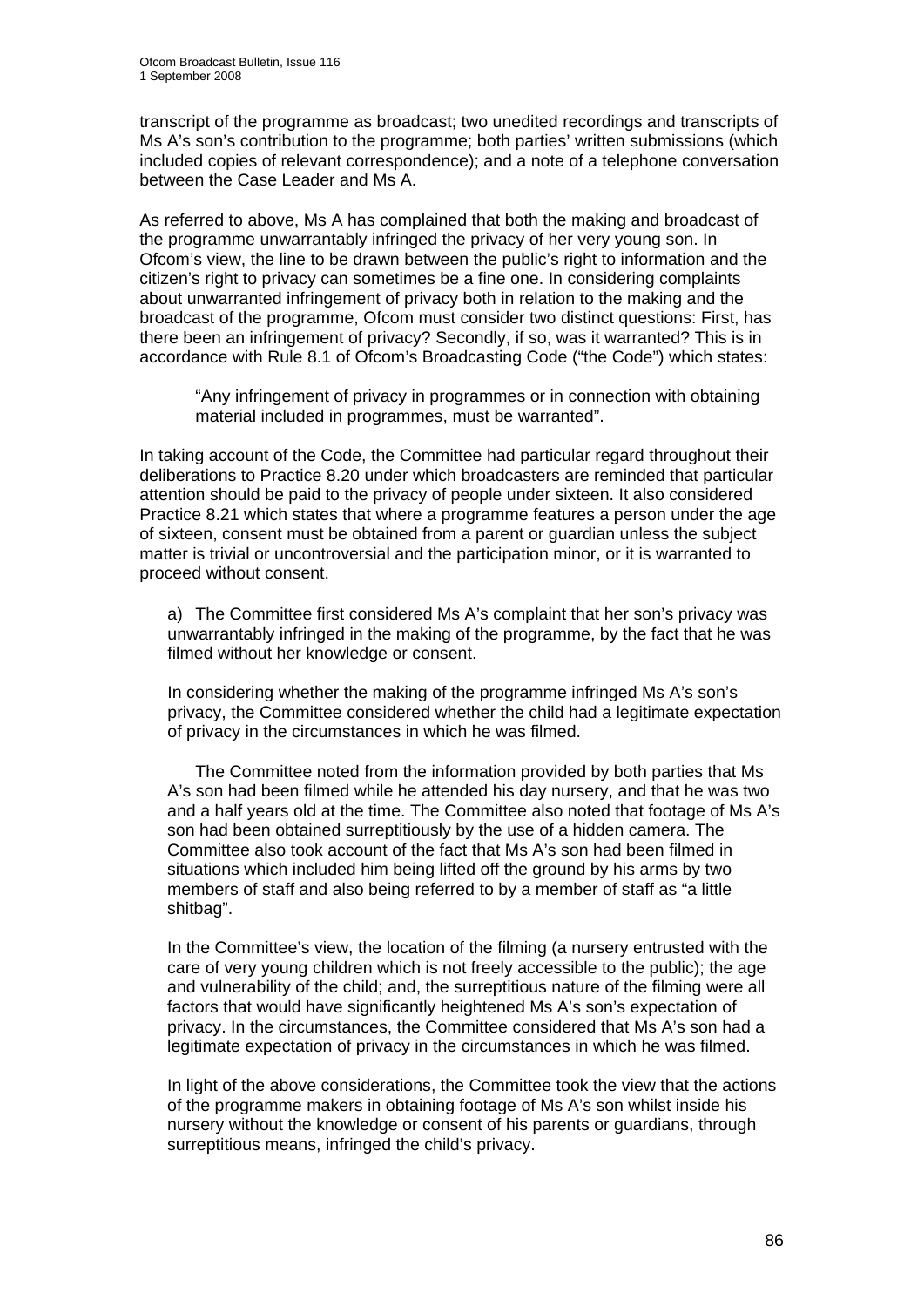Having found an infringement of Ms A's son's privacy in the making of the programme, the Committee went on to consider whether the infringement was warranted.

As referred to above, the filming had been obtained surreptitiously. The Committee therefore took account of Practice 8.9 of the Code which states that:

"The means of obtaining material must be proportionate in all the circumstances and in particular to the subject matter of the programme."

The Committee also took account of Practice 8.13 which states that:

"Surreptitious filming or recording should only be used where it is warranted. Normally, it will only be warranted if:

- there is prima facie evidence of a story in the public interest; and
- there are reasonable grounds to suspect that further material evidence could be obtained; and
- it is necessary to the credibility and authenticity of the programme."

The Committee noted that prior to filming the programme makers had received information that raised significant concerns about the Nursery from one of its former employees. The Committee noted that in response to this information an undercover reporter applied for and successfully secured, employment with the Nursery using false qualifications and references and had been able to work at the Nursery without any checks being made on her qualifications or past working experience (e.g. reference checks). The Committee also noted that the reporter had gathered information about the Nursery on her first day. Surreptitious filming of the Nursery had begun on the undercover reporter's second day of work by which time a number of the allegations made by the former member of staff had been confirmed.

Taking into account the information obtained by the programme makers about the Nursery prior to filming, the Committee was satisfied that there was prima facie evidence of a story in the public interest. The Committee considered that a story about the quality of care provided by the child care industry, especially by those entrusted with the care of very young and vulnerable children, was clearly in the public interest. The Committee also considered that the programme makers had reasonable grounds to believe that further evidence could be obtained, on the basis of the material gathered on the reporter's first day of employment.

The Committee was satisfied that the surreptitious nature of the investigation (including surreptitious filming by two reporters) was essential to its authenticity and credibility. In the Committee's view, by alerting the Nursery, its staff or the parents of the children to the investigation in advance, the programme makers would have been unable gain an accurate picture of the standard of care on offer. The Committee noted that the undercover filming had recorded evidence of the reporter caring for very young children despite being unqualified; of builders operating with power tools near to small children and leaving the tools unattended where children could access them; inappropriate behaviour by some Nursery staff (e.g. swearing); the difference between the 'public-face' of the Nursery and the actual care provided; and the discovery of glass in the play area. In all the circumstances, the Committee therefore found that the surreptitious nature of the filming was warranted and proportionate in this case.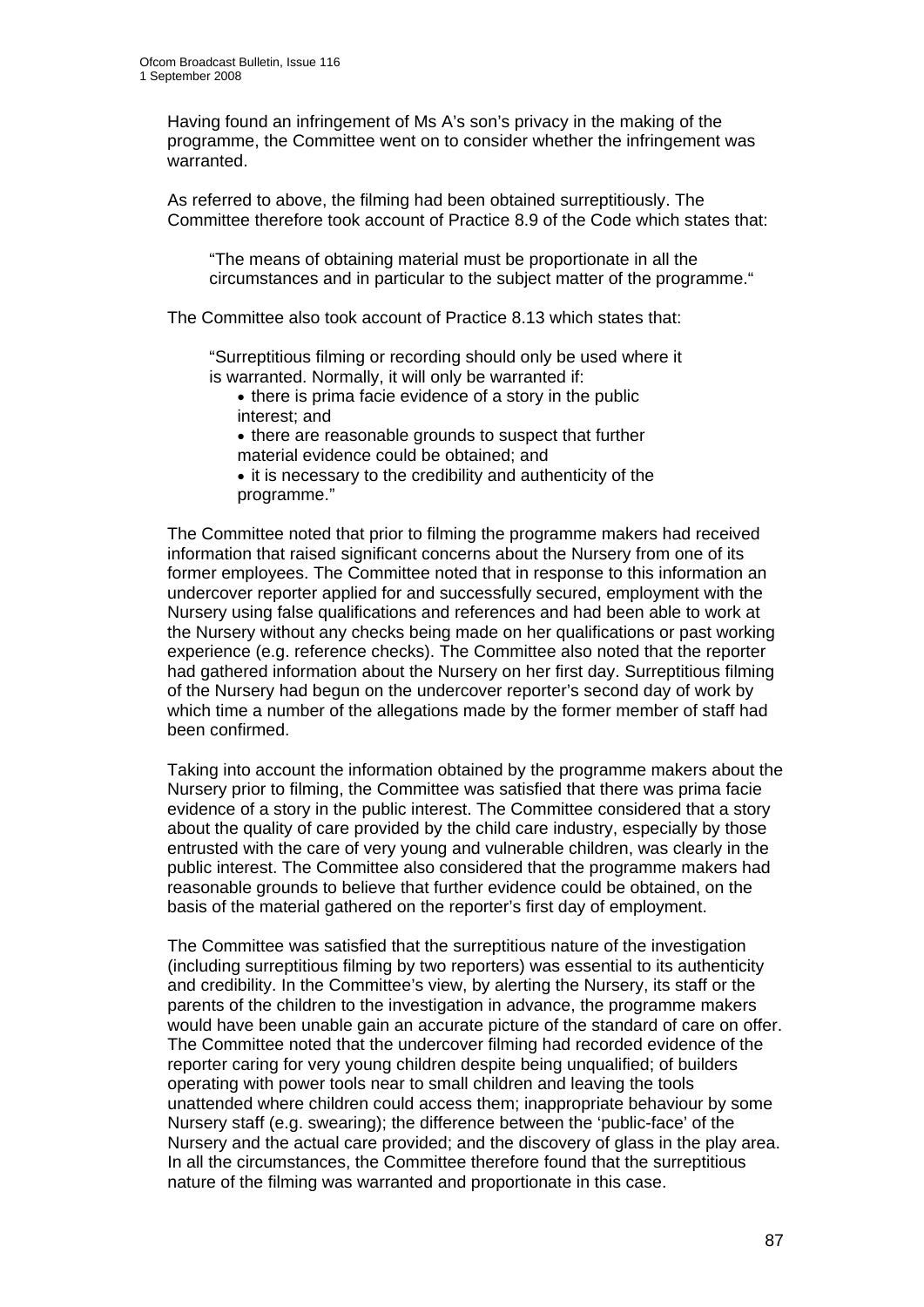Finally the Committee assessed whether the infringement of Ms A's son's privacy was warranted in the making of the programme, by considering the factors discussed above. The Committee carefully weighed a very young child's right to privacy against the public interest served by the filming of his nursery in these circumstances. As stated above, the Committee considered that an investigation into the quality of care provided by those responsible for very young children was one that was in the public interest. It also considered that the investigation could not have succeeded in showing the actual practices of the Nursery (where very young children were inevitably present) without surreptitious filming by the reporters. While the Committee acknowledged that the filming infringed the privacy of Ms A's son,

it found that the infringement was warranted by the strong public interest served by the investigation.

Therefore in relation to Head (a) the Committee found that Ms A's son's privacy had been infringed in the making of the programme, but that the infringement was warranted by a public interest. Accordingly, the Committee has not upheld the complaint of unwarranted infringement of privacy in the making of the programme.

b) The Committee next considered Ms A's complaint that the broadcast of the programme unwarrantably infringed the privacy of her son in that identifiable footage of him was broadcast without her knowledge or consent. The Committee noted that Ms A had said that in one of the pieces of footage a derogatory comment was seemingly made about her son and that although her son's face had been blurred in the programme, he was still recognisable to people who knew him.

In considering this complaint Ofcom had regard to Rule 8.1 (as set out above).

In deciding whether Ms A's son's privacy had been infringed in the programme as broadcast, the Committee first considered whether the child had a legitimate expectation of privacy in respect of the footage that was broadcast of him.

The Committee considered (for the reasons discussed at Head (a) of the Decision) that recordings of a very young child obtained inside his Nursery, by surreptitious means, would be footage that the child could normally legitimately expect to remain private.

However, in this case, the Committee noted that before broadcasting footage of Ms A's son, the programme makers had taken steps to disguise his identity. The Committee noted that the face of the child had been completely obscured and the shots of him (that had been complained of) had been edited into very short clips.

Having viewed the programme carefully, the Committee considered that only those who knew Ms A's son very well and were already aware that he attended the Nursery, might have been able to identify him; this would have been a very small circle of people. The Committee also considered that for those who were capable of identifying the child in the programme, the footage of him would not have revealed information that was of a private or sensitive nature.

The Committee considered the footage identified by Ms A in her complaint. In relation to the scene in which a staff member had stated *"what a little s\*\*\*bag"*, the Committee noted that there had been a number of children and staff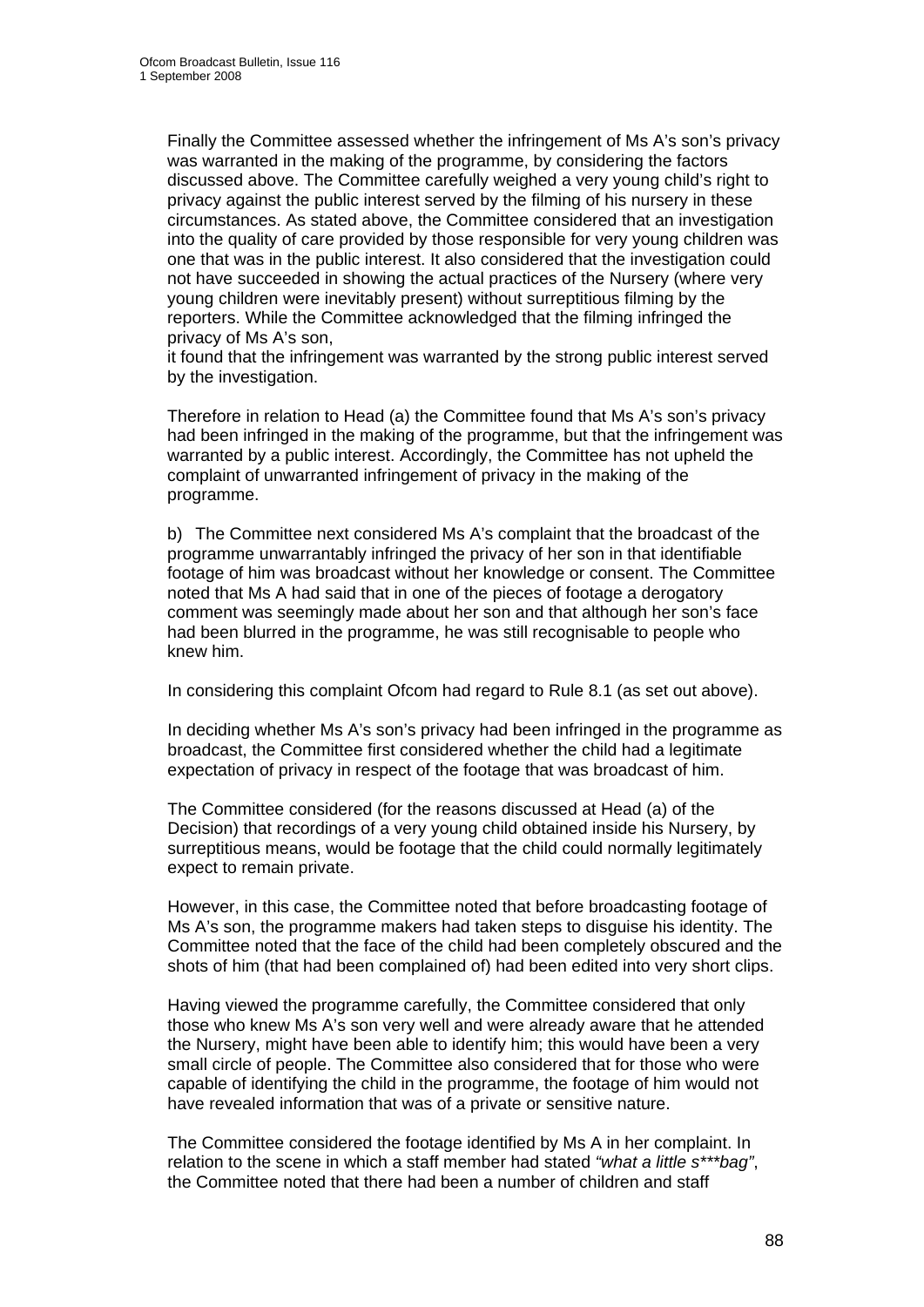members in the shot and all had had their faces obscured. Therefore although it was clear in the original untransmitted footage, it would not have been clear to viewers of the programme as broadcast which staff member had made the comment, nor to which child it had referred. The programme gave no information about why a staff member had referred to a child in this way, therefore no information, private or otherwise, had been provided about a particular child's behaviour. In relation to the shot of Ms A's son being lifted by his arms, the Committee noted that a staff member had stated *"Stop. Everyday man, it is the same story with this child"*. The Committee considered that the focus of this shot had been the actions of the two staff members in lifting the child off the ground by his arms and not the behaviour of the child (about whom no further details had been provided in the programme).

In the Committee's view, the information provided in the programme about the treatment specifically received by the child (i.e. being lifted by his arms or possibly being referred to in an inappropriate way) was not sensitive or likely to have infringed his privacy if revealed to those capable of identifying him. As discussed above, this would be a very small circle comprised of those closest to him.

Therefore in relation to Head (b) the Committee found the broadcast of the programme did not infringe Ms A's son's privacy. Having found no infringement of privacy in relation to this part of the complaint, the Committee was not required to decide whether any infringement had been warranted.

#### **Accordingly Ofcom has not upheld Ms A's complaint on behalf of her son of unwarranted infringement of privacy in either the making or broadcast of the programme.**

The Fairness Committee

22 August 2008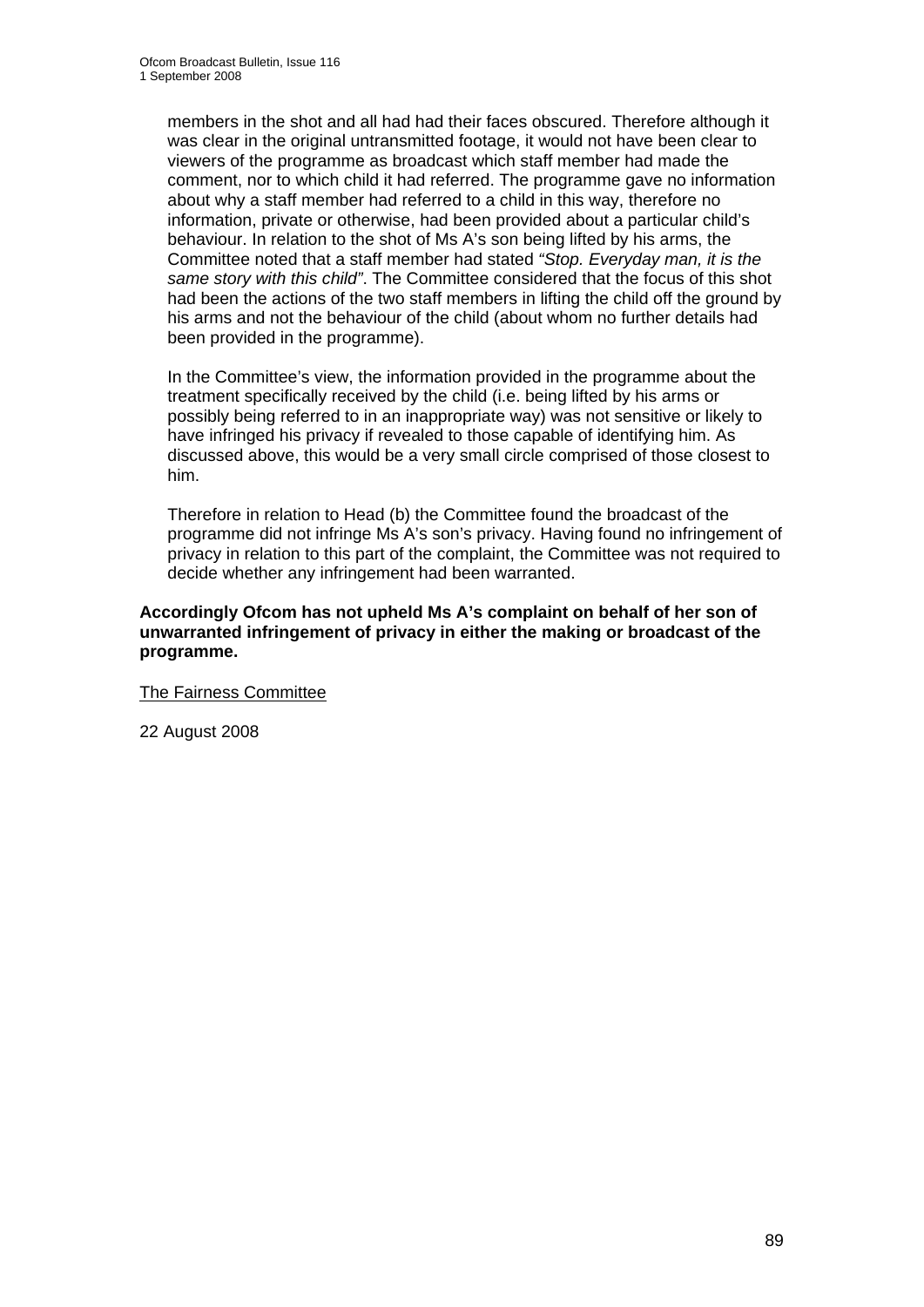# **Complaint by Ms B on behalf of her son (a minor)**

*Whistleblower: Childcare*, BBC1, 5 March 2008

**Summary:** Ofcom has not upheld this complaint by Ms B on behalf of her two sons (both minors) of unwarranted infringement of privacy in the making and broadcast of the programme.

On 5 March 2008, BBC1 broadcast an edition of its investigative programme, Whistleblower, entitled Childcare. During the programme, the BBC reporter went undercover and obtained a job as a Nursery Assistant at a nursery in West London called Buttons Day Nursery ("the Nursery"). The reporter surreptitiously recorded her experience of working at this nursery.

Ms B complained that the filming of her sons at their nursery, without her permission, and the broadcast of footage of them in which she claimed their names were audible, unwarrantably infringed their privacy.

The complaint was considered by Ofcom's Fairness Committee, its most senior decision making body in matters of Fairness and Privacy. In summary the Committee found the following:

- The surreptitious filming of Ms B's sons (who were  $2\frac{1}{2}$  and 4 years old) while at their nursery, without permission, was an infringement of the children's privacy. The Committee carefully weighed up these infants' right to privacy against the public interest served by the filming. It concluded that the decision to film surreptitiously inside the Nursery was warranted by the strong public interest served by this investigation into the care of very young children. Therefore the Committee did not uphold the complaint of unwarranted infringement of privacy in the making of the programme.
- In relation to the programme as broadcast, the Committee considered that only those who knew the children very well and were already aware that they attended the Nursery, would have been able to identify them. This was because their faces had been obscured and their names were not audible to the Committee, even after careful review. The Committee considered that for the small group of those able to identify the children, the footage of them would not have revealed information that was of a private or sensitive nature. Therefore, the Committee found that the broadcast of the programme did not infringe the privacy of Ms B's children.

#### **Introduction**

On 5 March 2008, BBC1 broadcast an edition of its investigative programme, *Whistleblower*, entitled *Childcare*. It featured an undercover investigation into the child care industry. During the programme, a BBC reporter went undercover and obtained a job as a Nursery Assistant at a nursery in West London called Buttons Day Nursery ("the Nursery"). The reporter surreptitiously recorded her experience of working at this nursery, and some of the footage filmed was included in the programme as broadcast. The faces of the children at the Nursery had been obscured at all times.

The programme alleged that the Nursery had failed to conduct appropriate checks of the undercover reporter's qualifications before allowing her to work with the children;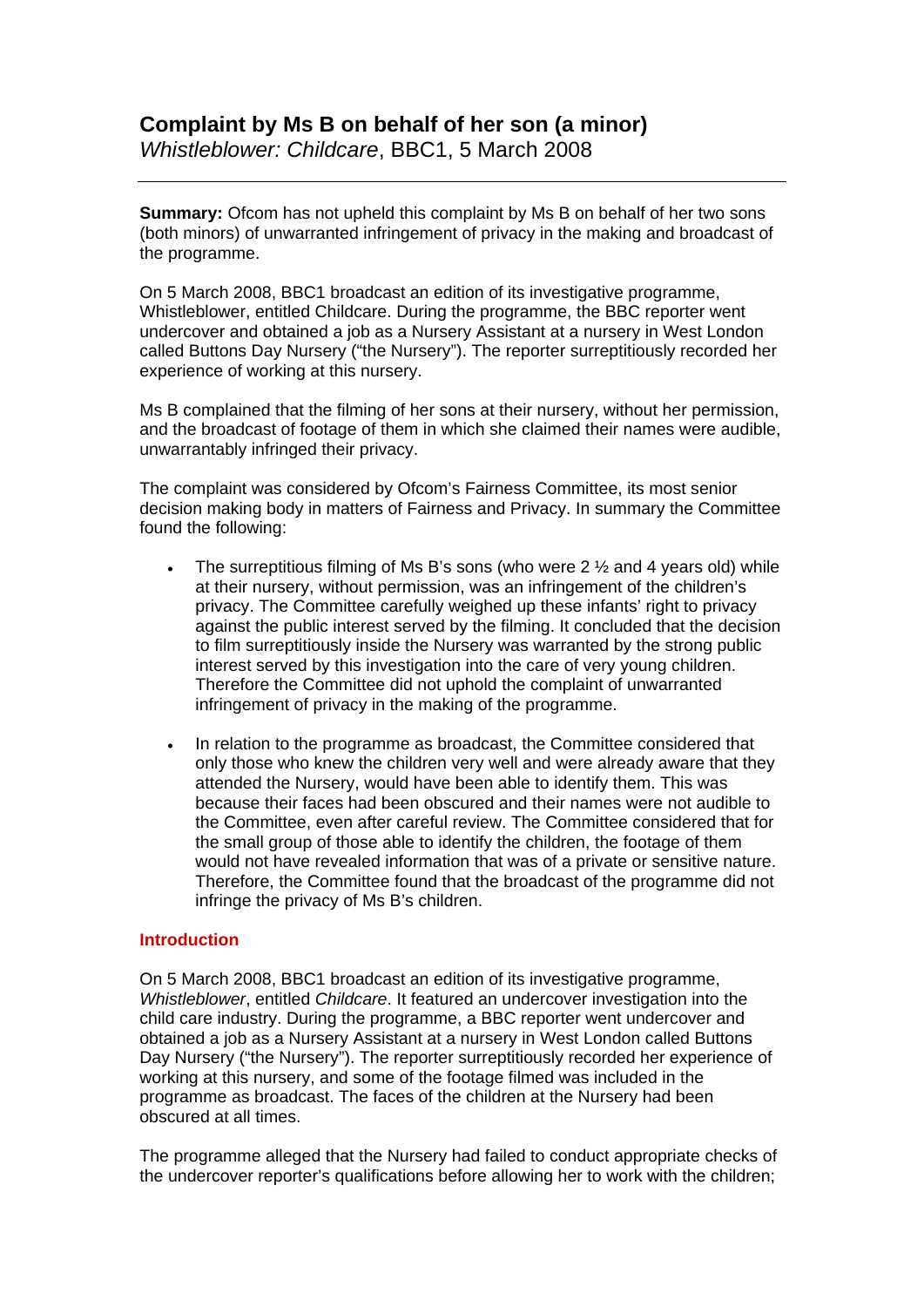that the Nursery was understaffed; that some of the Nursery staff had acted in an unprofessional manner; and questioned whether the Nursery had taken appropriate steps to ensure the safety of the children at all times.

The programme broadcast surreptitiously filmed footage of the children playing outside in the Nursery's garden. In these scenes the reporter raised concerns about a child's discovery of a piece of glass in the garden, and about children being allowed to play with metal garden tools and long sticks.

Ofcom received a complaint from Ms B, the mother of two children who attend the nursery. Ms B complained that the privacy of her children was unwarrantably infringed in both the making and broadcast of the programme.

## **The Complaint**

a) In summary, Ms B complained that the privacy of her children was unwarrantably infringed in the making of the programme in that the programme makers filmed her sons while at their nursery, without permission. Ms B's children were 2 ½ and 4 years old when the filming took place.

b) In summary Ms B complained that the privacy of her children was unwarrantably infringed in the broadcast of the programme in that the programme makers broadcast footage of her sons without permission. Ms B said that although the faces of her sons had been blurred, their names could be heard in the programme as broadcast. Ms B identified to Ofcom three parts of the programme where she believed her sons' names could be heard. These were during the scenes filmed in the Nursery's garden.

#### **The BBC's case**

The BBC provided a written statement in response to the complaint. It also provided Ofcom with copies of relevant correspondence between it and the complainant; a recording and transcript of the programme as broadcast; and the unedited recording and transcript of the relevant scenes of the children playing in the garden.

The BBC said that the thrust of the programme was to examine the effectiveness of Ofsted, the regulatory authority for education. It was in particular to examine Ofsted's responsibility to monitor the quality of care offered by registered childcare providers, which included their critical role in protecting children from harm or neglect and helping to keep them safe. In reply to Ms B's specific complaints the BBC responded as follows:

a) In response to the complaint that Ms B's sons' privacy had been unwarrantably infringed in the making of the programme, the BBC acknowledged that an inevitable consequence of the decision to conduct an undercover report was that children at the Nursery had been filmed without permission. However, it said the decision to film undercover at the Nursery had been made only after serious consideration of pre-existing evidence of poor practices.

The BBC said this evidence came from a senior member of staff who had worked at the Nursery for approximately one year. The former staff member had told the programme makers that some staff at the Nursery were paid below the minimum wage; there had been a time when a shortage of staff at the Nursery had impacted on the care of the babies; and, the toddlers' area of the Nursery was dirty.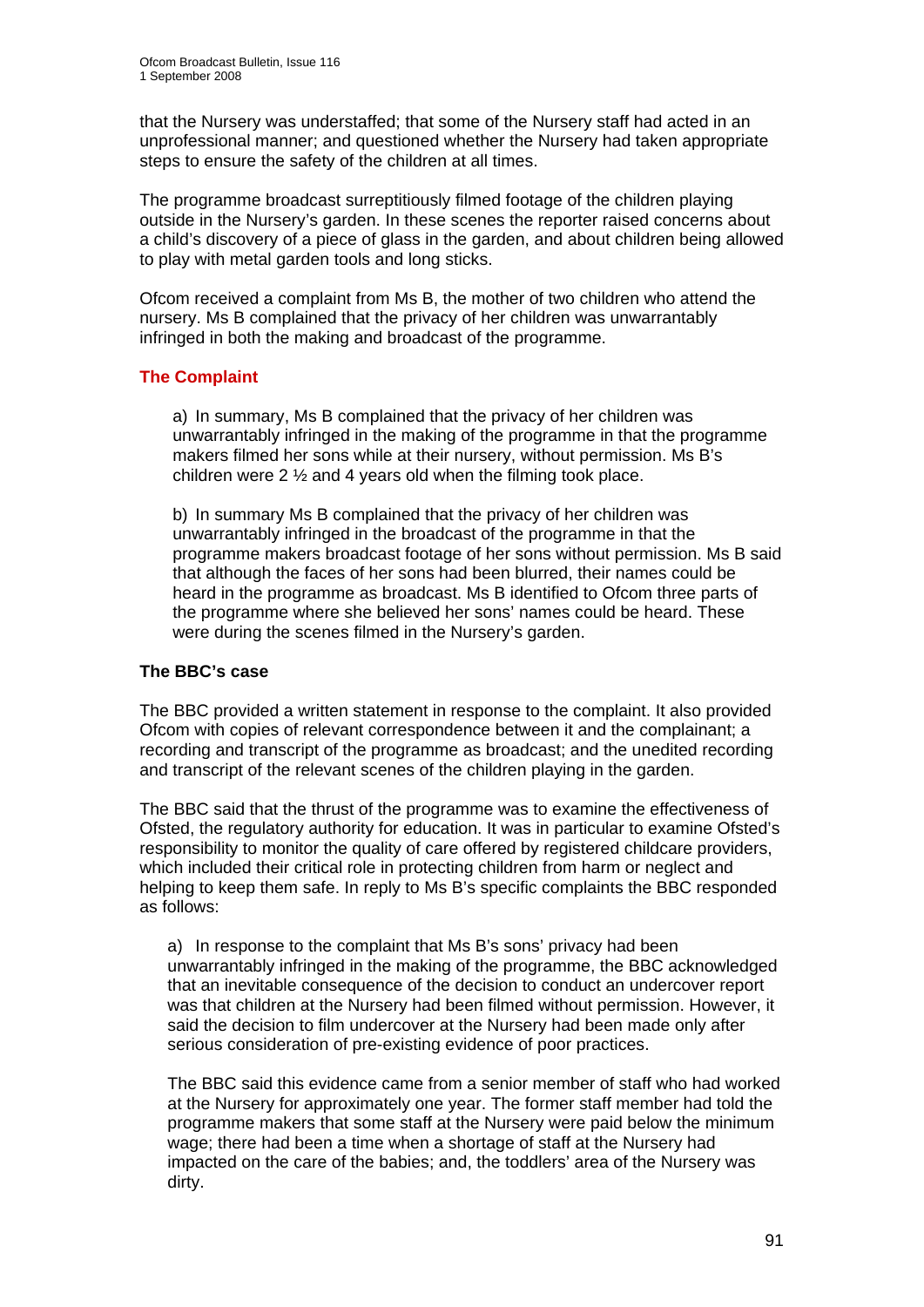The BBC said that based on this evidence it was decided that the reporter would start work at the Nursery, but that she would not initially secretly film. The programme producer said that the permission to film secretly was granted only after further consideration of the reporter's own discoveries: on her first day in the Nursery, despite not having had a Criminal Records Bureau ("CRB") check by her employer, she was left unsupervised in sole charge of five children. This, the BBC said completely contravened the Ofsted regulations which have the force of the law. The BBC also said that no one had checked the reporter's references.

b) In relation to the broadcast of the programme, the BBC said that substantial effort had been made to disguise the identities of all the children featured. Steps taken included heavy blurring of the children's faces so as to render visual identification impossible; alteration of identifiable pieces of the children's clothing; and, the removal from the programme of recognisable children's names. The BBC said that the programme makers felt that they had done everything within their power to conceal the identities of the children.

The BBC said that during the scene in which the children were shown playing outside in the garden the sound of the children playing created a generally confused noise. The BBC believed that it would have only been those familiar with the names of the children who would have been able to make out the sound of a child speaking another child's name.

The BBC said the generally chaotic nature of the situation, the indistinct enunciation that one would expect from young children, and the fact that the viewer's attention was being strongly drawn in other directions would have all meant that under normal viewing conditions the names of the children would have been entirely unrecognisable to the audience at large. The BBC said that even if the names had been audible, there had been no verbal or visual information given in the programme which would have allowed viewers to connect names with any of the children shown.

The BBC said that while it fully appreciated the concerns of parents about the security of their children, it believed that due care had been taken to disguise their identities. The BBC did not believe that any of the children in the film were rendered identifiable by the programme or that their privacy had been significantly infringed.

The BBC said even if there had been a significant infringement, it would have been offset by strong public interest considerations. The BBC said the filming showed that:

- The reporter (whom the management of Buttons did not know had been CRB-checked) had been left alone with children on several occasions, ranging from 30 minutes to an hour. The BBC said it was a legal requirement that staff who have not been CRB-checked are never left alone with children, and that this is regarded as a highly important aspect of child protection.
- At the point of employment, and for her entire first week of working as a nursery assistant, no check was made on the reporter's identity. In addition her referee was not spoken to before she was offered the job, or throughout the whole time she was working at Buttons. The BBC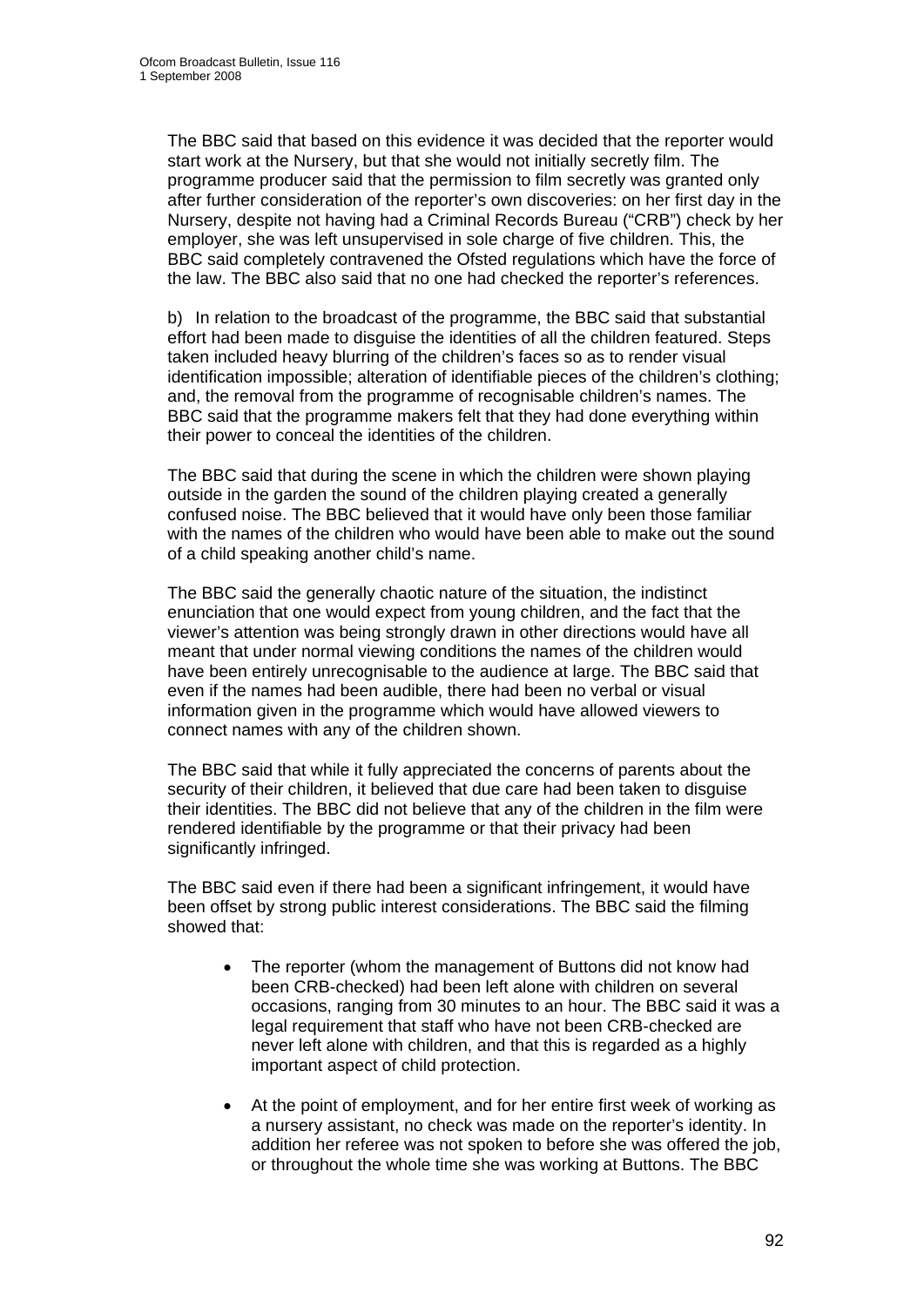said that such checks are crucial before someone is employed to look after young children.

- The implements being used in the garden many of them metal were not appropriate to the age of all the children who had access to them. The BBC said the reporter had witnessed children under the age of three playing with them.
- Broken glass was found in the garden on more than one occasion. In one instance a piece of glass was picked up by a child.
- Indoors, radiator covers had been fitted by workmen while children were in the nursery. The BBC said that power tools had been left lying on the floor where the children were playing.
- Some staff were paid below the National Minimum Wage.
- On several occasions the required adult:child ratios were not adhered to.
- The manner in which the children were spoken to and physically handled had been at times harsh and inappropriate.

The BBC said that the above lapses from acceptable standards (whose seriousness had been confirmed to the programme makers by an experienced Ofsted inspector) provided ample justification for the secret filming, and that the programme had served the public interest in exposing them.

#### **Decision**

Ofcom's statutory duties include the application, in the case of all television and radio services, of standards which provide adequate protection to members of the public and all other persons from unfair treatment and unwarranted infringement of privacy in, or in the making of, programmes included in such services.

In carrying out its duties, Ofcom has regard to the need to secure that the application of these standards is in the manner that best guarantees an appropriate level of freedom of expression. Ofcom is also obliged to have regard, in all cases, to the principles under which regulatory activities should be transparent, accountable, proportionate and consistent and targeted only at cases in which action is needed.

Ms B's complaint on behalf of her sons was considered by Ofcom's Fairness Committee ("the Committee") its most senior decision making body in matters of Fairness and Privacy. In reaching its decision, the Committee carefully considered all the relevant material provided by both parties. This included a recording and transcript of the programme as broadcast; unedited recordings and transcripts of the garden scenes; both parties' written submissions (which included copies of relevant correspondence); and a note of a telephone conversation between the Case Leader and Ms B.

As referred to above, Ms B has complained that both the making and broadcast of the programme unwarrantably infringed the privacy of her very young sons. In Ofcom's view, the line to be drawn between the public's right to information and the citizen's right to privacy can sometimes be a fine one. In considering complaints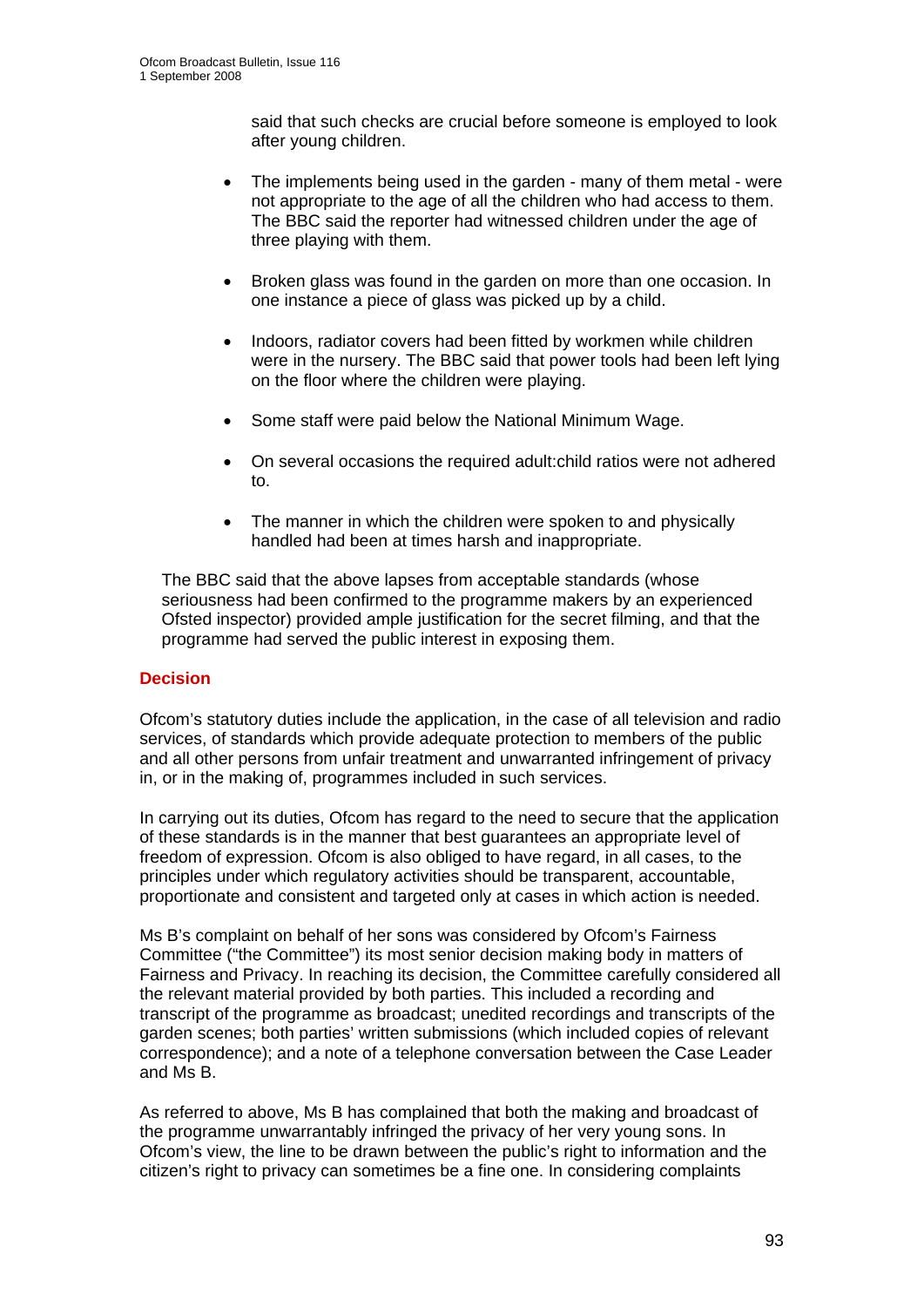about unwarranted infringement of privacy both in relation to the making and the broadcast of the programme, Ofcom must consider two distinct questions: First, has there been an infringement of privacy? Secondly, if so, was it warranted? This is in accordance with Rule 8.1 of Ofcom's Broadcasting Code ("the Code") which states:

"Any infringement of privacy in programmes or in connection with obtaining material included in programmes, must be warranted".

In taking account of the Code, the Committee had particular regard throughout their deliberations to Practice 8.20 under which broadcasters are reminded that particular attention should be paid to the privacy of people under sixteen. It also considered Practice 8.21 which states that where a programme features a person under the age of sixteen, consent must be obtained from a parent or guardian unless the subject matter is trivial or uncontroversial and the participation minor, or it is warranted to proceed without consent.

a) The Committee first considered Ms B complaint that the privacy of her children was unwarrantably infringed in the making of the programme by the fact that the programme makers had filmed her sons while at their nursery, without permission.

In considering whether the making of the programme infringed Ms B's sons' privacy, the Committee considered whether the children had a legitimate expectation of privacy in the circumstances in which they were filmed.

 The Committee noted from the information provided by both parties that Ms B's children had been filmed while they attended their day nursery. They were 2 ½ and 4 years old at the time. The Committee also noted that footage of the children had been obtained surreptitiously by the use of a hidden camera. The Committee also took account of the fact that Ms B's children had been filmed playing in the Nursery's garden and finding a piece of glass in the garden.

 In the Committee's view, the location of the filming (a nursery entrusted with the care of very young children which is not freely accessible to the public); the age and vulnerability of the children; and the surreptitious nature of the filming were all factors that would have significantly heightened Ms B's children's expectation of privacy. In the circumstances, the Committee considered that the Ms B's sons had a legitimate expectation of privacy in the circumstances in which they were filmed.

In light of the above considerations, the Committee took the view that the actions of the programme makers in obtaining footage of Ms B's sons whilst inside of their nursery without the knowledge or consent of their parents or guardians, through surreptitious means, infringed the children's privacy.

Having found an infringement of Ms B's children's privacy in the making of the programme, the Committee went on to consider whether the infringement was warranted.

As referred to above, the filming had been obtained surreptitiously. The Committee therefore took account of Practice 8.9 of the Code which states that:

"The means of obtaining material must be proportionate in all the circumstances and in particular to the subject matter of the programme."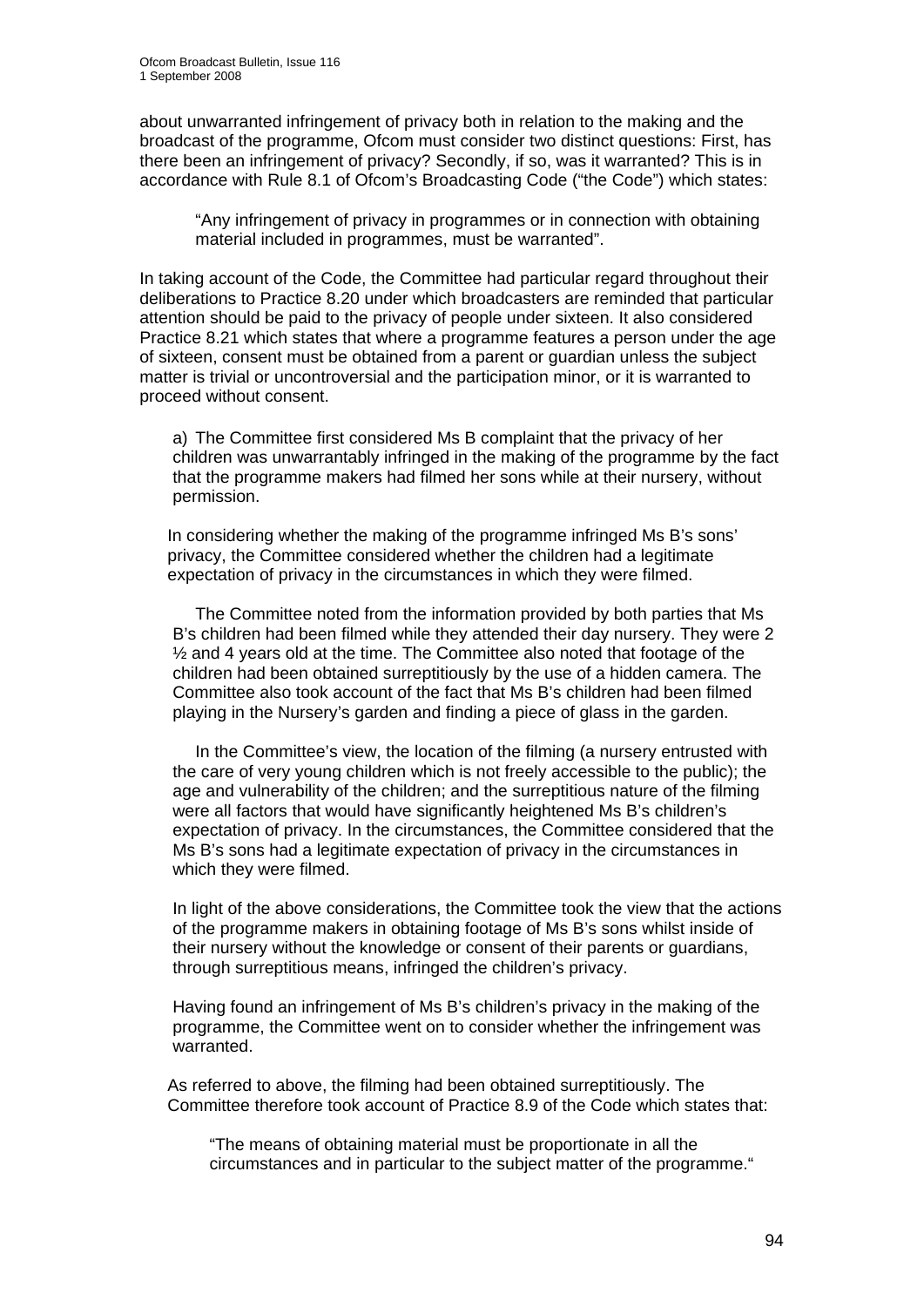The Committee also took account of Practice 8.13 which states that:

"Surreptitious filming or recording should only be used where it is warranted. Normally, it will only be warranted if:

• there is prima facie evidence of a story in the public interest; and

• there are reasonable grounds to suspect that further material evidence could be obtained; and

• it is necessary to the credibility and authenticity of the programme."

The Committee noted that prior to filming the programme makers had received information that raised significant concerns about the Nursery from one of its former employees. The Committee noted that in response to this information an undercover reporter applied for and successfully secured, employment with the Nursery using false qualifications and references and had been able to work at the Nursery without any checks being made on her qualifications or past working experience (e.g. reference checks). The Committee also noted that the reporter had gathered information about the Nursery on her first day. Surreptitious filming of the Nursery had begun on the undercover reporter's second day of work by which time a number of the allegations made by the former member of staff had been confirmed.

Taking into account the information obtained by the programme makers about the Nursery prior to filming, the Committee was satisfied that there was prima facie evidence of a story in the public interest. The Committee considered that a story about the quality of care provided by the child care industry, especially by those entrusted with the care of very young and vulnerable children, was clearly in the public interest. The Committee also considered that the programme makers had reasonable grounds to believe that further evidence could be obtained, on the basis of the material gathered on the reporter's first day of employment.

The Committee was satisfied that the surreptitious nature of the investigation (including surreptitious filming by two reporters) was essential to its authenticity and credibility. In the Committee's view, by alerting the Nursery, its staff or the parents of the children to the investigation in advance, the programme makers would have been unable gain an accurate picture of the standard of care on offer. The Committee noted that the undercover filming had recorded evidence of the reporter caring for very young children despite being unqualified; of builders operating with power tools near to small children and leaving the tools unattended where children could access them; inappropriate behaviour by some Nursery staff (e.g. swearing); the difference between the 'public-face' of the Nursery and the actual care provided; and the discovery of glass in the play area. In all the circumstances, the Committee therefore found that the surreptitious nature of the filming was warranted and proportionate in this case.

Finally the Committee assessed whether the infringement of Ms B's children's privacy was warranted in the making of the programme, by considering the factors discussed above. The Committee carefully weighed up the young children's right to privacy against the public interest served by the filming of them at their nursery. As stated above, the Committee considered that a story about the quality of care provided by those responsible for very young children was one that was in the public interest. It also considered that the investigation could not have succeeded in showing the actual practices of the Nursery (where very young children were inevitably present) without surreptitious filming by the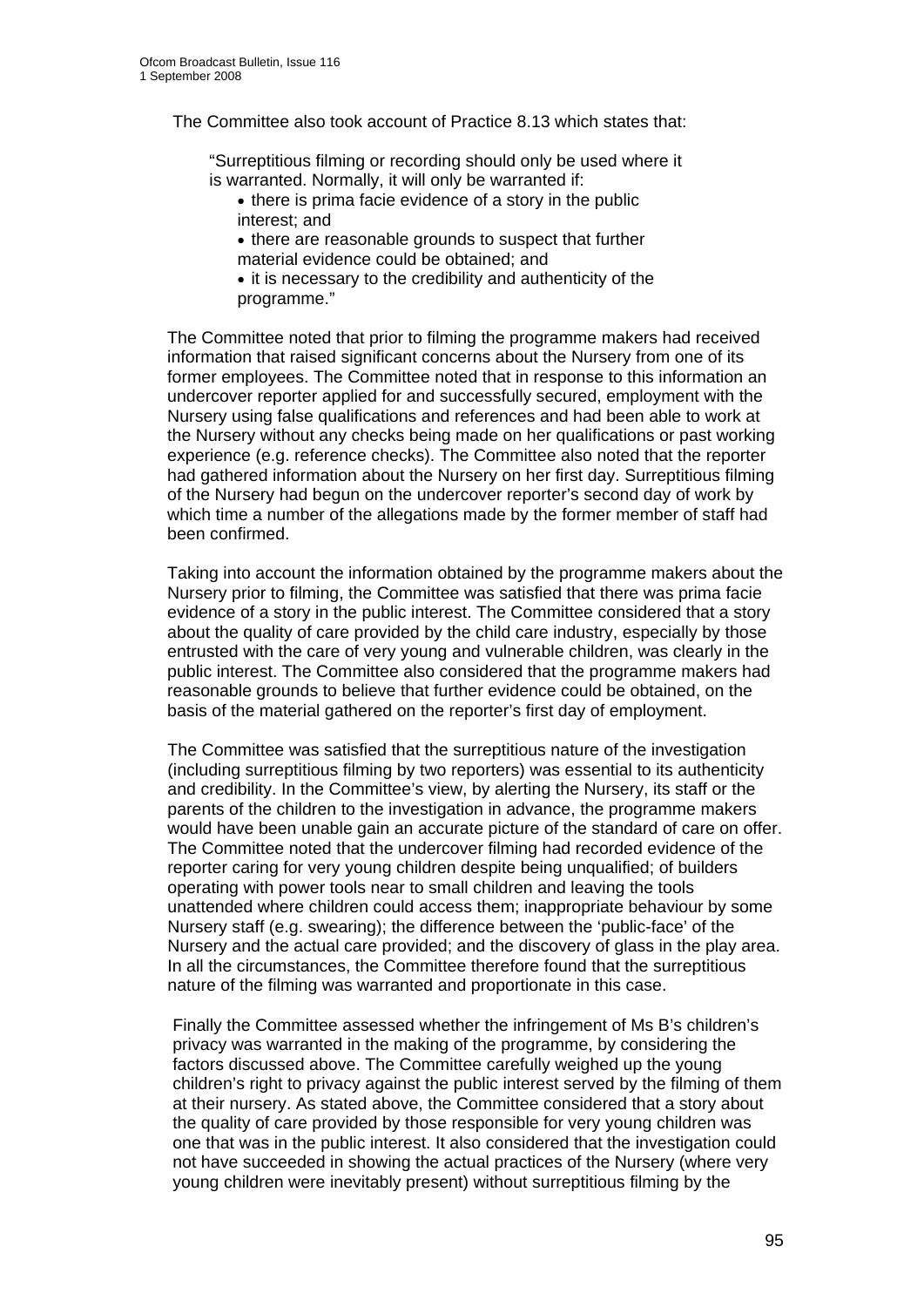reporters. While the Committee acknowledged that the filming infringed the privacy of Ms B's children, it found this was warranted by the strong public interest served by the investigation.

Therefore in relation to Head (a) the Committee found that Ms B's children's privacy had been infringed in the making of the programme, but that the infringement was warranted by a public interest. Accordingly, the Committee has not upheld the complaint of unwarranted infringement of privacy in the making of the programme.

b) The Committee next considered Ms B's complaint that the privacy of her children was unwarrantably infringed in the broadcast of the programme as the programme makers broadcast footage of her sons without permission. The Committee noted that Ms B said that the names of her sons could be heard in the programme as broadcast. Ms B identified to Ofcom three parts of the programme where she believed her sons' names could be heard. These were during the scene in the Nursery's garden. The Committee also noted by way of background Ms B's statement that although the faces of her children had been blurred, the children's names had been included in a broadcast which had given information about their nursery.

In considering this complaint Ofcom had regard to Rule 8.1 (set out above).

In deciding whether Ms B's children's privacy had been infringed in the programme, the Committee first considered whether the children had a legitimate expectation of privacy in respect of the footage that was broadcast of them.

The Committee considered (for the reasons discussed at Head (a) of the Decision) that recordings of very young children obtained inside their Nursery, by surreptitious means would be footage that the children could normally legitimately expect to remain private.

However, in this case, the Committee noted that before broadcasting footage of Ms B's children, the programme makers had taken steps to disguise their identities. The Committee noted that the faces of all of the children at the Nursery had been completely blurred, including those children shown during the garden scenes.

Having viewed the programme carefully, the Committee considered that only those who knew Ms B's children very well and were already aware that they attended the Nursery would have been able to identify them; this would have been a very small circle of people. In relation to the scenes in the garden the Committee carefully reviewed and listened for any sound that could be understood to be the names of Ms B's children. After reviewing the scenes numerous times the Committee was unable to detect either child's name even after being made aware what they were. It was satisfied that the broadcast would not have revealed the first names of Ms B's children to the normal viewer.

Furthermore, the Committee considered for the following reasons that for those who were capable of identifying the children from the programme, the footage of them would not have revealed information that was of a private or sensitive nature.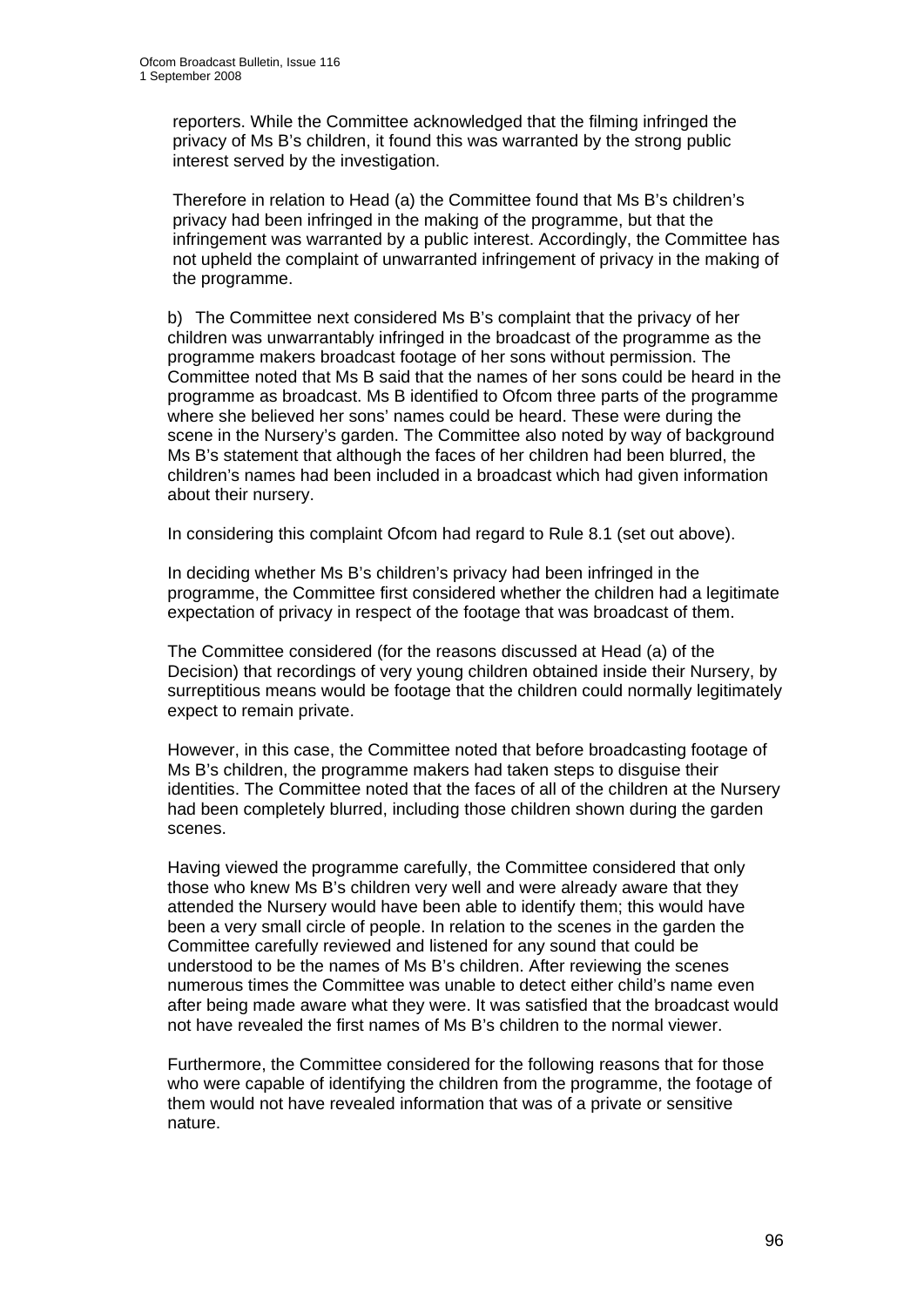The Committee considered that the focus of the garden scenes was clearly the potential safety hazards caused by items found in the Nursery's garden. These included a piece of glass, long sticks and a garden rake.

In the Committee's view, the information about the children's activities (e.g. that one of the children may have found a piece of glass or been playing with sticks) was not sensitive or likely to have infringed their privacy if revealed to those capable of identifying them. As discussed above these would be a very small circle comprised of those closest to them.

Therefore in relation to Head (b) the Committee found the broadcast of the programme did not infringe Ms B's children's privacy. Having found no infringement of privacy in relation to this part of the complaint, the Committee was not required to decide whether any infringement had been warranted.

**Accordingly Ofcom has not upheld Ms B's complaint on behalf of her sons of unwarranted infringement of privacy in either the making or broadcast of the programme.** 

The Fairness Committee

22 August 2008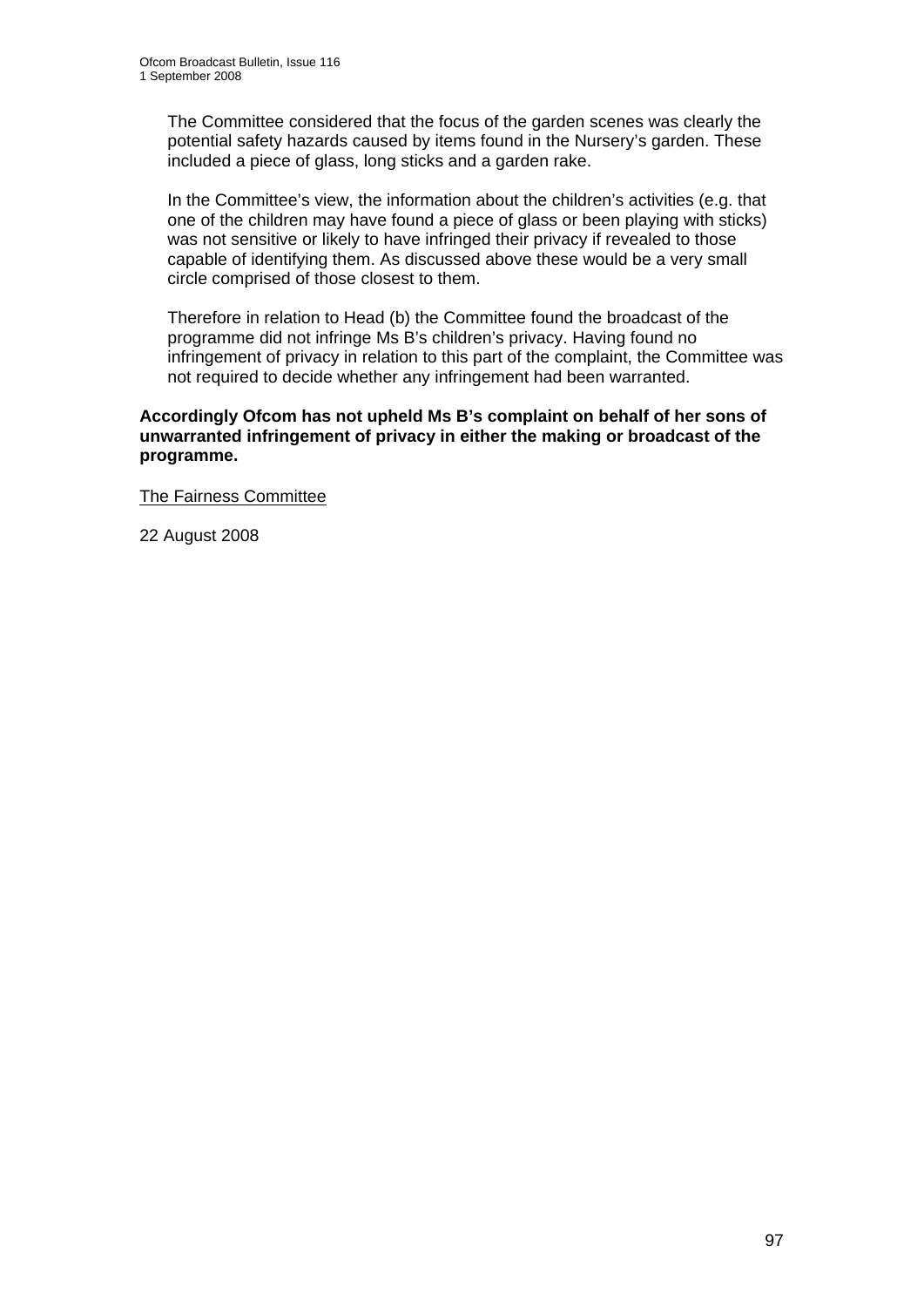*Whistleblower: Childcare*, BBC1, 5 March 2008

**Summary:** Ofcom has not upheld this complaint by Ms C on behalf of her son (a minor) of unwarranted infringement of privacy in the making and broadcast of the programme.

On 5 March 2008, BBC1 broadcast an edition of its investigative programme, Whistleblower, entitled Childcare. During the programme, the BBC reporter went undercover and obtained a job as a Nursery Assistant at a nursery in West London called Buttons Day Nursery ("the Nursery"). The reporter surreptitiously recorded her experience of working at this nursery.

Ms C complained that the surreptitious filming of her son at his nursery, without her consent, and the broadcast of footage of him in which his name was audible, unwarrantably infringed his privacy.

The complaint was considered by Ofcom's Fairness Committee, its most senior decision making body in matters of Fairness and Privacy.

In summary the Committee found the following:

- The surreptitious filming of Ms C's two year and eight month old son, while at his day nursery, without his parent's knowledge or consent, was an infringement of the child's privacy. The Committee carefully weighed up the infant's right to privacy against the public interest served by the filming of him at his nursery. It concluded that the decision to film surreptitiously inside the Nursery was warranted by the strong public interest served by the investigation into the care of very young children. Therefore the Committee did not uphold the complaint of unwarranted infringement of privacy in the making of the programme.
- In relation to the programme as broadcast, the Committee considered that only those who knew the child very well and were already aware that he attended the Nursery, would have been able to identify him. This was because his face had been heavily blurred. The Committee considered that for the small group of those who were capable of identifying the child, the footage of him would not have revealed information that was of a private or sensitive nature. Therefore, the Committee found that the broadcast of the programme did not infringe the privacy of Ms C's son.

#### **Introduction**

On 5 March 2008, BBC1 broadcast an edition of its investigative programme, *Whistleblower*, entitled *Childcare*. It featured an undercover investigation into the child care industry. During the programme, a BBC reporter went undercover and obtained a job as a Nursery Assistant at a nursery in West London called Buttons Day Nursery ("the Nursery"). The reporter surreptitiously recorded her experience of working at this nursery and some of the footage was included in the programme as broadcast. The faces of the children at the Nursery had been obscured at all times.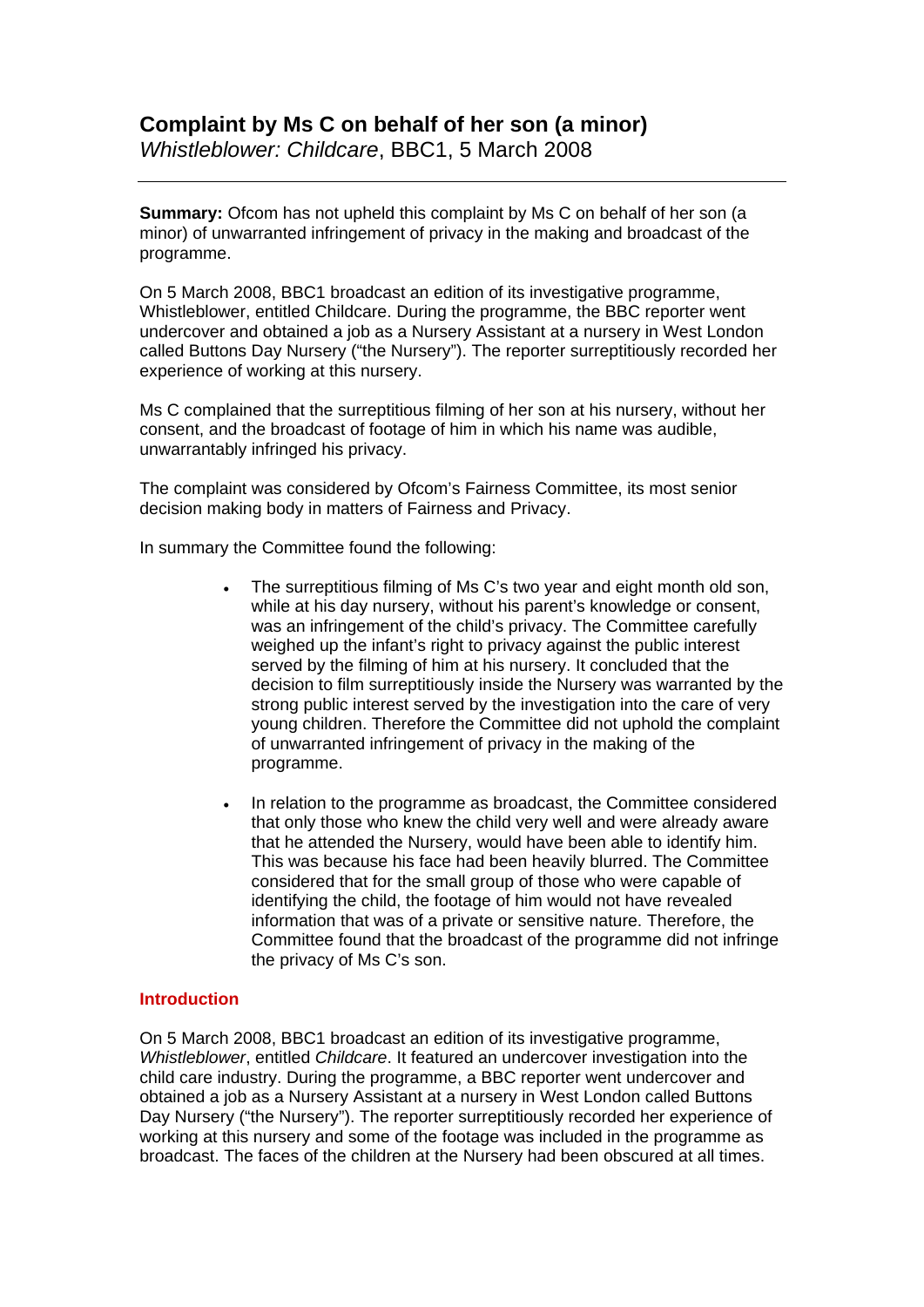The programme alleged that the Nursery had failed to conduct appropriate checks of the undercover reporter's qualifications before allowing her to work with the children; that the Nursery was understaffed; that some of the Nursery staff had acted in an unprofessional manner; and questioned whether the Nursery had taken appropriate steps to ensure the safety of the children at all times.

The programme broadcast surreptitiously filmed footage of the children playing outside in the Nursery's garden. In these scenes the reporter raised concerns about a child's discovery of a piece of glass in the garden, and children being allowed to play with metal garden tools and long sticks.

Ofcom received a complaint from Ms C, whose son attends the Nursery. Ms C complained that her son's privacy was unwarrantably infringed in both the making and broadcast of the programme.

#### **The Complaint**

a) In summary, Ms C complained that the privacy of her son was unwarrantably infringed in the making of the programme in that the programme makers surreptitiously filmed him without her knowledge or consent. Ms C said that the programme makers should have obtained consent prior to filming.

b) In summary, Ms C complained that the privacy of her son was unwarrantably infringed in the programme as broadcast in that the programme makers broadcast surreptitiously recorded footage of her son, without her consent. Ms C said that despite the blurring of her son's face he was still easily recognisable.

Ms C said that in the programme the reporter was shown taking a gardening tool away from her son and that his name was audible. Ms C said she believed that there were no other children at the Nursery with the same first name as her son.

#### **The BBC's case**

The BBC provided a written statement in response to the complaint. It also provided Ofcom with copies of relevant correspondence between it and the complainant; a recording and transcript of the programme as broadcast; and the unedited recording and transcript of the relevant scenes, filmed in the Nursery's garden.

The BBC said that the thrust of the programme was to examine the effectiveness of Ofsted, the regulatory authority for education. It was in particular to examine Ofsted's responsibility to monitor the quality of care offered by registered childcare providers, which included their critical role in protecting children from harm or neglect and helping to keep them safe. The BBC's replied to Ms C's specific complaints as follows:

c) In response to the complaint that Ms C's son's privacy had been unwarrantably infringed in the making of the programme, the BBC acknowledged that an inevitable consequence of the decision to conduct an undercover report was that children at the Nursery had been filmed without permission. However, it said the decision to film undercover at the Nursery had been taken only after serious consideration of pre-existing evidence of poor practices.

The BBC said this evidence came from a senior member of staff who had worked at the Nursery for approximately one year. The former staff member had told the programme makers that some staff at the Nursery were paid below the minimum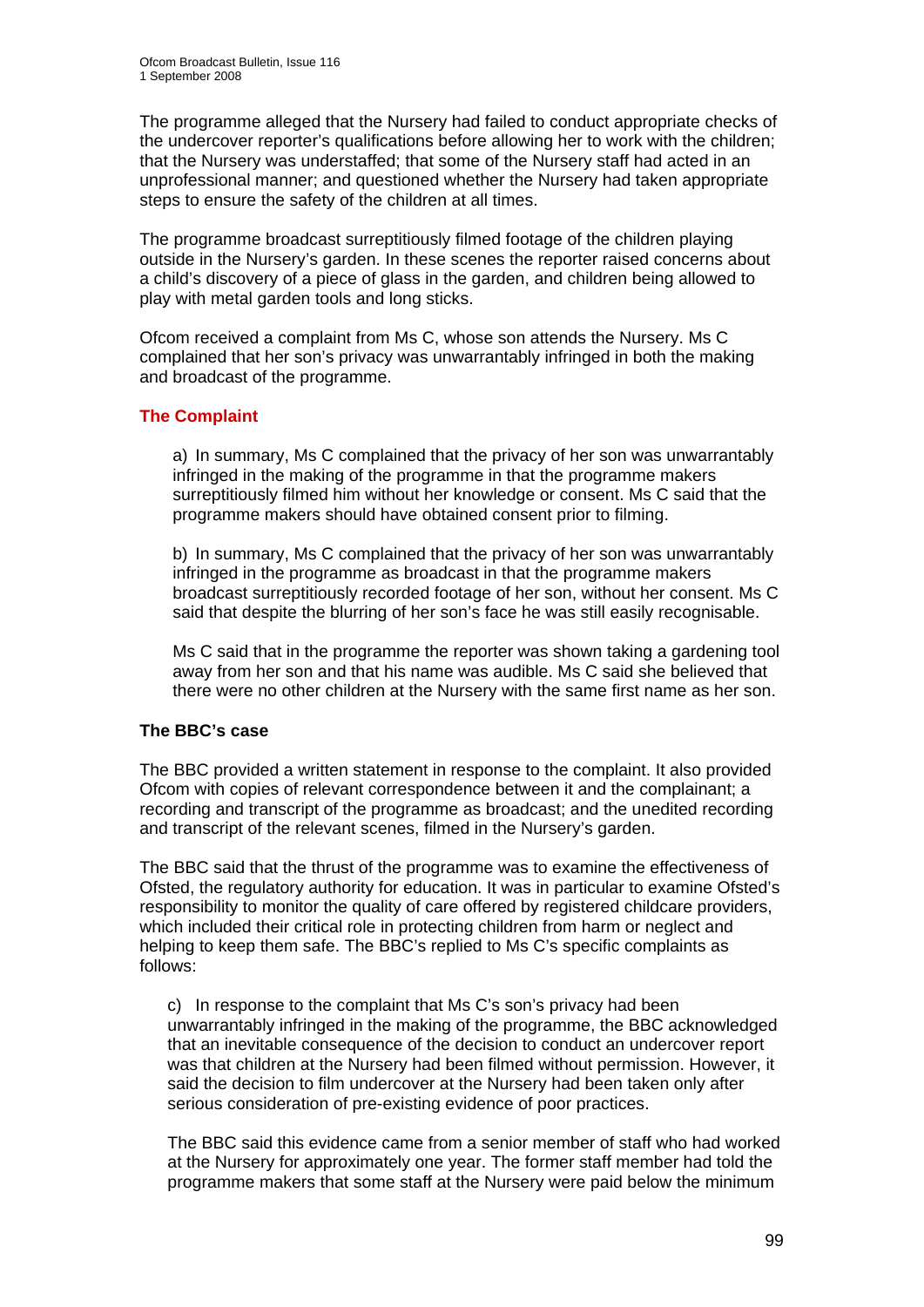wage; there had been a time when a shortage of staff at the nursery had impacted on the care of the babies; and, the toddlers' area of the Nursery was dirty.

The BBC said that based on this evidence it was decided that the reporter would start work at the Nursery, but that she would not initially secretly film. The programme producer said that the permission to film secretly was granted only after further consideration of the reporter's own discoveries; on her first day in the Nursery, despite not having had a Criminal Records Bureau ("CRB") check, she was left unsupervised in sole charge of five children. This, the BBC said completely contravened the Ofsted regulations which have the force of the law. The BBC also said that no one had checked the reporter's references.

d) In relation to the broadcast of the programme, the BBC said that substantial effort had been made to disguise the identities of all the children featured in it. Steps taken by the programme makers included heavy blurring of the children's faces; alteration of identifiable pieces of the children's clothing; and the removal from the programme of recognisable children's names. The BBC said that the programme makers felt that they had done everything within their power to conceal the identities of the children. It said that while it fully appreciated the concerns of parents about the security of their children it believed that due care had been taken to disguise their identities. The BBC did not believe that any of the children in the film were rendered identifiable by the programme or that their privacy had been significantly infringed.

In relation to Ms C's son, the BBC said that in the scene in which the children were shown playing outside in the garden the children's faces were so heavily blurred as to render visual identification impossible by anyone not already familiar with them and aware that they attended Button's Nursery.

The BBC said even if there had been a significant infringement, it would have been offset by strong public interest considerations. The BBC said the filming showed that:

- The reporter (whom the management of Buttons did not know had been CRB-checked) had been left alone with children on several occasions, ranging from 30 minutes to an hour. The BBC said it was a legal requirement that staff who have not been CRB-checked are never left alone with children, and that this is regarded as a highly important aspect of child protection.
- At the point of employment, and for her entire first week of working as a nursery assistant, no check was made on the reporter's identity. In addition her referee was not spoken to before she was offered the job, or throughout the whole time she was working at Buttons. The BBC said that such checks are crucial before someone is employed to look after young children.
- The implements being used in the garden many of them metal were not appropriate to the age of all the children who had access to them. The BBC said the reporter had witnessed children under the age of three playing with them.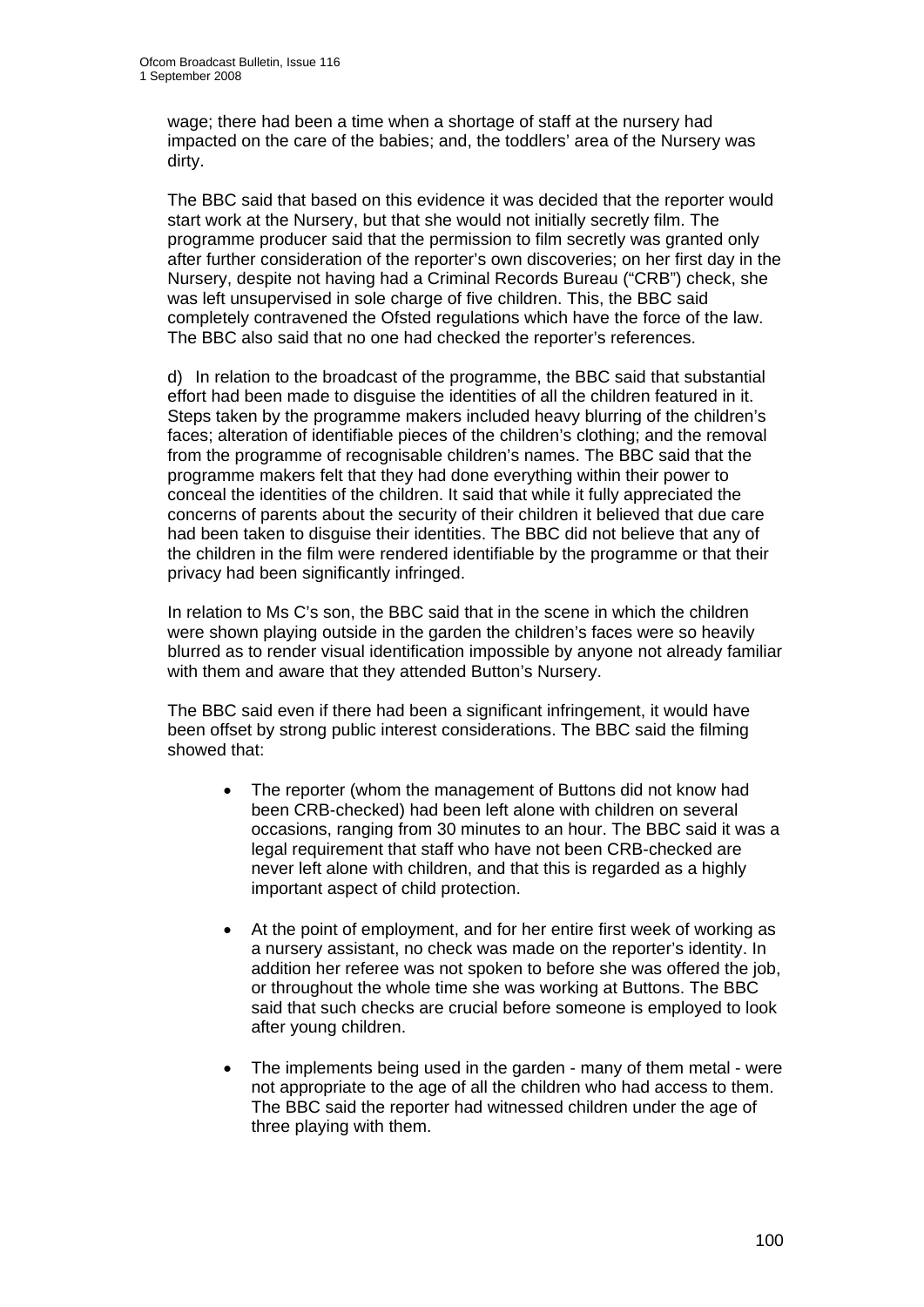- Broken glass was found in the garden on more than one occasion. In one instance a piece of glass was picked up by a child.
- Indoors, radiator covers had been fitted by workmen while children were in the nursery. The BBC said that power tools had been left lying on the floor where the children were playing.
- Some staff were paid below the National Minimum Wage.
- On several occasions the required adult:child ratios were not adhered to.
- The manner in which the children were spoken to and physically handled had been at times harsh and inappropriate.

The BBC said that the above lapses from acceptable standards (whose seriousness had been confirmed to the programme makers by an experienced Ofsted inspector) provided ample justification for the secret filming, and that the programme had served the public interest in exposing them.

#### **Decision**

Ofcom's statutory duties include the application, in the case of all television and radio services, of standards which provide adequate protection to members of the public and all other persons from unfair treatment and unwarranted infringement of privacy in, or in the making of, programmes included in such services.

In carrying out its duties, Ofcom has regard to the need to secure that the application of these standards is in the manner that best guarantees an appropriate level of freedom of expression. Ofcom is also obliged to have regard, in all cases, to the principles under which regulatory activities should be transparent, accountable, proportionate and consistent and targeted only at cases in which action is needed.

Ms C's complaint on behalf of her son was considered by Ofcom's Fairness Committee ("the Committee") its most senior decision making body in matters of Fairness and Privacy. In reaching its decision, the Committee carefully considered all the relevant material provided by both parties. This included a recording and transcript of the programme as broadcast; unedited recordings and transcripts of the garden scenes; both parties' written submissions (which included copies of relevant correspondence); and email correspondence between the Case Leader and Ms C.

As referred to above, Ms C has complained that both the making and broadcast of the programme unwarrantably infringed the privacy of her very young son. In Ofcom's view, the line to be drawn between the public's right to information and the citizen's right to privacy can sometimes be a fine one. In considering complaints about unwarranted infringement of privacy both in relation to the making and the broadcast of the programme, Ofcom must consider two distinct questions: First, has there been an infringement of privacy? Secondly, if so, was it warranted? This is in accordance with Rule 8.1 of Ofcom's Broadcasting Code ("the Code") which states:

"Any infringement of privacy in programmes or in connection with obtaining material included in programmes, must be warranted".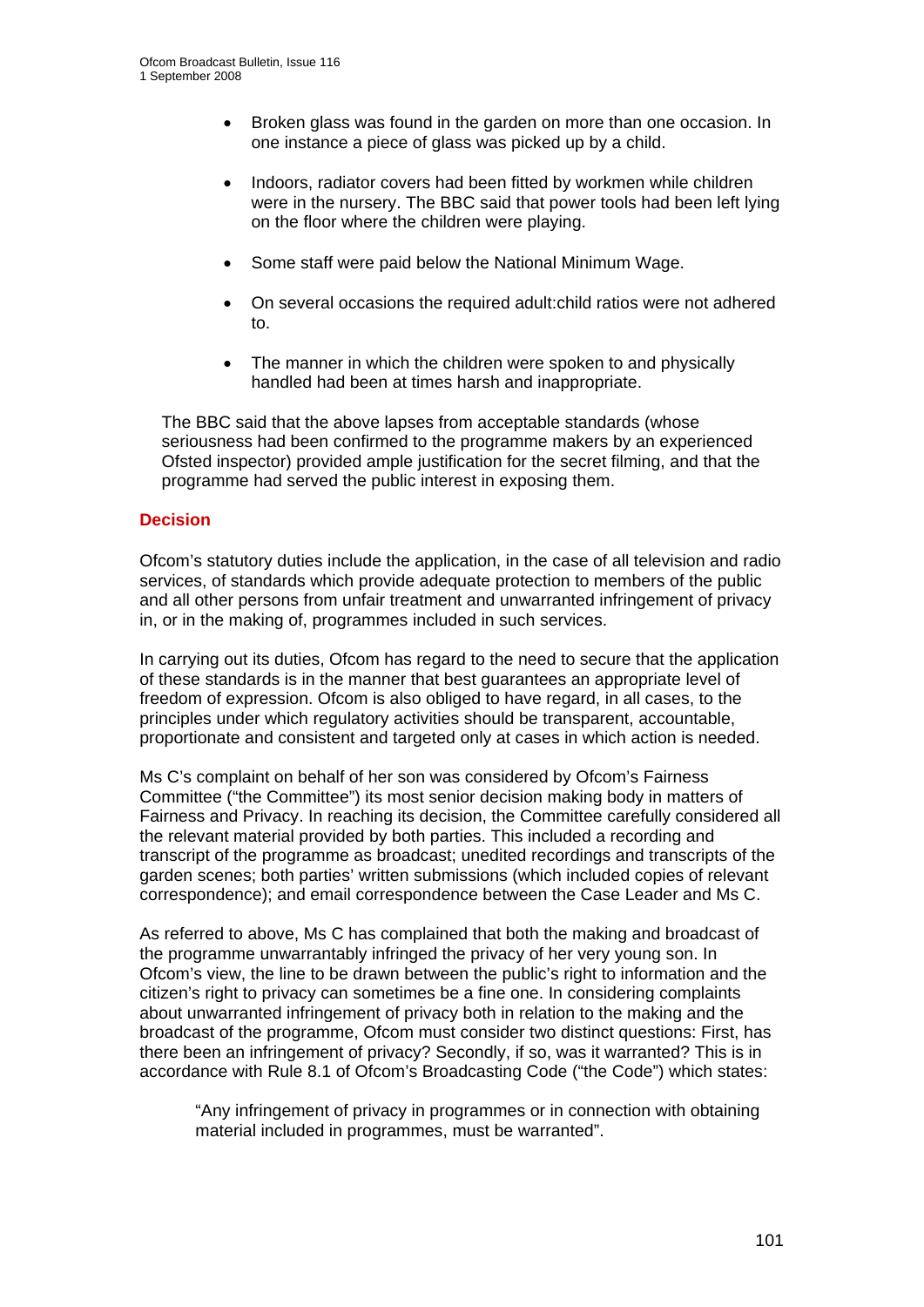In taking account of the Code, the Committee had particular regard throughout their deliberations to Practice 8.20 under which broadcasters are reminded that particular attention should be paid to the privacy of people under sixteen. It also considered Practice 8.21 which states that where a programme features a person under the age of sixteen, consent must be obtained from a parent or guardian unless the subject matter is trivial or uncontroversial and the participation minor, or it is warranted to proceed without consent.

a) The Committee first considered Ms C's complaint that her son's privacy was unwarrantably infringed in the making of the programme by the programme makers surreptitious filming of him without her knowledge or consent. The Committee noted that Ms C believed that her consent should have been obtained prior to filming.

In considering whether the making of the programme infringed Ms C's son's privacy, the Committee considered whether the child had a legitimate expectation of privacy in the circumstances in which he was filmed.

 The Committee noted from the information provided by both parties that Ms C's son had been filmed while he attended his day nursery, and that he was two years and eight months old at the time. The Committee also noted that footage of Ms C's son had been obtained surreptitiously by the use of a hidden camera. The Committee also took account of the fact that Ms C's son had been apparently filmed in circumstances where a gardening tool had been taken from him by the undercover reporter.

 In the Committee's view, the location of the filming (a nursery entrusted with the care of very young children which is not freely accessible to the public), the age and vulnerability of the child and the surreptitious nature of the filming were all factors that would have significantly heightened Ms C's son's expectation of privacy. In the circumstances, the Committee considered that the Ms C's son had a legitimate expectation of privacy in the circumstances in which he was filmed.

In light of the above considerations, the Committee took the view that the actions of the programme makers in obtaining footage of Ms C's son, whilst inside his nursery and without the knowledge or consent of his parents or guardians, through surreptitious means, infringed the child's privacy.

Having found an infringement of Ms C's son's privacy in the making of the programme, the Committee went onto consider whether the infringement was warranted.

As referred to above, the filming had been obtained surreptitiously. The Committee therefore took account of Practice 8.9 of the Code which states that:

"The means of obtaining material must be proportionate in all the circumstances and in particular to the subject matter of the programme."

The Committee also took account of Practice 8.13 which states that:

"Surreptitious filming or recording should only be used where it is warranted. Normally, it will only be warranted if:

• there is prima facie evidence of a story in the public interest; and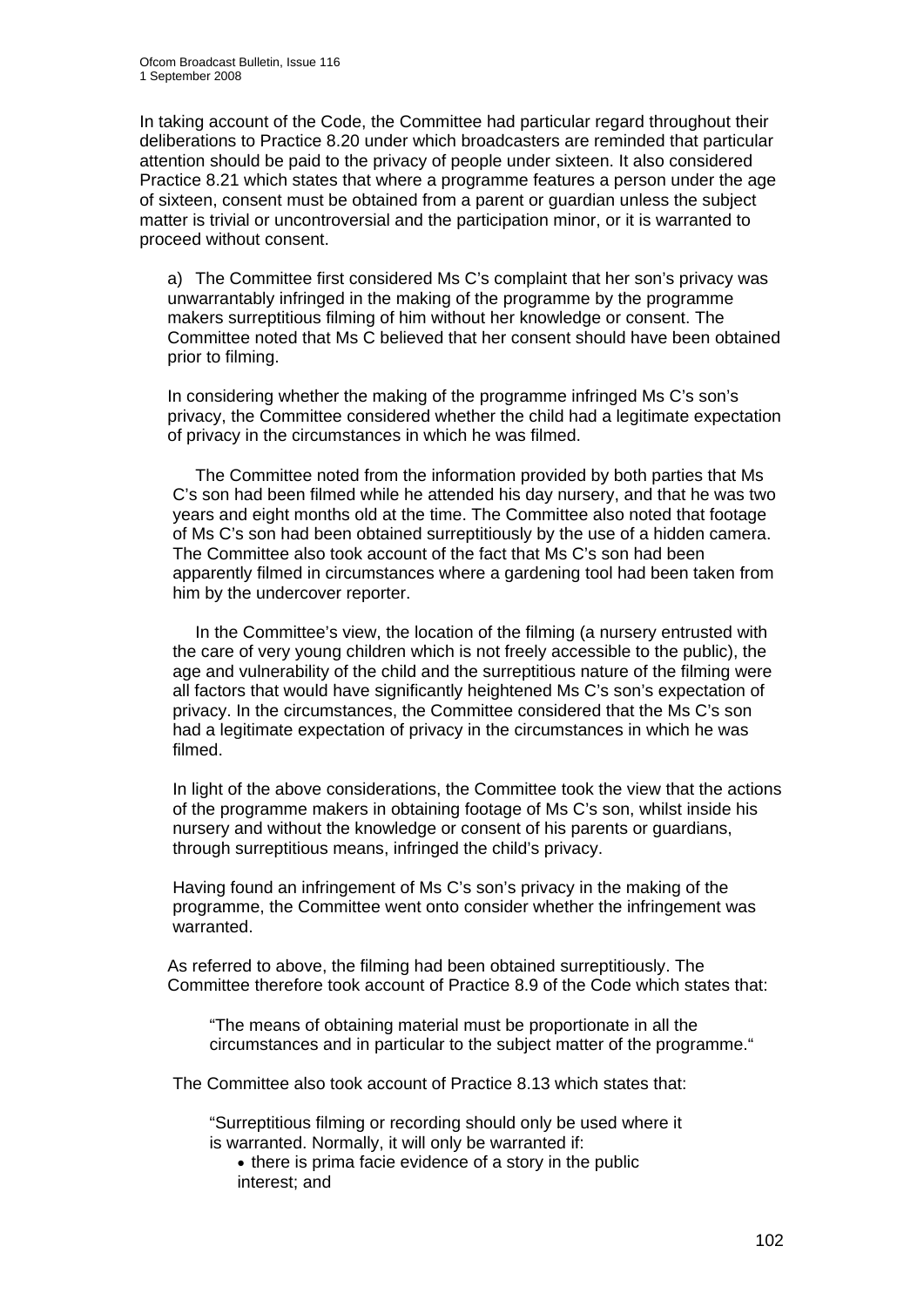- there are reasonable grounds to suspect that further material evidence could be obtained; and
- it is necessary to the credibility and authenticity of the programme."

The Committee noted that prior to filming the programme makers had received information that raised significant concerns about the Nursery from one of its former employees. The Committee noted that in response to this information an undercover reporter applied for and successfully secured, employment with the Nursery using false qualifications and references and had been able to work at the Nursery without any checks being made on her qualifications or past working experience (e.g. reference checks). The Committee also noted that the reporter had gathered information about the Nursery on her first day. Surreptitious filming of the Nursery had begun on the undercover reporter's second day of work by which time a number of the allegations made by the former member of staff had been confirmed.

Taking into account the information obtained by the programme makers about the Nursery prior to filming, the Committee was satisfied that there was prima facie evidence of a story in the public interest. The Committee considered that a story about the quality of care provided by the child care industry, especially by those entrusted with the care of very young and vulnerable children, was clearly in the public interest. The Committee also considered that the programme makers had reasonable grounds to believe that further evidence could be obtained, on the basis of the material gathered on the reporter's first day of employment.

The Committee was satisfied that the surreptitious nature of the investigation (including surreptitious filming by two reporters) was essential for its authenticity and credibility. In the Committee's view, by alerting the Nursery, its staff, or the parents of the children to the investigation in advance, the programme makers would have been unable to gain an accurate picture of the standard of care on offer. The Committee noted that the undercover filming had recorded evidence of the reporter caring for very young children despite being unqualified; of builders operating with power tools near to small children and leaving them unattended where children could access them; inappropriate behaviour by some Nursery staff (e.g. swearing); the difference between the 'public-face' of the Nursery and the actual care provided; and the discovery of glass in the play area. In all the circumstances, the Committee therefore found that the surreptitious nature of the filming was warranted and proportionate in this case.

Finally the Committee assessed whether the infringement of Ms C's son's privacy was warranted in the making of the programme, by considering the factors discussed above. The Committee carefully weighed up a very young child's right to privacy against the public interest served by the filming of him at his nursery. As stated above, the Committee considered that a story about the quality of care provided by those responsible for very young children was one that was in the public interest. It also considered that the investigation could not have succeeded to show the actual practices of the Nursery (where very young children were inevitably present) without surreptitious filming by the reporters. While the Committee acknowledged that the filming infringed the privacy of Ms C's son, it found that it was warranted by the strong public interest served by the investigation.

Therefore in relation to Head (a) the Committee found that Ms C's son's privacy had been infringed in the making of the programme, but that the infringement was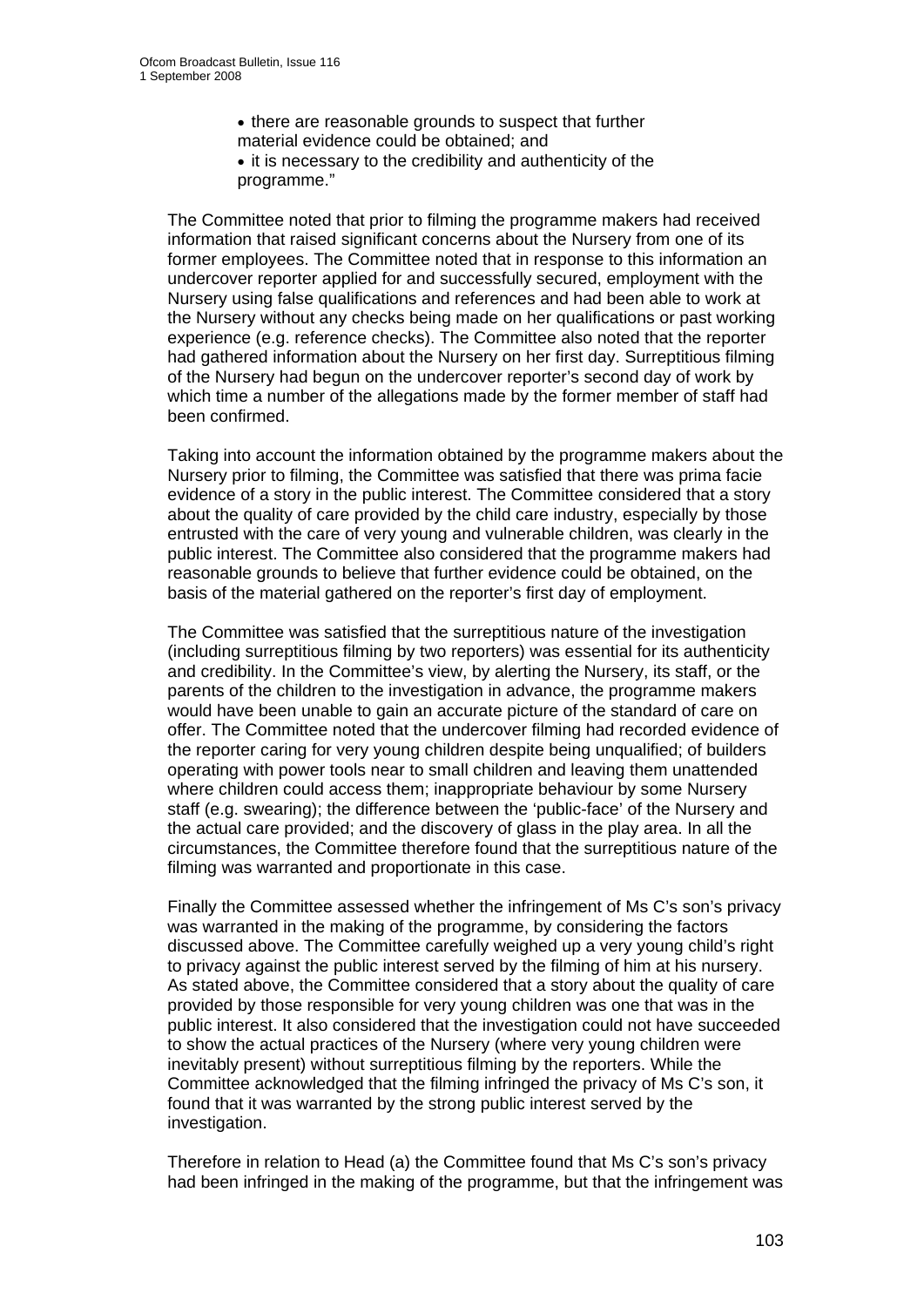warranted by a public interest. Accordingly, the Committee has not upheld the complaint of unwarranted infringement of privacy in the making of the programme.

b) The Committee next considered Ms C's complaint that the broadcast of the programme unwarrantably infringed the privacy of her son in that easily recognisable footage of him had been broadcast without her consent.

In considering this complaint Ofcom had regard to Rule 8.1 (set out above).

In deciding whether Ms C's son's privacy had been infringed in the programme, the Committee first considered whether the child had a legitimate expectation of privacy in respect of the footage that was broadcast of him.

The Committee considered (for the reasons discussed at Head (a) of the Decision) that recordings of a very young child obtained inside his Nursery, by surreptitious means, would be footage that the child could normally legitimately expect to remain private.

However, in this case, the Committee noted that before broadcasting footage of Ms C's son, the programme makers had taken steps to disguise his identity. The Committee noted that the faces of all of the children at the Nursery had been completely blurred, including those children shown during the garden scenes.

In relation to the complaint that Ms C's son's first name could be heard in the programme, the Committee carefully reviewed and listened for any sound that could be understood to be the name of the child. The Committee knew the child's name but was unable to detect it in any of the garden scenes or other scenes filmed at the Nursery, despite each Member having viewed this section of the programme, individually, on a number of occasions. The Committee was satisfied that the broadcast would not have revealed the first name of Ms C's son to the normal viewer. In the Committee's view Ms C' son would only have been identifiable by those who knew him very well and were already aware that he attended the Nursery; this would be a very small group of people.

Furthermore, the Committee considered that the focus of the scene in which a gardening tool had been taken away from a child was clearly the potential safety hazard caused by the tool. In the Committee's view, information about the child's activities e.g. that a tool had been taken away from him out of concern for his safety, was not sensitive or likely to have infringed the child's privacy if revealed to those capable of identifying them (which as discussed above, would be a very small circle comprised of those closest to him).

Therefore in relation to Head (b) the Committee found the broadcast of the programme did not infringe Ms C's son's privacy. Having found no infringement of privacy in relation to this part of the complaint, the Committee was not required to decide whether any infringement had been warranted.

**Accordingly Ofcom has not upheld Ms C's complaint on behalf of her son of unwarranted infringement of privacy in either the making or broadcast of the programme.** 

The Fairness Committee

22 August 2008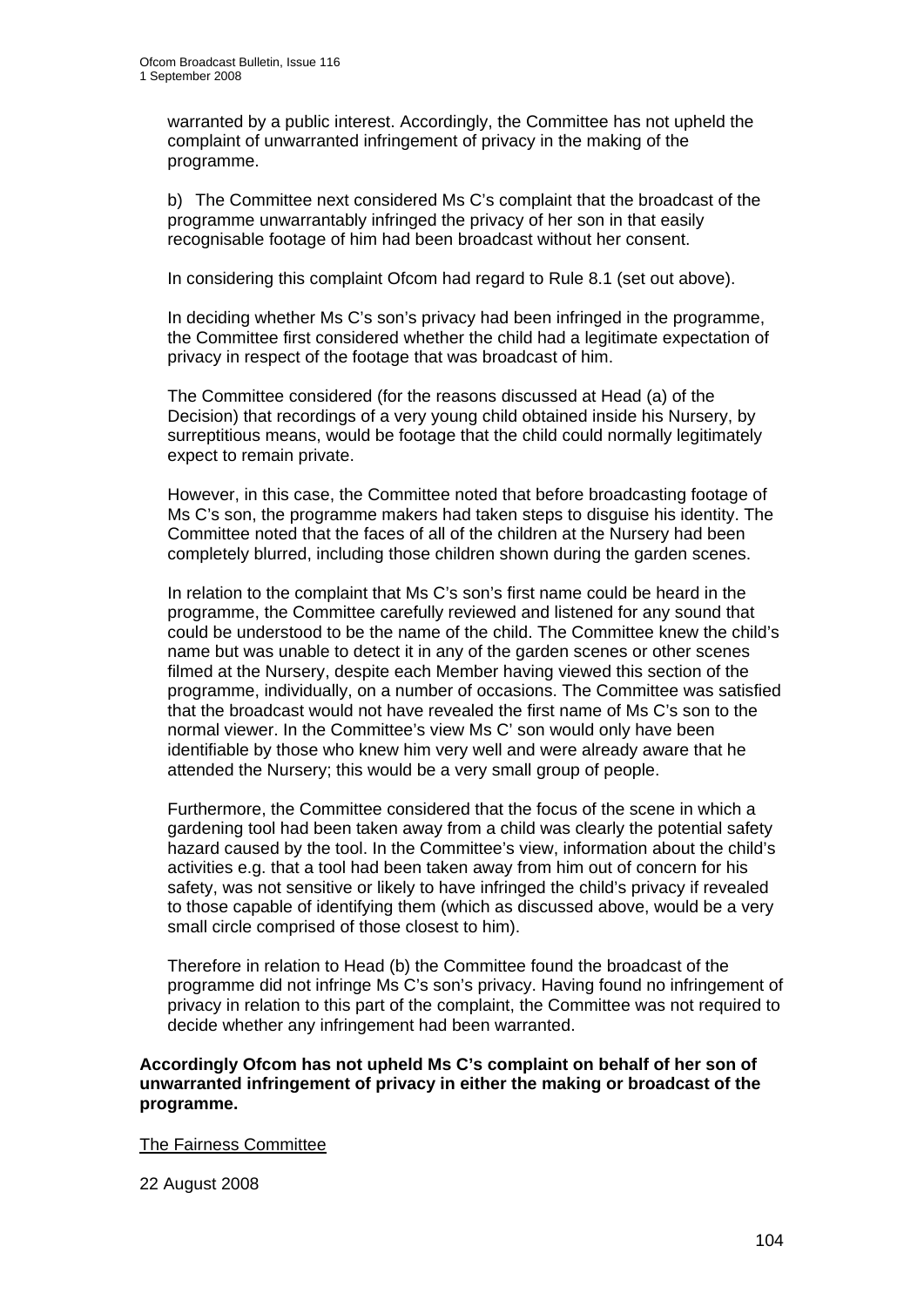|                                       | <b>Trans</b> |                        |                                     |                   |
|---------------------------------------|--------------|------------------------|-------------------------------------|-------------------|
| Programme                             | <b>Date</b>  | <b>Channel</b>         | Category                            | No of             |
|                                       |              |                        |                                     | <b>Complaints</b> |
|                                       |              |                        |                                     |                   |
| and Proud (trailer)                   | 26/07/2008   | Virgin1                | Sex/Nudity                          | 1                 |
| 1xtra                                 | n/a          | <b>BBC Radio 1xtra</b> | <b>Generally Accepted Standards</b> | 1                 |
| 3 Minute Wonder                       | 07/08/2008   | Channel 4              | Sex/Nudity                          | 1                 |
| 8 Out of 10 Cats                      | 04/07/2008   | Channel 4              | <b>Generally Accepted Standards</b> | 1                 |
| A Girl's Guide to 21st Century Sex    | 10/08/2008   | Fiver                  | Sex/Nudity                          | 1                 |
| A Girl's Guide to 21st Century Sex    | 26/07/2008   | Fiver                  | Sex/Nudity                          | 1                 |
| After You've Gone                     | 28/07/2008   | BBC1                   | <b>Generally Accepted Standards</b> | 1                 |
| Afternoon Live with Kay Burley        | 12/08/2008   | <b>Sky News</b>        | Due Impartiality/Bias               | 1                 |
| Air Wick sponsorship of Emmerdale     | n/a          | ITV1                   | <b>Generally Accepted Standards</b> | 1                 |
|                                       |              | Radio Jackie           |                                     |                   |
| Alistair Wright & Nicky Patrick       | 14/08/2008   | 107.8                  | <b>Generally Accepted Standards</b> | 1                 |
| at Breakfast                          |              |                        |                                     |                   |
| Athletes Do the Funniest Things       | 02/08/2008   | ITV1                   | <b>Generally Accepted Standards</b> | 1                 |
| <b>BBC Breakfast</b>                  | 15/07/2008   | BBC1                   | Flashing images                     | $\mathbf{1}$      |
| <b>BBC Breakfast / GMTV</b>           | 06/08/2008   | BBC1 / ITV1            | <b>Generally Accepted Standards</b> | 1                 |
| <b>BUPA sponsorship of Doc Martin</b> | n/a          | ITV1                   | Inaccuracy/Misleading               | 1                 |
| <b>Backyard Screenings (trailer)</b>  | n/a          | Channel 4              | Crime (incite/encourage)            | 1                 |
| Baggage                               | 04/08/2008   | <b>BBC Radio 4</b>     | Sex/Nudity                          | 1                 |
| <b>Best of Friends</b>                | 19/07/2008   | <b>CBBC</b>            | Substance Abuse                     | 1                 |
| <b>Big Breakfast Show</b>             | 07/08/2008   | Southern FM            | <b>Generally Accepted Standards</b> | 1                 |
|                                       |              | Channel 4              |                                     |                   |
| Big Brother 9                         | 23/06/2008   |                        | Sex/Nudity<br>Unconscious           | 8                 |
| <b>Big Brother 9</b>                  | 02/07/2008   | Channel 4              | influence/hypnosis/                 | 6                 |
|                                       |              |                        | subliminal                          |                   |
| Big Brother's Big Mouth               | 29/07/2008   | E4                     | <b>Generally Accepted Standards</b> | 1                 |
| <b>Big Brother's Little Brother</b>   | 14/08/2008   | E4                     | Due Impartiality/Bias               | 1                 |
| <b>Big Brother's Little Brother</b>   | 09/07/2008   | E <sub>4</sub>         | <b>Generally Accepted Standards</b> | 1                 |
| <b>Black Diamond FM</b>               | 07/08/2008   | 107.8FM                |                                     | 1                 |
|                                       |              |                        | <b>Generally Accepted Standards</b> |                   |
| <b>Bonekickers</b>                    | 05/08/2008   | BBC1                   | <b>Generally Accepted Standards</b> | 1                 |
| Book of the Week                      | 01/08/2008   | <b>BBC Radio 4</b>     | Offensive Language                  | 1                 |
| Car Bomb                              | 03/08/2008   | Channel 4              | Due Impartiality/Bias               | 5                 |
| Car Bomb                              | 03/08/2008   | Channel 4              | Crime (incite/encourage)            | 1                 |
| Car Bomb                              | 03/08/2008   | Channel 4              | <b>Generally Accepted Standards</b> | 1                 |
| <b>Celebrity Wife Swap</b>            | 10/08/2008   | Channel 4              | Offensive Language                  | 1                 |
| <b>Channel 4 News</b>                 | 30/07/2008   | Channel 4              | Due Impartiality/Bias               | 1                 |
| <b>Channel 4 News</b>                 | 05/08/2008   | Channel 4              | Violence                            | 5                 |
| <b>Channel 4 News</b>                 | 21/07/2008   | Channel 4              | Due Impartiality/Bias               | 1                 |
| Continuity link                       | 19/07/2008   | <b>CBeebies</b>        | Dangerous Behaviour                 |                   |
| <b>Continuity preceding Barefoot</b>  |              |                        |                                     |                   |
| Contessa                              | 10/07/2008   | <b>UKTV Food</b>       | Offensive Language                  | 1                 |
| Corduroy                              | 04/08/2008   | <b>Tiny Pop</b>        | Dangerous Behaviour                 | 1                 |
| <b>Coronation Street</b>              | 18/08/2008   | ITV1                   | <b>Animal Welfare</b>               | 5                 |
| <b>Coronation Street</b>              | 11/08/2008   | ITV1                   | Substance Abuse                     | 1                 |
| <b>Coronation Street</b>              | 06/08/2008   | ITV1                   | <b>Generally Accepted Standards</b> | 3                 |
| <b>Coronation Street</b>              | 25/06/2008   | ITV1                   | Offensive Language                  | 3                 |
| <b>Crash Scene Investigators</b>      | 08/07/2008   | ITV1                   | <b>Generally Accepted Standards</b> | 2                 |
| Crimewatch                            | 06/08/2008   | BBC1                   | Crime (incite/encourage)            | 1                 |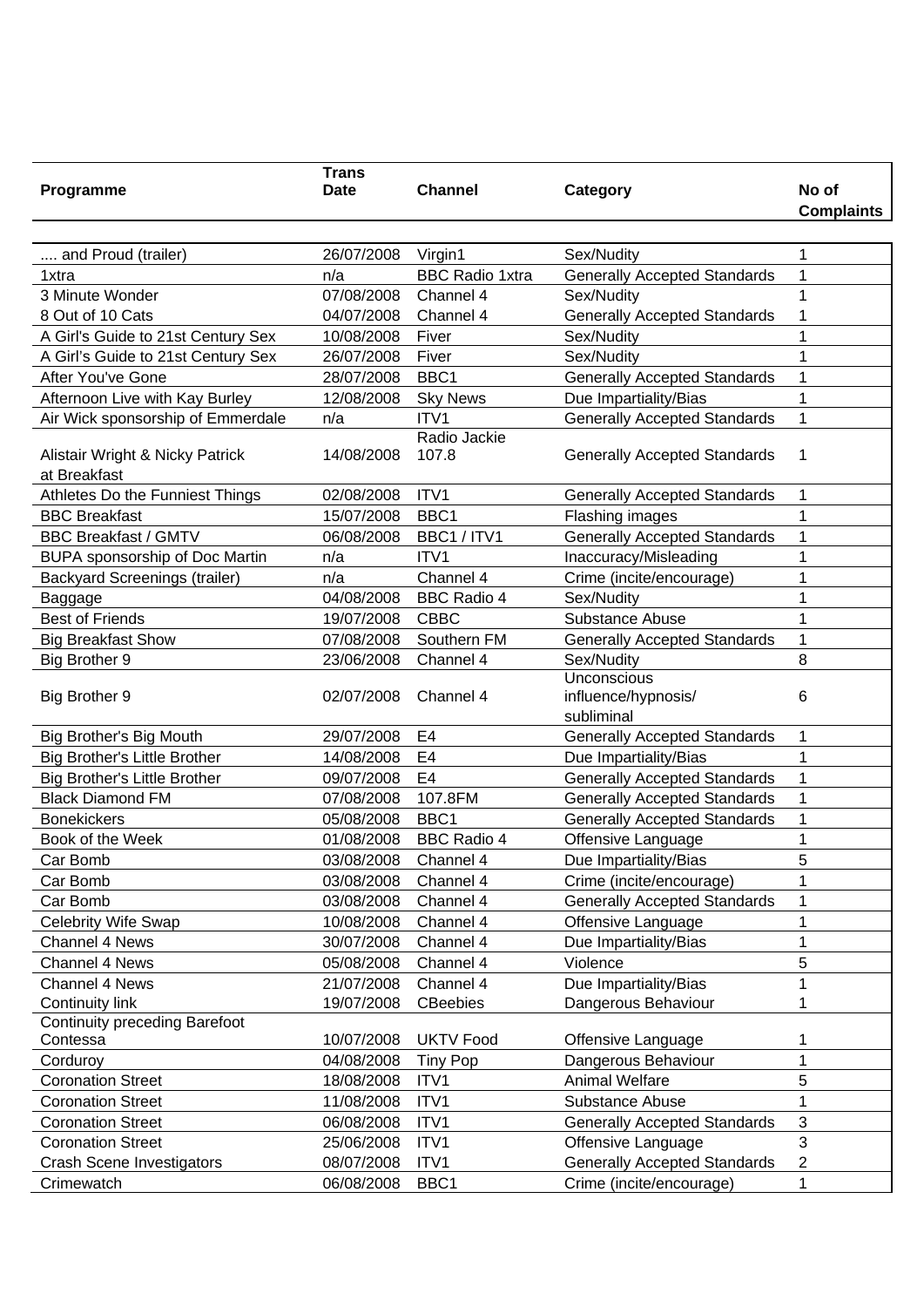| <b>DM Digital Viewer Competition</b> | n/a        | <b>DM Digital</b>  |                                     | 1              |
|--------------------------------------|------------|--------------------|-------------------------------------|----------------|
| Dangerous Jobs for Girls             | 30/07/2008 | Channel 4          | <b>Animal Welfare</b>               | 6              |
| Dangerous Jobs for Girls             | 13/08/2008 | Channel 4          | <b>Animal Welfare</b>               | 3              |
| <b>Dickinson's Real Deal</b>         | 06/08/2008 | ITV1               | Competitions                        | 1              |
| Eastenders                           | 14/07/2008 | BBC1               | Sex/Nudity                          | $\overline{c}$ |
| Eastenders                           | 18/07/2008 | BBC1               | <b>Generally Accepted Standards</b> | $\overline{2}$ |
| Eastenders                           | 11/08/2008 | BBC1               | Harm/Food                           | 1              |
| Eastenders                           | 01/08/2008 | BBC1               | <b>Generally Accepted Standards</b> | 1              |
| <b>Embarrassing Illnesses</b>        | 20/08/2008 | Channel 4          | Sex/Nudity                          | 1              |
| <b>Embarrassing Illnesses</b>        | 13/08/2008 | Channel 4          | <b>Generally Accepted Standards</b> | 4              |
| <b>Embarrassing Illnesses</b>        | 20/08/2008 | Channel 4          | <b>Generally Accepted Standards</b> | 1              |
| Emmerdale                            | 31/07/2008 | ITV1               | Violence                            | 1              |
|                                      |            | Paranormal         |                                     |                |
| Epitaph                              | 06/08/2008 | Channel            | Violence                            | 1              |
| F1: Canadian Grand Prix Live         | 08/06/2008 | ITV1               | <b>Generally Accepted Standards</b> | 1              |
| F1: Hungarian Grand Prix Live        | 03/08/2008 | ITV1               | Due Impartiality/Bias               |                |
| <b>Five News</b>                     | 14/08/2008 | Five               | Inaccuracy/Misleading               |                |
| <b>Five News</b>                     | 01/08/2008 | Five               | <b>Generally Accepted Standards</b> | 1              |
| Friday Night With Jonathan Ross      | 06/07/2008 | BBC1               | <b>Generally Accepted Standards</b> | 1              |
| <b>Full Pott</b>                     | 13/05/2008 | Kanal 5            | <b>Generally Accepted Standards</b> | 1              |
| <b>GMTV</b>                          | 15/08/2008 | ITV1               | Sex/Nudity                          | 1              |
| <b>GMTV</b>                          | 15/08/2008 | ITV1               | Competitions                        | 1              |
| <b>GMTV</b>                          | 14/08/2008 | ITV1               | Competitions                        | 1              |
| <b>GMTV</b>                          | 31/07/2008 | ITV1               | Inaccuracy/Misleading               | 1              |
| <b>GMTV</b>                          | 15/08/2008 | ITV1               | <b>Generally Accepted Standards</b> | 1              |
| <b>Generation Next (trailer)</b>     | 27/07/2008 | More4              | <b>Generally Accepted Standards</b> | 1              |
| <b>Gok's Fashion Fix</b>             | 31/07/2008 | Channel 4          | <b>Animal Welfare</b>               | 1              |
| Gordon Ramsay's F Word               | 29/07/2008 | Channel 4          | <b>Animal Welfare</b>               | 5              |
| Gordon Ramsay's F Word               | 20/05/2008 | Channel 4          | Animal Welfare                      | $\overline{2}$ |
| Gossip Girl                          | 27/07/2008 | ITV2               | Sex/Nudity                          | 1              |
| Graham Mack in the Morning           | 18/07/2008 | <b>TFM 96.6 FM</b> | <b>Generally Accepted Standards</b> |                |
| <b>Granada Reports</b>               | 25/07/2008 | <b>ITV Granada</b> | Due Impartiality/Bias               | 1              |
| HD promotion                         | 11/07/2008 | Sky Two            | Inaccuracy/Misleading               | 1              |
| Heartbeat                            | 03/08/2008 | ITV1               | <b>Animal Welfare</b>               | 3              |
| Holby City (trailer)                 | 26/07/2008 | BBC1               | Violence                            | 1              |
| <b>ITV News</b>                      | 18/08/2008 | ITV1               | <b>Generally Accepted Standards</b> |                |
| ITV4 Film trailer                    | 02/08/2008 | ITV1               | <b>Generally Accepted Standards</b> | 1              |
| Ibiza                                | 31/07/2008 | Living             | Animal Welfare                      | 1              |
| Johnny Vaughan                       | 08/08/2008 | Capital 95.8FM     | <b>Generally Accepted Standards</b> | 1              |
| Jon Gaunt                            | 29/07/2008 | Talksport          | <b>Generally Accepted Standards</b> | $\overline{2}$ |
| Jon Gaunt                            | 29/07/2008 | <b>Talksport</b>   | Sex/Nudity                          | 1              |
| Jon Gaunt                            | 28/07/2008 | Talksport          | Sex/Nudity                          | 3              |
| Jon Gaunt                            | 31/07/2008 | Talksport          | <b>Generally Accepted Standards</b> | 1              |
| Jonathan Ross                        | 19/07/2008 | <b>BBC Radio 2</b> | <b>Generally Accepted Standards</b> | 1              |
| Jonathan Ross Salutes Dad's Army     | 03/08/2008 | BBC1               | <b>Generally Accepted Standards</b> | $\mathbf 1$    |
| Katy Brand's Big Ass Show            | 06/08/2008 | ITV1               | <b>Generally Accepted Standards</b> | 1.             |
| Kill It, Skin It, Wear It            | 10/08/2008 | Channel 4          | <b>Animal Welfare</b>               | 10             |
| Kill It, Skin It, Wear It            | 10/08/2008 | Channel 4          | <b>Generally Accepted Standards</b> | 1              |
| Kill It, Skin It, Wear It (trailer)  | n/a        | Channel 4          | <b>Animal Welfare</b>               | 5              |
| Lilt sponsors ITV2 Daytime           | 08/08/2008 | ITV <sub>2</sub>   | <b>Generally Accepted Standards</b> | $\overline{2}$ |
| Loose Women                          | 14/07/2008 | ITV1               | Sex/Nudity                          | $\overline{2}$ |
| Make My Body Younger                 | 06/08/2008 | <b>BBC Three</b>   | Dangerous Behaviour                 | 1              |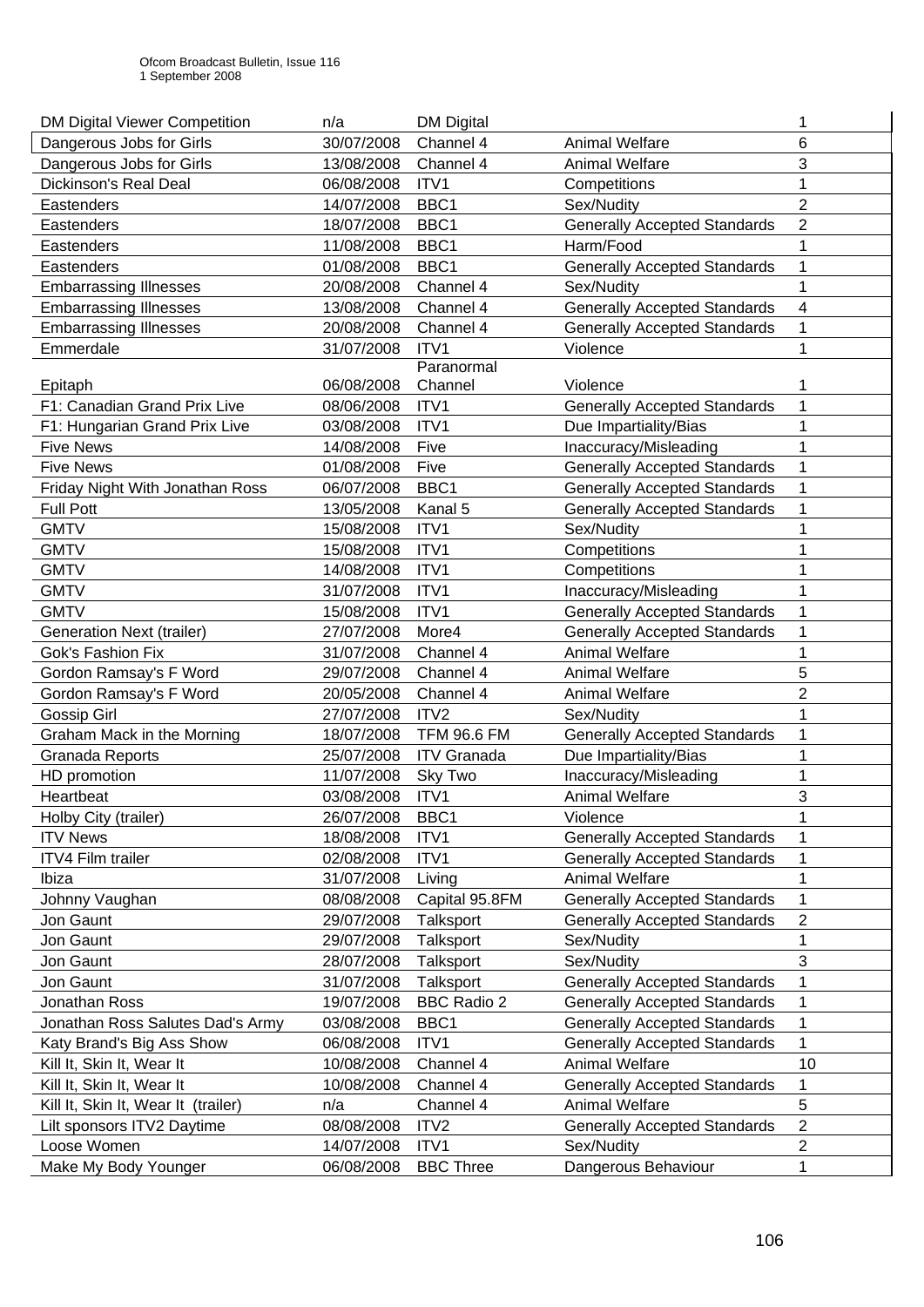| Make My Body Younger                  | 30/07/2008 | <b>BBC Three</b>        | Offensive Language                  | 1                   |
|---------------------------------------|------------|-------------------------|-------------------------------------|---------------------|
| <b>Midsomer Murders</b>               | 07/04/2008 | ITV1                    | <b>Generally Accepted Standards</b> | 3                   |
| <b>Midsomer Murders</b>               | 25/03/2008 | ITV <sub>1</sub>        | Offensive Language                  | 1                   |
| Mike Mendoza                          | 26/07/2008 | Talksport               | Due Impartiality/Bias               | 1                   |
| Mock the Week                         | 02/08/2008 | BBC <sub>2</sub>        | <b>Generally Accepted Standards</b> | 1                   |
| Mock the Week                         | 31/07/2008 | BBC <sub>2</sub>        | Sex/Nudity                          | 1                   |
| <b>Neighbours</b>                     | 24/07/2008 | Five                    | <b>Generally Accepted Standards</b> | 1                   |
| <b>New Tricks</b>                     | 11/08/2008 | BBC1                    | Offensive Language                  | 1                   |
| <b>News</b>                           | 22/07/2008 | <b>Classic FM</b>       | Due Impartiality/Bias               | 1                   |
| <b>News</b>                           | 29/07/2008 | <b>BBC Radio 5 Live</b> | Crime (incite/encourage)            | 1                   |
| <b>News</b>                           | 22/05/2008 | 2-Ten FM                | <b>Commercial References</b>        | 1                   |
| <b>News</b>                           | 03/08/2008 | ITV1                    | Inaccuracy/Misleading               | 1                   |
| <b>News</b>                           | 31/07/2008 | <b>BBC Radio 4</b>      | <b>Generally Accepted Standards</b> | 1                   |
| <b>News</b>                           | 05/08/2008 | ITV1                    | Due Impartiality/Bias               | 1                   |
| News                                  | 11/08/2008 | Russia Today            | Due Impartiality/Bias               | 1                   |
| News at Ten                           | 22/07/2008 | ITV1                    | Inaccuracy/Misleading               | 1                   |
| News at Ten                           | 22/07/2008 | ITV <sub>1</sub>        | Due Impartiality/Bias               | 1                   |
| Passat sponsorshop of                 | 04/08/2008 | Channel 4               | Inaccuracy/Misleading               | 1                   |
| The Genius of Charles Darwin          |            |                         |                                     |                     |
| Penis Envy (trailer)                  | n/a        | Virgin1                 | Sex/Nudity                          | 1                   |
| Petits Filous sponsorship of Mikshake | n/a        | Five                    | Inaccuracy/Misleading               | 1                   |
| Richard & Judy                        | 31/07/2008 | Channel 4               | <b>Religious Offence</b>            | 1                   |
| Radio 1 in Majorca                    | 18/07/2008 | <b>BBC Radio 1</b>      | <b>Generally Accepted Standards</b> | 1                   |
| Radio Forth One                       | 14/06/2008 | Radio Forth One         | Competitions                        | 1                   |
|                                       |            | Real Radio              |                                     |                     |
| <b>Real Breakfast Show</b>            | 08/08/2008 | Scotland                | <b>Generally Accepted Standards</b> | 1                   |
|                                       |            | <b>Real Radio</b>       |                                     |                     |
| Real Football Phone-In                | 28/07/2008 | Scotland                | Offensive Language                  | 1                   |
| Red Bull Air Race 2008                | 03/08/2008 | Channel 4               | <b>Generally Accepted Standards</b> | 1                   |
| Richard & Judy                        | 14/08/2008 | Channel 4               | Sex/Nudity                          | 1                   |
| Richard & Judy                        | 07/08/2008 | Channel 4               | <b>Generally Accepted Standards</b> | 1                   |
| Richard & Judy                        | 04/08/2008 | Channel 4               | Sex/Nudity                          | 1                   |
| Richard & Judy                        | 29/07/2008 | Channel 4               | <b>Generally Accepted Standards</b> | 1                   |
| Road Wars                             | 02/06/2008 | Sky One                 | <b>Generally Accepted Standards</b> | 1                   |
| Rugby Union                           | 31/05/2008 | Sky Sports 1            | Flashing images                     | 1                   |
| Sally Hudson                          | 29/07/2008 | Galaxy 102              | Religious Offence                   | 1                   |
| Secrets of World War Two              | 23/07/2008 | <b>UKTV History</b>     | Violence                            | 1                   |
| <b>Sky Box Office Superheroes</b>     | 15/07/2008 | <b>Sky Three</b>        | Inaccuracy/Misleading               | 1                   |
| Month promotion                       |            |                         |                                     |                     |
| South East Today                      | 18/07/2008 | BBC1                    | Violence                            | 1                   |
| South Park                            | 29/07/2008 | Paramount               | <b>Generally Accepted Standards</b> | 1                   |
| <b>Sports Academy Competition</b>     | 25/06/2008 | Mercury 96.6FM          | Competitions                        | 1                   |
| Super Botox Me (Trailer)              | 18/08/2008 | Channel 4               | <b>Generally Accepted Standards</b> | 1                   |
| The Charlotte Church Show             | 07/08/2008 | Channel 4               | <b>Generally Accepted Standards</b> | 24                  |
| The Charlotte Church Show             | 14/08/2008 | Channel 4               | Sex/Nudity                          | 1                   |
| The Charlotte Church Show             | 14/08/2008 | Channel 4               | <b>Generally Accepted Standards</b> | 4                   |
| The Christian O'Connell Breakfast     |            |                         |                                     |                     |
| Show                                  | 07/08/2008 | Virgin Radio            | Sex/Nudity                          | 1                   |
| The Christian O'Connell Breakfast     |            |                         |                                     |                     |
| Show                                  | 06/08/2008 | Virgin Radio            | <b>Generally Accepted Standards</b> | 1<br>$\overline{2}$ |
| The Genius of Charles Darwin          | 04/08/2008 | Channel 4               | Inaccuracy/Misleading               |                     |
| The Genius of Charles Darwin          | 04/08/2008 | Channel 4               | Due Impartiality/Bias               | $\overline{2}$      |
| The Kevin Bishop Show                 | 08/08/2008 | Channel 4               | Religious Offence                   | 13                  |